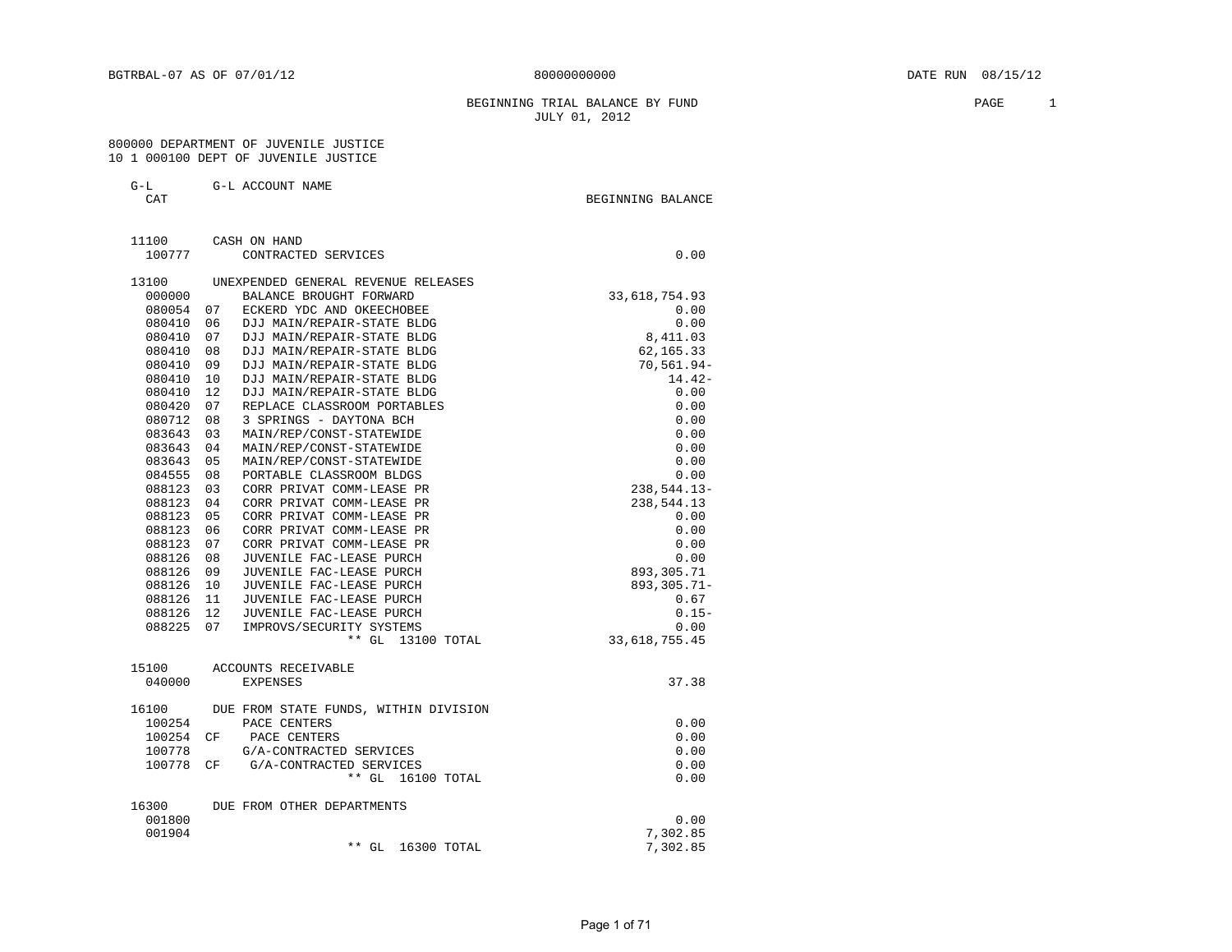BEGINNING TRIAL BALANCE BY FUND **PAGE** 2 JULY 01, 2012

#### 800000 DEPARTMENT OF JUVENILE JUSTICE 10 1 000100 DEPT OF JUVENILE JUSTICE

G-L G-L ACCOUNT NAME

| CAT    |    |                                 | BEGINNING BALANCE |
|--------|----|---------------------------------|-------------------|
| 16700  |    | DUE FROM COMPONENT UNIT/PRIMARY |                   |
| 100777 |    | CONTRACTED SERVICES             | 0.00              |
| 17100  |    | SUPPLY INVENTORY                |                   |
| 000000 |    | BALANCE BROUGHT FORWARD         | 141,049.92        |
| 22100  |    | RESTRICTED CASH ON HAND         |                   |
| 040000 |    | <b>EXPENSES</b>                 | 0.00              |
| 31100  |    | <b>ACCOUNTS PAYABLE</b>         |                   |
| 010000 |    | SALARIES AND BENEFITS           | 40.70             |
| 010000 | CF | SALARIES AND BENEFITS           | $40.70 -$         |
| 030000 |    | OTHER PERSONAL SERVICES         | 60.61             |
| 030000 | CF | OTHER PERSONAL SERVICES         | $65,608.31 -$     |
| 040000 |    | EXPENSES                        | 4,718.95-         |
| 040000 | CF | <b>EXPENSES</b>                 | 411,957.45-       |
| 060000 |    | OPERATING CAPITAL OUTLAY        | 0.00              |
| 060000 | CF | OPERATING CAPITAL OUTLAY        | $10,705.00 -$     |
| 070000 |    | FOOD PRODUCTS                   | 0.00              |
| 070000 | CF | FOOD PRODUCTS                   | 161,544.33-       |
| 100005 |    | JUVENILE REDIRECTIONS PROGRAM   | 0.00              |
| 100005 | СF | JUVENILE REDIRECTIONS PROGRAM   | 768,477.89-       |
| 100008 |    | G/A-CONT SVCS/DOZIER            | 0.00              |
| 100008 | СF | G/A-CONT SVCS/DOZIER            | 0.00              |
| 100009 |    | G/A-CONT SVCS/OKEECHOBEE        | 0.00              |
| 100009 | CF | G/A-CONT SVCS/OKEECHOBEE        | 1,570,228.34-     |
| 100021 |    | ACOUISITION/MOTOR VEHICLES      | 0.00              |
| 100021 | СF | ACOUISITION/MOTOR VEHICLES      | $26,065.40-$      |
| 100254 |    | PACE CENTERS                    | 0.00              |
| 100254 | CF | PACE CENTERS                    | 560,628.98-       |
| 100279 |    | LEGIS INIT/REDUC JUV CRIME      | 0.00              |
| 100279 | CF | LEGIS INIT/REDUC JUV CRIME      | 416,508.89-       |
| 100777 |    | CONTRACTED SERVICES             | 0.00              |
| 100777 | СF | CONTRACTED SERVICES             | 492,464.06-       |
| 100778 |    | G/A-CONTRACTED SERVICES         | 0.00              |
| 100778 | СF | G/A-CONTRACTED SERVICES         | 24, 491, 438.84-  |
| 103257 |    | G/A-CH/FAM IN NEED OF SVCS      | 0.00              |
| 103257 | СF | G/A-CH/FAM IN NEED OF SVCS      | 1,567,657.63-     |
| 104152 |    | G/A-WILDERNESS THER CR SC       | 0.00              |
| 104152 | СF | G/A-WILDERNESS THER CR SC       | $302,690.90 -$    |
| 106666 |    | PRODIGY                         | 0.00              |
| 106666 | СF | PRODIGY                         | 401,215.28-       |
|        |    |                                 |                   |
|        |    | $***$ GL<br>31100 TOTAL         | 31, 251, 849.64-  |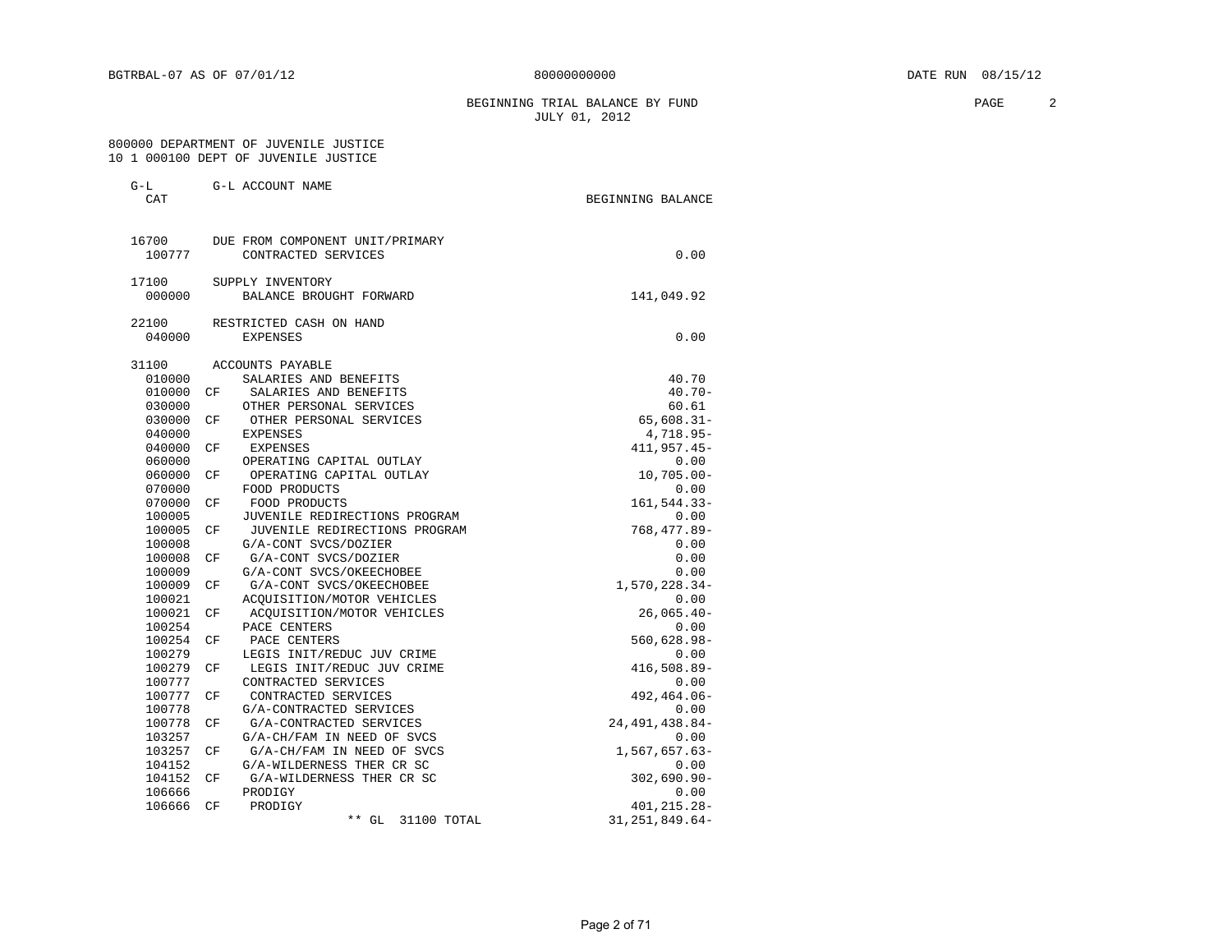BEGINNING TRIAL BALANCE BY FUND **PAGE** 3 JULY 01, 2012

#### 800000 DEPARTMENT OF JUVENILE JUSTICE 10 1 000100 DEPT OF JUVENILE JUSTICE

| $G-L$<br>CAT | G-L ACCOUNT NAME                    | BEGINNING BALANCE |
|--------------|-------------------------------------|-------------------|
| 31199        | GENERAL LEDGER NAME NOT ON FILE     |                   |
| 070000       | FOOD PRODUCTS                       | 0.00              |
| 32100        | ACCRUED SALARIES AND WAGES          |                   |
| 010000       | SALARIES AND BENEFITS               | $40.70 -$         |
| 010000       | SALARIES AND BENEFITS<br>CF         | $2,791,450.01 -$  |
| 030000       | OTHER PERSONAL SERVICES             | $60.61 -$         |
| 030000       | CF OTHER PERSONAL SERVICES          | $45, 423.04 -$    |
| 040000       | <b>EXPENSES</b>                     | 0.00              |
| 100778       | G/A-CONTRACTED SERVICES             | 0.00              |
| 103290       | SALARY INCENTIVE PAYMENTS           | 0.00              |
|              | ** GL 32100 TOTAL                   | $2,836,974.36-$   |
| 35100        | DUE TO STATE FUNDS, WITHIN DIVISION |                   |
| 000000       | BALANCE BROUGHT FORWARD             | 0.00              |
| 010000       | SALARIES AND BENEFITS               | 0.00              |
| 030000       | OTHER PERSONAL SERVICES             | 0.00              |
| 030000       | CF OTHER PERSONAL SERVICES          | $708.00 -$        |
| 040000       | EXPENSES                            | 0.00              |
| 040000       | CF<br>EXPENSES                      | $32,970.56 -$     |
| 060000       | OPERATING CAPITAL OUTLAY            | 0.00              |
| 060000       | OPERATING CAPITAL OUTLAY<br>CF.     | $2,098.00 -$      |
| 070000       | FOOD PRODUCTS                       | 0.00              |
| 100777       | CONTRACTED SERVICES                 | 0.00              |
| 100777       | CONTRACTED SERVICES<br>CF           | $30, 110.30 -$    |
| 100778       | G/A-CONTRACTED SERVICES             | 0.00              |
| 100778       | G/A-CONTRACTED SERVICES<br>CF.      | $350.00 -$        |
| 103290       | SALARY INCENTIVE PAYMENTS           | 0.00              |
|              | ** GL 35100 TOTAL                   | 66,236.86-        |
| 35300        | DUE TO OTHER DEPARTMENTS            |                   |
| 010000       | SALARIES AND BENEFITS               | 0.00              |
| 010000       | SALARIES AND BENEFITS<br>CF.        | $606.68 -$        |
| 040000       | EXPENSES                            | $134.98 -$        |
| 040000       | EXPENSES<br>CF                      | 198,287.17-       |
| 100008       | CF<br>G/A-CONT SVCS/DOZIER          | 0.00              |
| 100777       | CONTRACTED SERVICES                 | 0.00              |
| 100777       | CONTRACTED SERVICES<br>CF           | $26, 430.25 -$    |
| 100778       | G/A-CONTRACTED SERVICES             | 0.00              |

 100778 G/A-CONTRACTED SERVICES 0.00 100778 CF G/A-CONTRACTED SERVICES 10,000.00-210021 SOUTHWOOD SRC 0.00<br>210021 CF SOUTHWOOD SRC 683.59-210021 CF SOUTHWOOD SRC 683.59-<br>+\* GL 35300 TOTAL 236,142.67-\*\* GL 35300 TOTAL 236,142.67-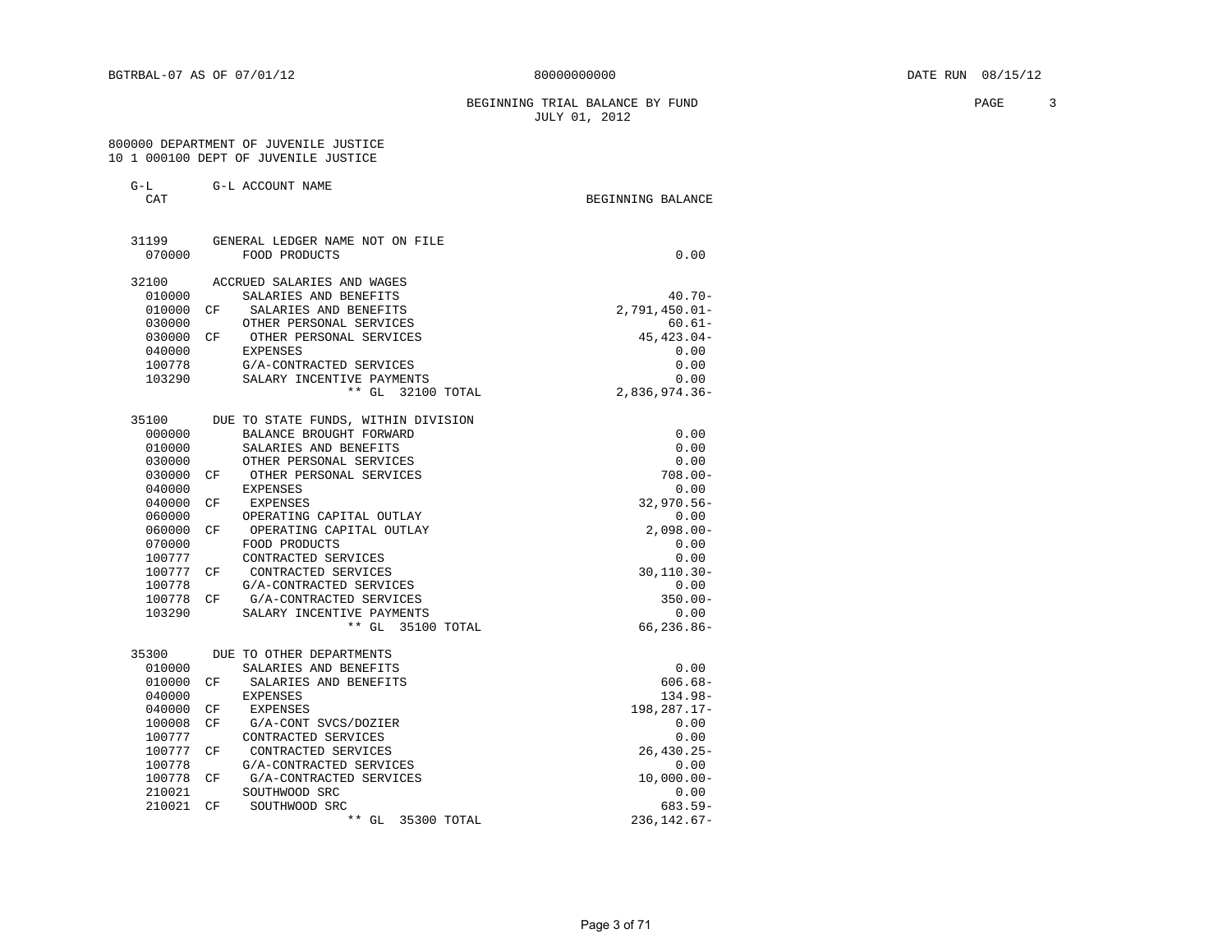#### BEGINNING TRIAL BALANCE BY FUND **PAGE** 4 JULY 01, 2012

#### 800000 DEPARTMENT OF JUVENILE JUSTICE 10 1 000100 DEPT OF JUVENILE JUSTICE

| $\tilde{\phantom{a}}$<br>$-$ | G-L ACCOUNT<br>NAME |                   |  |
|------------------------------|---------------------|-------------------|--|
| ⌒⊼冖<br>. .                   |                     | BEGINNING BALANCE |  |

| 35700     |      | DUE TO COMPONENT UNIT/PRIMARY          |                |
|-----------|------|----------------------------------------|----------------|
| 040000    |      | <b>EXPENSES</b>                        | 0.00           |
| 040000    | CF.  | EXPENSES                               | $44.00 -$      |
|           |      | ** GL 35700 TOTAL                      | $44.00 -$      |
| 38600     |      | CURRENT COMPENSATED ABSENCES LIABILITY |                |
| 000000    |      | BALANCE BROUGHT FORWARD                | 449,946.12-    |
| 54900     |      | COMMITTED FUND BALANCE                 |                |
| 000000    |      | BALANCE BROUGHT FORWARD                | 1,738,311.45   |
| 080054    | 07   | ECKERD YDC AND OKEECHOBEE              | $20, 290.49 -$ |
| 080410    | 06   | DJJ MAIN/REPAIR-STATE BLDG             | 328,034.04-    |
| 080410    | 07   | DJJ MAIN/REPAIR-STATE BLDG             | 194,986.32-    |
| 080410    | 08   | DJJ MAIN/REPAIR-STATE BLDG             | $62, 165.33 -$ |
| 080410    | 09   | DJJ MAIN/REPAIR-STATE BLDG             | $14.02-$       |
| 080410    | 10   | DJJ MAIN/REPAIR-STATE BLDG             | 0.00           |
| 080410    | 12   | DJJ MAIN/REPAIR-STATE BLDG             | 0.00           |
| 080420    | 07   | REPLACE CLASSROOM PORTABLES            | 0.00           |
| 080712    | 08   | 3 SPRINGS - DAYTONA BCH                | 0.00           |
| 083643    | 03   | MAIN/REP/CONST-STATEWIDE               | $72, 542.40 -$ |
| 083643    | 04   | MAIN/REP/CONST-STATEWIDE               | 0.00           |
| 083643    | 05   | MAIN/REP/CONST-STATEWIDE               | 0.00           |
| 084555    | 08   | PORTABLE CLASSROOM BLDGS               | 19,461.08-     |
| 088123    | 03   | CORR PRIVAT COMM-LEASE PR              | 238,544.13     |
| 088123    | 04   | CORR PRIVAT COMM-LEASE PR              | 238,544.13-    |
| 088123    | 05   | CORR PRIVAT COMM-LEASE PR              | 238,544.13-    |
| 088123    | 06   | CORR PRIVAT COMM-LEASE PR              | 1,176.02-      |
| 088123    | 07   | CORR PRIVAT COMM-LEASE PR              | 0.00           |
| 088126    | 08   | JUVENILE FAC-LEASE PURCH               | 0.00           |
| 088126    | 09   | JUVENILE FAC-LEASE PURCH               | 889,006.75-    |
| 088126    | 10   | JUVENILE FAC-LEASE PURCH               | 891,088.21     |
| 088126    | - 11 | JUVENILE FAC-LEASE PURCH               | $0.67-$        |
| 088126 12 |      | JUVENILE FAC-LEASE PURCH               | $0.52 -$       |
| 088225    | 07   | IMPROVS/SECURITY SYSTEMS               | 270,870.16     |
|           |      | ** GL 54900 TOTAL                      | 1,074,048.05   |
| 94100     |      | <b>ENCUMBRANCES</b>                    |                |
| 030000    |      | OTHER PERSONAL SERVICES                | 15,425.38      |
| 040000    |      | <b>EXPENSES</b>                        | 36,088.74      |
| 060000    |      | OPERATING CAPITAL OUTLAY               | 3,462.97       |
| 070000    |      | FOOD PRODUCTS                          | 28,811.62      |
| 100777    |      | CONTRACTED SERVICES                    | 220,514.89     |
| 100778    |      | G/A-CONTRACTED SERVICES                | 434,973.16     |
|           |      | $***$ GL<br>94100 TOTAL                | 739, 276.76    |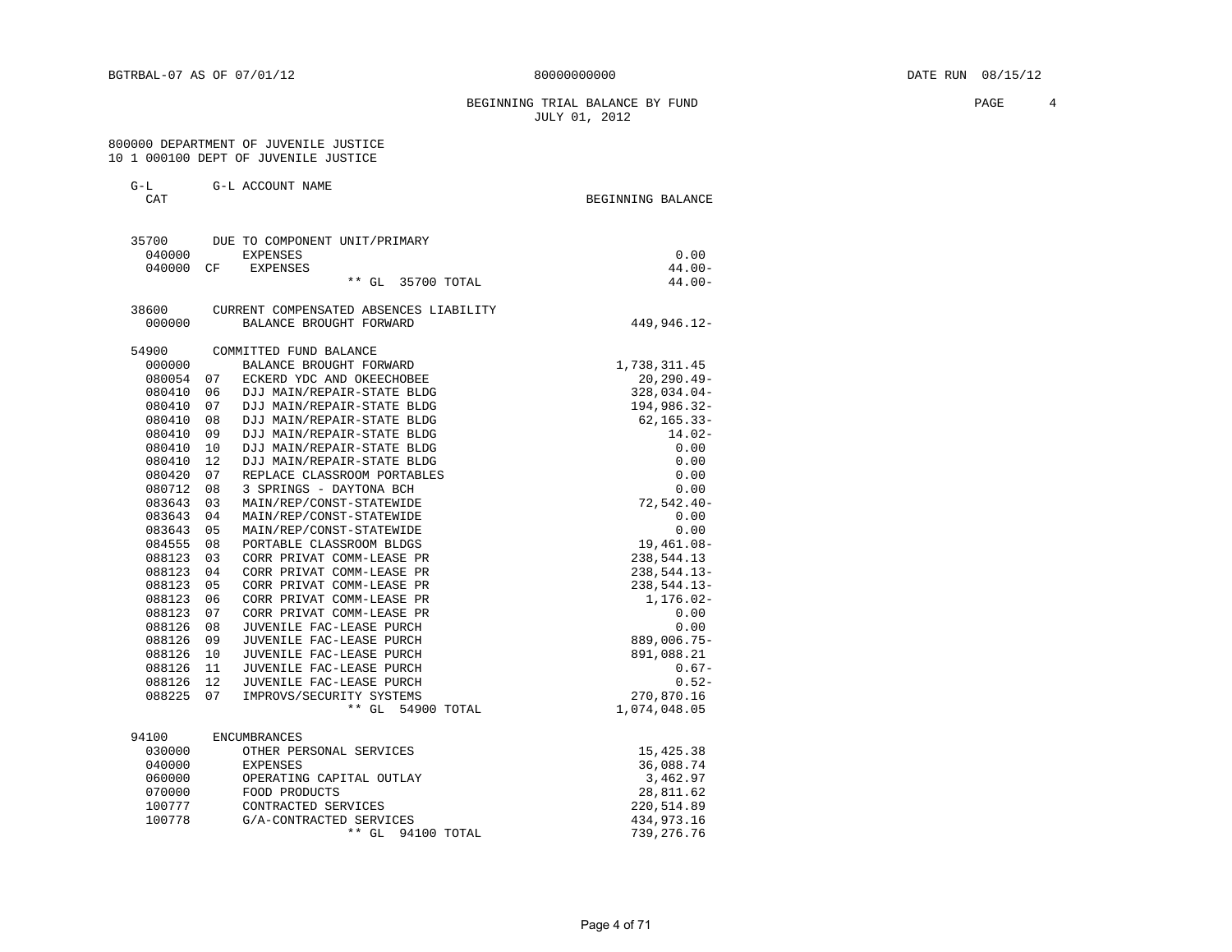#### BEGINNING TRIAL BALANCE BY FUND **FAGE** 5 JULY 01, 2012

#### 800000 DEPARTMENT OF JUVENILE JUSTICE 10 1 000100 DEPT OF JUVENILE JUSTICE

 $G-L$   $G-L$   $G-L$   $ACCOUNT$   $NAME$ 

| <b>CAT</b> |                                        | BEGINNING BALANCE |
|------------|----------------------------------------|-------------------|
| 98100      | BUDGETARY FND BAL RESERVED/ENCUMBRANCE |                   |
| 030000     | OTHER PERSONAL SERVICES                | 15,425.38-        |
| 040000     | EXPENSES                               | $36, 188.74 -$    |
| 060000     | OPERATING CAPITAL OUTLAY               | $3,462.97-$       |
| 070000     | FOOD PRODUCTS                          | $28,811.62-$      |
| 100777     | CONTRACTED SERVICES                    | $220, 414.89 -$   |
| 100778     | G/A-CONTRACTED SERVICES                | $434.973.16 -$    |
|            | $**$ GL<br>98100 TOTAL                 | $739.276.76 -$    |
| 99100      | BUDGETARY FUND BALANCE                 |                   |
| 000000     | BALANCE BROUGHT FORWARD                | 0.00              |
|            |                                        |                   |

Page 5 of 71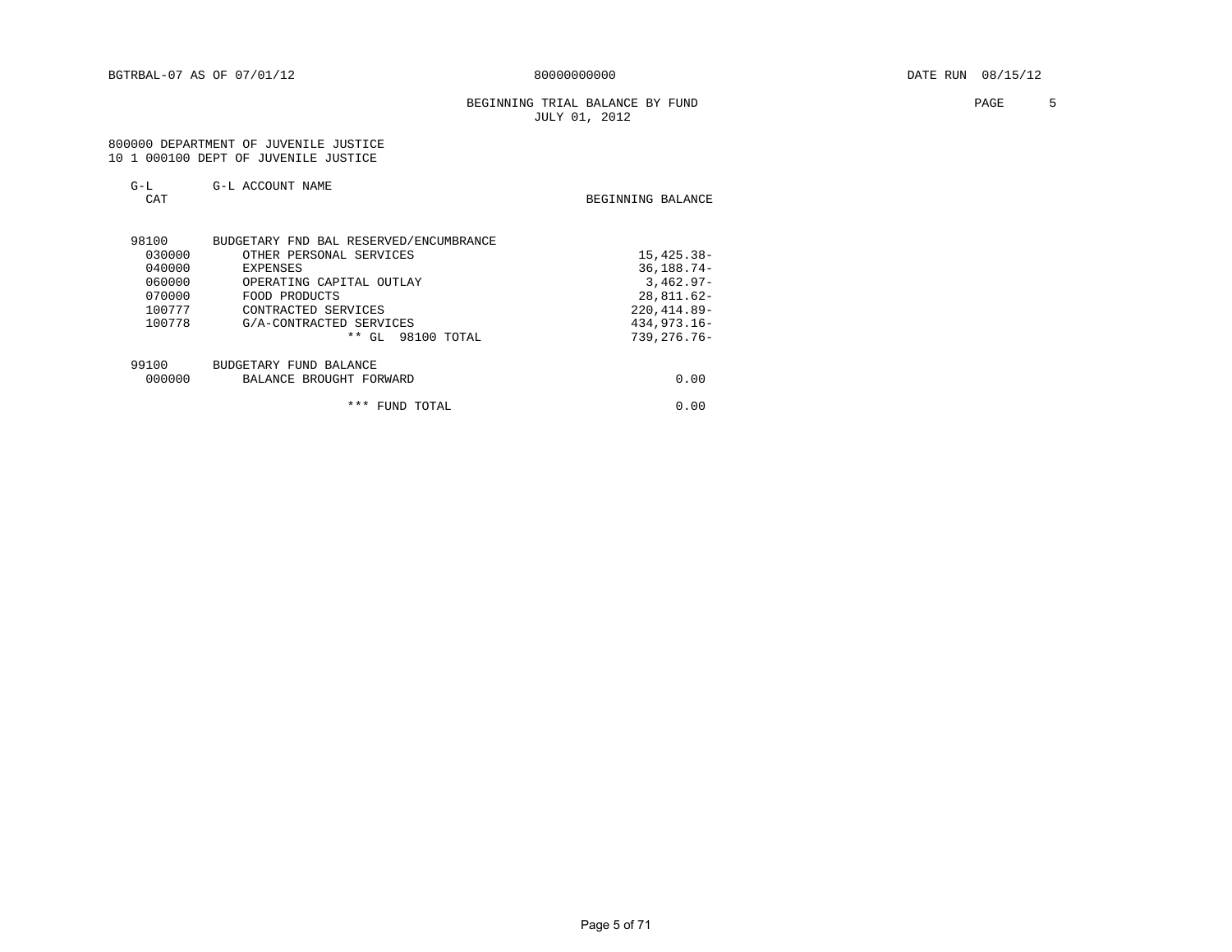BEGINNING TRIAL BALANCE BY FUND **EXAMPLE 1999** PAGE 6 JULY 01, 2012

# 800000 DEPARTMENT OF JUVENILE JUSTICE

|  |  | OOOOOO DEFANIMENI OF OOVENIDE OODIICE |                                                                   |  |  |
|--|--|---------------------------------------|-------------------------------------------------------------------|--|--|
|  |  |                                       | 10   2   021200   ADMINISTRATIVE TRUST FUND-DEPT OF JUVENILE JUST |  |  |

| G-L<br>CAT                | G-L ACCOUNT NAME                                                                                                                                     | BEGINNING BALANCE                                        |
|---------------------------|------------------------------------------------------------------------------------------------------------------------------------------------------|----------------------------------------------------------|
| 12100<br>000000           | UNRELEASED CASH IN STATE TREASURY<br>BALANCE BROUGHT FORWARD                                                                                         | 177,087.23                                               |
| 14100<br>000000           | POOLED INVESTMENTS WITH STATE TREASURY<br>BALANCE BROUGHT FORWARD                                                                                    | 0.00                                                     |
| 16400<br>000700<br>000799 | DUE FROM FEDERAL GOVERNMENT                                                                                                                          | 35,000.00<br>5,554.78                                    |
|                           | ** GL 16400 TOTAL                                                                                                                                    | 40,554.78                                                |
| 040000                    | 31100 ACCOUNTS PAYABLE<br>030000 OTHER PERSONAL SERVICES<br>030000 CF OTHER PERSONAL SERVICES<br>EXPENSES<br>040000 CF EXPENSES<br>** GL 31100 TOTAL | 0.00<br>$700.00 -$<br>0.00<br>197,862.00-<br>198,562.00- |
| 030000                    | 32100 ACCRUED SALARIES AND WAGES<br>OTHER PERSONAL SERVICES<br>030000 CF OTHER PERSONAL SERVICES<br>** GL 32100 TOTAL                                | 0.00<br>$2,121.94-$<br>$2,121.94-$                       |
| 35100<br>030000           | DUE TO STATE FUNDS, WITHIN DIVISION<br>OTHER PERSONAL SERVICES                                                                                       | 0.00                                                     |
| 000000<br>040000          | 35300 DUE TO OTHER DEPARTMENTS<br>BALANCE BROUGHT FORWARD<br><b>EXPENSES</b><br>** GL 35300 TOTAL                                                    | 0.00<br>0.00<br>0.00                                     |
| 35600<br>180200<br>310322 | DUE TO GENERAL REVENUE<br>TR/GENERAL REVENUE-SWCAP<br>SERVICE CHARGE TO GEN REV<br>** GL 35600 TOTAL                                                 | $458.54-$<br>0.00<br>$458.54-$                           |
| 54900<br>000000           | COMMITTED FUND BALANCE<br>BALANCE BROUGHT FORWARD                                                                                                    | $16, 499.53 -$                                           |
| 94100<br>030000           | ENCUMBRANCES<br>OTHER PERSONAL SERVICES                                                                                                              | 2,008.43                                                 |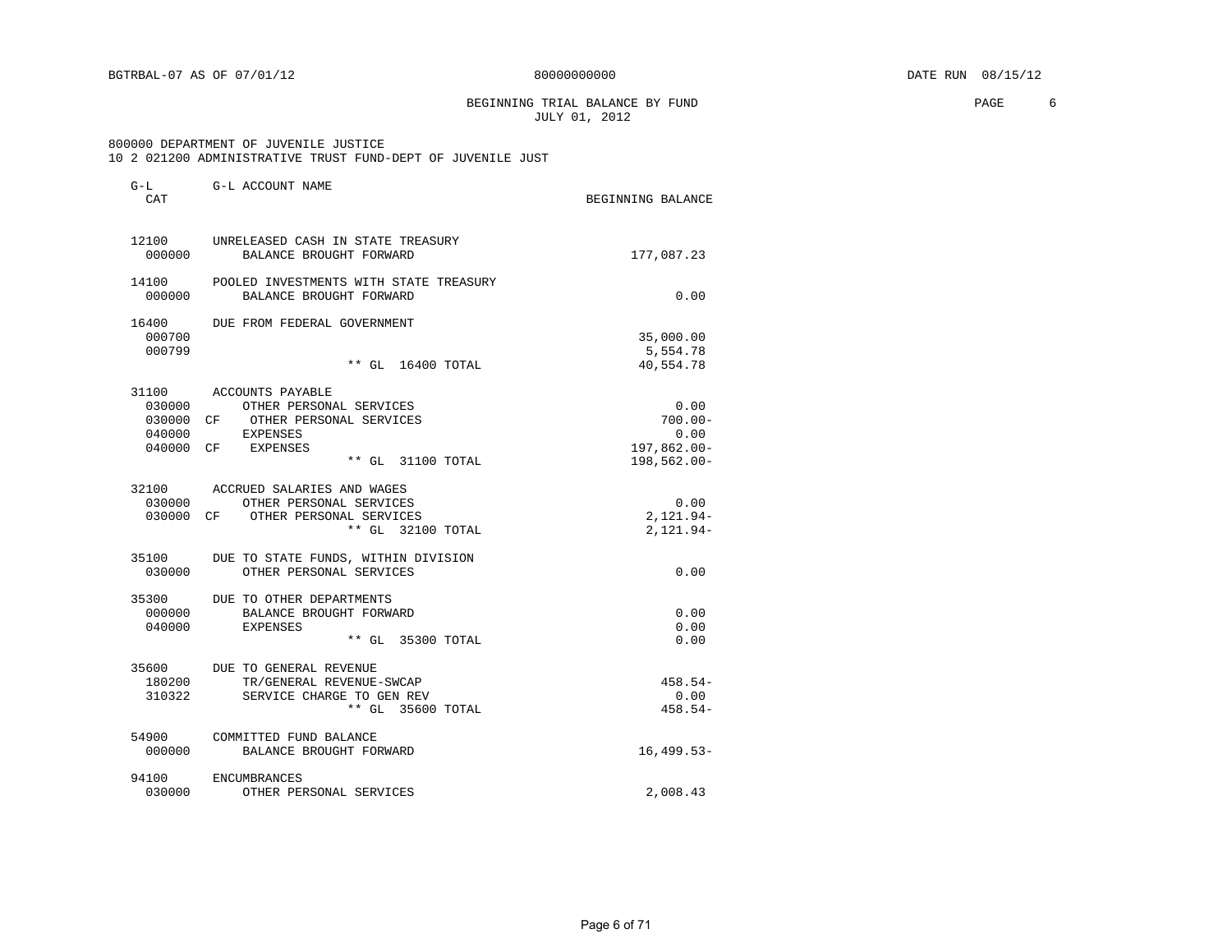BEGINNING TRIAL BALANCE BY FUND **PAGE** 7 JULY 01, 2012

#### 800000 DEPARTMENT OF JUVENILE JUSTICE 10 2 021200 ADMINISTRATIVE TRUST FUND-DEPT OF JUVENILE JUST

| $G-L$<br>CAT    | G-L ACCOUNT NAME                                                  | BEGINNING BALANCE |
|-----------------|-------------------------------------------------------------------|-------------------|
| 98100<br>030000 | BUDGETARY FND BAL RESERVED/ENCUMBRANCE<br>OTHER PERSONAL SERVICES | $2.008.43-$       |

\*\*\* FUND TOTAL 0.00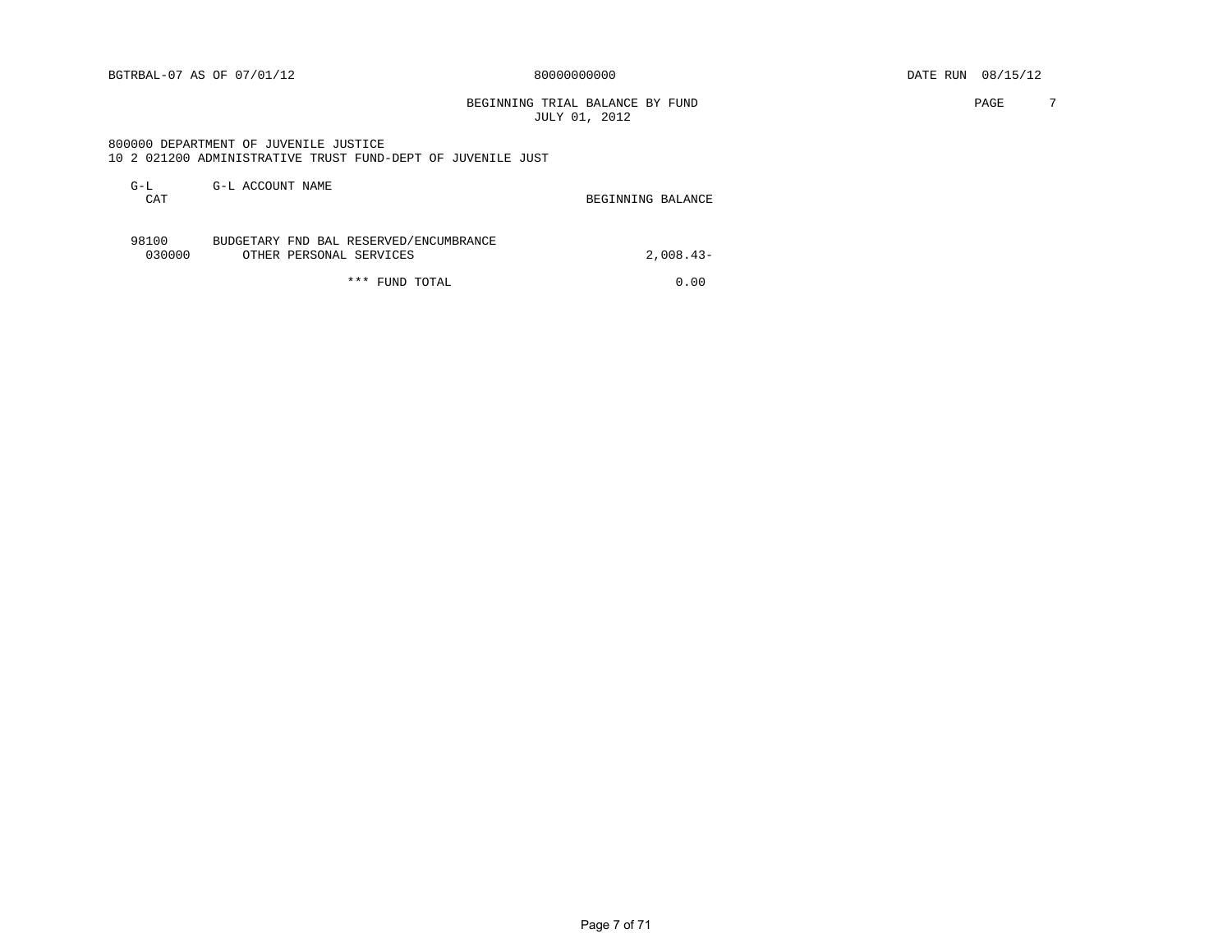#### BEGINNING TRIAL BALANCE BY FUND **PAGE 8** JULY 01, 2012

#### 800000 DEPARTMENT OF JUVENILE JUSTICE 10 2 639600 SOCIAL SERVICES BLOCK GRANT T F-JUVENILE JUST

| $G-L$<br>CAT | G-L ACCOUNT NAME                                                   | BEGINNING BALANCE |
|--------------|--------------------------------------------------------------------|-------------------|
| 000000       | 12100 UNRELEASED CASH IN STATE TREASURY<br>BALANCE BROUGHT FORWARD | 7,990,233.83      |
|              |                                                                    |                   |
|              | 16100 DUE FROM STATE FUNDS, WITHIN DIVISION                        |                   |
|              | 000000 BALANCE BROUGHT FORWARD                                     | 0.00              |
|              | 100778 G/A-CONTRACTED SERVICES<br>** GL 16100 TOTAL                | 0.00<br>0.00      |
|              | 31100 ACCOUNTS PAYABLE                                             |                   |
| 000000       | BALANCE BROUGHT FORWARD                                            | 0.00              |
| 010000       | SALARIES AND BENEFITS                                              | 0.00              |
| 100778       | G/A-CONTRACTED SERVICES                                            | 0.00              |
|              | 100778 CF G/A-CONTRACTED SERVICES                                  | 2,915,573.96-     |
| 103257       | G/A-CH/FAM IN NEED OF SVCS                                         | 0.00              |
|              | 103257 CF G/A-CH/FAM IN NEED OF SVCS                               | $40,903.87 -$     |
|              | ** GL 31100 TOTAL                                                  | $2,956,477.83-$   |
|              | 35100 DUE TO STATE FUNDS, WITHIN DIVISION                          |                   |
|              | 000000 BALANCE BROUGHT FORWARD                                     | 0.00              |
|              | 010000 SALARIES AND BENEFITS                                       | 0.00              |
|              | ** GL 35100 TOTAL                                                  | 0.00              |
|              | 35300 DUE TO OTHER DEPARTMENTS                                     |                   |
| 100778       | G/A-CONTRACTED SERVICES                                            | 0.00              |
| 38600        | CURRENT COMPENSATED ABSENCES LIABILITY                             |                   |
|              | 000000 BALANCE BROUGHT FORWARD                                     | 0.00              |
| 54900        | COMMITTED FUND BALANCE                                             |                   |
| 000000       | BALANCE BROUGHT FORWARD                                            | $2,719,306.23-$   |
| 000000       | 57200 RESTRICTED BY FEDERAL GOVERNMENT<br>BALANCE BROUGHT FORWARD  | $2,314,449.77-$   |
|              |                                                                    |                   |
|              | *** FUND TOTAL                                                     | 0.00              |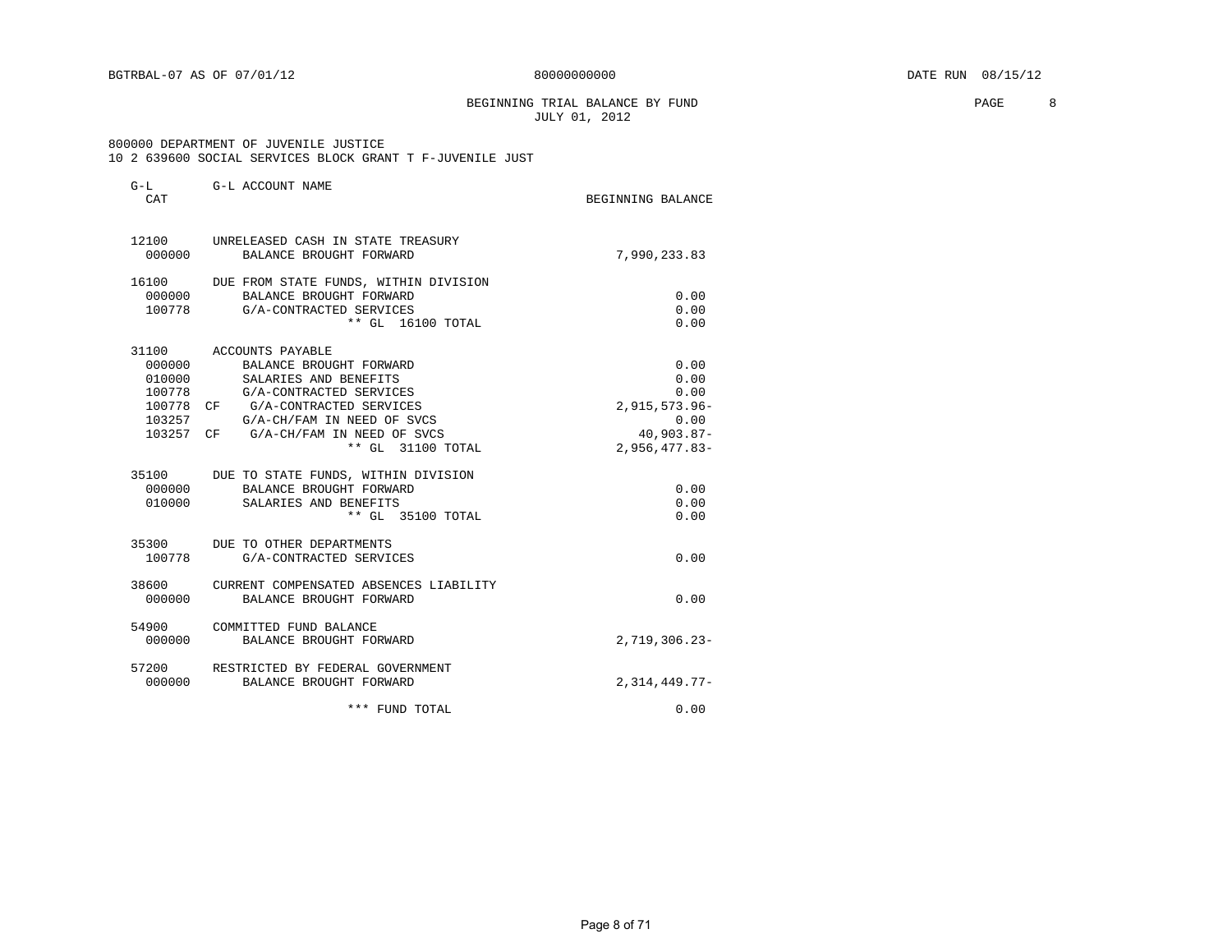BEGINNING TRIAL BALANCE BY FUND **PAGE** 9 JULY 01, 2012

 800000 DEPARTMENT OF JUVENILE JUSTICE 20 2 261900 FEDERAL GRANTS TRUST FUND - DJJ

| G-L<br>CAT                                                                                                                    | G-L ACCOUNT NAME                                                                                                                                                                                                                                                                                                                                                                   | BEGINNING BALANCE                                                                                                                               |
|-------------------------------------------------------------------------------------------------------------------------------|------------------------------------------------------------------------------------------------------------------------------------------------------------------------------------------------------------------------------------------------------------------------------------------------------------------------------------------------------------------------------------|-------------------------------------------------------------------------------------------------------------------------------------------------|
| 12100<br>000000                                                                                                               | UNRELEASED CASH IN STATE TREASURY<br>BALANCE BROUGHT FORWARD                                                                                                                                                                                                                                                                                                                       | 6,825,753.00                                                                                                                                    |
| 14100<br>000000                                                                                                               | POOLED INVESTMENTS WITH STATE TREASURY<br>BALANCE BROUGHT FORWARD                                                                                                                                                                                                                                                                                                                  | 4,624,493.73                                                                                                                                    |
| 15300<br>000504                                                                                                               | INTEREST AND DIVIDENDS RECEIVABLE                                                                                                                                                                                                                                                                                                                                                  | 8,703.27                                                                                                                                        |
| 16300<br>000000<br>001510                                                                                                     | DUE FROM OTHER DEPARTMENTS<br>BALANCE BROUGHT FORWARD<br>** GL 16300 TOTAL                                                                                                                                                                                                                                                                                                         | 0.00<br>159,065.25<br>159,065.25                                                                                                                |
| 16400<br>000700                                                                                                               | DUE FROM FEDERAL GOVERNMENT                                                                                                                                                                                                                                                                                                                                                        | 573,741.44                                                                                                                                      |
| 31100<br>040000<br>040000<br>060000<br>060000<br>070000<br>070000<br>100778<br>100778<br>103257<br>103257<br>109910<br>109910 | ACCOUNTS PAYABLE<br><b>EXPENSES</b><br>CF<br>EXPENSES<br>OPERATING CAPITAL OUTLAY<br>OPERATING CAPITAL OUTLAY<br>CF<br>FOOD PRODUCTS<br>FOOD PRODUCTS<br>CF<br>G/A-CONTRACTED SERVICES<br>G/A-CONTRACTED SERVICES<br>CF<br>G/A-CH/FAM IN NEED OF SVCS<br>G/A-CH/FAM IN NEED OF SVCS<br>CF.<br>STATE OPERATIONS-ARRA 2009<br>CF.<br>STATE OPERATIONS-ARRA 2009<br>** GL 31100 TOTAL | 0.00<br>$454.73-$<br>0.00<br>$1,249.30-$<br>0.00<br>46,671.49-<br>0.00<br>1,670,480.73-<br>0.00<br>$6,338.87-$<br>0.00<br>0.00<br>1,725,195.12- |
| 32100<br>000000<br>010000<br>010000<br>030000<br>030000                                                                       | ACCRUED SALARIES AND WAGES<br>BALANCE BROUGHT FORWARD<br>SALARIES AND BENEFITS<br>CF<br>SALARIES AND BENEFITS<br>OTHER PERSONAL SERVICES<br>OTHER PERSONAL SERVICES<br>CF<br>** GL 32100 TOTAL                                                                                                                                                                                     | 0.00<br>0.00<br>$4,226.35-$<br>0.00<br>13,480.89-<br>17,707.24-                                                                                 |
| 35100<br>000000<br>010000<br>100778<br>100778                                                                                 | DUE TO STATE FUNDS, WITHIN DIVISION<br>BALANCE BROUGHT FORWARD<br>SALARIES AND BENEFITS<br>G/A-CONTRACTED SERVICES<br>G/A-CONTRACTED SERVICES<br>CF<br>** GL<br>35100 TOTAL                                                                                                                                                                                                        | 0.00<br>0.00<br>0.00<br>$140.31 -$<br>$140.31 -$                                                                                                |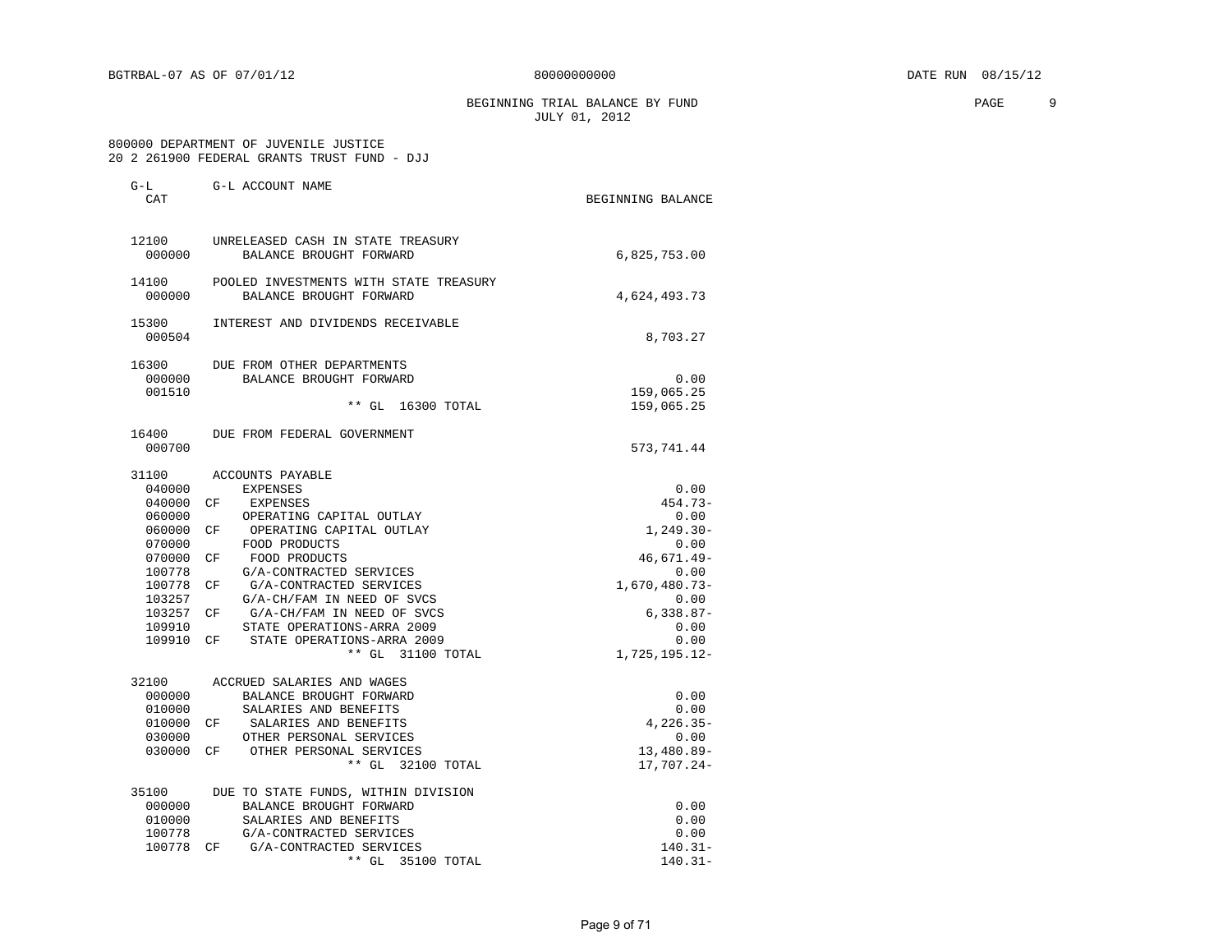#### BEGINNING TRIAL BALANCE BY FUND **PAGE** 10 JULY 01, 2012

#### 800000 DEPARTMENT OF JUVENILE JUSTICE 20 2 261900 FEDERAL GRANTS TRUST FUND - DJJ

| $G-T$ | G-L ACCOUNT NAME |  |
|-------|------------------|--|
|       |                  |  |

| CAT       |                                            | BEGINNING BALANCE |
|-----------|--------------------------------------------|-------------------|
| 35300     | DUE TO OTHER DEPARTMENTS                   |                   |
| 000000    | BALANCE BROUGHT FORWARD                    | 0.00              |
| 040000    | EXPENSES                                   | 0.00              |
| 040000 CF | EXPENSES                                   | 119,810.47-       |
| 109910    | STATE OPERATIONS-ARRA 2009                 | 0.00              |
|           | 109910 CF STATE OPERATIONS-ARRA 2009       | $427.03-$         |
| 310403    | ASSESSMENT ON INVESTMENTS-DEPARTMENTAL USE | $462.77-$         |
|           | ** GL 35300 TOTAL                          | 120,700.27-       |
|           | 54900 COMMITTED FUND BALANCE               |                   |
| 000000    | BALANCE BROUGHT FORWARD                    | $422,042.17-$     |
| 57200     | RESTRICTED BY FEDERAL GOVERNMENT           |                   |
|           | 000000 BALANCE BROUGHT FORWARD             | $9,905,971.58 -$  |
| 94100     | ENCUMBRANCES                               |                   |
| 040000    | EXPENSES                                   | 7,945.34          |
|           | 100777 CONTRACTED SERVICES                 | 450.00            |
| 100778    | G/A-CONTRACTED SERVICES                    | 273, 229.02       |
|           | ** GL 94100 TOTAL                          | 281,624.36        |
| 98100     | BUDGETARY FND BAL RESERVED/ENCUMBRANCE     |                   |
| 040000    | EXPENSES                                   | $7.945.34-$       |
| 100777    | CONTRACTED SERVICES                        | $450.00 -$        |
| 100778    | G/A-CONTRACTED SERVICES                    | $273, 229.02 -$   |
|           | ** GL 98100 TOTAL                          | 281,624.36-       |
|           | *** FUND TOTAL                             | 0.00              |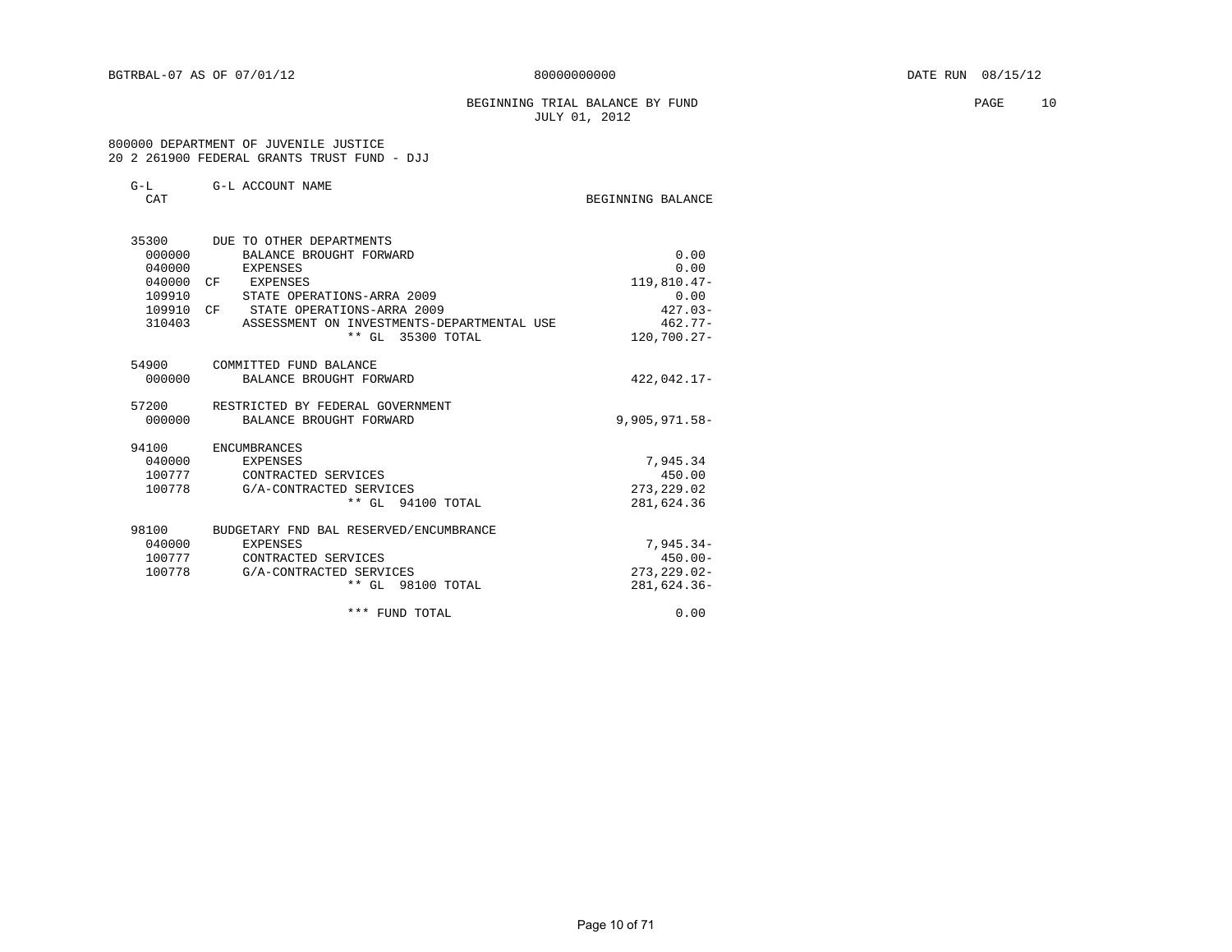BEGINNING TRIAL BALANCE BY FUND **PAGE** 11 JULY 01, 2012

 800000 DEPARTMENT OF JUVENILE JUSTICE 20 2 339300 GRANTS & DONATIONS T F-DEPT OF JUVENILE JUSTICE

| $G-L$<br>CAT     | G-L ACCOUNT NAME                                                  | BEGINNING BALANCE        |
|------------------|-------------------------------------------------------------------|--------------------------|
| 12100<br>000000  | UNRELEASED CASH IN STATE TREASURY<br>BALANCE BROUGHT FORWARD      | 10,737,321.37            |
| 14100<br>000000  | POOLED INVESTMENTS WITH STATE TREASURY<br>BALANCE BROUGHT FORWARD | 0.00                     |
| 15100<br>000109  | ACCOUNTS RECEIVABLE                                               | 53, 977, 638.25          |
| 15900<br>000109  | ALLOWANCE FOR UNCOLLECTIBLES                                      | 52,716,479.49-           |
| 16300            | DUE FROM OTHER DEPARTMENTS                                        |                          |
| 001000           |                                                                   | 0.00                     |
| 001500           |                                                                   | 0.00                     |
| 001510           |                                                                   | 0.00                     |
| 001600           |                                                                   | 0.00                     |
| 001620           | $***$ GL<br>16300 TOTAL                                           | 445,754.06<br>445,754.06 |
| 16400            | DUE FROM FEDERAL GOVERNMENT                                       |                          |
| 000700           |                                                                   | 0.00                     |
| 001500           |                                                                   | 0.00                     |
| 001510           |                                                                   | 0.00                     |
| 001600           |                                                                   | 0.00                     |
|                  | $**$ GL<br>16400 TOTAL                                            | 0.00                     |
| 31100            | ACCOUNTS PAYABLE                                                  |                          |
| 030000           | OTHER PERSONAL SERVICES                                           | 0.00                     |
| 030000           | OTHER PERSONAL SERVICES<br>CF.                                    | $193,035.00 -$           |
| 040000           | EXPENSES                                                          | $1.00 -$                 |
| 040000           | СF<br>EXPENSES                                                    | $104,700.30 -$           |
| 070000           | FOOD PRODUCTS                                                     | 0.00                     |
| 070000           | FOOD PRODUCTS<br>СF                                               | $733.74-$                |
| 100254           | PACE CENTERS                                                      | 0.00                     |
| 100254           | PACE CENTERS<br>CF                                                | 240,625.24-              |
| 100777           | CONTRACTED SERVICES<br>CONTRACTED SERVICES                        | 0.00                     |
| 100777<br>100778 | СF<br>G/A-CONTRACTED SERVICES                                     | $108, 239.28 -$          |
| 100778           | G/A-CONTRACTED SERVICES<br>СF                                     | 0.00<br>$9,035.91 -$     |
| 103257           | G/A-CH/FAM IN NEED OF SVCS                                        | 0.00                     |
| 103257           | G/A-CH/FAM IN NEED OF SVCS<br>CF                                  | 847, 185. 78-            |
| 220020           | REFUND STATE REVENUES                                             | 45, 951.37-              |
|                  | ** GL<br>31100 TOTAL                                              | $1,549,507.62-$          |
|                  |                                                                   |                          |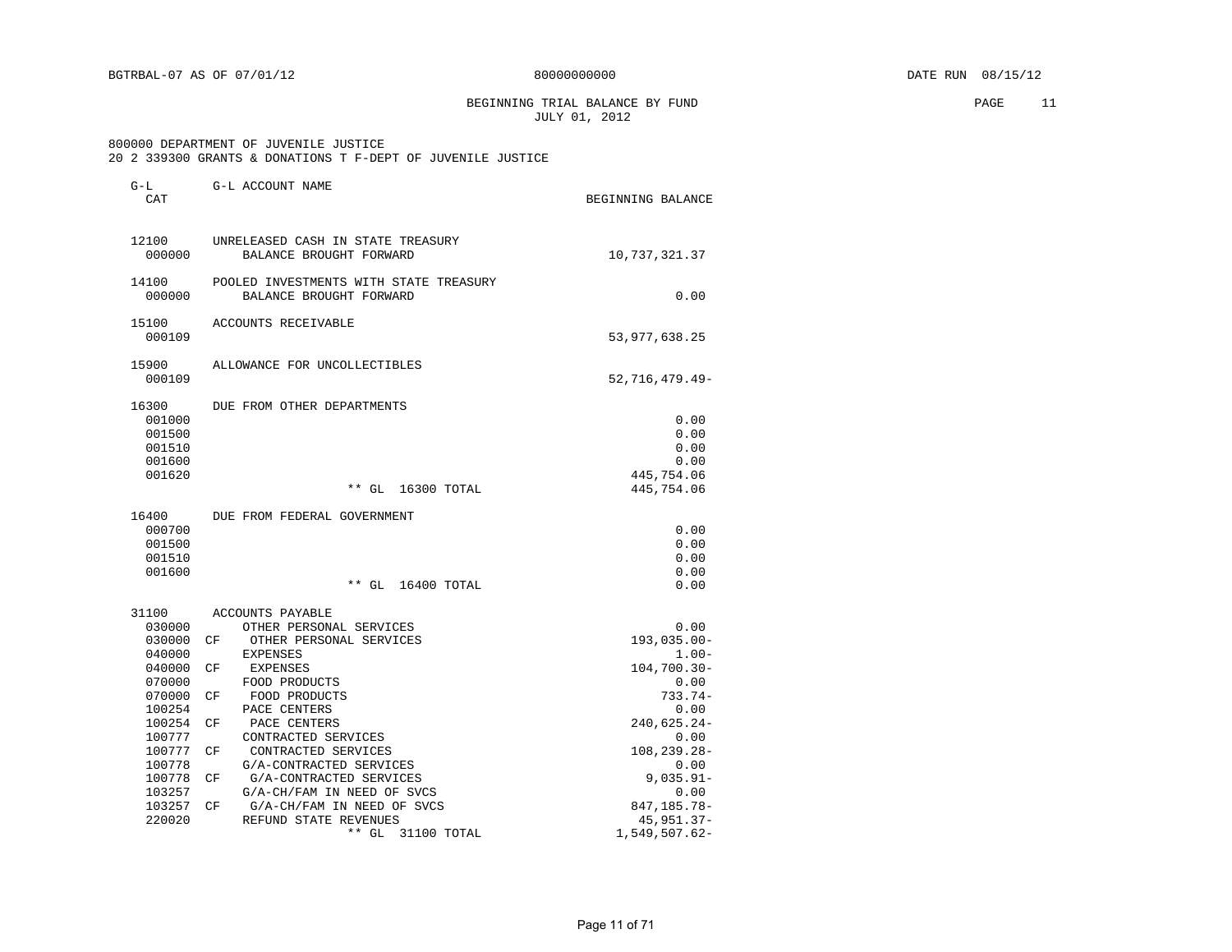#### BEGINNING TRIAL BALANCE BY FUND **PAGE 12** JULY 01, 2012

#### 800000 DEPARTMENT OF JUVENILE JUSTICE 20 2 339300 GRANTS & DONATIONS T F-DEPT OF JUVENILE JUSTICE

| G-L<br><b>CAT</b> | G-L ACCOUNT NAME                               | BEGINNING BALANCE                 |
|-------------------|------------------------------------------------|-----------------------------------|
|                   | 32100 ACCRUED SALARIES AND WAGES               |                                   |
| 010000            | SALARIES AND BENEFITS                          | 0.00                              |
| 010000            | CF<br>SALARIES AND BENEFITS                    | 12,948.48-                        |
| 030000            | OTHER PERSONAL SERVICES                        | 0.00                              |
| 030000 CF         | OTHER PERSONAL SERVICES                        | $5,254.72-$                       |
| 040000            | EXPENSES                                       | 0.00                              |
|                   | $***$ GL<br>32100 TOTAL                        | $18, 203, 20 -$                   |
| 35100             | DUE TO STATE FUNDS, WITHIN DIVISION            |                                   |
| 000000            | BALANCE BROUGHT FORWARD                        | 0.00                              |
| 010000            | SALARIES AND BENEFITS                          | 0.00                              |
| 030000<br>040000  | OTHER PERSONAL SERVICES<br>EXPENSES            | 0.00<br>0.00                      |
| 040000            | CF EXPENSES                                    | $2,398.70 -$                      |
| 070000            | FOOD PRODUCTS                                  | 0.00                              |
| 070000 CF         | FOOD PRODUCTS                                  | $259.75-$                         |
| 100778            | G/A-CONTRACTED SERVICES                        | 0.00                              |
| 103257            | G/A-CH/FAM IN NEED OF SVCS                     | 0.00                              |
|                   | ** GL 35100 TOTAL                              | $2,658.45-$                       |
| 35300             | DUE TO OTHER DEPARTMENTS                       |                                   |
| 000000            | BALANCE BROUGHT FORWARD                        | 0.00                              |
| 040000            | EXPENSES                                       | $47,500.00 -$                     |
|                   | 040000 CF EXPENSES                             | $158,060.60-$                     |
| 100778            | G/A-CONTRACTED SERVICES                        | 0.00                              |
|                   | 100778 CF G/A-CONTRACTED SERVICES              | $5.000.00 -$                      |
| 190000            | PURCHASE OF INVESTMENTS<br>** GL 35300 TOTAL   | 0.00<br>$210,560.60 -$            |
|                   |                                                |                                   |
| 35600             | DUE TO GENERAL REVENUE                         |                                   |
| 000000            | BALANCE BROUGHT FORWARD                        | 0.00                              |
| 185096<br>310322  | TR/DOR/SALES TAX/MEALS                         | $157.44-$                         |
|                   | SERVICE CHARGE TO GEN REV<br>** GL 35600 TOTAL | $364,026.02 -$<br>$364, 183.46 -$ |
| 49900             | OTHER LONG-TERM LIABILITIES                    |                                   |
| 220020            | REFUND STATE REVENUES                          | 1,098,988.95-                     |
| 220030            | REFUND NONSTATE REVENUES                       | $1,956,139.00-$                   |
|                   | ** GL 49900 TOTAL                              | $3,055,127.95-$                   |
| 54900             | COMMITTED FUND BALANCE                         |                                   |
| 000000            | BALANCE BROUGHT FORWARD                        | $6,958,413.91-$                   |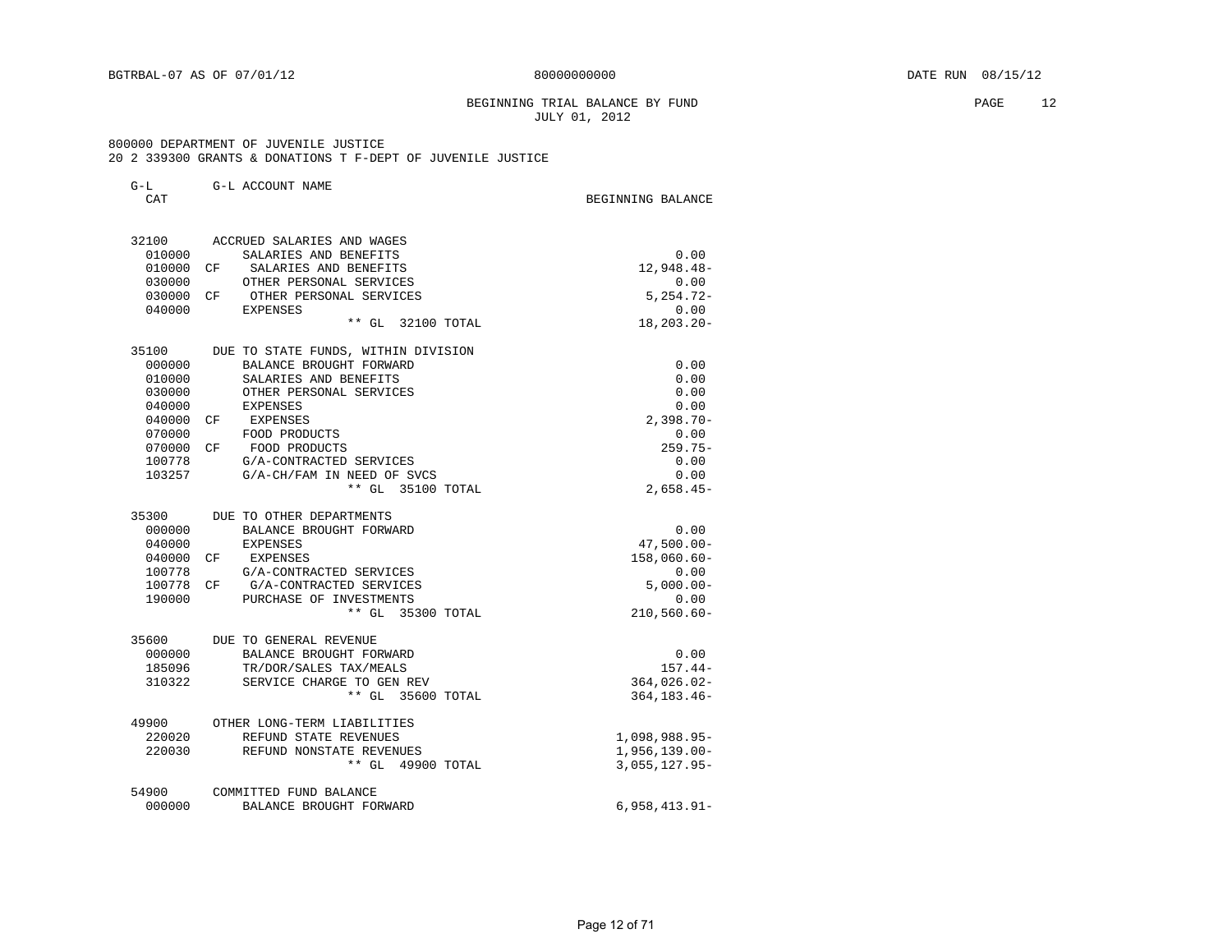BEGINNING TRIAL BALANCE BY FUND **PAGE** 13 JULY 01, 2012

#### 800000 DEPARTMENT OF JUVENILE JUSTICE 20 2 339300 GRANTS & DONATIONS T F-DEPT OF JUVENILE JUSTICE

| $G-L$<br>CAT                                     | G-L ACCOUNT NAME                                                                                                                      | BEGINNING BALANCE                                                            |
|--------------------------------------------------|---------------------------------------------------------------------------------------------------------------------------------------|------------------------------------------------------------------------------|
| 000000                                           | 55600 RESERVED FOR FCO AND GRANTS/AID - FCO<br>BALANCE BROUGHT FORWARD                                                                | 0.00                                                                         |
| 57300<br>000000                                  | RESTRICTED BY GRANTORS AND CONTRIBUTOR<br>BALANCE BROUGHT FORWARD                                                                     | $285,579.00 -$                                                               |
| 57400<br>000000                                  | RESTRICTED BY ENABLING LEGISLATION<br>BALANCE BROUGHT FORWARD                                                                         | 0.00                                                                         |
| 94100<br>030000<br>040000<br>100777              | ENCUMBRANCES<br>OTHER PERSONAL SERVICES<br>EXPENSES<br>040000 CF EXPENSES<br>CONTRACTED SERVICES<br>** GL 94100 TOTAL                 | 4,232.00<br>24.00<br>11,762.00<br>98,100.40<br>114, 118.40                   |
| 98100<br>030000<br>040000<br>040000 CF<br>100777 | BUDGETARY FND BAL RESERVED/ENCUMBRANCE<br>OTHER PERSONAL SERVICES<br>EXPENSES<br>EXPENSES<br>CONTRACTED SERVICES<br>** GL 98100 TOTAL | $4.232.00 -$<br>$24.00 -$<br>$11,762.00 -$<br>$98,100.40 -$<br>114, 118. 40- |
| 99100<br>000000                                  | BUDGETARY FUND BALANCE<br>BALANCE BROUGHT FORWARD                                                                                     | 0.00                                                                         |
|                                                  | *** FUND TOTAL                                                                                                                        | 0.00                                                                         |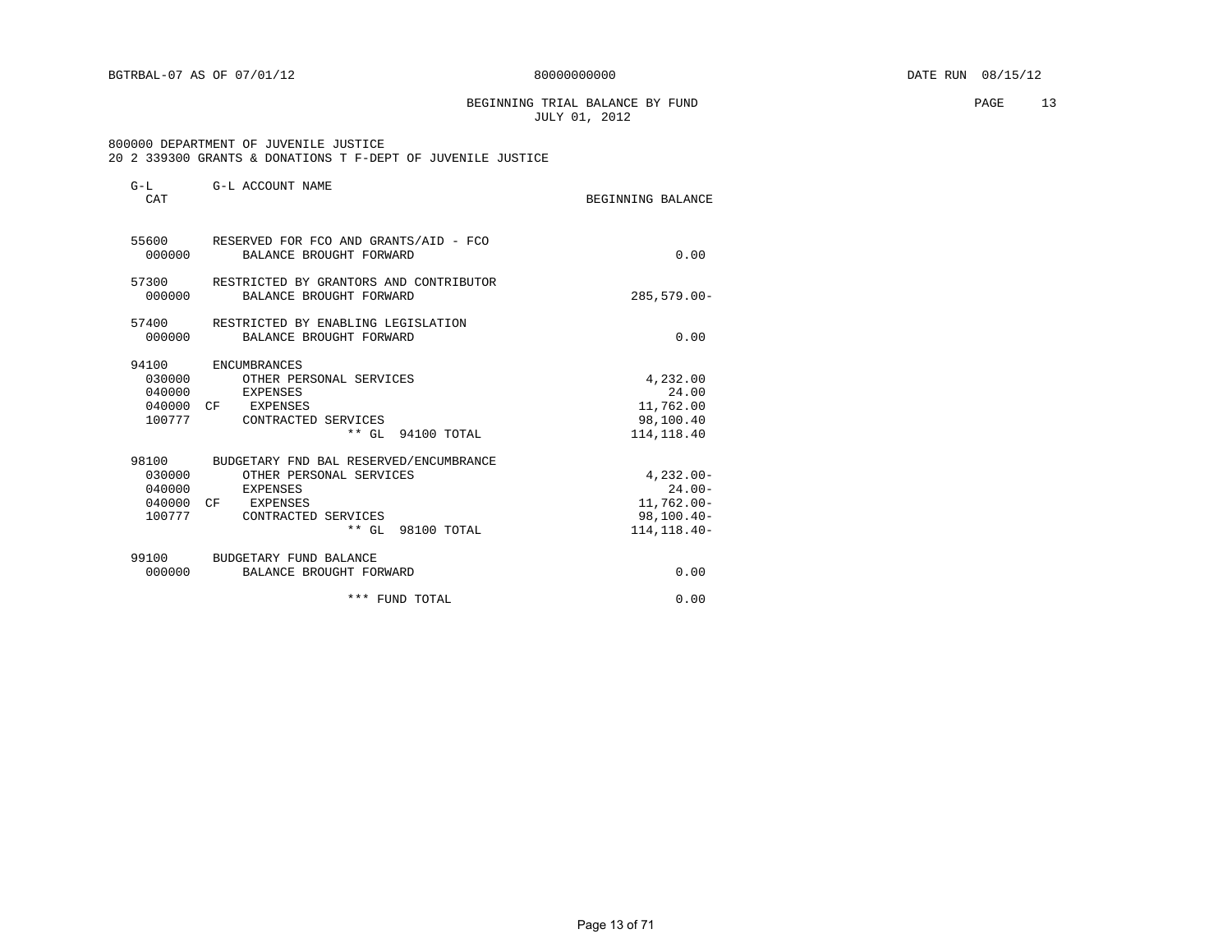BEGINNING TRIAL BALANCE BY FUND **PAGE** 14 JULY 01, 2012

#### 800000 DEPARTMENT OF JUVENILE JUSTICE 20 2 415500 JUVENILE CRIME/EARLY INTERVENTION T F-JUV JUST

| $G-L$<br>CAT              | G-L ACCOUNT NAME                                                 | BEGINNING BALANCE            |
|---------------------------|------------------------------------------------------------------|------------------------------|
| 12100<br>000000           | UNRELEASED CASH IN STATE TREASURY<br>BALANCE BROUGHT FORWARD     | 671,307.48                   |
| 15300<br>000500           | INTEREST AND DIVIDENDS RECEIVABLE                                | 0.00                         |
| 16300<br>001500<br>001520 | DUE FROM OTHER DEPARTMENTS<br>$***$ GL<br>16300 TOTAL            | 0.00<br>7,080.00<br>7,080.00 |
| 35300<br>001500           | DUE TO OTHER DEPARTMENTS                                         | 0.00                         |
| 35600<br>310322           | DUE TO GENERAL REVENUE<br>SERVICE CHARGE TO GEN REV              | $5,316.80 -$                 |
| 54900<br>000000           | COMMITTED FUND BALANCE<br>BALANCE BROUGHT FORWARD                | $673,070.68 -$               |
| 98100<br>050013           | BUDGETARY FND BAL RESERVED/ENCUMBRANCE<br>G\A-INVEST IN CHILDREN | 0.00                         |
|                           | *** FUND TOTAL                                                   | 0.00                         |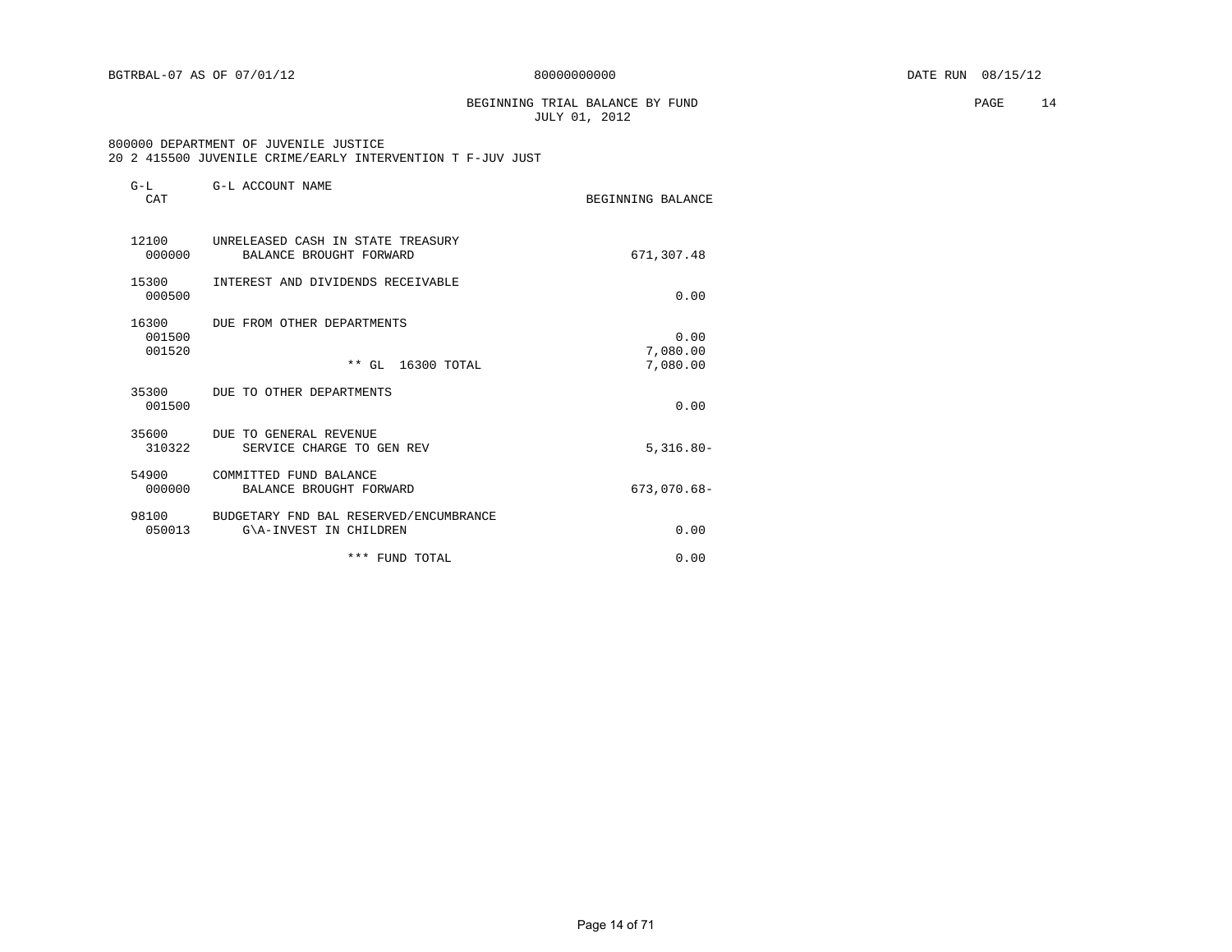BEGINNING TRIAL BALANCE BY FUND **PAGE** 15 JULY 01, 2012

#### 800000 DEPARTMENT OF JUVENILE JUSTICE 20 2 417400 JUVENILE JUST TRAINING T F-JUVENILE JUSTICE

| $G-L$<br>CAT              | G-L ACCOUNT NAME                                                                                                                                     | BEGINNING BALANCE                                          |
|---------------------------|------------------------------------------------------------------------------------------------------------------------------------------------------|------------------------------------------------------------|
| 12100<br>000000           | UNRELEASED CASH IN STATE TREASURY<br>BALANCE BROUGHT FORWARD                                                                                         | 1,273,086.54                                               |
| 14100<br>000000           | POOLED INVESTMENTS WITH STATE TREASURY<br>BALANCE BROUGHT FORWARD                                                                                    | 0.00                                                       |
| 15300<br>000500           | INTEREST AND DIVIDENDS RECEIVABLE                                                                                                                    | 0.00                                                       |
| 16300<br>001500           | DUE FROM OTHER DEPARTMENTS                                                                                                                           | 0.00                                                       |
|                           | 22100 RESTRICTED CASH ON HAND<br>100778 CF G/A-CONTRACTED SERVICES                                                                                   | 0.00                                                       |
| 040000<br>100778          | 31100 ACCOUNTS PAYABLE<br><b>EXPENSES</b><br>040000 CF EXPENSES<br>G/A-CONTRACTED SERVICES<br>100778 CF G/A-CONTRACTED SERVICES<br>** GL 31100 TOTAL | 0.00<br>$2.759.26 -$<br>0.00<br>381,258.91-<br>384,018.17- |
| 000000                    | 32100 ACCRUED SALARIES AND WAGES<br>BALANCE BROUGHT FORWARD                                                                                          | 0.00                                                       |
| 35100<br>000000<br>030000 | DUE TO STATE FUNDS, WITHIN DIVISION<br>BALANCE BROUGHT FORWARD<br>OTHER PERSONAL SERVICES<br>** GL 35100 TOTAL                                       | 0.00<br>0.00<br>0.00                                       |
| 35300<br>040000           | DUE TO OTHER DEPARTMENTS<br><b>EXPENSES</b>                                                                                                          | 0.00                                                       |
| 000000<br>310322          | 35600 DUE TO GENERAL REVENUE<br>BALANCE BROUGHT FORWARD<br>SERVICE CHARGE TO GEN REV<br>** GL 35600 TOTAL                                            | 0.00<br>38, 124. 49-<br>38, 124. 49-                       |
| 100778                    | 35700 DUE TO COMPONENT UNIT/PRIMARY<br>G/A-CONTRACTED SERVICES                                                                                       | 0.00                                                       |
| 54900<br>000000           | COMMITTED FUND BALANCE<br>BALANCE BROUGHT FORWARD                                                                                                    | 280,176.49                                                 |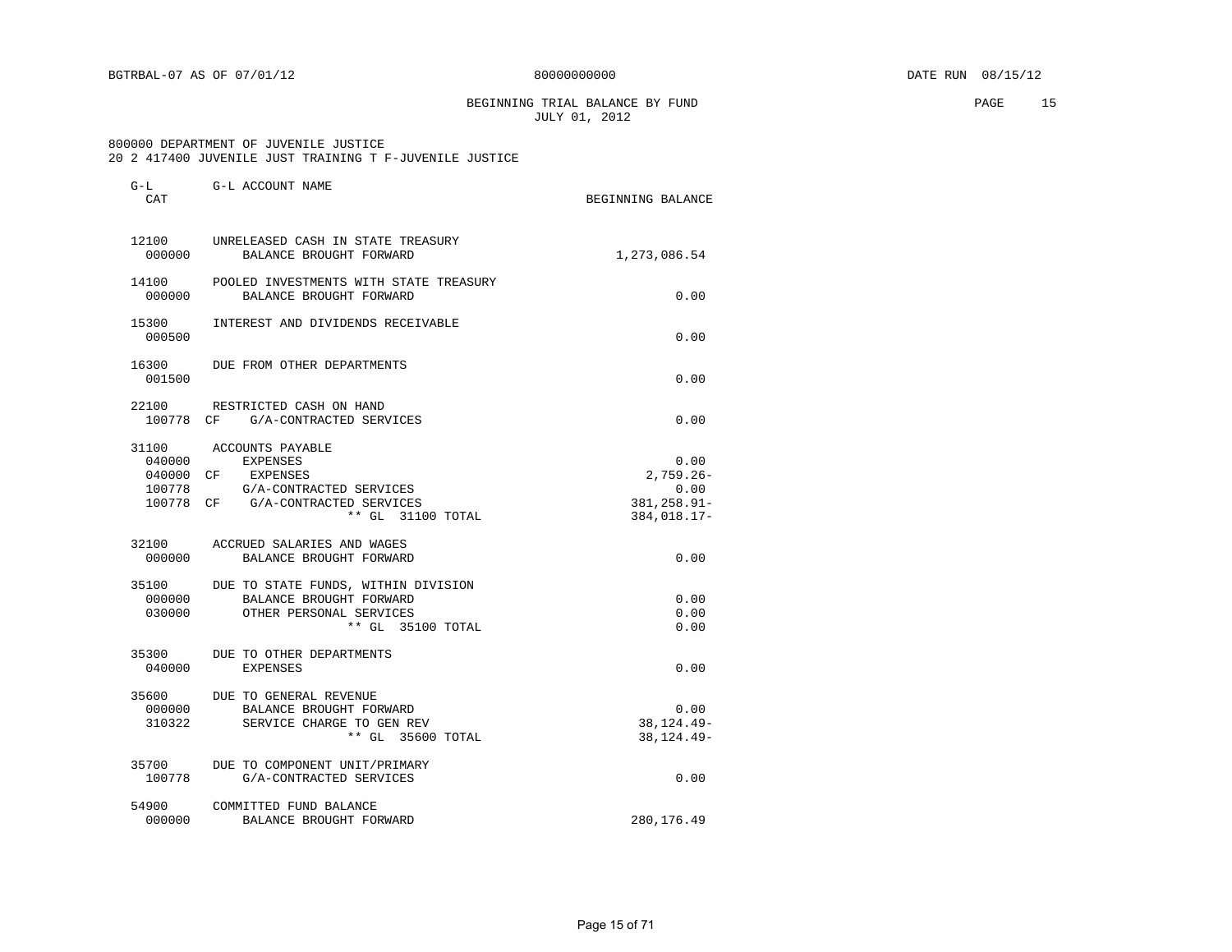#### BEGINNING TRIAL BALANCE BY FUND **PAGE** 16 JULY 01, 2012

#### 800000 DEPARTMENT OF JUVENILE JUSTICE 20 2 417400 JUVENILE JUST TRAINING T F-JUVENILE JUSTICE

| $G-L$<br>CAT    | G-L ACCOUNT NAME                                              | BEGINNING BALANCE |
|-----------------|---------------------------------------------------------------|-------------------|
| 57400<br>000000 | RESTRICTED BY ENABLING LEGISLATION<br>BALANCE BROUGHT FORWARD | 1,131,120.37-     |
| 94100           | ENCUMBRANCES                                                  |                   |
| 040000          | EXPENSES                                                      | 213.66            |
| 100778          | G/A-CONTRACTED SERVICES                                       | 5,506.06          |
|                 | ** GL 94100 TOTAL                                             | 5,719.72          |
| 98100           | BUDGETARY FND BAL RESERVED/ENCUMBRANCE                        |                   |
| 040000          | EXPENSES                                                      | $213.66-$         |
| 100778          | G/A-CONTRACTED SERVICES                                       | $5,506.06-$       |
|                 | ** GL 98100 TOTAL                                             | $5,719.72-$       |
|                 | ***<br>FUND TOTAL                                             | 0.00              |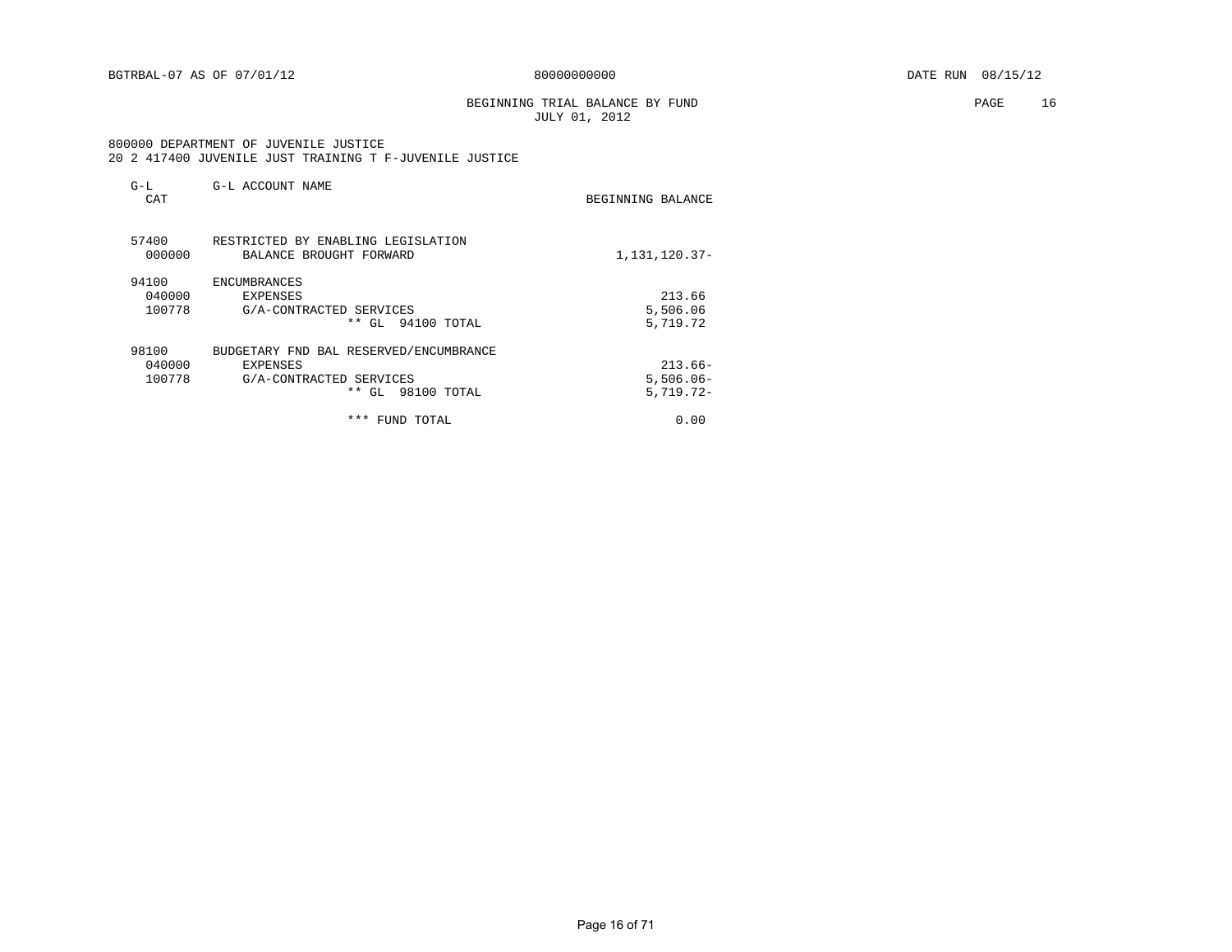BEGINNING TRIAL BALANCE BY FUND **PAGE** 17 JULY 01, 2012

#### 800000 DEPARTMENT OF JUVENILE JUSTICE 20 2 685001 SC/S JUV DET TF

G-L G-L ACCOUNT NAME

| CAT    |                                       | BEGINNING BALANCE |
|--------|---------------------------------------|-------------------|
| 12100  | UNRELEASED CASH IN STATE TREASURY     |                   |
| 000000 | BALANCE BROUGHT FORWARD               | 8,472,324.56      |
| 16100  | DUE FROM STATE FUNDS, WITHIN DIVISION |                   |
| 000000 | BALANCE BROUGHT FORWARD               | 0.00              |
| 16400  | DUE FROM FEDERAL GOVERNMENT           |                   |
| 000126 |                                       | 0.00              |
| 16500  | DUE FROM OTHER GOVERNMENTAL UNITS     |                   |
| 000126 |                                       | 3,913,900.92      |
| 31100  | ACCOUNTS PAYABLE                      |                   |
| 000000 | BALANCE BROUGHT FORWARD               | 0.00              |
| 030000 | OTHER PERSONAL SERVICES               | 0.00              |
| 030000 | OTHER PERSONAL SERVICES<br>CF.        | 416, 426. 75-     |
| 040000 | <b>EXPENSES</b>                       | $501.50 -$        |
| 040000 | СF<br>EXPENSES                        | 134, 365. 39-     |
| 060000 | OPERATING CAPITAL OUTLAY              | 0.00              |
| 070000 | FOOD PRODUCTS                         | 0.00              |
| 070000 | FOOD PRODUCTS<br>CF                   | 198, 133. 49-     |
| 100777 | CONTRACTED SERVICES                   | 0.00              |
| 100777 | CONTRACTED SERVICES<br>CF.            | 198,699.60-       |
| 100778 | G/A-CONTRACTED SERVICES               | 0.00              |
| 100778 | G/A-CONTRACTED SERVICES<br>СF         | $609,900.38 -$    |
|        | ** GL 31100 TOTAL                     | $1,558,027.11-$   |
| 32100  | ACCRUED SALARIES AND WAGES            |                   |
| 010000 | SALARIES AND BENEFITS                 | 0.00              |
| 010000 | CF<br>SALARIES AND BENEFITS           | 952, 511.93-      |
| 030000 | OTHER PERSONAL SERVICES               | 0.00              |
| 030000 | OTHER PERSONAL SERVICES<br>CF         | $373.50 -$        |
|        | ** GL 32100 TOTAL                     | $952,885.43-$     |
| 35100  | DUE TO STATE FUNDS, WITHIN DIVISION   |                   |
| 040000 | <b>EXPENSES</b>                       | 0.00              |
| 040000 | CF<br>EXPENSES                        | $21, 224.09 -$    |
| 060000 | OPERATING CAPITAL OUTLAY              | 0.00              |
| 060000 | CF<br>OPERATING CAPITAL OUTLAY        | 14,320.46-        |
| 070000 | FOOD PRODUCTS                         | 0.00              |
| 070000 | FOOD PRODUCTS<br>СF                   | $19.20 -$         |
| 100777 | CONTRACTED SERVICES                   | 0.00              |
| 100777 | CONTRACTED SERVICES<br>СF             | $23,633.50-$      |
|        | $**$ GL<br>35100 TOTAL                | $59, 197.25 -$    |
|        |                                       |                   |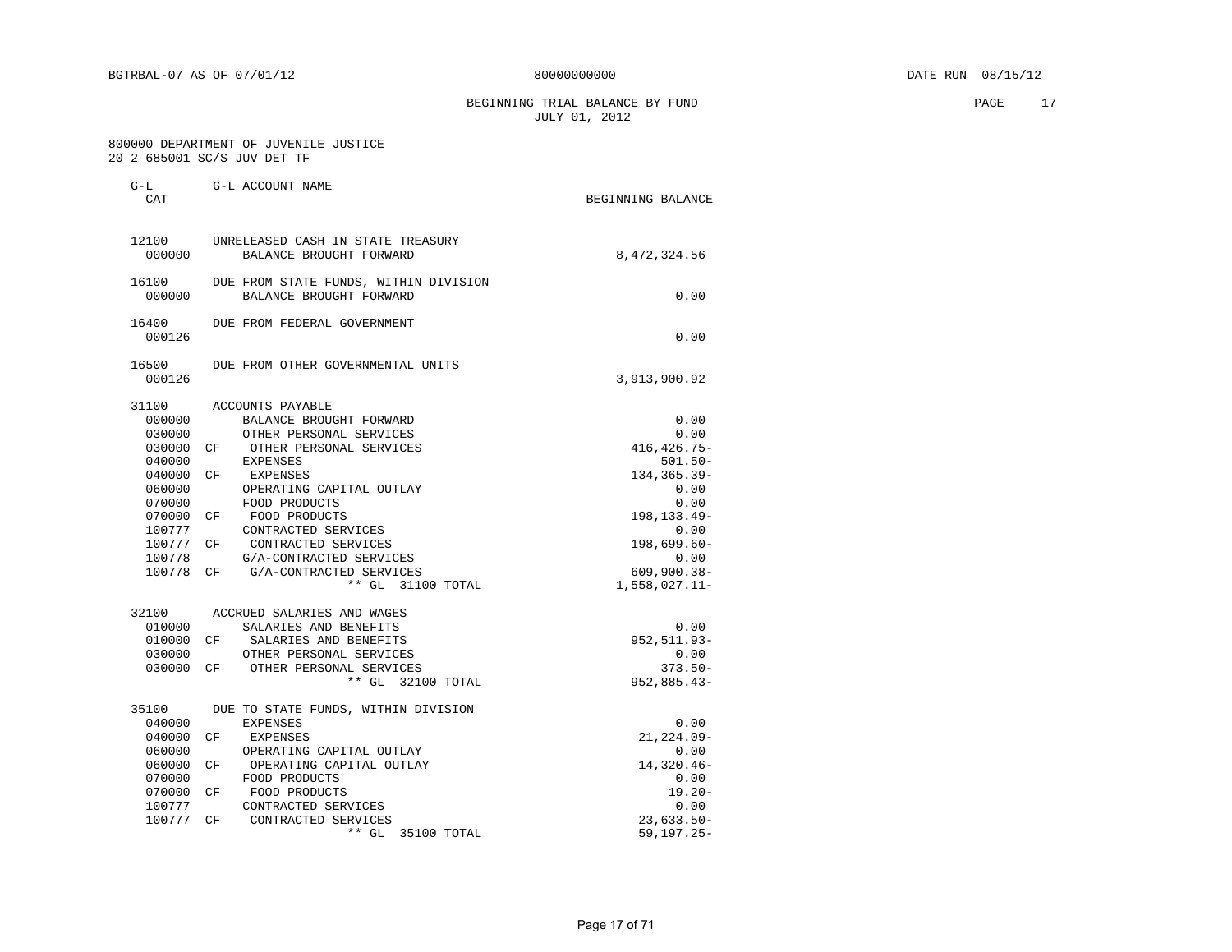BEGINNING TRIAL BALANCE BY FUND **PAGE** 18 JULY 01, 2012

#### 800000 DEPARTMENT OF JUVENILE JUSTICE 20 2 685001 SC/S JUV DET TF

| $G-L$     | G-L ACCOUNT NAME                       |                   |
|-----------|----------------------------------------|-------------------|
| CAT       |                                        | BEGINNING BALANCE |
| 35300     | DUE TO OTHER DEPARTMENTS               |                   |
| 000000    | BALANCE BROUGHT FORWARD                | 0.00              |
| 040000    | <b>EXPENSES</b>                        | 0.00              |
| 040000 CF | EXPENSES                               | 15,571.88-        |
| 100777    | CONTRACTED SERVICES                    | 0.00              |
| 100777 CF | CONTRACTED SERVICES                    | $7,150.00 -$      |
|           | ** GL 35300 TOTAL                      | 22,721.88-        |
| 35500     | DUE TO OTHER GOVERNMENTAL UNITS        |                   |
| 000126    |                                        | 691,084.70-       |
| 35700     | DUE TO COMPONENT UNIT/PRIMARY          |                   |
| 040000    | <b>EXPENSES</b>                        | 0.00              |
| 040000    | <b>EXPENSES</b><br>CF                  | $988.23 -$        |
|           | $**$ GL<br>35700 TOTAL                 | $988.23 -$        |
| 38800     | UNEARNED REVENUE - CURRENT             |                   |
| 000126    |                                        | 2,037,679.56-     |
| 38900     | DEFERRED REVENUES                      |                   |
| 000126    |                                        | $3,913,900.92-$   |
| 54900     | COMMITTED FUND BALANCE                 |                   |
| 000000    | BALANCE BROUGHT FORWARD                | 591,642.16-       |
| 57400     | RESTRICTED BY ENABLING LEGISLATION     |                   |
| 000000    | BALANCE BROUGHT FORWARD                | $2,558,098.24-$   |
| 94100     | ENCUMBRANCES                           |                   |
| 030000    | OTHER PERSONAL SERVICES                | 15,000.00         |
| 040000    | <b>EXPENSES</b>                        | 108,732.69        |
| 070000    | FOOD PRODUCTS                          | 30,034.09         |
| 100777    | CONTRACTED SERVICES                    | 475,906.69        |
|           | $**$ GL<br>94100 TOTAL                 | 629,673.47        |
| 98100     | BUDGETARY FND BAL RESERVED/ENCUMBRANCE |                   |
| 030000    | OTHER PERSONAL SERVICES                | $15,000.00-$      |
| 040000    | <b>EXPENSES</b>                        | 108,732.69-       |
| 070000    | FOOD PRODUCTS                          | $30,034.09 -$     |
| 100777    | CONTRACTED SERVICES                    | $475,906.69 -$    |
|           | $**$ GL<br>98100 TOTAL                 | $629,673.47-$     |
|           | *** FUND TOTAL                         | 0.00              |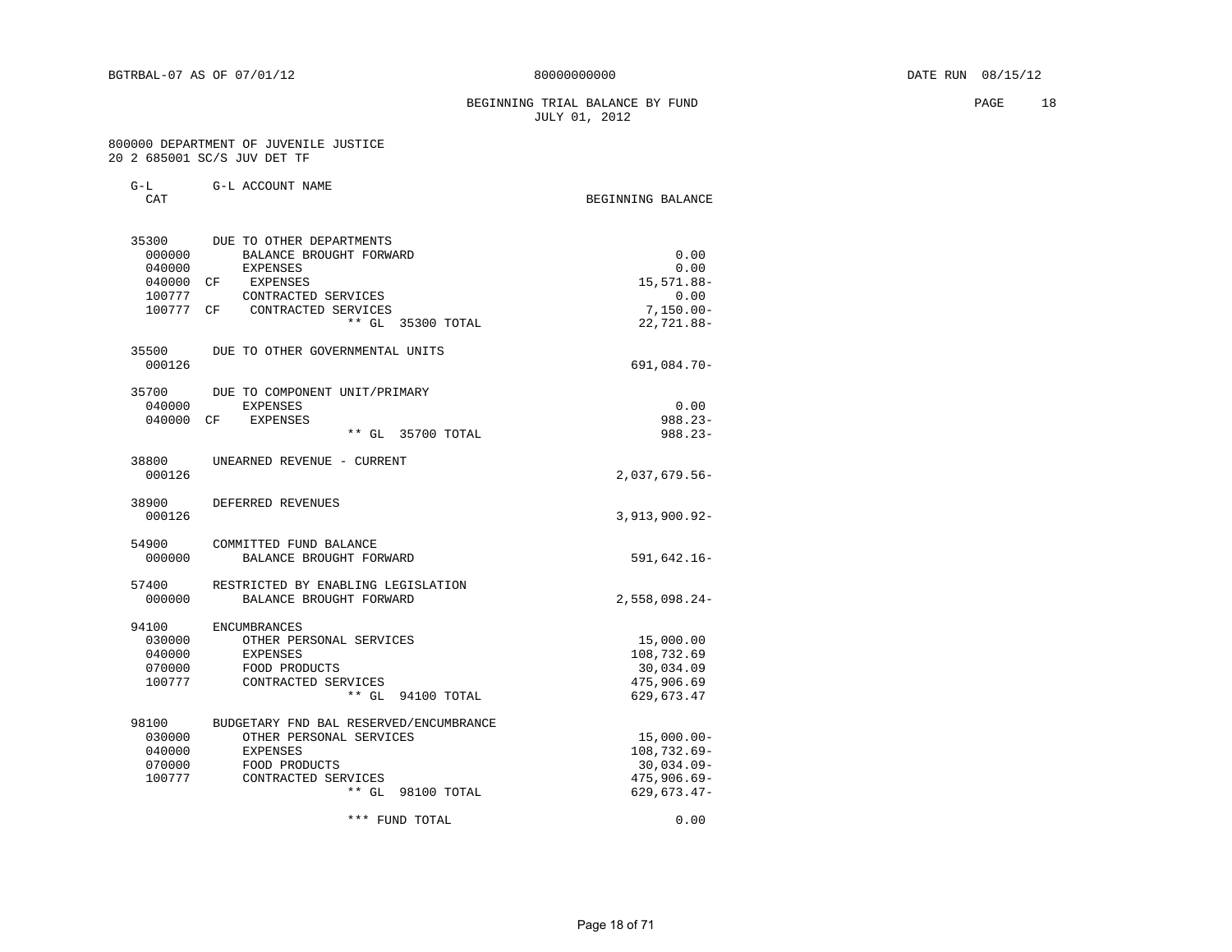BEGINNING TRIAL BALANCE BY FUND **PAGE** 19 JULY 01, 2012

#### 800000 DEPARTMENT OF JUVENILE JUSTICE 20 8 300800 JUVENILE JUSTICE WELFARE TRUST FUND

| $G-L$<br>CAT                         | G-L ACCOUNT NAME                                                                                                                                                    | BEGINNING BALANCE                            |
|--------------------------------------|---------------------------------------------------------------------------------------------------------------------------------------------------------------------|----------------------------------------------|
| 000000                               | 11200 CASH IN BANK<br>BALANCE BROUGHT FORWARD                                                                                                                       | 26,398.49                                    |
| 14100<br>000000                      | POOLED INVESTMENTS WITH STATE TREASURY<br>BALANCE BROUGHT FORWARD                                                                                                   | 0.00                                         |
| 14300<br>000000                      | SPECIAL INVESTMENTS W/STATE TREASURY<br>BALANCE BROUGHT FORWARD                                                                                                     | 119,708.31                                   |
| 040000                               | 15100 ACCOUNTS RECEIVABLE<br><b>EXPENSES</b>                                                                                                                        | 111.29                                       |
| 000000<br>000400                     | 15300 INTEREST AND DIVIDENDS RECEIVABLE<br>BALANCE BROUGHT FORWARD<br>** GL 15300 TOTAL                                                                             | 373.62<br>225.13<br>598.75                   |
| 000000<br>040000<br>190000<br>310403 | 35300 DUE TO OTHER DEPARTMENTS<br>BALANCE BROUGHT FORWARD<br>EXPENSES<br>PURCHASE OF INVESTMENTS<br>ASSESSMENT ON INVESTMENTS-DEPARTMENTAL USE<br>** GL 35300 TOTAL | 0.00<br>0.00<br>0.00<br>$11.97-$<br>$11.97-$ |
| 54900                                | COMMITTED FUND BALANCE<br>000000 BALANCE BROUGHT FORWARD                                                                                                            | 146,804.87-                                  |
|                                      | * * *<br>FUND TOTAL                                                                                                                                                 | 0.00                                         |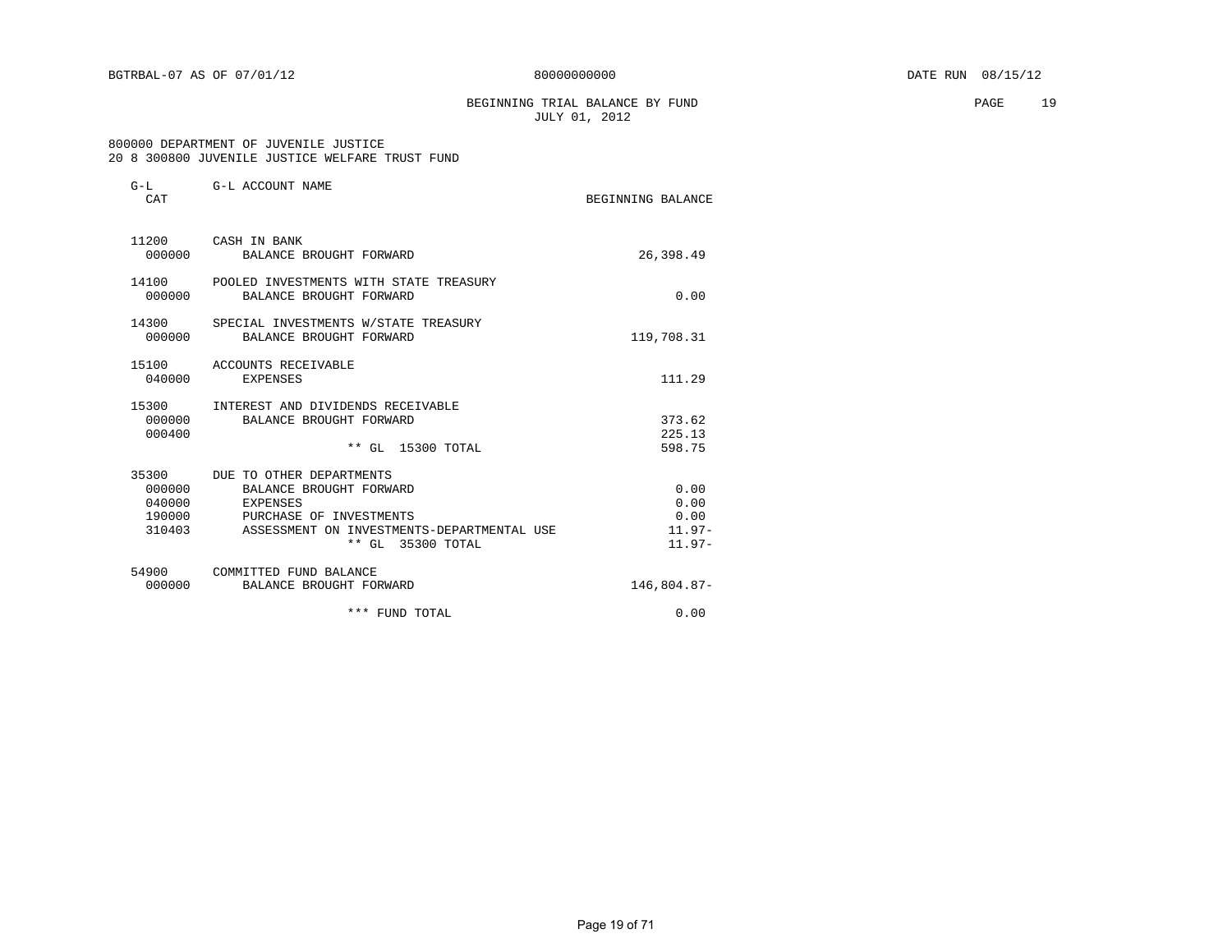#### BEGINNING TRIAL BALANCE BY FUND **PAGE** 20 JULY 01, 2012

#### 800000 DEPARTMENT OF JUVENILE JUSTICE 20 8 535801 DOZIER SCHOOL JJ WELFARE TRUST FUND

| $G-L$<br>CAT | G-L ACCOUNT NAME                      | BEGINNING BALANCE |
|--------------|---------------------------------------|-------------------|
| 11100        | CASH ON HAND                          |                   |
| 000000       | BALANCE BROUGHT FORWARD               | 0.00              |
| 000400       |                                       | 0.00              |
|              | ** GL 11100 TOTAL                     | 0.00              |
| 11200        | CASH IN BANK                          |                   |
| 000000       | BALANCE BROUGHT FORWARD               | 0.00              |
|              |                                       |                   |
| 17200        | GOODS PURCHASED FOR RESALE            |                   |
| 000000       | BALANCE BROUGHT FORWARD               | 0.00              |
|              |                                       |                   |
| 31100        | ACCOUNTS PAYABLE                      |                   |
| 000000       | BALANCE BROUGHT FORWARD               | 0.00              |
| 54900        | COMMITTED FUND BALANCE                |                   |
| 000000       | BALANCE BROUGHT FORWARD               | 0.00              |
|              |                                       |                   |
| 55200        | FUND BALANCE RESERVED FOR INVENTORIES |                   |
| 000000       | BALANCE BROUGHT FORWARD               | 0.00              |
|              | *** FUND TOTAL                        | 0.00              |
|              |                                       |                   |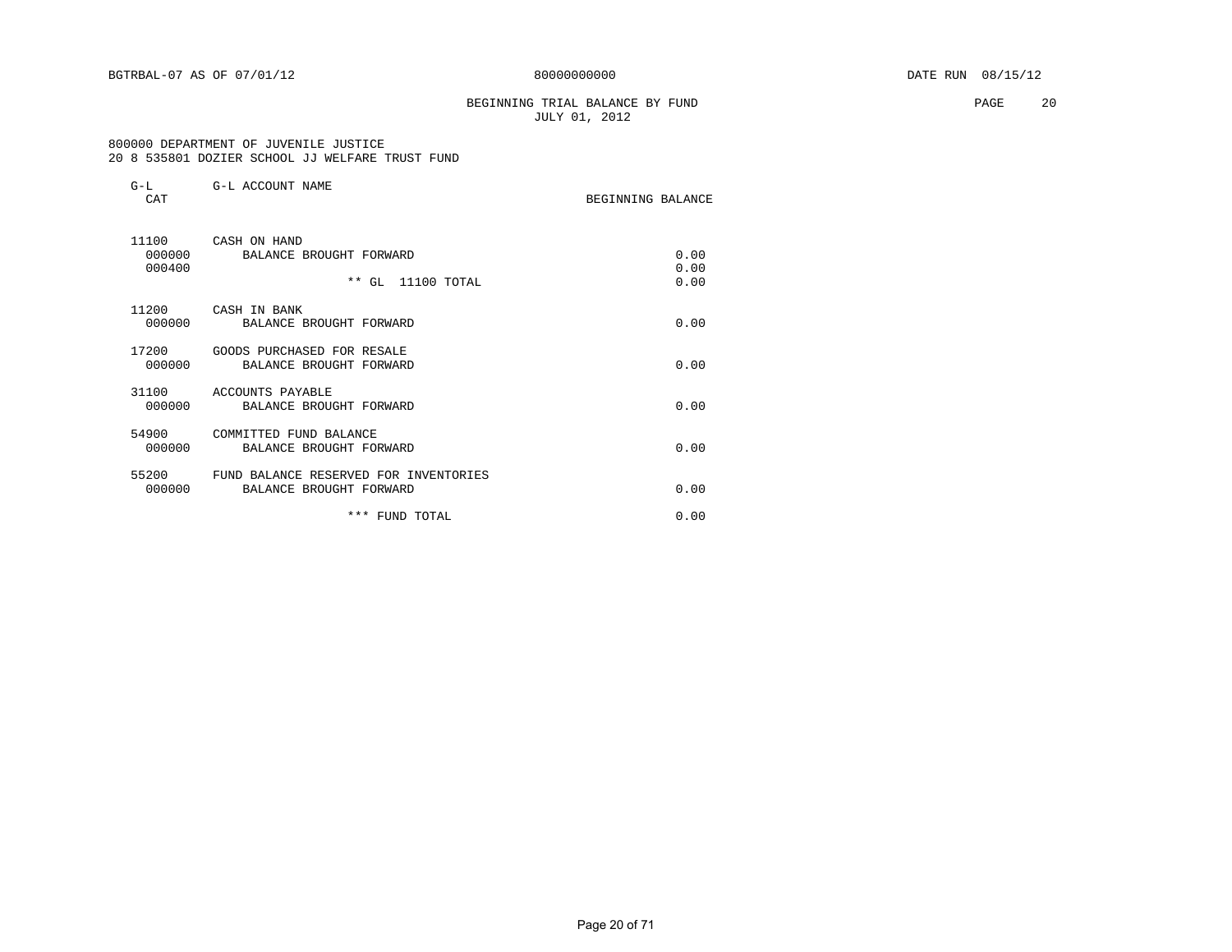#### BEGINNING TRIAL BALANCE BY FUND PAGE 21 JULY 01, 2012

BEGINNING BALANCE

#### 800000 DEPARTMENT OF JUVENILE JUSTICE 30 1 000100 DEPT OF JUVENILE JUSTICE

#### G-L G-L ACCOUNT NAME

| 13100  |     | UNEXPENDED GENERAL REVENUE RELEASES |                 |
|--------|-----|-------------------------------------|-----------------|
| 000000 |     | BALANCE BROUGHT FORWARD             | 295,045.60      |
| 080077 | 03  | DMS MGD ICARE/BAYPOINT              | $295,045.60 -$  |
| 080078 | 03  | DMS MGD G.P. WOOD CLASSRMS          | 0.00            |
| 080080 | 03  | DMS MGD MARTIN CLASSRMS             | 0.00            |
| 080089 | 03  | DMS MGD CLASSROOMS/DAYRMS           | 0.00            |
| 080119 | 01  | JUVEN JUST/TREATMENT FACIL          | 0.00            |
| 080120 |     | COMMITMENT BEDS STATEWIDE           | $102, 493.71 -$ |
| 080120 | 01  | COMMITMENT BEDS STATEWIDE           | 48, 402. 44     |
| 080120 | 96  | COMMITMENT BEDS STATEWIDE           | 4,530.29        |
| 080120 | 97  | COMMITMENT BEDS STATEWIDE           | 2,983.23        |
| 080120 | 98  | COMMITMENT BEDS STATEWIDE           | 45,739.06       |
| 080120 | 99  | COMMITMENT BEDS STATEWIDE           | 838.69          |
| 080122 | 97  | DETENTION BEDS STATEWIDE            | 0.00            |
| 080122 | 98  | DETENTION BEDS STATEWIDE            | 0.00            |
| 080130 | 99  | CONST PREV APPROP COM BEDS          | 0.00            |
| 080131 |     | CONSEQUENCE UNIT BEDS               | 23,070.88       |
| 080131 | 01  | CONSEQUENCE UNIT BEDS               | $23,070.88 -$   |
| 080390 | 94  | RENOV-COTTAGE/CLSSRMS-EYDC          | 0.00            |
| 080415 | 94  | CATEGORY NAME NOT ON TITLE FILE     | 0.00            |
| 080421 | 95  | CATEGORY NAME NOT ON TITLE FILE     | 0.00            |
| 080752 | 98  | CATEGORY NAME NOT ON TITLE FILE     | 0.00            |
| 080830 | 99  | CATEGORY NAME NOT ON TITLE FILE     | 0.00            |
| 080833 |     | PROG SECURE DETENTION / SW          | $23,331.17-$    |
| 080833 | 99  | PROG SECURE DETENTION / SW          | 23,331.17       |
| 081409 | 03  | CODE/SAFETY CORRECT-STWIDE          | 0.00            |
| 081409 | 99  | CODE/SAFETY CORRECT-STWIDE          | 0.00            |
| 083643 |     | MAIN/REP/CONST-STATEWIDE            | 1,698.00        |
| 083643 | 02  | MAIN/REP/CONST-STATEWIDE            | 0.00            |
| 083643 | 98  | MAIN/REP/CONST-STATEWIDE            | $1,698.00 -$    |
| 083643 | 99  | MAIN/REP/CONST-STATEWIDE            | 0.00            |
| 088123 | 01  | CORR PRIVAT COMM-LEASE PR           | 0.00            |
| 088123 | 02  | CORR PRIVAT COMM-LEASE PR           | 0.00            |
| 088244 | 97  | CATEGORY NAME NOT ON TITLE FILE     | 0.00            |
|        |     | $***$ GL<br>13100 TOTAL             | 0.00            |
| 54900  |     | COMMITTED FUND BALANCE              |                 |
| 000000 |     | BALANCE BROUGHT FORWARD             | 12, 133, 893.92 |
| 080030 | 98  | CATEGORY NAME NOT ON TITLE FILE     | 0.00            |
| 080077 | 03  | DMS MGD ICARE/BAYPOINT              | 1,824,878.36-   |
| 080078 | 03  | DMS MGD G.P. WOOD CLASSRMS          | 150,924.53-     |
| 080080 | 03  | DMS MGD MARTIN CLASSRMS             | 224,713.99-     |
| 080089 | 0.3 | DMS MGD CLASSROOMS/DAYRMS           | 138,080.26-     |

080119 01 JUVEN JUST/TREATMENT FACIL 1,295,098.87-<br>080120 COMMITMENT BEDS STATEWIDE 674,127.05

080120 COMMITMENT BEDS STATEWIDE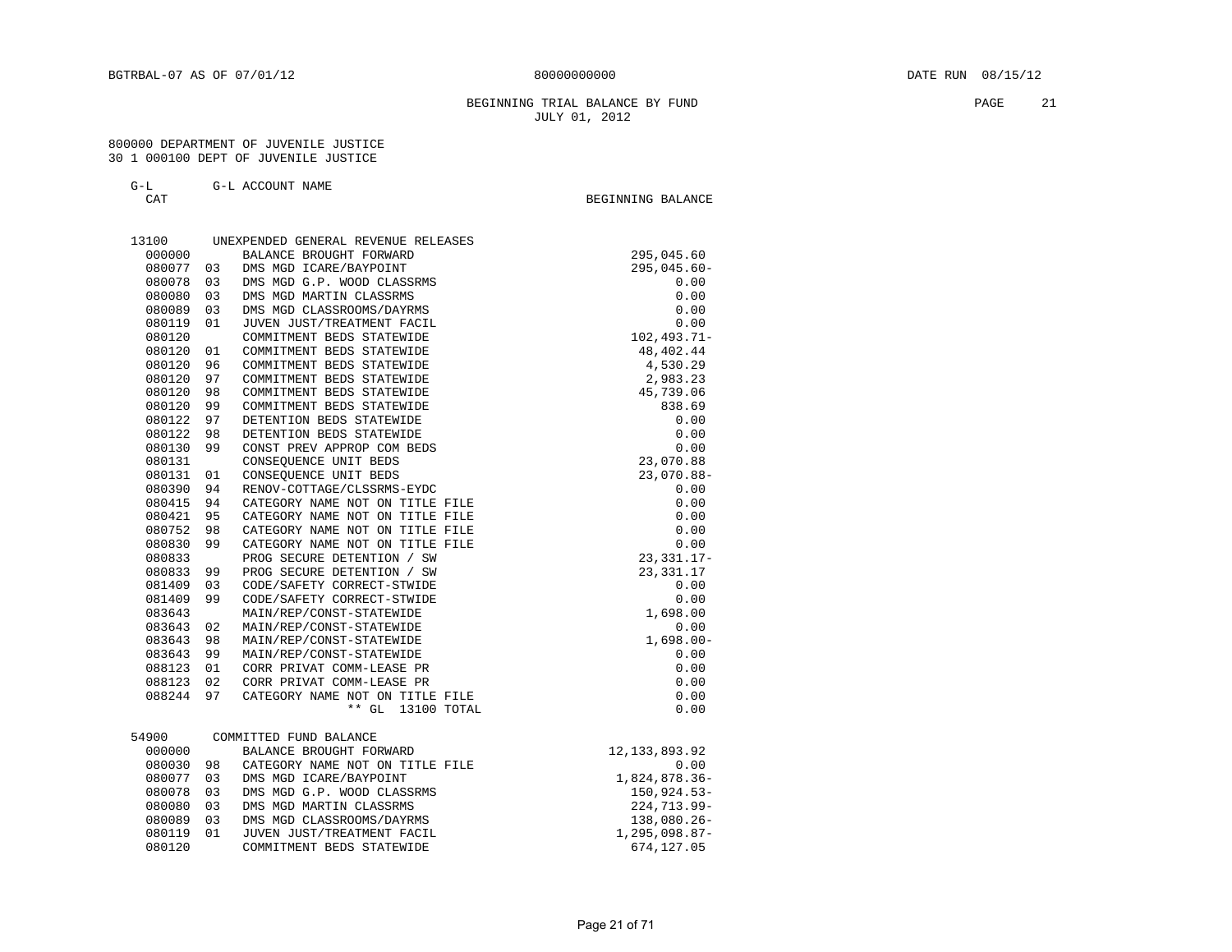#### BEGINNING TRIAL BALANCE BY FUND **PAGE** 22 JULY 01, 2012

#### 800000 DEPARTMENT OF JUVENILE JUSTICE 30 1 000100 DEPT OF JUVENILE JUSTICE

| $G-L$ | G-L ACCOUNT NAME |  |
|-------|------------------|--|
| CΆT   |                  |  |

| CAT    |    |                                 | BEGINNING BALANCE  |
|--------|----|---------------------------------|--------------------|
| 080120 | 01 | COMMITMENT BEDS STATEWIDE       | $4, 215, 463.90 -$ |
| 080120 | 94 | COMMITMENT BEDS STATEWIDE       | $954, 546.00 -$    |
| 080120 | 96 | COMMITMENT BEDS STATEWIDE       | 1,641,420.05       |
| 080120 | 97 | COMMITMENT BEDS STATEWIDE       | 264,781.23-        |
| 080120 | 98 | COMMITMENT BEDS STATEWIDE       | 425,627.44-        |
| 080120 | 99 | COMMITMENT BEDS STATEWIDE       | 188,718.75-        |
| 080122 | 97 | DETENTION BEDS STATEWIDE        | 93,690.96          |
| 080122 | 98 | DETENTION BEDS STATEWIDE        | 399.18             |
| 080130 | 99 | CONST PREV APPROP COM BEDS      | 131,844.20         |
| 080131 |    | CONSEQUENCE UNIT BEDS           | 896,622.61         |
| 080131 | 01 | CONSEQUENCE UNIT BEDS           | 1,087,045.14-      |
| 080390 | 94 | RENOV-COTTAGE/CLSSRMS-EYDC      | 563,852.67         |
| 080415 | 94 | CATEGORY NAME NOT ON TITLE FILE | 659,880.08-        |
| 080421 | 95 | CATEGORY NAME NOT ON TITLE FILE | $53, 130.80 -$     |
| 080752 | 98 | CATEGORY NAME NOT ON TITLE FILE | $3,401.97 -$       |
| 080830 | 99 | CATEGORY NAME NOT ON TITLE FILE | $92.21 -$          |
| 080833 |    | PROG SECURE DETENTION / SW      | $610, 208.78 -$    |
| 080833 | 99 | PROG SECURE DETENTION / SW      | 476,126.00         |
| 081409 | 03 | CODE/SAFETY CORRECT-STWIDE      | $2,443,325.02-$    |
| 081409 | 99 | CODE/SAFETY CORRECT-STWIDE      | $1.00 -$           |
| 083643 |    | MAIN/REP/CONST-STATEWIDE        | $1,698.00 -$       |
| 083643 | 02 | MAIN/REP/CONST-STATEWIDE        | 44,885.85          |
| 083643 | 99 | MAIN/REP/CONST-STATEWIDE        | 0.00               |
| 088123 | 01 | CORR PRIVAT COMM-LEASE PR       | 2, 115, 232. 72-   |
| 088123 | 02 | CORR PRIVAT COMM-LEASE PR       | 0.00               |
| 088244 | 97 | CATEGORY NAME NOT ON TITLE FILE | $13.44-$           |
|        |    | 54900 TOTAL<br>$**$ GL          | 0.00               |
|        |    | *** FUND TOTAL                  | 0.00               |

Page 22 of 71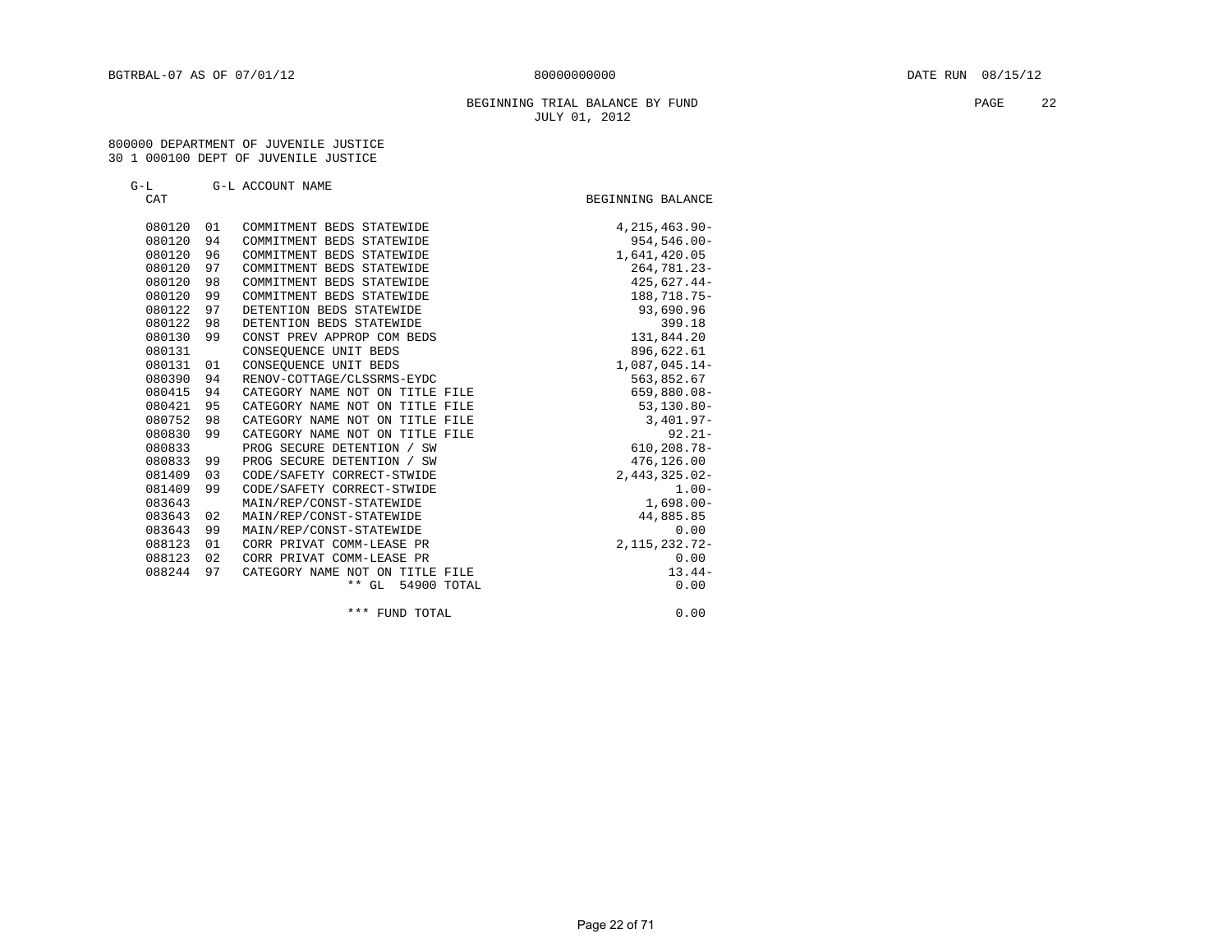BEGINNING TRIAL BALANCE BY FUND **PAGE** 23 JULY 01, 2012

#### 800000 DEPARTMENT OF JUVENILE JUSTICE 30 2 339300 GRANTS & DONATIONS T F-DEPT OF JUVENILE JUSTICE

| $G-L$<br>CAT              | G-L ACCOUNT NAME                                                                                                 | BEGINNING BALANCE |                      |
|---------------------------|------------------------------------------------------------------------------------------------------------------|-------------------|----------------------|
| 12100<br>000000           | UNRELEASED CASH IN STATE TREASURY<br>BALANCE BROUGHT FORWARD                                                     |                   | 0.00                 |
| 000000                    | 14100 POOLED INVESTMENTS WITH STATE TREASURY<br>BALANCE BROUGHT FORWARD                                          |                   | 0.00                 |
| 15100<br>000000           | ACCOUNTS RECEIVABLE<br>BALANCE BROUGHT FORWARD                                                                   |                   | 0.00                 |
| 001510                    | 16300 DUE FROM OTHER DEPARTMENTS                                                                                 |                   | 0.00                 |
| 35300<br>190000<br>310400 | DUE TO OTHER DEPARTMENTS<br>PURCHASE OF INVESTMENTS<br>TRANS BETWEEN GAAFR FUNDS WITHIN FID<br>** GL 35300 TOTAL |                   | 0.00<br>0.00<br>0.00 |
| 003700                    | 35400 DUE TO FEDERAL GOVERNMENT                                                                                  |                   | 0.00                 |
| 35600<br>310322           | DUE TO GENERAL REVENUE<br>SERVICE CHARGE TO GEN REV                                                              |                   | 0.00                 |
| 54900<br>000000           | COMMITTED FUND BALANCE<br>BALANCE BROUGHT FORWARD                                                                |                   | 0.00                 |
|                           | *** FUND TOTAL                                                                                                   |                   | 0.00                 |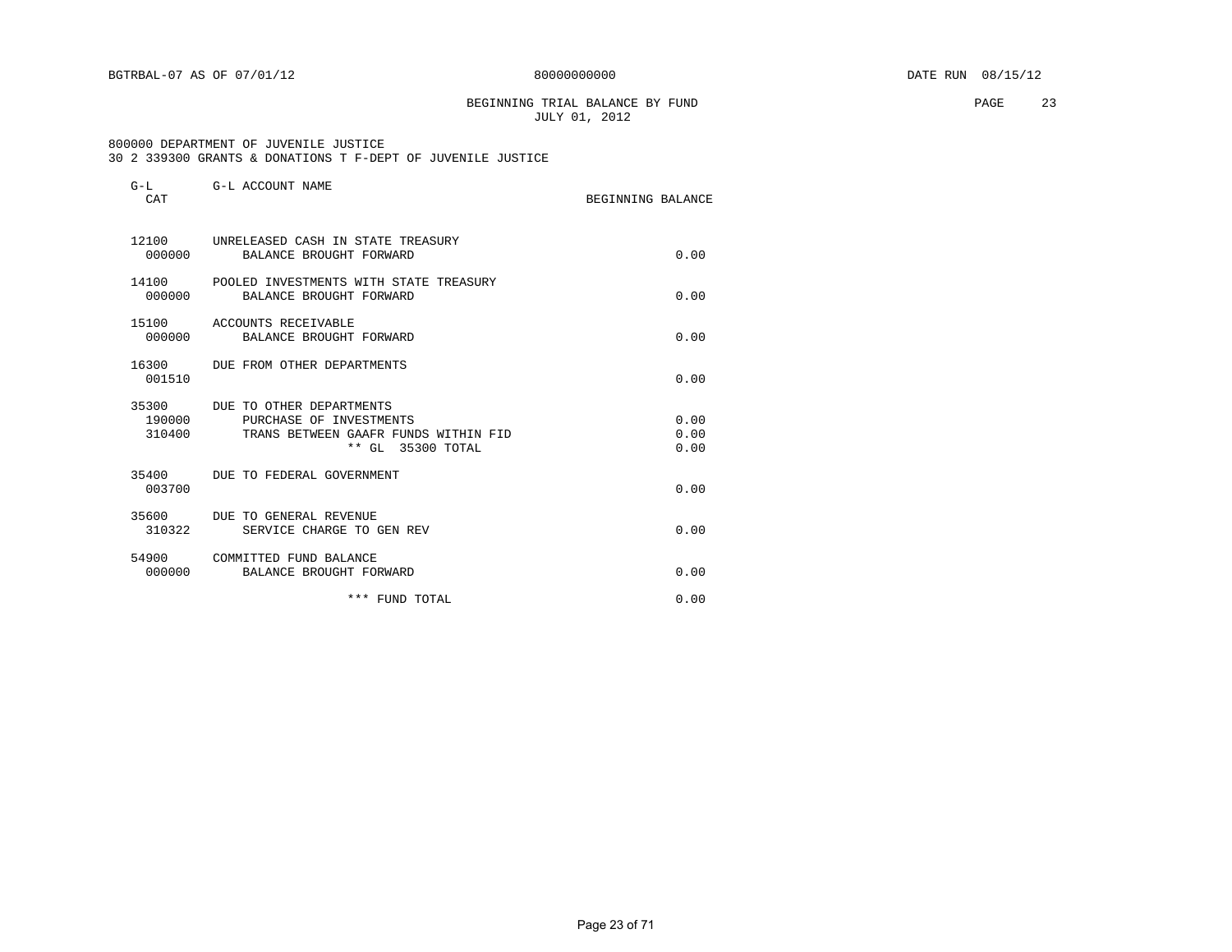#### BEGINNING TRIAL BALANCE BY FUND **PAGE** 24 JULY 01, 2012

 800000 DEPARTMENT OF JUVENILE JUSTICE 74 8 100800 DEPT OF JUVENILE JUSTICE CONSLTD REVOLVING FUND

| $G-L$<br>CAT    | G-L ACCOUNT NAME                                                  | BEGINNING BALANCE |
|-----------------|-------------------------------------------------------------------|-------------------|
| 11100<br>000000 | CASH ON HAND<br>BALANCE BROUGHT FORWARD                           | 0.00              |
| 11200<br>000000 | CASH IN BANK<br>BALANCE BROUGHT FORWARD                           | 0.00              |
| 16800<br>000000 | DUE FROM STATE FUNDS - REVOLVING FUND<br>BALANCE BROUGHT FORWARD  | 0.00              |
| 35300<br>000000 | DUE TO OTHER DEPARTMENTS<br>BALANCE BROUGHT FORWARD               | 0.00              |
| 45100<br>000000 | ADVANCES FROM OTHER FUNDS BETWEEN DEPA<br>BALANCE BROUGHT FORWARD | 0.00              |
|                 | ***<br>FUND TOTAL                                                 | 0.00              |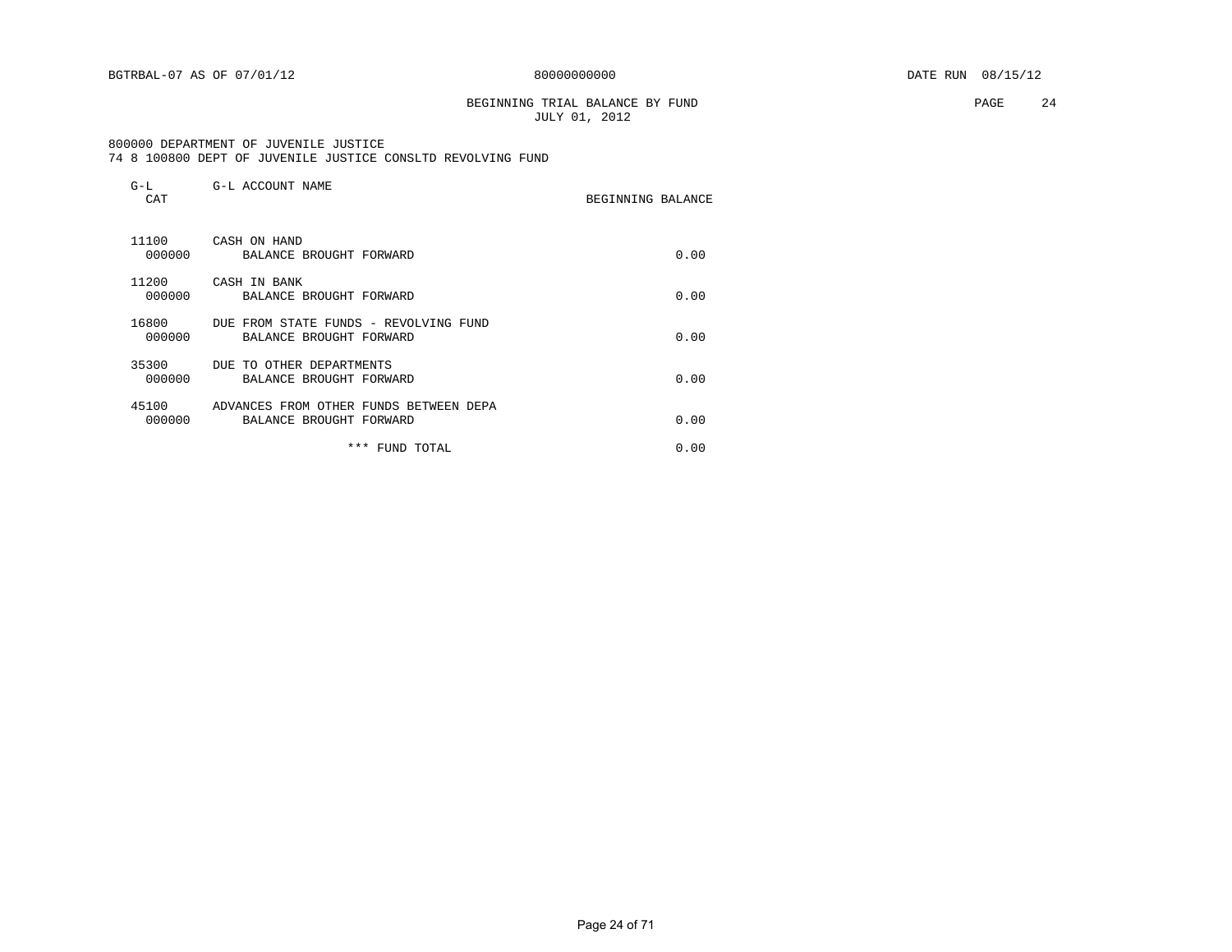#### BEGINNING TRIAL BALANCE BY FUND **PAGE** 25 JULY 01, 2012

#### 800000 DEPARTMENT OF JUVENILE JUSTICE 74 8 635801 DOZIER SCHOOL JJ CLIENT TRUST FUND

| $G-L$<br>CAT    | G-L ACCOUNT NAME                                  | BEGINNING BALANCE |      |
|-----------------|---------------------------------------------------|-------------------|------|
| 11100<br>000000 | CASH ON HAND<br>BALANCE BROUGHT FORWARD           |                   | 0.00 |
| 11200<br>000000 | CASH IN BANK<br>BALANCE BROUGHT FORWARD           |                   | 0.00 |
| 31100<br>000000 | ACCOUNTS PAYABLE<br>BALANCE BROUGHT FORWARD       |                   | 0.00 |
| 54900<br>000000 | COMMITTED FUND BALANCE<br>BALANCE BROUGHT FORWARD |                   | 0.00 |
|                 | *** FUND TOTAL                                    |                   | 0.00 |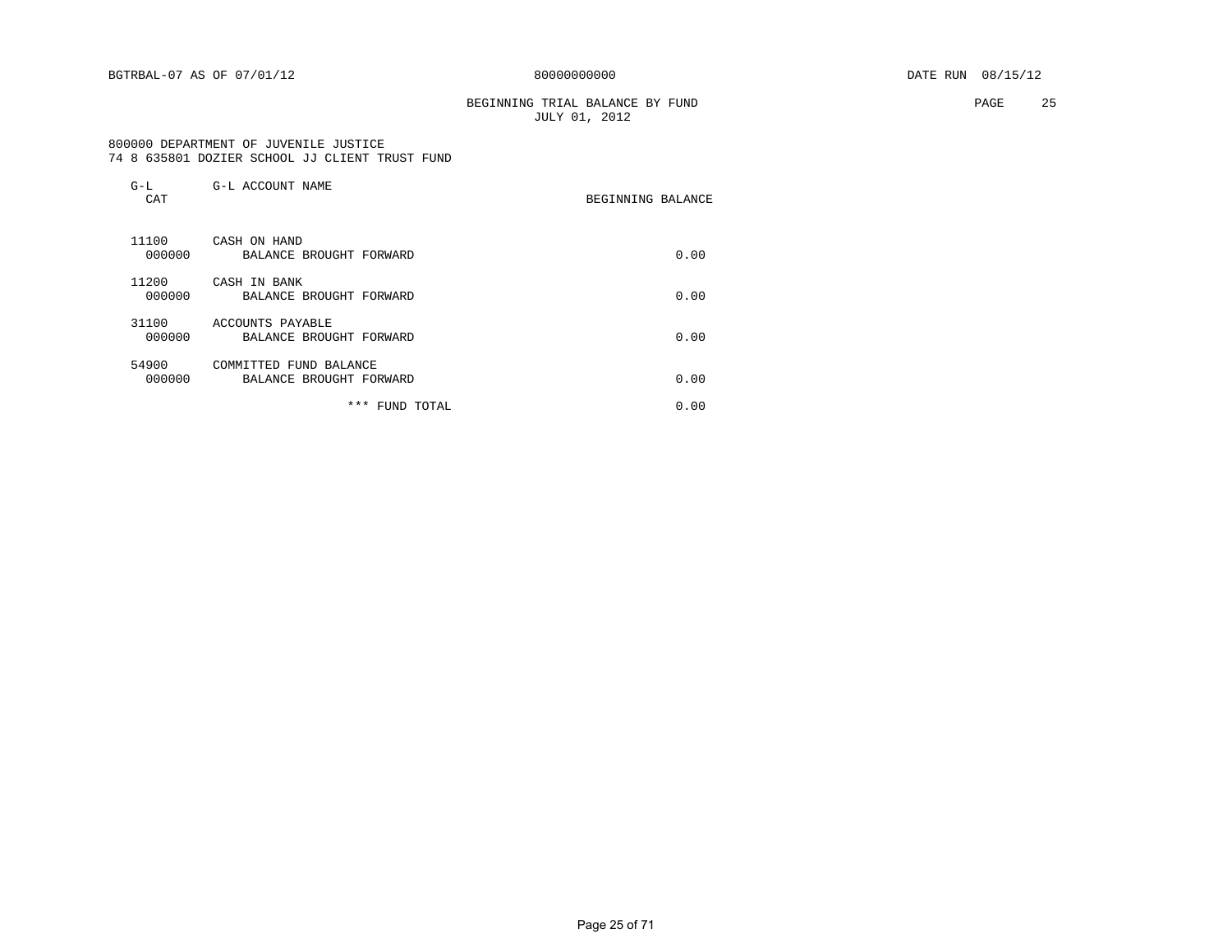#### BEGINNING TRIAL BALANCE BY FUND **PAGE 26** JULY 01, 2012

#### 800000 DEPARTMENT OF JUVENILE JUSTICE 80 9 800001 GOVERNMENTAL OPERATING FUNDS DJJ-PROPERTY

#### G-L G-L ACCOUNT NAME

| 27100  | LAND AND LAND IMPROVEMENTS             |                       |
|--------|----------------------------------------|-----------------------|
| 000000 | BALANCE BROUGHT FORWARD                | 385,203.04            |
| 27200  | BUILDINGS AND BUILDING IMPROVEMENTS    |                       |
| 000000 | BALANCE BROUGHT FORWARD                | 63, 231, 212. 76      |
| 040000 | EXPENSES                               | $8,587.16 -$          |
| 060000 | OPERATING CAPITAL OUTLAY               | 194,907,016.77        |
| 080000 | FIXED CAPITAL OUTLAY                   | 6,790,770.42-         |
| 080073 | CATEGORY NAME NOT ON TITLE FILE        | 171,982.56            |
| 080077 | DMS MGD ICARE/BAYPOINT                 | 3, 371, 485.16        |
| 080078 | DMS MGD G.P. WOOD CLASSRMS             | 626, 363.39           |
| 080119 | JUVEN JUST/TREATMENT FACIL             | 15, 360, 499.42       |
| 080120 | COMMITMENT BEDS STATEWIDE              | 29,666,929.60         |
| 080122 | DETENTION BEDS STATEWIDE               | 5,965,216.68          |
| 080130 | CONST PREV APPROP COM BEDS             | 963,997.16            |
| 080131 | CONSEQUENCE UNIT BEDS                  | 7,521,359.49          |
| 080410 | DJJ MAIN/REPAIR-STATE BLDG             | 12,343.18             |
| 080415 | CATEGORY NAME NOT ON TITLE FILE        | 1,746,099.92          |
| 080421 | CATEGORY NAME NOT ON TITLE FILE        | 558,890.45-           |
| 080752 | CATEGORY NAME NOT ON TITLE FILE        | $13,975.00 -$         |
| 080901 | CENTRAL FAC/MAINT & REPAIR             | $5,179.00 -$          |
| 083643 | MAIN/REP/CONST-STATEWIDE               | $28, 355.21 -$        |
| 088244 | CATEGORY NAME NOT ON TITLE FILE        | 1,309,242.76          |
| 089953 | G/A-HURRICANES 04-AGY MGD              | 5,000.00              |
| 100279 | LEGIS INIT/REDUC JUV CRIME             | 199,555.23            |
| 100778 | G/A-CONTRACTED SERVICES                | 36, 129, 134.06-      |
|        | ** GL 27200 TOTAL                      | 281, 523, 412. 78     |
| 27300  | ACC DEPR - BUILDINGS & BUILDING IMPROV |                       |
| 000000 | BALANCE BROUGHT FORWARD                | 11, 159, 865. 76-     |
| 040000 | <b>EXPENSES</b>                        | $83,488.70 -$         |
| 060000 | OPERATING CAPITAL OUTLAY               | 97, 486, 277. 79-     |
| 080000 | FIXED CAPITAL OUTLAY                   | $6,876,632.21-$       |
| 080077 | DMS MGD ICARE/BAYPOINT                 | 329, 121.35-          |
| 080078 | DMS MGD G.P. WOOD CLASSRMS             | 137, 203. 28-         |
| 080119 | JUVEN JUST/TREATMENT FACIL             | $5,103,871.35-$       |
| 080120 | COMMITMENT BEDS STATEWIDE              | $9,571,506.23 -$      |
| 080122 | DETENTION BEDS STATEWIDE               | 558,669.74-           |
| 080131 | CONSEQUENCE UNIT BEDS                  | $1,605,800.20 -$      |
| 080410 | DJJ MAIN/REPAIR-STATE BLDG             | $2,145.47-$           |
| 080415 | CATEGORY NAME NOT ON TITLE FILE        | $804, 177.68 -$       |
| 080421 | CATEGORY NAME NOT ON TITLE FILE        | 3,992.04              |
| 080752 | CATEGORY NAME NOT ON TITLE FILE        | 0.00                  |
| 083643 | MAIN/REP/CONST-STATEWIDE               | 0.00<br>1,385,217.43- |
| 086390 | CATEGORY NAME NOT ON TITLE FILE        |                       |

CAT BEGINNING BALANCE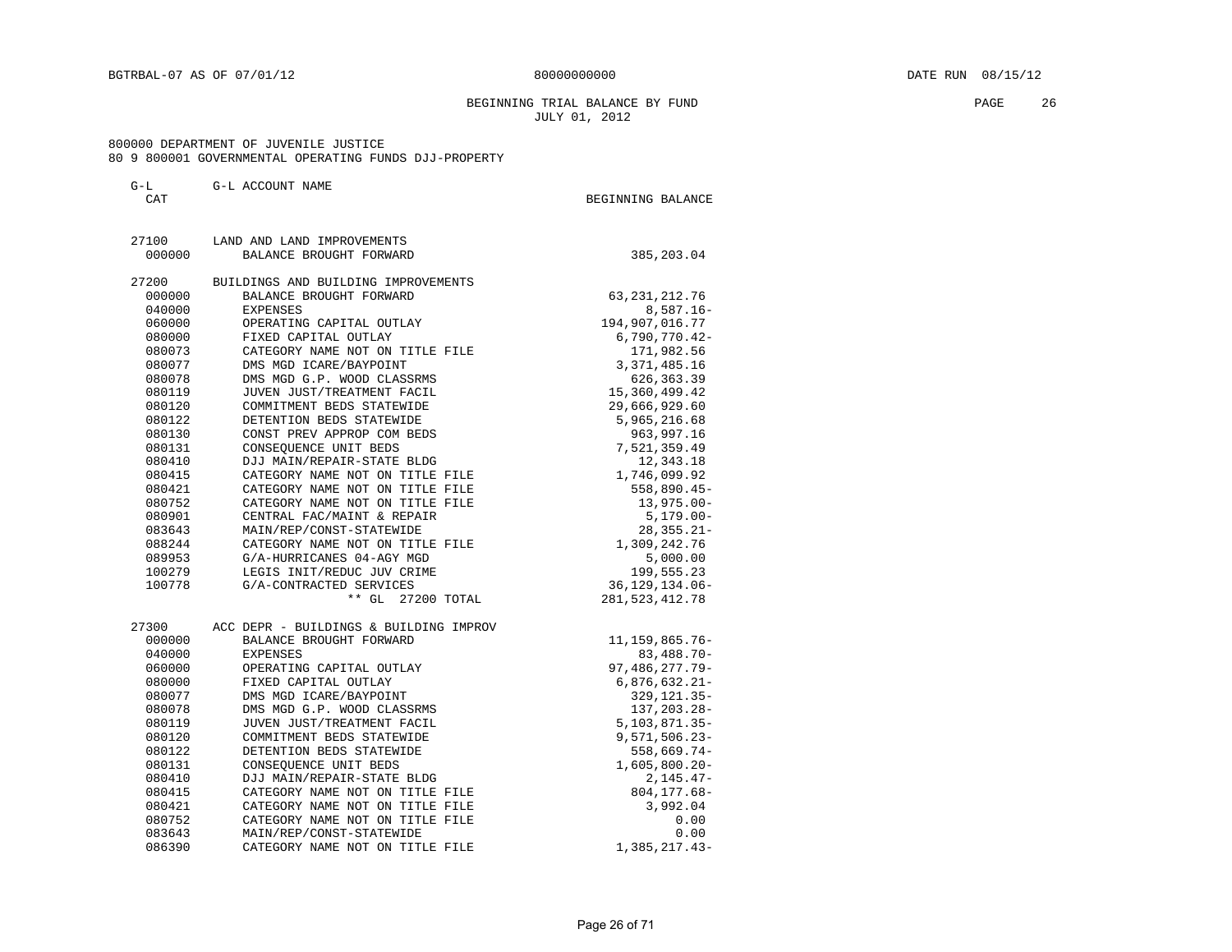#### BEGINNING TRIAL BALANCE BY FUND **PAGE** 27 JULY 01, 2012

#### 800000 DEPARTMENT OF JUVENILE JUSTICE 80 9 800001 GOVERNMENTAL OPERATING FUNDS DJJ-PROPERTY

| G-L    | G-L ACCOUNT NAME                       |                   |
|--------|----------------------------------------|-------------------|
| CAT    |                                        | BEGINNING BALANCE |
| 089953 | G/A-HURRICANES 04-AGY MGD              | $868.70 -$        |
| 100279 | LEGIS INIT/REDUC JUV CRIME             | $28,507.80 -$     |
| 100778 | G/A-CONTRACTED SERVICES                | $5,344,038.30-$   |
|        | ** GL 27300 TOTAL                      | 140, 473, 399.95- |
| 27400  | INFRASTRUCTURE AND OTHER IMPROVEMENTS  |                   |
| 000000 | BALANCE BROUGHT FORWARD                | 555,123.05        |
| 040000 | EXPENSES                               | 78,166.72         |
| 060000 | OPERATING CAPITAL OUTLAY               | 393,083.68        |
| 080000 | FIXED CAPITAL OUTLAY                   | $57,099.70 -$     |
| 080122 | DETENTION BEDS STATEWIDE               | 2,250.00          |
| 083643 | MAIN/REP/CONST-STATEWIDE               | 14,820.00-        |
| 100778 | G/A-CONTRACTED SERVICES                | 236,597.81        |
|        | ** GL 27400 TOTAL                      | 1,193,301.56      |
| 27500  | ACC DEPR - INFRASTRUCTURE & OTHER IMPR |                   |
| 000000 | BALANCE BROUGHT FORWARD                | $319,057.77 -$    |
| 040000 | <b>EXPENSES</b>                        | $37,330.03 -$     |
| 060000 | OPERATING CAPITAL OUTLAY               | 191, 317. 70-     |
| 080000 | FIXED CAPITAL OUTLAY                   | $23, 373.68 -$    |
| 080122 | DETENTION BEDS STATEWIDE               | $2,250.00 -$      |
| 083643 | MAIN/REP/CONST-STATEWIDE               | $14,094.51-$      |
| 100778 | G/A-CONTRACTED SERVICES                | 44,701.97-        |
|        | ** GL 27500 TOTAL                      | $632, 125.66 -$   |
| 27600  | FURNITURE AND EQUIPMENT                |                   |
| 000000 | BALANCE BROUGHT FORWARD                | 42,878,118.52     |
| 010000 | SALARIES AND BENEFITS                  | $1,596.13-$       |
| 040000 | <b>EXPENSES</b>                        | 4,804,798.65      |
| 060000 | OPERATING CAPITAL OUTLAY               | 5, 261, 382. 72   |
| 080119 | JUVEN JUST/TREATMENT FACIL             | 48,879.85         |
| 080120 | COMMITMENT BEDS STATEWIDE              | $14,560.00 -$     |
| 080121 | CATEGORY NAME NOT ON TITLE FILE        | $3,716.00 -$      |
| 080122 | DETENTION BEDS STATEWIDE               | $6,351.89-$       |
| 080130 | CONST PREV APPROP COM BEDS             | $1,276.20 -$      |
| 080131 | CONSEQUENCE UNIT BEDS                  | 13,190.00         |
| 080150 | CATEGORY NAME NOT ON TITLE FILE        | $1,325.00 -$      |
| 080410 | DJJ MAIN/REPAIR-STATE BLDG             | 503,225.05        |
| 080421 | CATEGORY NAME NOT ON TITLE FILE        | $58,433.70-$      |
| 080752 | CATEGORY NAME NOT ON TITLE FILE        | $1,400.00-$       |
| 080817 | CONST/TWO JUNIOR SHOP FAC              | $1,260.00 -$      |
| 081409 | CODE/SAFETY CORRECT-STWIDE             | $7,375.37-$       |
| 083643 | MAIN/REP/CONST-STATEWIDE               | 6,053.14          |
| 100021 | ACOUISITION/MOTOR VEHICLES             | 2,665,933.82      |
| 100260 | CATEGORY NAME NOT ON TITLE FILE        | $129, 214.19 -$   |
| 100279 | LEGIS INIT/REDUC JUV CRIME             | 5,693.00          |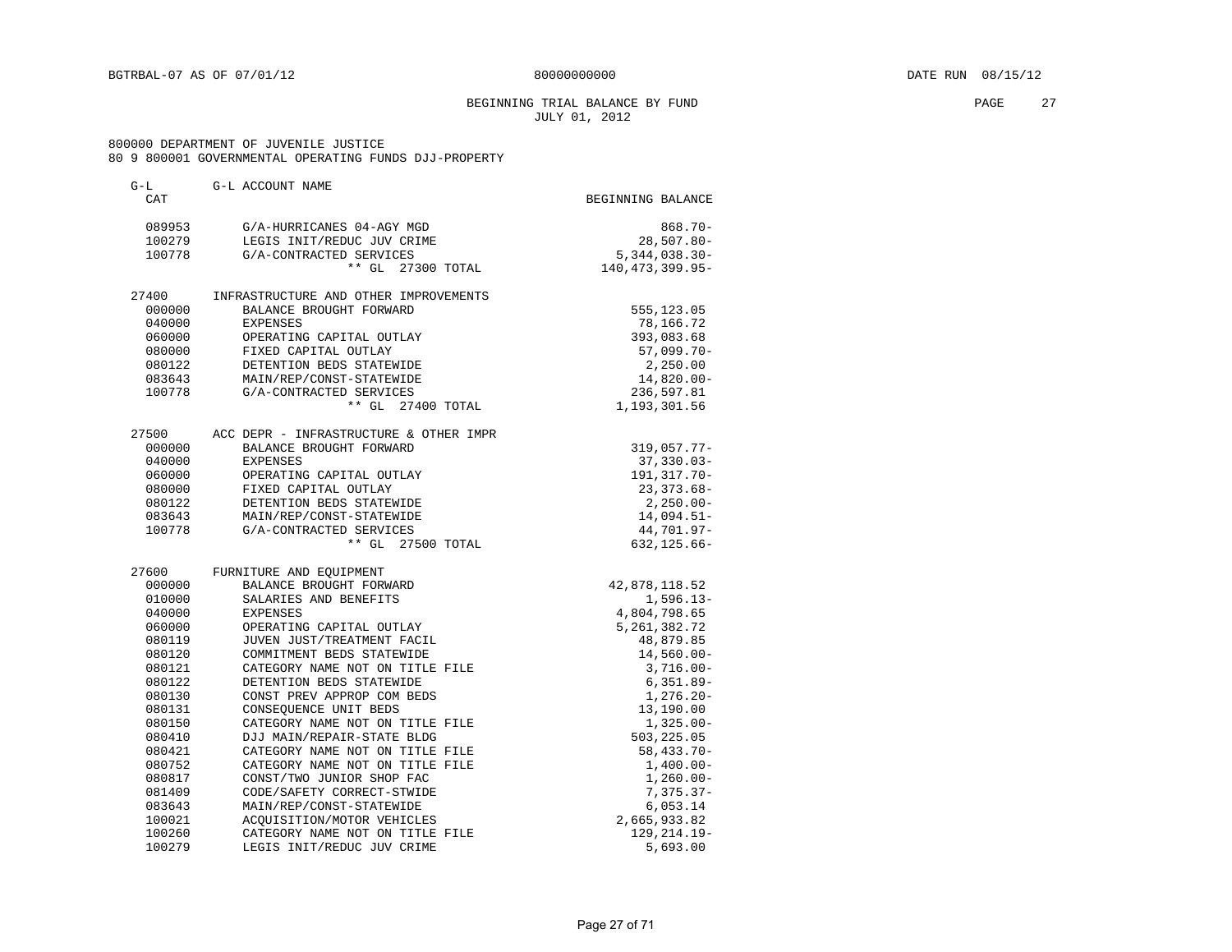#### BEGINNING TRIAL BALANCE BY FUND **PAGE** 28 JULY 01, 2012

#### 800000 DEPARTMENT OF JUVENILE JUSTICE 80 9 800001 GOVERNMENTAL OPERATING FUNDS DJJ-PROPERTY

#### G-L G-L ACCOUNT NAME CAT GENERAL BEGINNING BALANCE 100655 G/A-MED SVCS AB/NEG CHILD 1,318.00-100778 G/A-CONTRACTED SERVICES 11,566,078.72- 100917 DEPT STAFF DEVEL/TRAINING 46,569.53- 103257 G/A-CH/FAM IN NEED OF SVCS 247,504.56- 105000 CATEGORY NAME NOT ON TITLE FILE 209,443.84-109910 STATE OPERATIONS-ARRA 2009 78,790.11 140302 CATEGORY NAME NOT ON TITLE FILE 61,590.00- 210014 OTHER DATA PROCESSING SVCS 2,111,477.85- \*\* GL 27600 TOTAL 41,795,573.88 27700 ACC DEPR - FURNITURE & EQUIPMENT 000000 BALANCE BROUGHT FORWARD 633,334.30-040000 EXPENSES 3,997,178.53- 060000 OPERATING CAPITAL OUTLAY 13,511,106.81- 080119 JUVEN JUST/TREATMENT FACIL 48,879.85-080120 COMMITMENT BEDS STATEWIDE 20,463.44-080121 CATEGORY NAME NOT ON TITLE FILE 3,965.18- 080122 DETENTION BEDS STATEWIDE 34,848.76- 080130 CONST PREV APPROP COM BEDS 2,076.00- 080131 CONSEQUENCE UNIT BEDS 13,190.00- 080410 DJJ MAIN/REPAIR-STATE BLDG 4,060.14- 080421 CATEGORY NAME NOT ON TITLE FILE 15,492.76-080752 CATEGORY NAME NOT ON TITLE FILE  $8,028.00-$ 080817 CONST/TWO JUNIOR SHOP FAC 0.00 081409 CODE/SAFETY CORRECT-STWIDE 5,680.50- 083643 MAIN/REP/CONST-STATEWIDE 27,644.49- 100021 ACQUISITION/MOTOR VEHICLES 5,264,896.67- 100279 LEGIS INIT/REDUC JUV CRIME 6,693.00- 100778 G/A-CONTRACTED SERVICES 3,893,622.44- 100917 DEPT STAFF DEVEL/TRAINING **1000111111** 100917 3,578.84- 103257 G/A-CH/FAM IN NEED OF SVCS 19,253.00- 105000 CATEGORY NAME NOT ON TITLE FILE 1,183.00- 109910 STATE OPERATIONS-ARRA 2009 78.66- 140302 CATEGORY NAME NOT ON TITLE FILE 0.00 210014 OTHER DATA PROCESSING SVCS 36602.83- \*\* GL 27700 TOTAL 27,550,857.20- 27800 CONSTRUCTION WORK IN PROGRESS 000000 BALANCE BROUGHT FORWARD 102,449,147.01 080050 RPR & MNT, CENT MGD, STW 12,552.26-080073 CATEGORY NAME NOT ON TITLE FILE 171,982.56 080119 JUVEN JUST/TREATMENT FACIL 4,465,444.93- 080120 COMMITMENT BEDS STATEWIDE 51,569,258.77- 080122 DETENTION BEDS STATEWIDE 17,332,295.24-080130 CONST PREV APPROP COM BEDS 4,670,601.67-080131 CONSEQUENCE UNIT BEDS 152,163.41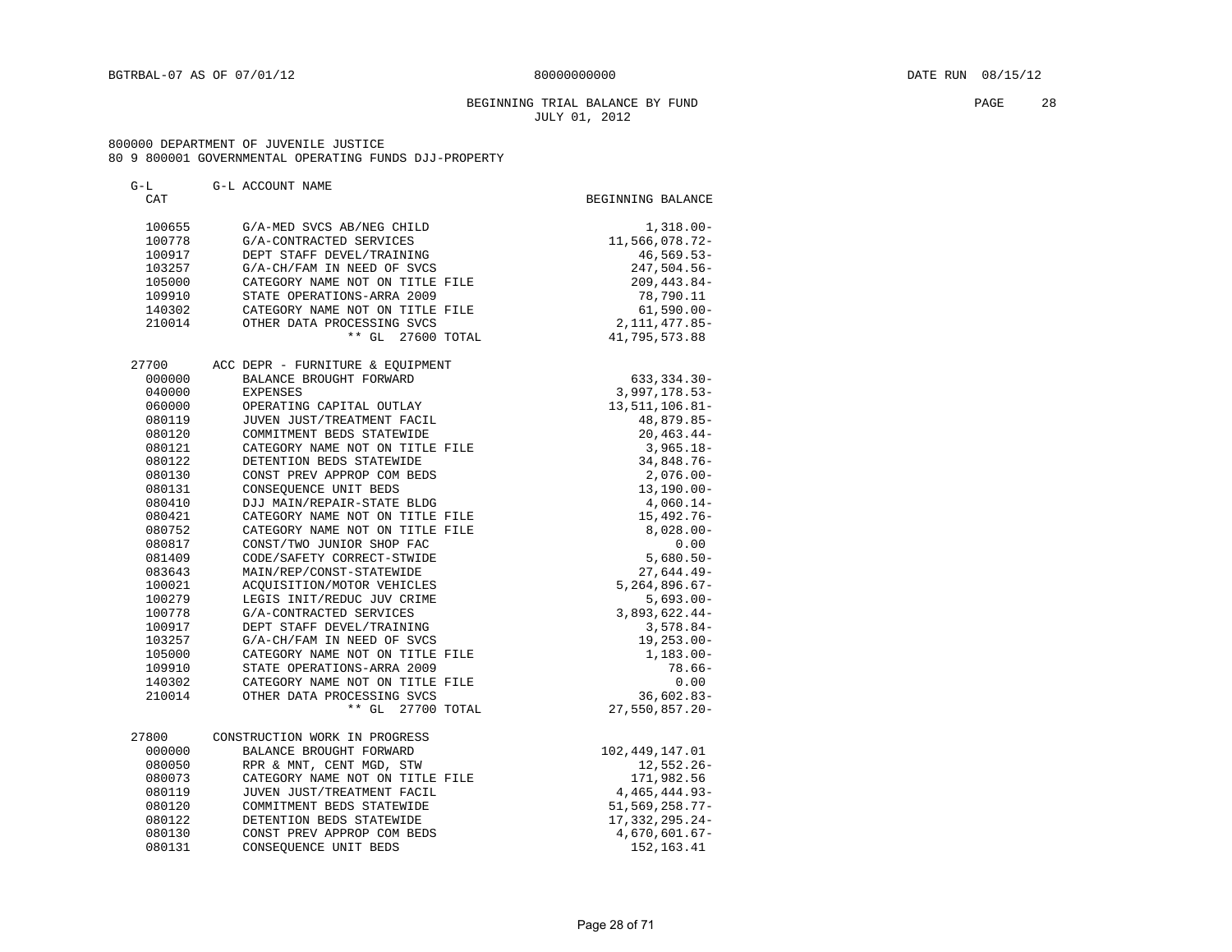#### BEGINNING TRIAL BALANCE BY FUND **EXAMPLE 29** PAGE 29 JULY 01, 2012

#### 800000 DEPARTMENT OF JUVENILE JUSTICE 80 9 800001 GOVERNMENTAL OPERATING FUNDS DJJ-PROPERTY

| G-L    | G-L ACCOUNT NAME                       |                      |
|--------|----------------------------------------|----------------------|
| CAT    |                                        | BEGINNING BALANCE    |
| 080388 | CATEGORY NAME NOT ON TITLE FILE        | 135,743.48-          |
| 080390 | RENOV-COTTAGE/CLSSRMS-EYDC             | 1,800,981.35-        |
| 080415 | CATEGORY NAME NOT ON TITLE FILE        | 258,988.49-          |
| 080421 | CATEGORY NAME NOT ON TITLE FILE        | 18, 917, 312. 92-    |
| 080751 | HRS/CAP NEEDS/CEN MGD FACS             | 89,592.27-           |
| 080817 | CONST/TWO JUNIOR SHOP FAC              | $89,616.70 -$        |
| 080830 | CATEGORY NAME NOT ON TITLE FILE        | $505, 591.55 -$      |
| 080833 | PROG SECURE DETENTION / SW             | 8,746,847.02         |
| 081409 | CODE/SAFETY CORRECT-STWIDE             | $80, 171.00 -$       |
| 083643 | MAIN/REP/CONST-STATEWIDE               | 1,429,031.08-        |
| 088123 | CORR PRIVAT COMM-LEASE PR              | 2,801,492.59-        |
| 088244 | CATEGORY NAME NOT ON TITLE FILE        | 88,328.96            |
| 100778 | G/A-CONTRACTED SERVICES                | 4, 471, 299. 19-     |
| 140240 | CATEGORY NAME NOT ON TITLE FILE        | $2,343,402.71-$      |
| 140308 | CATEGORY NAME NOT ON TITLE FILE        | $77,614.60-$         |
| 140418 | LOCAL DELINO INTERV FACIL              | $306, 853.92 -$      |
| 146010 | CATEGORY NAME NOT ON TITLE FILE        | 397,305.28-          |
| 220030 | REFUND NONSTATE REVENUES               | 146,681.04           |
|        | ** GL 27800 TOTAL                      | 0.00                 |
| 28400  | PROPERTY UNDER CAPITAL LEASE           |                      |
| 000000 | BALANCE BROUGHT FORWARD                | 0.00                 |
| 060000 | OPERATING CAPITAL OUTLAY               | 0.00                 |
| 100778 | G/A-CONTRACTED SERVICES                | 18,834,343.80        |
|        | $***$ GL<br>28400 TOTAL                | 18,834,343.80        |
| 28500  | ACC DEPR - PROPERTY UNDER CAPITAL LEAS |                      |
| 100778 | G/A-CONTRACTED SERVICES                | $12,320,799.64-$     |
| 28800  | OTHER CAPITAL ASSETS                   |                      |
| 000000 | BALANCE BROUGHT FORWARD                | 0.00                 |
| 54900  | COMMITTED FUND BALANCE                 |                      |
| 000000 | BALANCE BROUGHT FORWARD                | $162, 754, 652.61 -$ |
|        | *** FUND TOTAL                         | 0.00                 |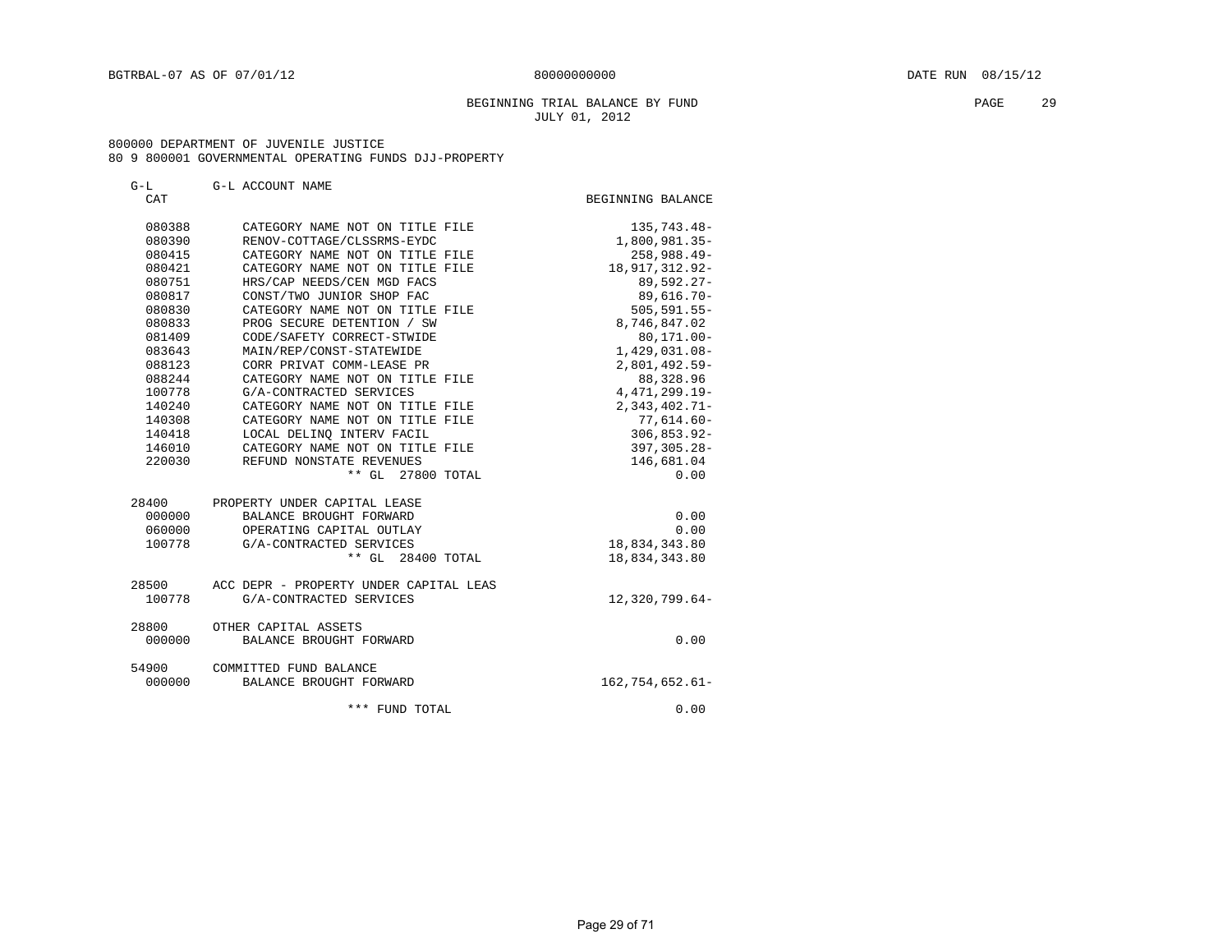#### BEGINNING TRIAL BALANCE BY FUND **PAGE** 30 JULY 01, 2012

#### 800000 DEPARTMENT OF JUVENILE JUSTICE 90 9 800002 LONG-TERM DEBT ACCOUNT GROUP

| $G-L$<br>CAT                        | G-L ACCOUNT NAME                                                                                                                      | BEGINNING BALANCE                                    |
|-------------------------------------|---------------------------------------------------------------------------------------------------------------------------------------|------------------------------------------------------|
| 38500<br>100021<br>100778           | INSTALLMENT PURCHASE CONTRACTS<br>ACOUISITION/MOTOR VEHICLES<br>G/A-CONTRACTED SERVICES<br>** GL 38500 TOTAL                          | 0.00<br>0.00<br>0.00                                 |
| 38600<br>000000                     | CURRENT COMPENSATED ABSENCES LIABILITY<br>BALANCE BROUGHT FORWARD                                                                     | $5,057,129.24-$                                      |
| 38700<br>000000<br>088126<br>100778 | CAPITAL LEASES-CURRENT PORTION<br>BALANCE BROUGHT FORWARD<br>JUVENILE FAC-LEASE PURCH<br>G/A-CONTRACTED SERVICES<br>** GL 38700 TOTAL | 0.00<br>$1,260,577.00 -$<br>0.00<br>$1,260,577.00 -$ |
| 48500<br>100021<br>100778           | INSTALLMENT PURCHASE CONTRACTS<br>ACOUISITION/MOTOR VEHICLES<br>G/A-CONTRACTED SERVICES<br>** GL 48500 TOTAL                          | 0.00<br>0.00<br>0.00                                 |
| 48600<br>000000                     | COMPENSATED ABSENCES LIABILITY<br>BALANCE BROUGHT FORWARD                                                                             | 15, 381, 105.62-                                     |
| 48700<br>000000<br>088126<br>100778 | CAPITAL LEASES LIABILITY<br>BALANCE BROUGHT FORWARD<br>JUVENILE FAC-LEASE PURCH<br>G/A-CONTRACTED SERVICES<br>** GL 48700 TOTAL       | 0.00<br>$9,086,986.50 -$<br>0.00<br>$9,086,986.50 -$ |
| 54900<br>000000                     | COMMITTED FUND BALANCE<br>BALANCE BROUGHT FORWARD                                                                                     | 30,785,798.36                                        |
|                                     | *** FUND TOTAL                                                                                                                        | 0.00 E                                               |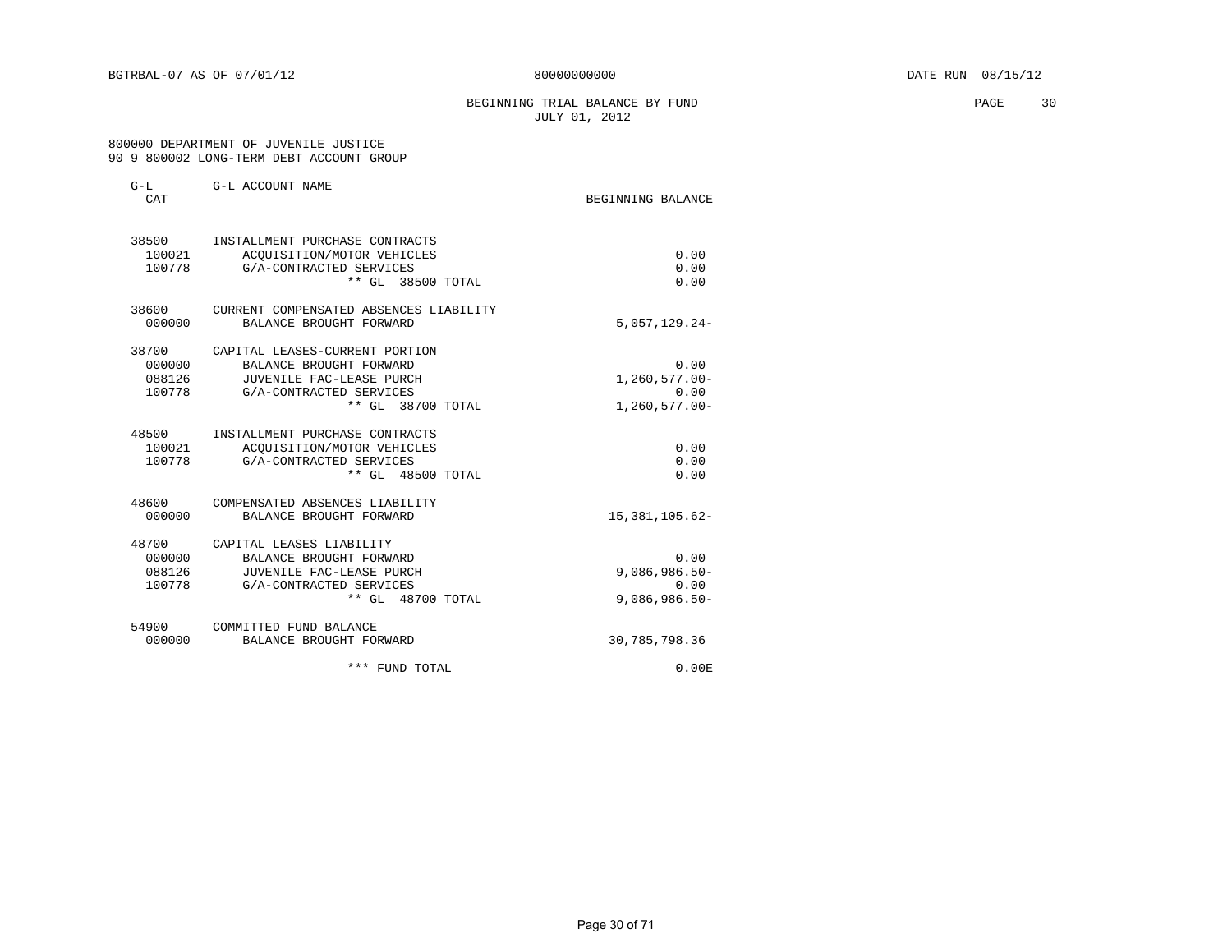# **Florida Department of Juvenile Justice**

**Schedule I Series**



*Wansley Walters, Secretary*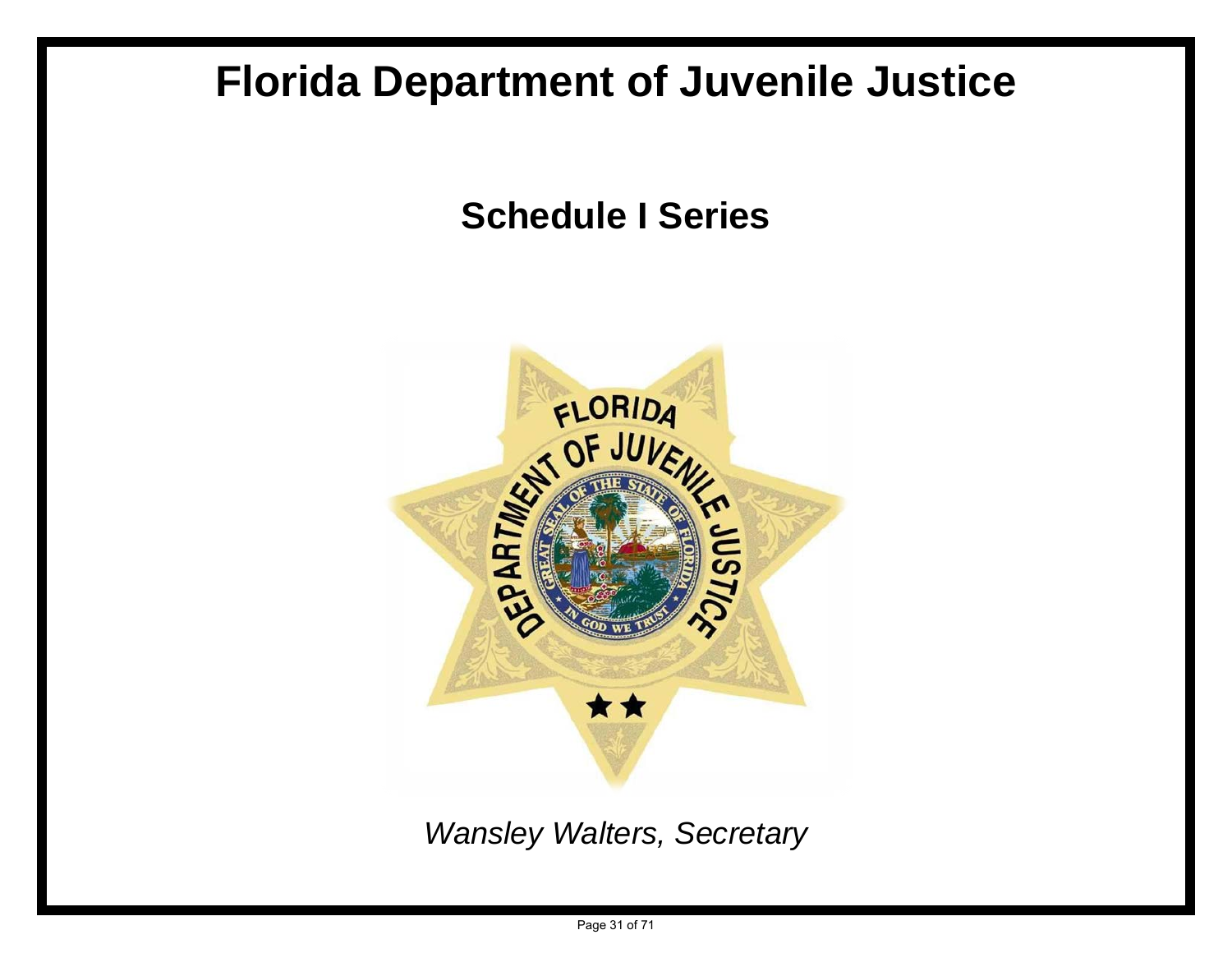Department: **Juvenile Justice** Fund Name / Number: **Administrative Trust Fund / 2021**

### **BACKGROUND:**

The Administrative Trust Fund currently has multiple revenue sources and supports budget in the Executive Direction/Support Services budget entity. A request to retain this trust fund without modification is included in the FY 2013- 14 Legislative Budget Request. Revenue sources for this trust fund include:

> **Fingerprinting/Background Screening Fees** - Fees are collected and deposited in the Administrative Trust Fund to pay for fingerprinting and background screening services through Florida Department of Law Enforcement (FDLE) and the Federal Bureau of Investigations (FBI) for provider employees. Service Charge to General Revenue is also collected and deposited directly in the General Revenue Fund. The department does not retain any portion of the fees for administrative costs. Therefore, the fees are revenue/disbursement neutral. These fees are not subject to the 5 Percent Trust Fund Reserve.

> **Fingerprint Retention Fees** - Fees are collected from providers and deposited in the Administrative Trust Fund to pay for fingerprint retention services. Service Charge to General Revenue is also collected and deposited directly in the General Revenue Fund. The department does not retain any portion of the fees for administrative costs. Therefore, the fees are revenue/disbursement neutral. These fees are not subject to the 5 Percent Trust Fund Reserve.

> **Indirect Costs Earnings** - The Office of Juvenile Justice and Delinquency Prevention's (OJJDP) Title II grants have a fixed carry forward rate assigned to each budget entity as approved by the U.S. Department of Justice. The indirect costs earnings are used to support administrative expenses. The indirect costs earnings are not subject to Service Charge to General Revenue or the 5 Percent Trust Fund Reserve.

#### **COMPUTATION OF COST FOR GENERAL MANAGEMENT AND ADMINISTRATIVE SERVICES:**

Not Applicable

| <b>SECTION III: ADJUSTMENTS:</b>                                                                                                                                                                                                                                                                                                                                                                                                                                                          |         |     | A01                                                                                 | A02     | A03     |        |
|-------------------------------------------------------------------------------------------------------------------------------------------------------------------------------------------------------------------------------------------------------------------------------------------------------------------------------------------------------------------------------------------------------------------------------------------------------------------------------------------|---------|-----|-------------------------------------------------------------------------------------|---------|---------|--------|
| <b>September Reversions</b>                                                                                                                                                                                                                                                                                                                                                                                                                                                               |         |     | 5,416                                                                               | 198,049 |         |        |
| Service Charge to General Revenue Adjustment - The department no longer<br>disburses Service Charge to General Revenue from this fund. The Service<br>Charge to General Revenue is collected from the department's providers for<br>background screening/retention fees and is deposited directly in the General<br>Revenue Fund when received. The department is currently re-addressing this<br>process. Calculations for the adjustment in Columns A01, A02 and A03 are as<br>follows: |         |     |                                                                                     | 9,093   | 51,674  | 51,674 |
| A01                                                                                                                                                                                                                                                                                                                                                                                                                                                                                       | A02     | A03 |                                                                                     |         |         |        |
| 255,024                                                                                                                                                                                                                                                                                                                                                                                                                                                                                   | 645,930 |     | 645,930 Year-to-Date Receipts; the amounts in<br>Columns A02 and A03 are estimates. |         |         |        |
| (277)                                                                                                                                                                                                                                                                                                                                                                                                                                                                                     |         |     | Subtract Refunds                                                                    |         |         |        |
| 254,747                                                                                                                                                                                                                                                                                                                                                                                                                                                                                   | 645,930 |     | 645,930 Net Receipts                                                                |         |         |        |
| 8%                                                                                                                                                                                                                                                                                                                                                                                                                                                                                        | 8%      |     | 8% Multiplied by Service Charge to GR Rate                                          |         |         |        |
| 20,380                                                                                                                                                                                                                                                                                                                                                                                                                                                                                    | 51,674  |     | 51,674 FY 2011-12 Service Charge to GR                                              |         |         |        |
| (11, 287)                                                                                                                                                                                                                                                                                                                                                                                                                                                                                 |         |     | - Subtract Amount Disbursed from                                                    |         |         |        |
|                                                                                                                                                                                                                                                                                                                                                                                                                                                                                           |         |     | Category 310322                                                                     |         |         |        |
| 9,093                                                                                                                                                                                                                                                                                                                                                                                                                                                                                     | 51,674  |     | 51,674 Adjustment                                                                   | 14,509  | 249,723 | 51,674 |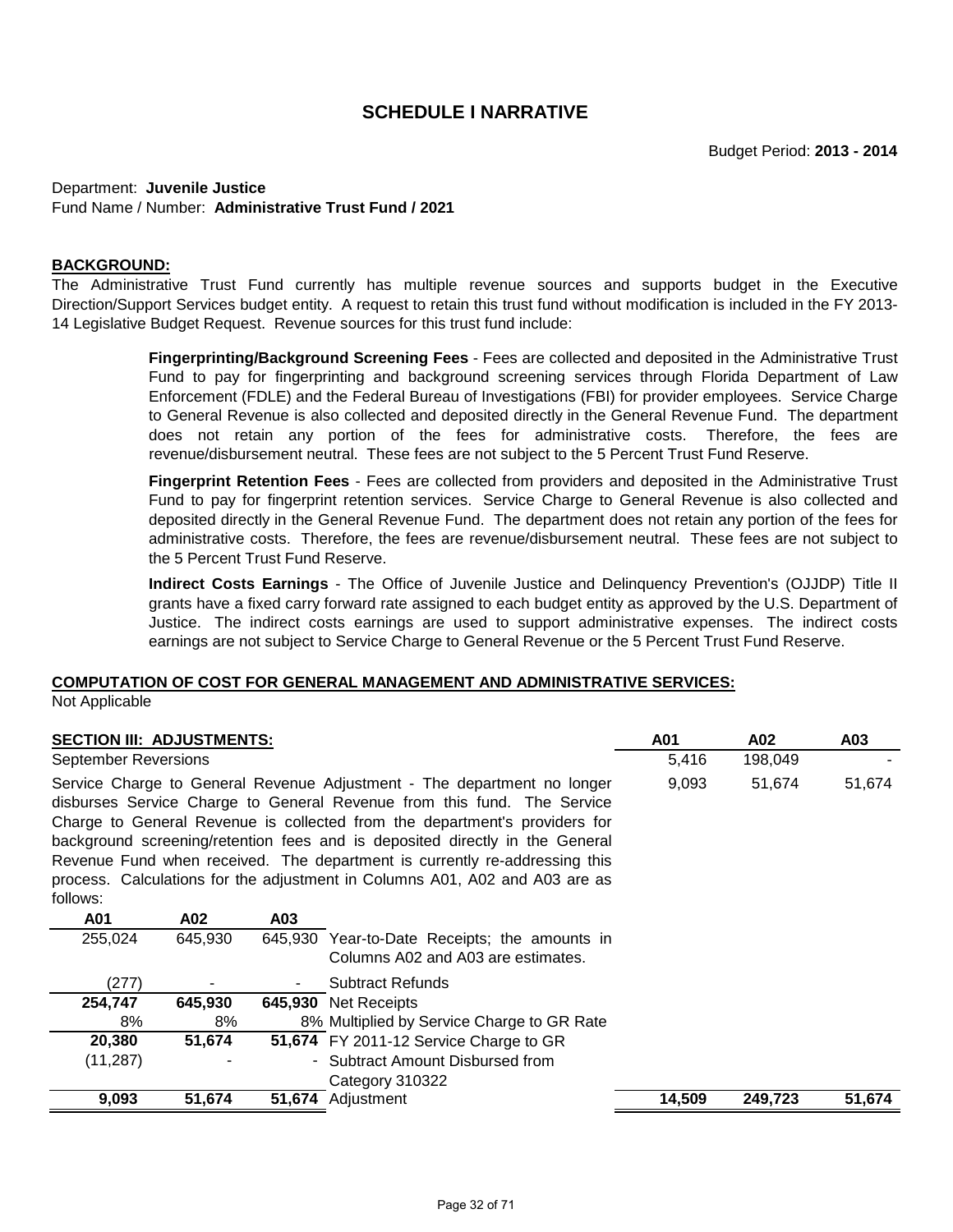# Department: **Juvenile Justice** Fund Name / Number: **Administrative Trust Fund / 2021**

#### **SECTION III: ADJUSTMENTS (continued):**

| A02           | <b>Example of How the Service Charge to General Revenue is Deposited (Column A02):</b>                  |
|---------------|---------------------------------------------------------------------------------------------------------|
|               | 697,604 Estimated Receipts to be Collected from Providers                                               |
|               | 1.08 Divided by                                                                                         |
|               | 645,930 Estimated Year-to-Date Receipts; Deposited in the<br>Administrative Trust Fund, category 000100 |
|               | 8% Multiplied by Service Charge to GR Rate                                                              |
|               | Deposited in the General Revenue Fund, category                                                         |
| 51,674        | 001308                                                                                                  |
| <b>Check:</b> | 645,930 Estimated Year-to-Date Receipts                                                                 |
|               |                                                                                                         |

51,674 FY 2012-13 Service Charge to GR

```
 697,604
```
# **REVENUE ESTIMATING METHODOLOGY NARRATIVE:**

Background screening/retention fees and the associated Service Charge to General Revenue are revenue/disbursement neutral for the department. Therefore, the revenue projections for Columns A02 and A03 are estimated based on the trust fund budget authority (\$645,930) for the background screening/retention fees. Revenue projections for indirect earnings from the Title II Formula Grants are estimated based on FY 2011-12 (A01) receipts (\$51,433) minus \$35,000 of the accounts receivable for FY 2011-12. The \$35,000 was a one-time event. \$16,433 is carried forward as an estimate for Columns A02 and A03. **NOTE:** The department's Chief Financial Officer has certified that the revenue estimates shown on the Schedule I for Columns A02 and A03 are the latest and most accurate available and that OPB will be notified of any significant changes in revenue estimates that occur prior to the Governor's Budget Recommendations being issued; the email was sent to Melonie Davila and Julie Vickers on October 8, 2012.

| 5 PERCENT TRUST FUND RESERVE CALCULATION:                 |   | A03        |
|-----------------------------------------------------------|---|------------|
| Total Estimated Revenue for FY 2012-13:                   |   | 662.363    |
| Less: Excluded Trust Fund                                 |   | (662, 363) |
| Total Estimated Revenue Subject to 5% Reserve Calculation |   |            |
| Multiplied by 5%                                          | X | .05        |
| Total 5% Reserve for the Administrative Trust Fund        |   |            |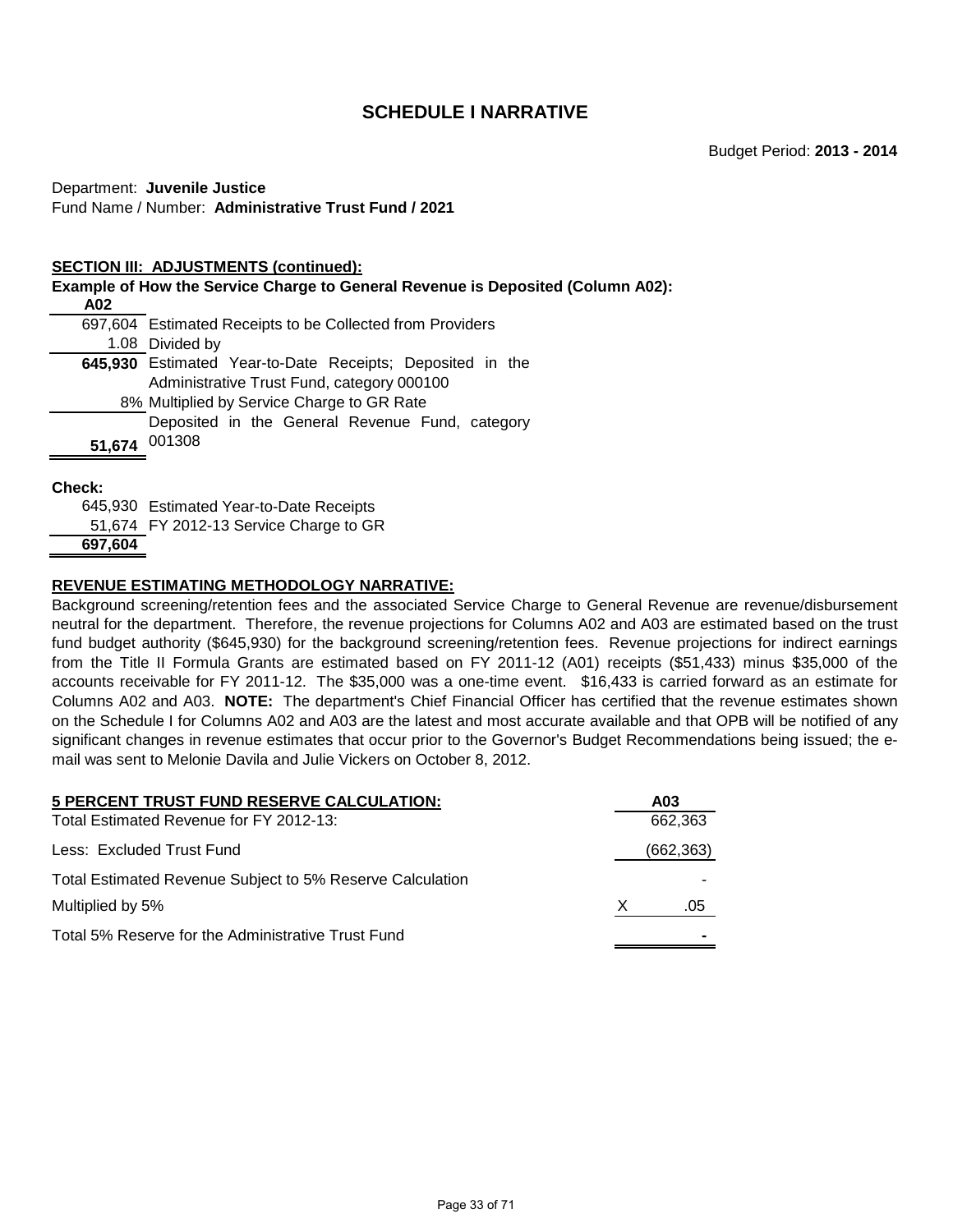# **SCHEDULE IC: RECONCILIATION OF UNRESERVED FUND BALANCE**

**Budget Period: 2013 - 2014**

| <b>Department Title:</b>                            | <b>Juvenile Justice</b>                               |     |                             |                                   |
|-----------------------------------------------------|-------------------------------------------------------|-----|-----------------------------|-----------------------------------|
| <b>Trust Fund Title:</b><br><b>Budget Entity:</b>   | <b>Administrative Trust Fund</b><br><b>Department</b> |     |                             |                                   |
| <b>LAS/PBS Fund Number:</b>                         | 2021                                                  |     |                             |                                   |
|                                                     | <b>Balance as of</b><br>6/30/2012                     |     | SWFS*<br><b>Adjustments</b> | <b>Adjusted</b><br><b>Balance</b> |
| <b>Chief Financial Officer's (CFO) Cash Balance</b> | 177,087                                               | (A) | $\overline{a}$              | 177,087                           |
| ADD: Other Cash (See Instructions)                  | $\equiv$                                              | (B) | $\overline{\phantom{a}}$    |                                   |
| <b>ADD</b> : Investments                            | $\omega$                                              | (C) | $\overline{\phantom{a}}$    |                                   |
| ADD: Outstanding Accounts Receivable                | 40,555                                                | (D) | $\overline{\phantom{a}}$    | 40.555                            |
| ADD:                                                | $\blacksquare$                                        | (E) | $\blacksquare$              | $\sim$                            |
| <b>Total Cash plus Accounts Receivable</b>          | 217,642                                               | (F) | $\mathbb{Z}^2$              | 217,642                           |
| LESS Allowances for Uncollectibles                  | $\mathbb{Z}^{\mathbb{Z}}$                             | (G) | $\overline{\phantom{a}}$    |                                   |
| LESS Approved "A" Certified Forwards                | (200, 684)                                            | (H) | $\mathbf{r}$                | (200, 684)                        |
| Approved "B" Certified Forwards                     | $\omega$                                              | (H) | $\mathbf{r}$                |                                   |
| Approved "FCO" Certified Forwards                   | $\omega$                                              | (H) | $\overline{\phantom{a}}$    |                                   |
| LESS: Other Accounts Payable (Nonoperating)         | (459)                                                 | (I) | $\overline{\phantom{a}}$    | (459)                             |
|                                                     | $\sim$                                                | (J) | $\blacksquare$              |                                   |
| Unreserved Fund Balance, 07/01/2012                 | 16,500                                                | (K) | $\blacksquare$              | $16,500$ **                       |

**Notes:**

**\*SWFS = Statewide Financial Statement** 

**\*\* This amount should agree with Line I, Section IV of the Schedule I for the most recent completed fiscal year and Line A for the following year.**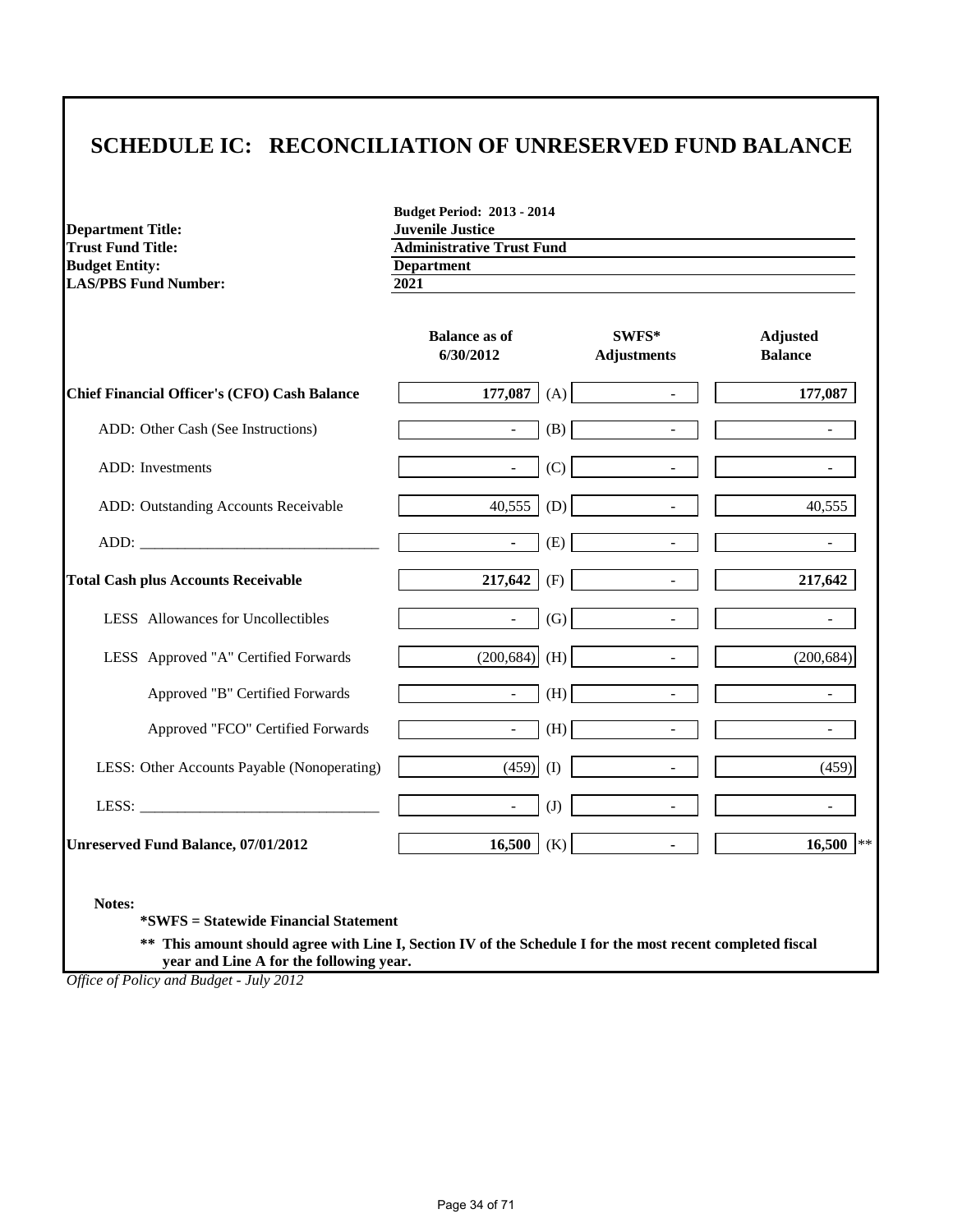# **SCHEDULE ID: REQUEST FOR CREATION, RE-CREATION, RETENTION, TERMINATION, OR MODIFICATION OF A TRUST FUND**

|                         |                                             |                                           | Page 1 of 2 |
|-------------------------|---------------------------------------------|-------------------------------------------|-------------|
| Department:             | Juvenile Justice                            |                                           |             |
| Fund Name:              | Administrative Trust Fund                   |                                           |             |
| $FLAIR$ #:*             | 80-2-021                                    |                                           |             |
| Name                    | Sandra Gibson                               |                                           |             |
| Position                | Senior Management Analyst II-SES            |                                           |             |
| Telephone No. of Person | $(850)$ 921-6417                            |                                           |             |
| Completing Form:        |                                             |                                           |             |
| <b>Type of Action</b>   | <b>Exempt From Termination</b>              | <b>Re-create without modification</b>     |             |
| <b>Requested:</b>       |                                             | (last action was initial create)          |             |
| (Check one)             | Retain without modification<br>$\mathbf{X}$ | <b>Re-create/Retain with modification</b> |             |
|                         |                                             | (last action was re-create)               |             |
|                         | <b>Create New Fund</b>                      | <b>Terminate Existing Fund</b>            |             |

\* Enter ONLY the six-digit code. Not applicable for requests to **Create** trust fund.

For **All Trust Funds scheduled for review this year,** answer questions 1-6.

| $\mathbf{1}$   | Cite the statutory authority for the trust fund<br>(Florida Statutes or, if none, Laws of Florida).<br>Give the statutory purpose, if stated, for the trust<br>fund.          | Section 215.32(2)(b)(2)(c), Florida Statutes (F.S.) and<br>Chapter 2002-115, Laws of Florida. The Administrative<br>Trust Fund was re-created without modification; carrying<br>forward current balances and continuing current sources<br>and uses thereof. This fund serves as depository for the<br>department's indirect cost earnings and funds for<br>management activities that are departmental in nature. |
|----------------|-------------------------------------------------------------------------------------------------------------------------------------------------------------------------------|--------------------------------------------------------------------------------------------------------------------------------------------------------------------------------------------------------------------------------------------------------------------------------------------------------------------------------------------------------------------------------------------------------------------|
| $\overline{2}$ | List the specific sources of receipts to the trust<br>fund and the statutory references for those<br>receipts.                                                                | Fingerprinting/background screening fees, s. 215.405, F.S.;<br>Fingerprint retention fees, s. 435.08, F.S.; Indirect cost<br>earnings, s. 216.103, F.S.                                                                                                                                                                                                                                                            |
| $\overline{3}$ | If state or federal law requires or prohibits<br>specific expenditures from the trust fund, list the<br>requirements or prohibitions and the statutory<br>citations for them. | Not Applicable                                                                                                                                                                                                                                                                                                                                                                                                     |
| $\overline{4}$ | If any source of receipts is federal, describe any<br>restrictions on those receipts that are inconsistent<br>with how the state does business.                               | Not Applicable                                                                                                                                                                                                                                                                                                                                                                                                     |
| 5              | If this trust fund could be combined with other<br>agency trust funds that accomplish a similar<br>purpose, list those trust funds.                                           | Not Applicable                                                                                                                                                                                                                                                                                                                                                                                                     |
| $\overline{6}$ | If General Revenue funding supports the same<br>programs or activities that the trust fund supports,<br>provide a justification.                                              | The cost of Other Personal Services employees in the<br>Background Screening Unit are also supported by General<br>Revenue funding in the Detention Centers, Juvenile<br>Probation, Non-Secure Residential Commitment, Secure<br>Residential Commitment and Delinquency Prevention and<br>Diversion budget entities.                                                                                               |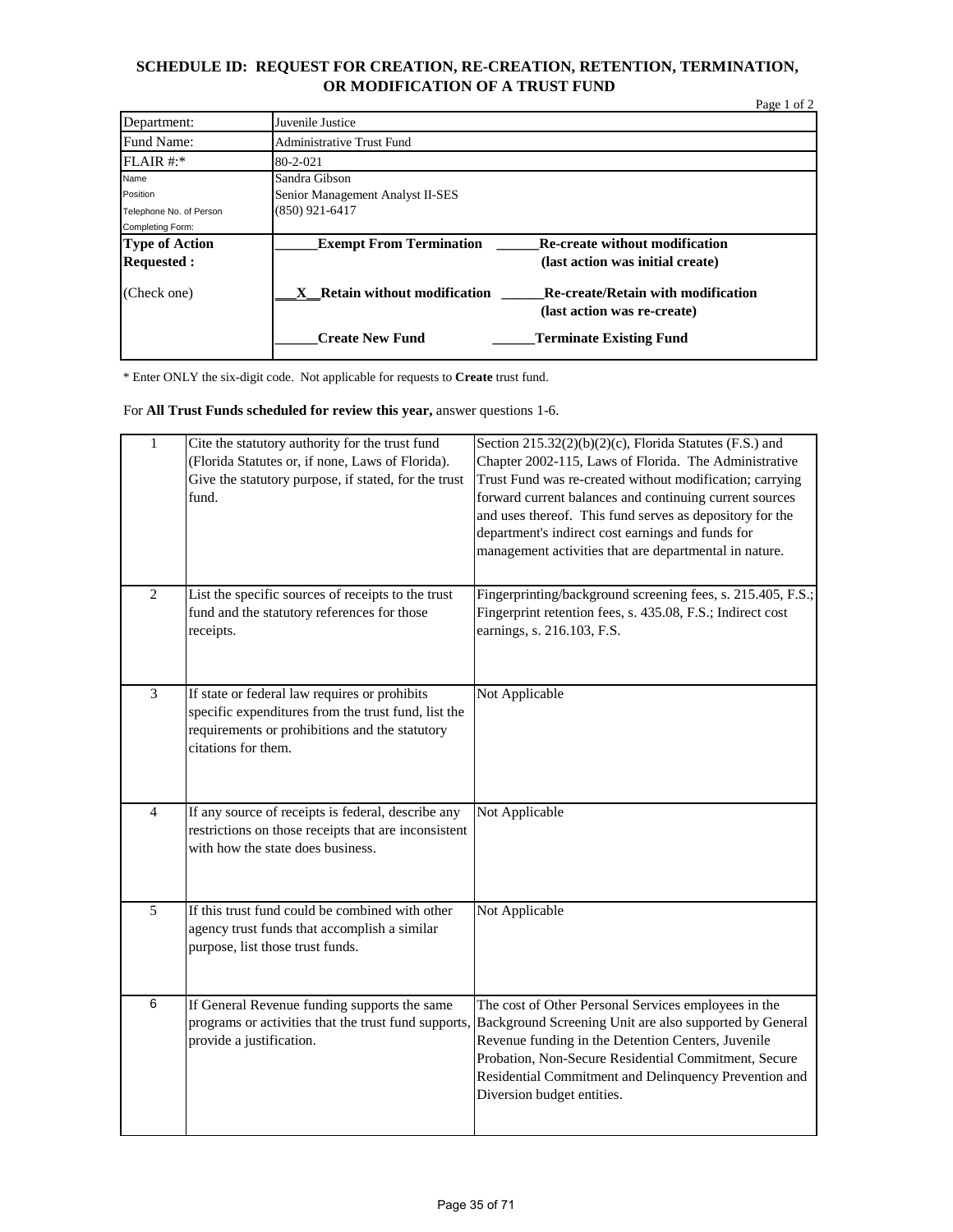For Trust Funds that the agency believes are **Exempt from Termination** answer question 7.

| If this trust fund is exempt from termination       | Not Applicable |
|-----------------------------------------------------|----------------|
| according to Article III, section $19(f)(3)$ of the |                |
| Florida Constitution, list the specific exemptions  |                |
| that apply.                                         |                |
|                                                     |                |

For Trust Funds that the agency recommends should be **Re-created/Retained with or without modification** answer questions 8 and 9 and attach draft legislation as requested.

| 8 | Give the specific reasons that continuation (re-<br>creation after initial creation or retention after<br>subsequent re-creation) of this trust fund is<br>necessary. List agency activities (based on the<br>activity detail report) supported by the trust fund. | The Florida Department of Juvenile Justice will continue to<br>collect indirect cost earnings and fingerprint<br>retention/background screening fees. The activity<br>supported by this trust fund is ACT0060 - Inspector<br>General. |
|---|--------------------------------------------------------------------------------------------------------------------------------------------------------------------------------------------------------------------------------------------------------------------|---------------------------------------------------------------------------------------------------------------------------------------------------------------------------------------------------------------------------------------|
| 9 | Describe any modifications the agency is<br>requesting when this fund is re-created/retained.<br>Attach draft legislation to accomplish the<br>requested change.                                                                                                   | No modifications requested.                                                                                                                                                                                                           |

For Trust Funds that the agency recommends should be **Terminated** answer question 10 and attach draft legislation as requested.

| Explain how the current cash balance and all       | Not Applicable |
|----------------------------------------------------|----------------|
| current receipts of the trust fund will be         |                |
| distributed. Attach draft legislation that removes |                |
| reference to the trust fund from the statutes.     |                |

For **New** Trust Funds that the agency recommends should be **Created** answer questions 11-13 and attach draft legislation as requested.

| 11 | Describe the purpose of the trust fund and<br>identify its revenue sources. Attach draft<br>legislation that meets the requirements of section<br>215.3207, Florida Statutes. | Not Applicable |
|----|-------------------------------------------------------------------------------------------------------------------------------------------------------------------------------|----------------|
| 12 | Describe the specific impact on any other trust<br>fund or the General Revenue Fund from the<br>creation of this new trust fund.                                              | Not Applicable |
| 13 | Describe the period of time for which this new<br>trust fund will be needed, or the circumstances<br>under which it will no longer be needed.                                 | Not Applicable |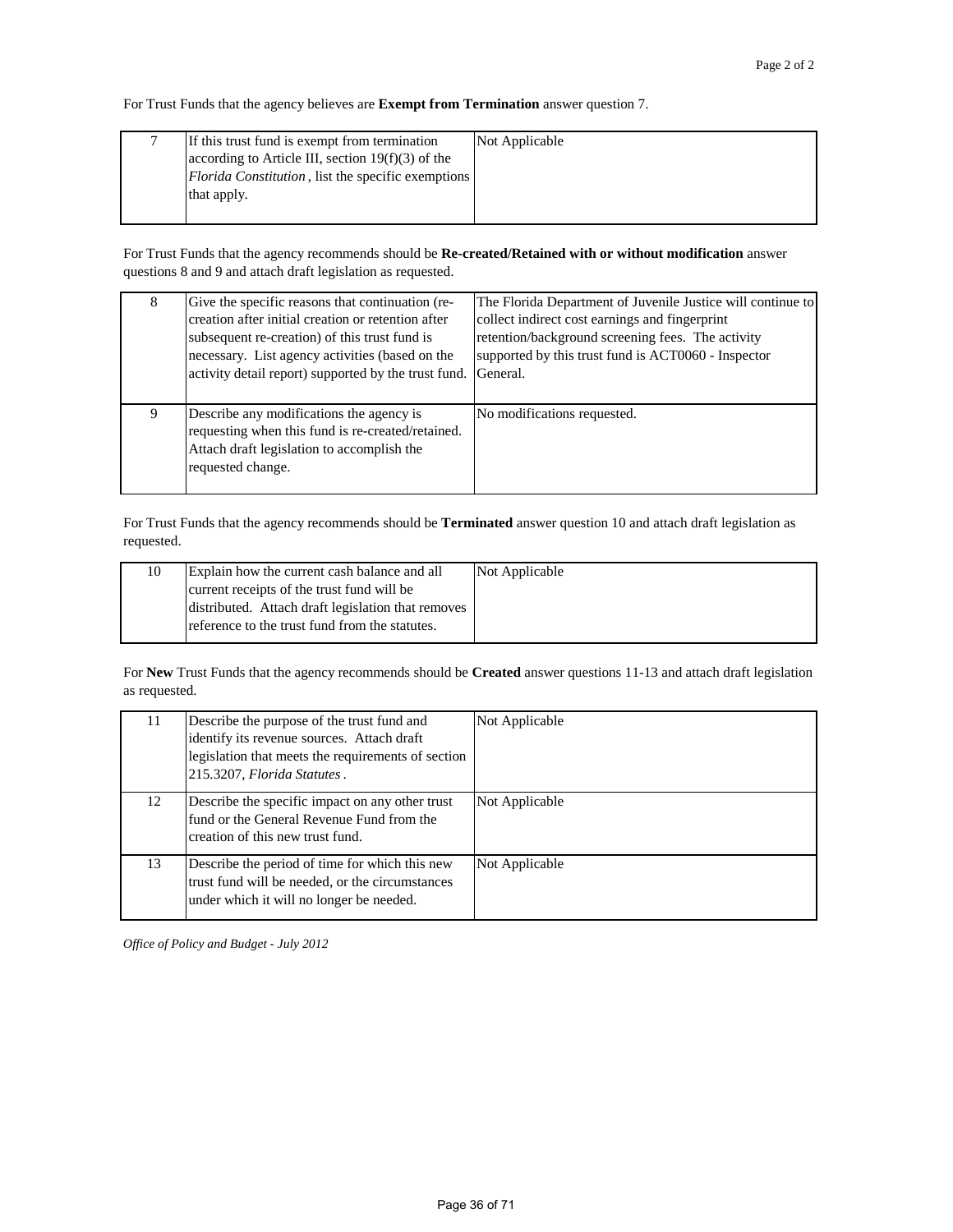Department: **Juvenile Justice** Fund Name / Number: **Federal Grants Trust Fund / 2261**

#### **BACKGROUND:**

This trust fund is supported by a combination of federal grants that are transferred from other state agencies and federal grants that are received directly from the U. S. Department of Justice. These funds support budget in multiple budget entities. A request to retain this trust fund without modification is included in the FY 2013-14 Legislative Budget Request. Revenue sources for this trust fund include:

> **Office of Juvenile Justice and Delinquency Prevention (OJJDP) Grants: Title II & Title V** - Congressional funding through the U.S. Department of Justice (USDOJ) provides local delinquency prevention programs and funds a "juvenile transfers to adult court" study. These programs are implemented through contracted services. Funds are used to support budget in the Executive Direction/Support Services and Delinquency Prevention/Diversion budget entities.

> **National School Lunch & Breakfast Program (NSLP)** - Congress appropriates funding through U.S. Department of Agriculture (USDA) to the states to enhance food services for youth. The Florida Department of Agriculture and Consumer Services (FDACS) distributes these funds through agreements with approved earning sites based on counts of reimbursable breakfast and lunch meals served to eligible youth. Funds are used to support budget in the Detention Centers, Juvenile Probation, Non-Secure Residential Commitment and Secure Residential Commitment budget entities.

> **Juvenile Accountability Block Grant (JABG)** - This is a federal grant through the USDOJ for a variety of purposes targeted at reducing juvenile crime at the local level. Eligibility requirements included active consideration by the state of prosecution of juveniles as adults, graduated sanctions, juvenile record-keeping, and parental supervision. This grant requires a 10% match. Funds are used to support budget in the Delinquency Prevention/Diversion budget entity.

> **Title IV-E Foster Care** - Federal grant funding to help states provide proper care for children who need placement outside their homes, generally in a foster family home or in a licensed child care facility. An interagency agreement with the Florida Department of Children and Families (FDCF) provides reimbursement to the Florida Department of Juvenile Justice (FDJJ) for allowable Title IV-E foster care maintenance and administrative costs for eligible youth in runaway shelters that receive funding from FDJJ. Funds are used to support budget in the Delinquency Prevention/Diversion budget entity.

> **Second Chance Act Technology Careers Training Demonstration Projects for Incarcerated Adults and Juveniles** - Congressional funding through the U. S. Department of Justice (USDOJ) provided to prepare the highest-risk male and females juvenile offenders for technology-based jobs and careers that will maximize their ability to achieve employment, pay restitution, and in many cases, support their families. Funds are used to support budget in the Secure Residential Commitment budget entity.

# **COMPUTATION OF COST FOR GENERAL MANAGEMENT AND ADMINISTRATIVE SERVICES:**

Not Applicable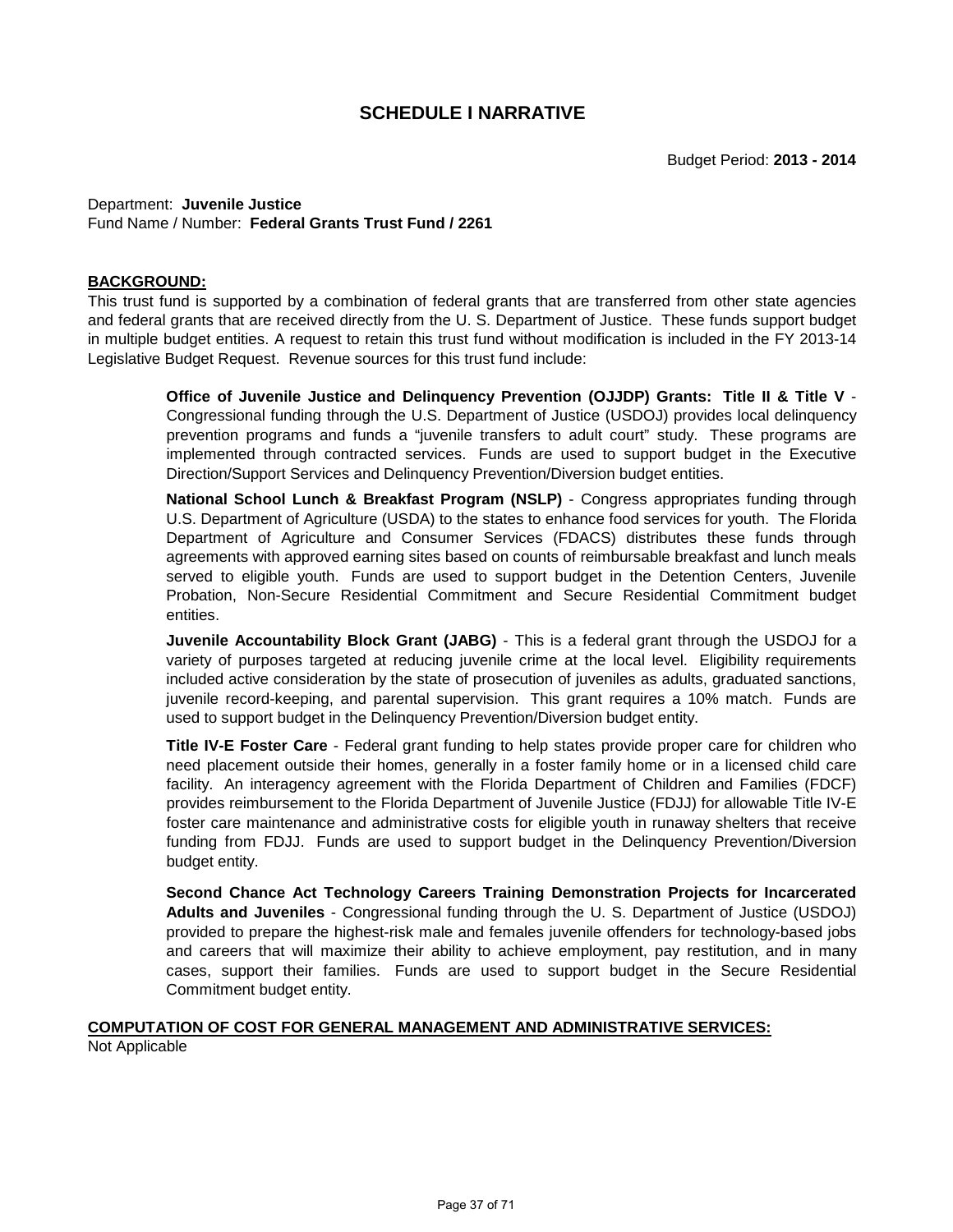### Department: **Juvenile Justice**

#### Fund Name / Number: **Federal Grants Trust Fund / 2261**

# **SECTION II: DETAIL of NONOPERATING EXPENDITURES:**

| <b>Unfunded Budget:</b>                                                                                                                                                                                                                    | A02        | A03         | <b>Comments</b>                                                                                                                                                                                                                                                                                                                                                               |
|--------------------------------------------------------------------------------------------------------------------------------------------------------------------------------------------------------------------------------------------|------------|-------------|-------------------------------------------------------------------------------------------------------------------------------------------------------------------------------------------------------------------------------------------------------------------------------------------------------------------------------------------------------------------------------|
| Delinquency Prevention/Diversion (80900100) - U.<br>S. Department of Justice, Office of Juvenile Justice<br>and Delinquency Prevention - Title II Formula Grant<br>Delinquency Prevention/Diversion (80900100) - U.                        | 331,876    |             | (4,792,920) Reduction in grant funding from<br>the Title II program produced<br>this unfunded budget. The<br>department did not include an<br>issue to delete/adjust this<br>budget authority in the FY 2013-<br>14 Legislative Budget Request<br>because of the possibility of<br>increased funding.<br>(168,431) The department did not include                             |
| S. Department of Justice, Office of Juvenile Justice<br>and Delinquency Prevention - Title V                                                                                                                                               |            |             | an issue to delete/adjust this<br>budget authority in the FY 2013-<br>14 Legislative Budget Request<br>because of the possibility of<br>continued funding.                                                                                                                                                                                                                    |
| (80900100)<br>Delinquency<br>Prevention/Diversion<br>Transfer from FDCF - Title IV-E Reimbursement                                                                                                                                         | (250,000)  |             | (250,000) The department did not include<br>an issue to delete/adjust this<br>budget authority in the FY 2013-<br>14 Legislative Budget Request<br>because of the possibility of<br>increased reimbursements.                                                                                                                                                                 |
| Detention Centers (80400100), Juvenile Probation<br>(80700200), Non-Secure Residential Commitment<br>(80800100) and Secure Residential Commitment<br>(80800200) - Transfer from FDOE - National<br>School Lunch & Breakfast Program (NSLP) | (792, 305) |             | (1,603,415) The closure of several of the<br>department's facilities<br>produced this unfunded<br>budget. The department is in<br>the process of redesigning its<br>services and will not submit<br>issues in the FY 2013-14<br>Legislative Budget Request to<br>delete/adjust this budget<br>authority.                                                                      |
| Secure Residential Commitment (80800200) - U.<br>S. Department of Justice - FY 12 Second Chance<br>Act Technology Careers Training Demonstration<br>Projects for Incarcerated Adults and Juveniles                                         | (74, 351)  |             | (223,052) Budget authority for this grant<br>was requested and approved<br>for the entire amount of the<br>grant award, although the grant<br>period did not start until<br>October 1, 2012. The<br>department did not include an<br>issue in the FY 2013-14<br>Legislative Budget Request to<br>delete/adjust this budget<br>authority because the grant<br>may be extended. |
|                                                                                                                                                                                                                                            | (784, 780) | (7,037,818) |                                                                                                                                                                                                                                                                                                                                                                               |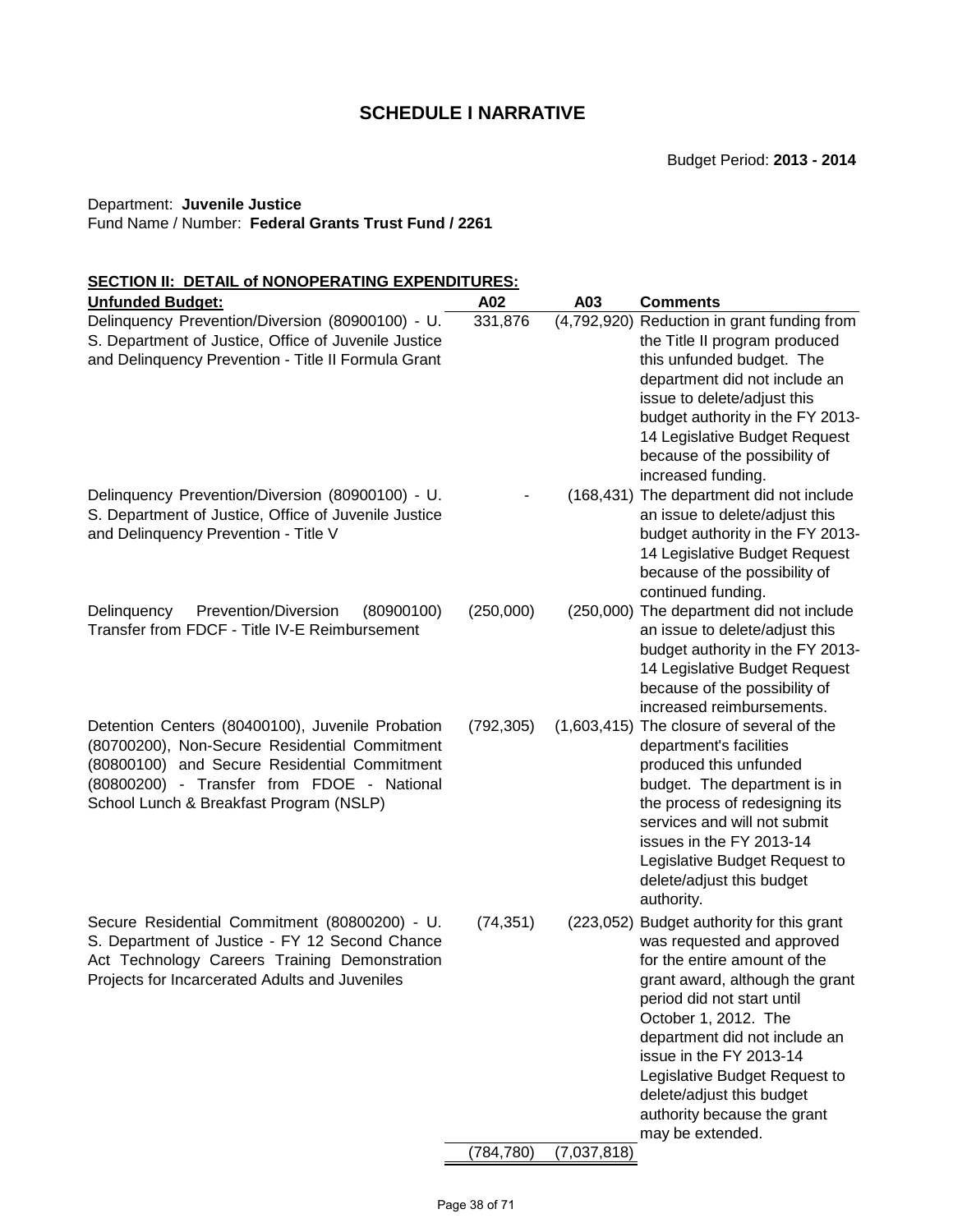# Department: **Juvenile Justice**

Fund Name / Number: **Federal Grants Trust Fund / 2261**

| A01     | A02       |
|---------|-----------|
|         | -         |
| 988.258 | 1.201.744 |
| 988.255 | 1.201.744 |
|         |           |

# **REVENUE ESTIMATING METHODOLOGY NARRATIVE:**

| <b>Revenue Source:</b>                  | Comments for A02 and A03                                                                                                                     |
|-----------------------------------------|----------------------------------------------------------------------------------------------------------------------------------------------|
| Interest - Federal                      | Revenue projections in Columns A02 and A03 are based on an increase of                                                                       |
|                                         | 41.75% (rounded) of FY 2011-12 interest revenue. In addition, only the                                                                       |
|                                         | Juvenile Accountability Block Grants are invested.                                                                                           |
| Juvenile Accountability Block<br>Grants | Revenue projections in Columns A02 and A03 are based on budget authority<br>and grant award. The grant period for each grant is three years. |
| <b>OJJDP Title II Grants</b>            | Revenue projections in Columns A02 and A03 are based on budget authority<br>and grant award. The grant period for each grant is three years. |
| <b>OJJDP Title V Grants</b>             | Revenue projections in Columns A02 and A03 are based on budget authority<br>and grant award. The grant period for each grant is three years. |
| <b>BJA FY 12 Second Chance</b><br>Grant | Revenue projection in Columns A02 is based on budget authority and grant<br>award. The grant period (10/1/2012 - 9/30/2013) is one year.     |
| Transfer from FDACS - National          | Revenue projections in Columns A02 and A03 were received from the                                                                            |
| School Lunch & Breakfast                | FDACS.                                                                                                                                       |
| Program (NSLP)                          |                                                                                                                                              |
| Transfer from FDCF - Title IV-E         | Revenue projections in Columns A02 and A03 are based on the interagency<br>agreement between FDCF and the department.                        |

**NOTE:** The department's Chief Financial Officer has certified that the revenue estimates shown on the Schedule I for Columns A02 and A03 are the latest and most accurate available and that OPB will be notified of any significant changes in revenue estimates that occur prior to the Governor's Budget Recommendations being issued; the e-mail was sent to Melonie Davila and Julie Vickers on October 8, 2012.

| <b>5 PERCENT TRUST FUND RESERVE CALCULATION:</b>          |   | A03            |
|-----------------------------------------------------------|---|----------------|
| Total Estimated Revenue for FY 2012-13:                   |   | 12,566,550     |
| Less: Federal Funding                                     |   | (12, 566, 550) |
| Total Estimated Revenue Subject to 5% Reserve Calculation |   |                |
| Multiplied by 5%                                          | X | .05            |
| Total 5% Reserve for Federal Grants Trust Fund            |   |                |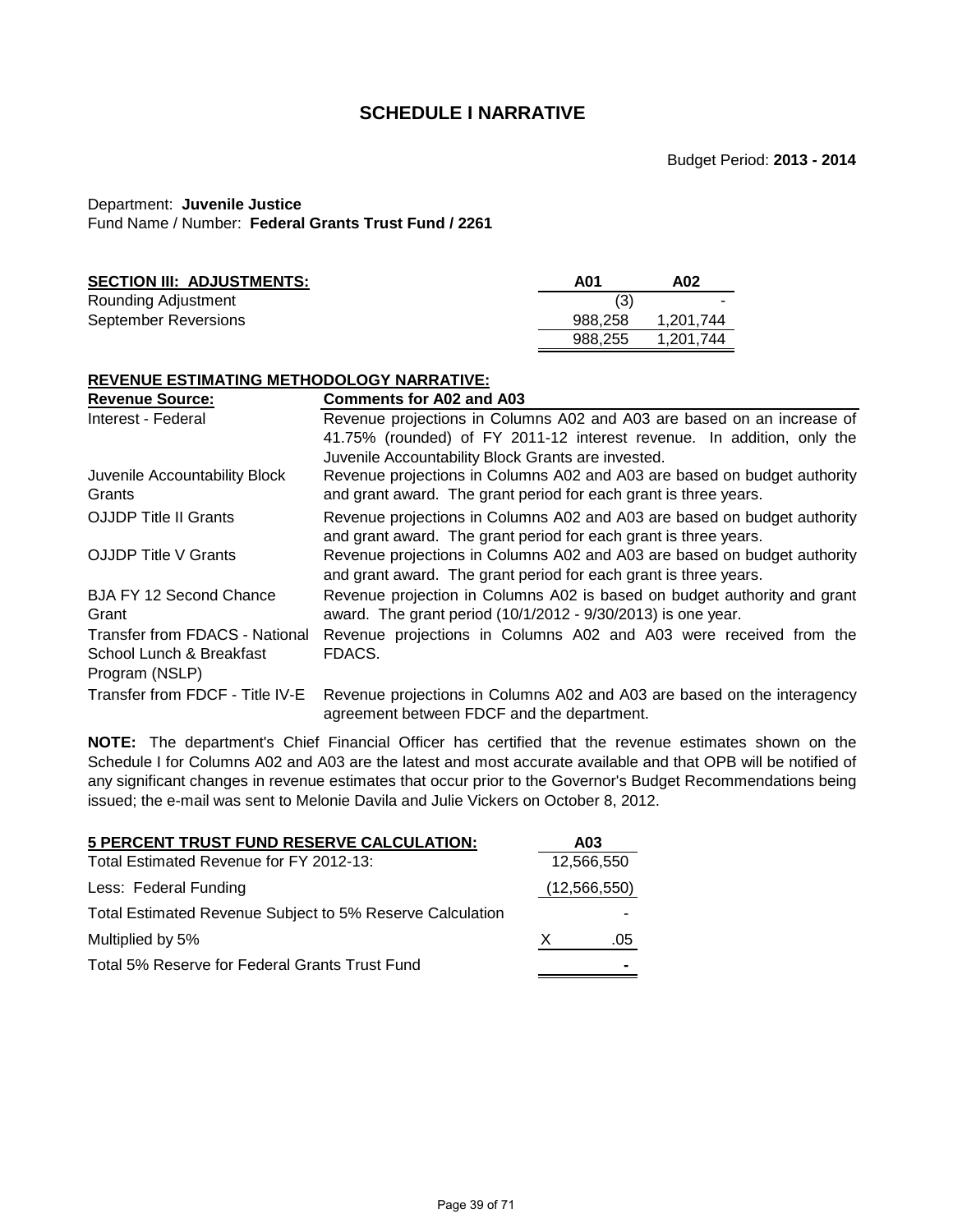# **Executive Office of the Governor Inter-Agency Transfers Reported on Schedule I**

### **Agency Name Department of Juvenile Justice**

List all transfers totaling \$100,000 or more. Provide the applicable agency name and fund number, the categories used for both the transfer in and the transfer out, and the amount of the transfer for each of the fiscal years indicated, as well as the name of the person at the other agency who confirmed the amount of the transfer and the date of the confirmation. If transferred in/out to the General Revenue Fund, do not include on this form; however, on Schedule I be sure to include "To GR" or "From GR" in the description field.

| <b>Fund Name and Number:</b>                                                                          | Federal Grants Trust Fund (2261)                      |                                 |                          |                          |                                                       |                                                                            |
|-------------------------------------------------------------------------------------------------------|-------------------------------------------------------|---------------------------------|--------------------------|--------------------------|-------------------------------------------------------|----------------------------------------------------------------------------|
| <b>Transfers In</b><br>(Provide Agency and Fund Number Received From)                                 | <b>Transfer In</b><br><b>Revenue</b><br>Category      | <b>Amount</b><br>FY 11-12 (A01) | Amount<br>FY 12-13 (A02) | Amount<br>FY 13-14 (A03) | <b>Transfer Out</b><br><b>Expenditure</b><br>Category | <b>Confirmed By/Date</b>                                                   |
| Florida Department of Education<br>2315<br>Florida Department of Agriculture and Consumer             | 001510                                                | 776,995                         |                          |                          | 051113                                                | Cliff Sowell (850) 245-0685<br>10/04/2012<br>Thomas Poucher (850) 617-7250 |
| Services 2315<br>Florida Department of Children and Families                                          | 001510                                                | 996,728                         | 1,700,000                | 1,700,000                | 051113                                                | 09/25/2012<br>Diane Sunday (850) 717-4740                                  |
| 2261                                                                                                  | 001510                                                | 752,883                         | 750,000                  | 750,000                  | 181011                                                | 09/28/2012                                                                 |
|                                                                                                       |                                                       |                                 |                          |                          |                                                       |                                                                            |
| <b>Transfers Out (Operating and Non-Operating)</b><br>(Provide Agency and Fund Number Transferred To) | <b>Transfer Out</b><br><b>Expenditure</b><br>Category |                                 |                          |                          | <b>Transfer In</b><br>Revenue<br>Category             | <b>Confirmed By/Date</b>                                                   |
|                                                                                                       |                                                       |                                 |                          |                          |                                                       |                                                                            |
|                                                                                                       |                                                       |                                 |                          |                          |                                                       |                                                                            |
|                                                                                                       |                                                       |                                 |                          |                          |                                                       |                                                                            |
|                                                                                                       |                                                       |                                 |                          |                          |                                                       |                                                                            |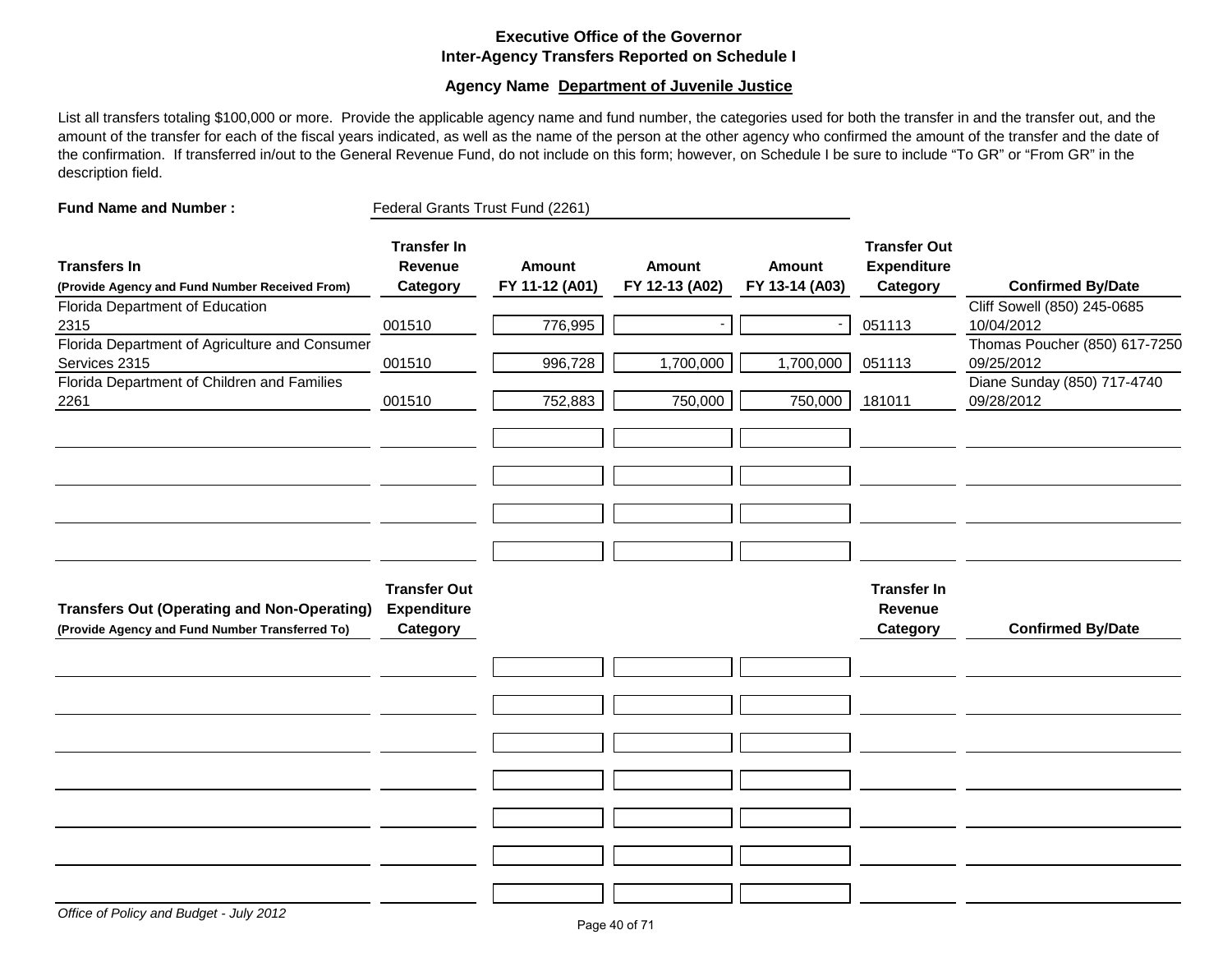# **SCHEDULE IC: RECONCILIATION OF UNRESERVED FUND BALANCE**

**Department Title:**<br>Trust Fund Title: **Budget Entity:** Department<br> **Department**<br> **Department**<br> **Department**<br> **Department**<br> **Department**<br> **Department LAS/PBS Fund Number:** 

**Budget Period: 2013 - 2014 Federal Grants Trust Fund**<br>**Department** 

|                                                     | <b>Balance as of</b><br>6/30/2012 |     | $SWFS*$<br><b>Adjustments</b> | <b>Adjusted</b><br><b>Balance</b> |
|-----------------------------------------------------|-----------------------------------|-----|-------------------------------|-----------------------------------|
| <b>Chief Financial Officer's (CFO) Cash Balance</b> | 6,825,753                         | (A) |                               | 6,825,753                         |
| ADD: Other Cash (See Instructions)                  | $\overline{\phantom{a}}$          | (B) |                               |                                   |
| ADD: Investments                                    | 4,624,494                         | (C) |                               | 4,624,494                         |
| ADD: Outstanding Accounts Receivable                | 732,807                           | (D) | $\overline{a}$                | 732,807                           |
| ADD: Interest and Dividends Receivable              | 8,703                             | (E) | $\overline{\phantom{a}}$      | 8,703                             |
| <b>Total Cash plus Accounts Receivable</b>          | 12,191,757                        | (F) | $\blacksquare$                | 12, 191, 757                      |
| LESS Allowances for Uncollectibles                  | $\blacksquare$                    | (G) | $\blacksquare$                |                                   |
| LESS Approved "A" Certified Forwards                | (1,863,280)                       | (H) |                               | (1,863,280)                       |
| Approved "B" Certified Forwards                     | $\overline{\phantom{a}}$          | (H) |                               |                                   |
| Approved "FCO" Certified Forwards                   | $\overline{\phantom{a}}$          | (H) | $\overline{a}$                |                                   |
| LESS: Other Accounts Payable (Nonoperating)         | $\overline{\phantom{a}}$          | (I) |                               |                                   |
| <b>LESS:</b> Assessment on Investments              | (463)                             | (J) | $\overline{\phantom{a}}$      | (463)                             |
| <b>Unreserved Fund Balance, 07/01/2012</b>          | 10,328,014                        | (K) | ۰                             | 10,328,014<br>$\ast$ $\ast$       |

**Notes:**

**\*SWFS = Statewide Financial Statement** 

**\*\* This amount should agree with Line I, Section IV of the Schedule I for the most recent completed fiscal year and Line A for the following year.**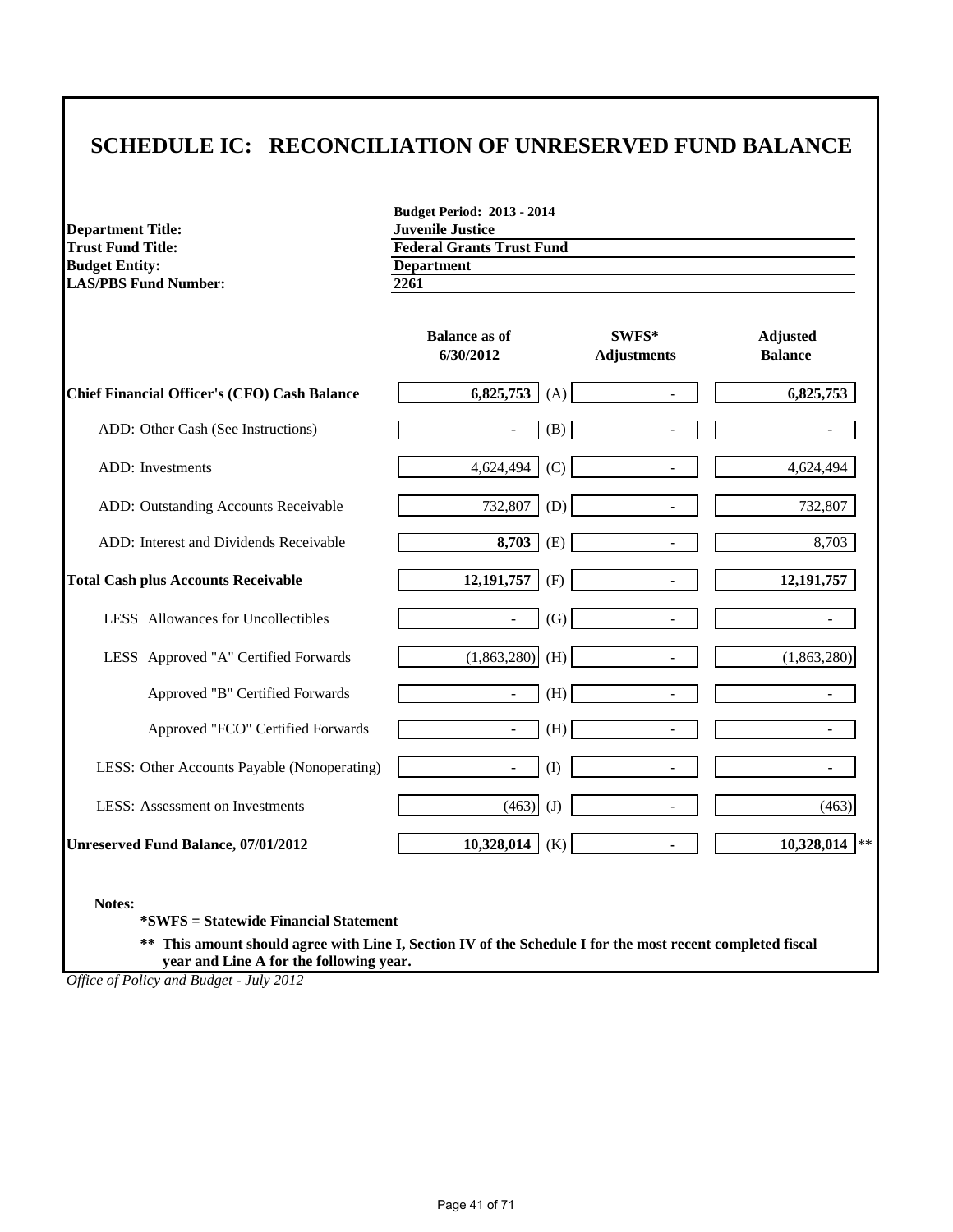#### **SCHEDULE ID: REQUEST FOR CREATION, RE-CREATION, RETENTION, TERMINATION, OR MODIFICATION OF A TRUST FUND**

|                         |                                         |                                                                          | Page 1 of 2 |
|-------------------------|-----------------------------------------|--------------------------------------------------------------------------|-------------|
| Department:             | Department of Juvenile Justice          |                                                                          |             |
| Fund Name:              | <b>Federal Grants Trust Fund</b>        |                                                                          |             |
| FLAIR #:                | $80 - 2 - 261$                          |                                                                          |             |
| Name                    | Sandra Gibson                           |                                                                          |             |
| Position                | Senior Management Analyst II-SES        |                                                                          |             |
| Telephone No. of Person | (850) 921-6417                          |                                                                          |             |
| Completing Form:        |                                         |                                                                          |             |
| <b>Type of Action</b>   | <b>Exempt From Termination</b>          | <b>Re-create without modification</b>                                    |             |
| <b>Requested:</b>       |                                         | (last action was initial create)                                         |             |
| (Check one)             | <b>Retain without modification</b><br>X | <b>Re-create/Retain with modification</b><br>(last action was re-create) |             |
|                         | <b>Create New Fund</b>                  | <b>Terminate Existing Fund</b>                                           |             |

\* Enter ONLY the six-digit code. Not applicable for requests to **Create** trust fund.

For **All Trust Funds scheduled for review this year,** answer questions 1-6.

| $\mathbf{1}$   | Cite the statutory authority for the trust fund<br>(Florida Statutes or, if none, Laws of Florida).<br>Give the statutory purpose, if stated, for the trust<br>fund.          | Sections 20.3161 and $215.32(2)(b)(2)(g)$ , Florida Statutes<br>(F.S.) and Chapter 2011-022, Laws of Florida. This fund<br>is used as a depository for funds to be used for allowable<br>grant activities funded by restricted program revenues from<br>federal sources.                                                                                                                                                 |
|----------------|-------------------------------------------------------------------------------------------------------------------------------------------------------------------------------|--------------------------------------------------------------------------------------------------------------------------------------------------------------------------------------------------------------------------------------------------------------------------------------------------------------------------------------------------------------------------------------------------------------------------|
| 2              | List the specific sources of receipts to the trust<br>fund and the statutory references for those<br>receipts.                                                                | Receipts consist of grant revenues from the Federal<br>Government: National School Lunch and Breakfast<br>Program, Juvenile Justice Delinquency Prevention Grants<br>(Title II, Title V, and Juvenile Accountability Block<br>Grant), Title IV-E, Children's Justice Grants to States,<br>Recovery Act -Edward Byrne Memorial Justice Assistance<br>Grant and interest earnings, ss. 17.61, 20.3161 and<br>216.103, F.S. |
| $\overline{3}$ | If state or federal law requires or prohibits<br>specific expenditures from the trust fund, list the<br>requirements or prohibitions and the statutory<br>citations for them. | Federal grant revenues in this fund are not subject to the<br>Service Charge to General Revenue, ss. 215.22(3) and<br>215.24, F.S. Federal law requires that these funds be used<br>for specific program purposes, conditions or limitations as<br>set forth in the grant awards.                                                                                                                                        |
| $\overline{4}$ | If any source of receipts is federal, describe any<br>restrictions on those receipts that are inconsistent<br>with how the state does business.                               | Not Applicable                                                                                                                                                                                                                                                                                                                                                                                                           |
| 5              | If this trust fund could be combined with other<br>agency trust funds that accomplish a similar<br>purpose, list those trust funds.                                           | Not Applicable                                                                                                                                                                                                                                                                                                                                                                                                           |
| 6              | If General Revenue funding supports the same<br>programs or activities that the trust fund supports, state match.<br>provide a justification.                                 | General Revenue funding is used to provide the required                                                                                                                                                                                                                                                                                                                                                                  |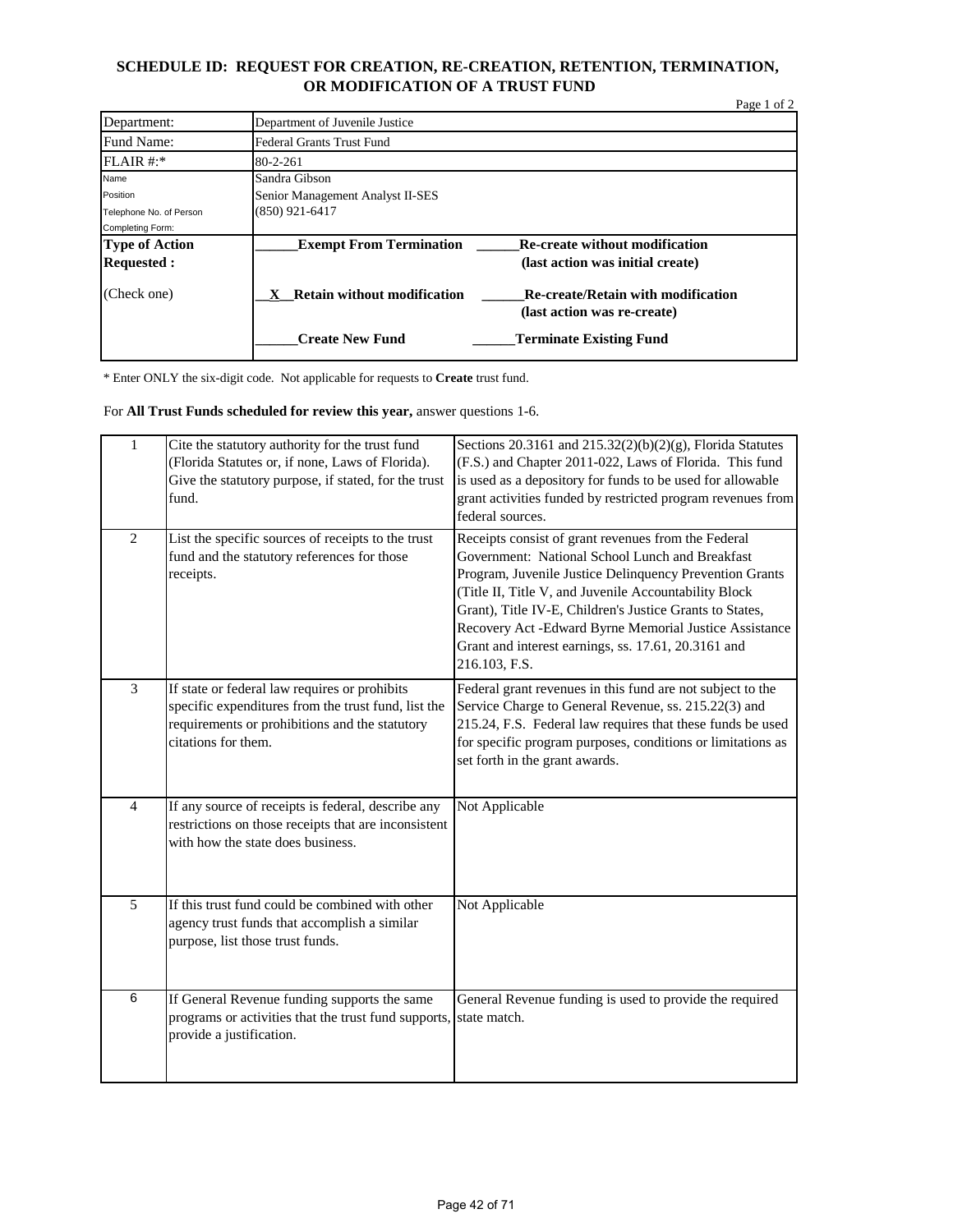For Trust Funds that the agency believes are **Exempt from Termination** answer question 7.

| If this trust fund is exempt from termination       | Not Applicable |
|-----------------------------------------------------|----------------|
| according to Article III, section $19(f)(3)$ of the |                |
| Florida Constitution, list the specific exemptions  |                |
| that apply.                                         |                |
|                                                     |                |

For Trust Funds that the agency recommends should be **Re-created/Retained with or without modification** answer questions 8 and 9 and attach draft legislation as requested.

| 8 | Give the specific reasons that continuation (re-<br>creation after initial creation or retention after<br>subsequent re-creation) of this trust fund is<br>necessary. List agency activities (based on the<br>activity detail report) supported by the trust fund. | The Florida Department of Juvenile Justice will continue to<br>have a variety of federal receipts in its normal course of<br>business. In addition, this fund is needed to properly<br>account for federal grant revenues and expenditures. The<br>activities supported by this trust fund are ACT0010 -<br>Executive Direction, ACT0510 - Secure Supervision,<br>ACT0520 - Health Services, ACT0540 - Food Services,<br>ACT0610 - Counseling and Supervision-State Provided,<br>ACT0710 - Intake and Screening, ACT0790 - Care and<br>Custody, ACT0920 - Non-Secure Children-in-Need-of-<br>Services/Families-in-Need-of-Services, ACT0940 - School<br>Attendance, ACT0960 - Violence Reduction, ACT0970 -<br>Afterschool Programming, and ACT1010 - Juvenile Justice<br>System Improvements. |
|---|--------------------------------------------------------------------------------------------------------------------------------------------------------------------------------------------------------------------------------------------------------------------|------------------------------------------------------------------------------------------------------------------------------------------------------------------------------------------------------------------------------------------------------------------------------------------------------------------------------------------------------------------------------------------------------------------------------------------------------------------------------------------------------------------------------------------------------------------------------------------------------------------------------------------------------------------------------------------------------------------------------------------------------------------------------------------------|
| 9 | Describe any modifications the agency is<br>requesting when this fund is re-created/retained.<br>Attach draft legislation to accomplish the<br>requested change.                                                                                                   | No modifications requested.                                                                                                                                                                                                                                                                                                                                                                                                                                                                                                                                                                                                                                                                                                                                                                    |

For Trust Funds that the agency recommends should be **Terminated** answer question 10 and attach draft legislation as requested.

| Explain how the current cash balance and all       | Not Applicable |
|----------------------------------------------------|----------------|
| current receipts of the trust fund will be         |                |
| distributed. Attach draft legislation that removes |                |
| reference to the trust fund from the statutes.     |                |
|                                                    |                |

For **New** Trust Funds that the agency recommends should be **Created** answer questions 11-13 and attach draft legislation as requested.

| 11 | Describe the purpose of the trust fund and<br>identify its revenue sources. Attach draft<br>legislation that meets the requirements of section<br>215.3207, Florida Statutes. | Not Applicable |
|----|-------------------------------------------------------------------------------------------------------------------------------------------------------------------------------|----------------|
| 12 | Describe the specific impact on any other trust<br>fund or the General Revenue Fund from the<br>creation of this new trust fund.                                              | Not Applicable |
| 13 | Describe the period of time for which this new<br>trust fund will be needed, or the circumstances<br>under which it will no longer be needed.                                 | Not Applicable |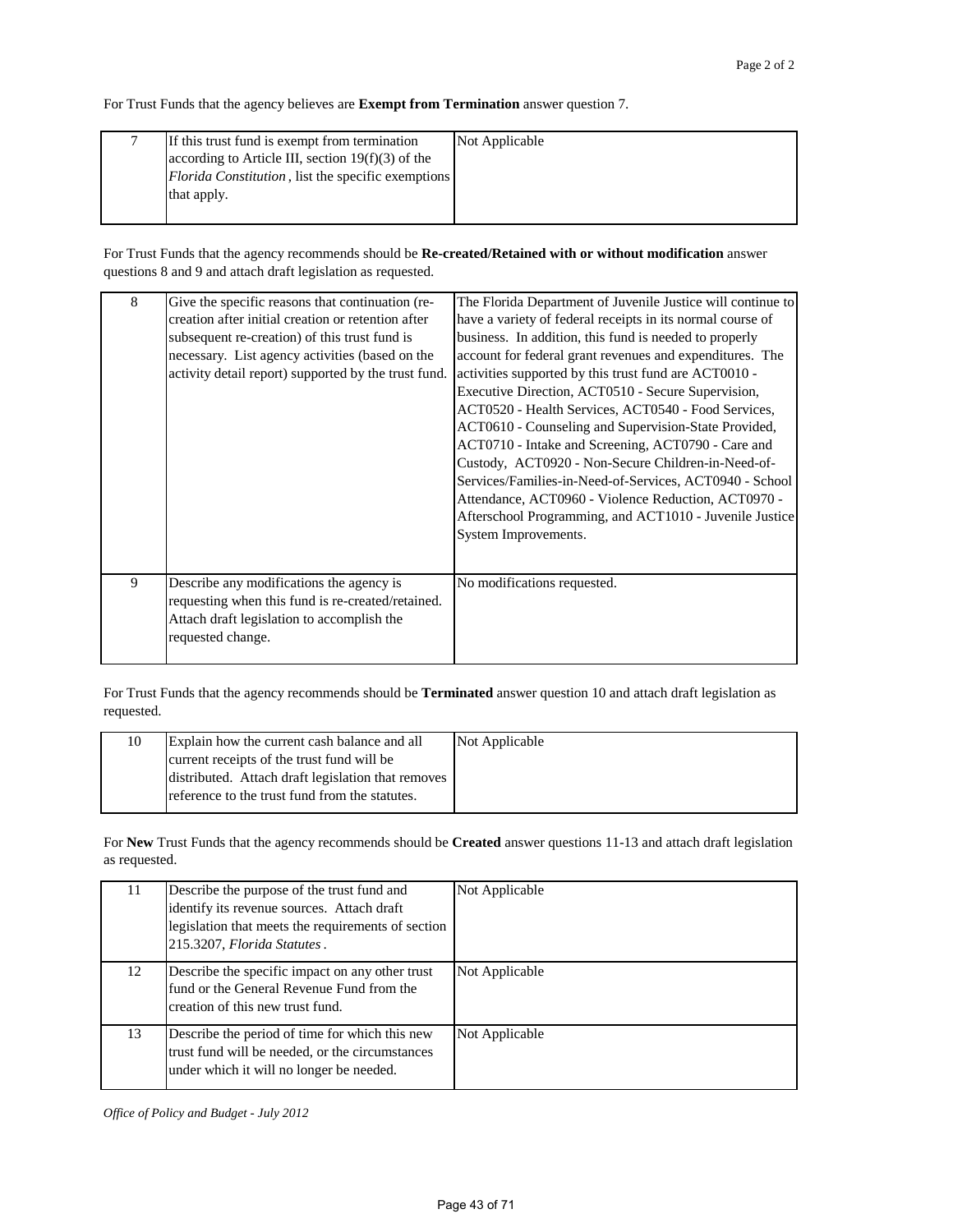#### Department: **Juvenile Justice** Fund Name / Number: **Grants and Donations Trust Fund / 2339**

#### **BACKGROUND:**

The Grants and Donations Trust Fund has multiple revenue sources and supports budget in multiple budget entities. A request to retain this trust fund without modification is included in the FY 2013-14 Legislative Budget Request. Revenue sources for this trust fund include:

**Cost of Care Fees** - Fees assessed by the Court for the care, support and maintenance of a child in the care of, or committed to the Florida Department of Juvenile Justice (FDJJ) or an agent of the department. Funds are used to support budget in the Detention Centers, Aftercare Services/Conditional Release, Juvenile Probation, Non-Residential Delinquency Rehabilitation, Executive Direction/Support Services, Non-Secure Residential Commitment and Secure Residential Commitment budget entities. These fees are not subject to Service Charge to General Revenue or the 5 Percent Trust Fund Reserve.

**Alachua County Sheriff/City of Gainesville** - Alachua County Sheriff and the City of Gainesville have partnered together and provided funding to the department to operate the booking and screening unit in Alachua County. Funds are used to support budget in the Detention Centers budget entity. These receipts are subject to both the Service Charge to General Revenue and the 5 Percent Trust Fund Reserve.

**St. Lucie County** - The interagency agreement supports temporary employees hired to perform "booking" functions in St. Lucie County. Funds are used to support budget in the Detention Centers budget entity. These receipts are subject to both the Service Charge to General Revenue and the 5 Percent Trust Fund Reserve.

**Annie E. Casey Foundation** - The Annie E. Casey Foundation provides funding to support the implementation of the Juvenile Detention Alternatives Initiative (JDAI) in Florida. Assistance is provided to counties to implement JDAI's eight core strategies by coordinating technical assistance, serving as liaison to the Foundation, arranging quarterly inter-site meetings and training seminars. Funds are used to support budget in the Detention Centers budget entity. These funds are not subject to Service Charge to General Revenue or the 5 Percent Trust Fund Reserve.

**Community Partnership Grants** - One dollar of the \$5.50 license tax surcharge received by the Florida Department of Highway Safety and Motor Vehicles (FDHSMV) for the operation of motor vehicles in Florida is transferred to the FDJJ to fund the Community Partnership Grants program. Funds are used to pay for local delinquency prevention programs approved through a grant application process. Funds are used to support budget in the Aftercare Services/Conditional Release and Delinquency Prevention/Diversion budget entities. These receipts are subject to both the Service Charge to General Revenue and the 5 Percent Trust Fund Reserve.

**Dade Complex Rent** - Metro Dade County leases office space from the FDJJ at the Dade Juvenile Justice Complex. These funds are used for building repairs and maintenance of the complex. Funding supports budget in the Detention Centers budget entity. These receipts are subject to both the Service Charge to General Revenue and the 5 Percent Trust Fund Reserve.

# **COMPUTATION OF COST FOR GENERAL MANAGEMENT AND ADMINISTRATIVE SERVICES:**

Not Applicable

#### **SECTION II: DETAIL of NONOPERATING EXPENDITURES:**

| <b>Unfunded Budget:</b>                  | A02           | A03 | <b>Comments</b>                                        |
|------------------------------------------|---------------|-----|--------------------------------------------------------|
| Detention Centers (80400100), Aftercare  | (2, 150, 978) |     | (2,658,402) The department did not include an issue to |
| Services/Conditional Release (80700100), |               |     | delete/adjust this budget authority in the FY          |
| Juvenile Probation (80700200), Non-      |               |     | Legislative<br>Budget Reguest<br>2013-14               |
| Residential Delinquency Rehabilitation   |               |     | because of the possibility of receiving                |
| Non-Secure Residential<br>$(80700300)$ , |               |     | additional revenue from parents due to the             |
| Commitment (80800100)<br>and Secure      |               |     | efforts of collection agencies.                        |
| Residential Commitment (80800200) - Cost |               |     |                                                        |
| of Care Program                          |               |     |                                                        |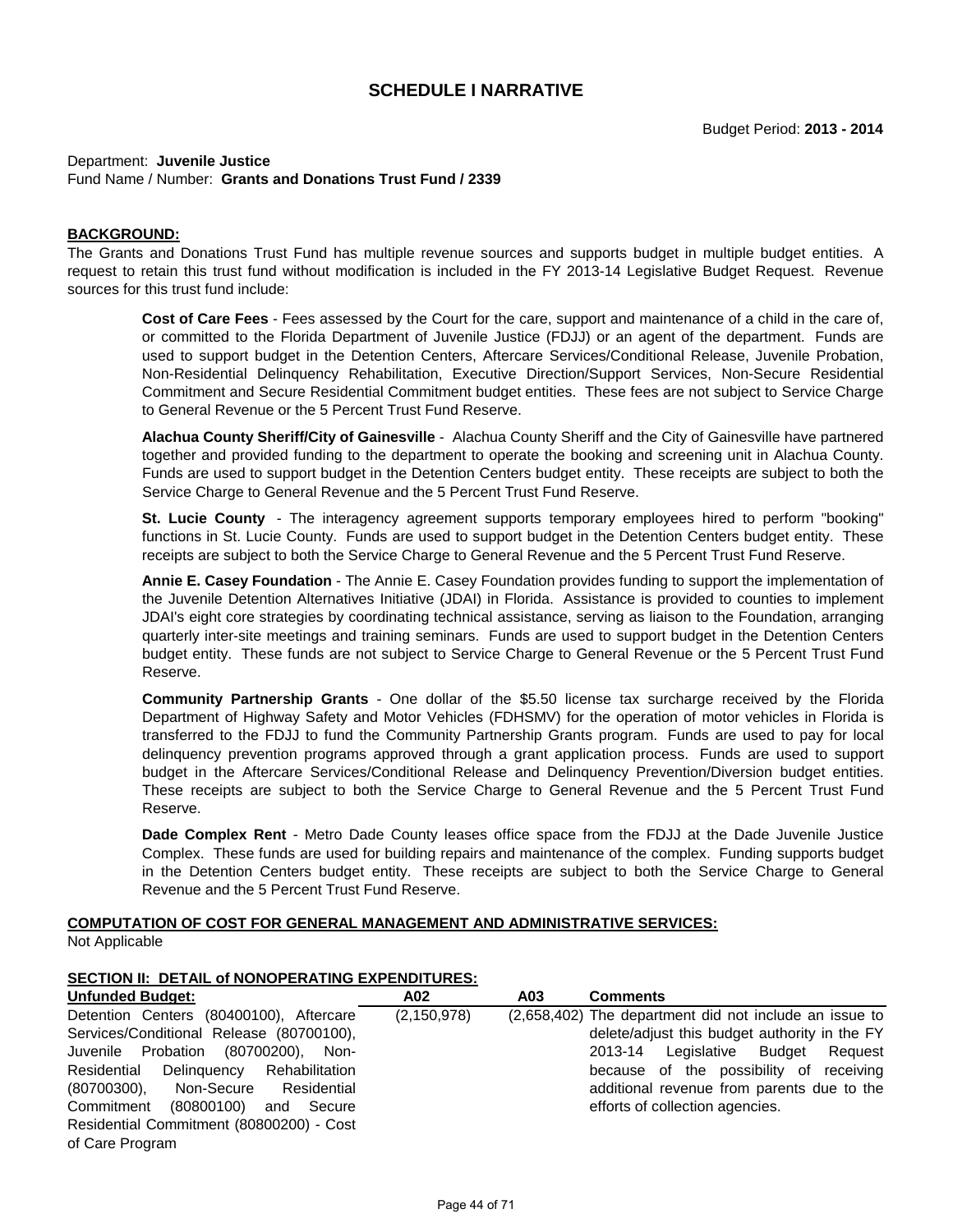#### Department: **Juvenile Justice**

Fund Name / Number: **Grants and Donations Trust Fund / 2339**

# **SECTION II: DETAIL of NONOPERATING EXPENDITURES (continued):**

| <b>Unfunded Budget:</b>                                            | A02                                                                       | A03            | <b>Comments</b>                                                         |  |  |
|--------------------------------------------------------------------|---------------------------------------------------------------------------|----------------|-------------------------------------------------------------------------|--|--|
| Detention Centers (80400100) - Local                               |                                                                           | (96,340) These | will<br>local<br>agreements<br>expire                                   |  |  |
| Agreements: Alachua County (\$10,417),                             |                                                                           |                | September 30, 2013. The department did                                  |  |  |
| City of Gainesville (\$9,816) and St. Lucie                        |                                                                           |                | not include an issue to delete/adjust this                              |  |  |
| County BOCC (\$76,107)                                             |                                                                           |                | budget authority in the FY 2013-14                                      |  |  |
|                                                                    |                                                                           |                | Legislative Budget Request because the                                  |  |  |
|                                                                    |                                                                           |                | local agreements may be renewed.                                        |  |  |
|                                                                    | (2, 150, 978)                                                             | (2,754,742)    |                                                                         |  |  |
| <b>SECTION III: ADJUSTMENTS:</b>                                   |                                                                           | A01            | A02                                                                     |  |  |
| Adjustment to Line A - understated expenditures on the trial       |                                                                           | 452            |                                                                         |  |  |
| balance (compared to LAS/PBS)                                      |                                                                           |                |                                                                         |  |  |
| Long-term Liability Adjustment - 1) As a result of an audit, it    |                                                                           | 3,055,128      |                                                                         |  |  |
| was determined that the department received funding for            |                                                                           |                |                                                                         |  |  |
| damages to facilities that it was not legally obligated to repair. |                                                                           |                |                                                                         |  |  |
| The department is currently in the appeals process and has         |                                                                           |                |                                                                         |  |  |
| not made any plans to transfer the funds (\$2,163,528) to the      |                                                                           |                |                                                                         |  |  |
| Florida Department of Emergency Management (FDEM)                  |                                                                           |                |                                                                         |  |  |
| before the appeals process has concluded; 2) Refunds               |                                                                           |                |                                                                         |  |  |
| (\$891,600) due to parents (Cost of Care Program).                 |                                                                           |                |                                                                         |  |  |
| Rounding Adjustment                                                |                                                                           | 11             |                                                                         |  |  |
| <b>September Reversions</b>                                        |                                                                           | 116,642        | 329,794                                                                 |  |  |
| SWFS Adjustments #B8000004                                         | certified<br>approved                                                     | (2,500)        |                                                                         |  |  |
| forwards understated on trial balance                              |                                                                           |                |                                                                         |  |  |
|                                                                    |                                                                           | 3,169,733      | 329,794                                                                 |  |  |
| <b>REVENUE ESTIMATING METHODOLOGY NARRATIVE:</b>                   |                                                                           |                |                                                                         |  |  |
| <b>Revenue Source:</b>                                             | <b>Comments for A02 and A03</b>                                           |                |                                                                         |  |  |
| Cost of Care                                                       |                                                                           |                | Revenue projections are based on the actual revenue (\$796,227) for     |  |  |
|                                                                    |                                                                           |                | FY 2011-12 and are carried forward in Columns A02 and A03.              |  |  |
| Alachua County Sheriff Office, City of                             |                                                                           |                | Revenue projections in Columns A02 and A03 are based on interagency     |  |  |
| Gainesville & St. Lucie County                                     | agreements.                                                               |                |                                                                         |  |  |
| Annie E. Casey Foundation                                          |                                                                           |                | Revenue projection in Columns A02 is based on the grant award.          |  |  |
| Transfer from FDHSMV - Community                                   | Revenue projections in Columns A02 and A03 were obtained from the Florida |                |                                                                         |  |  |
| Partnership                                                        |                                                                           |                | Department of Highway Safety and Motor Vehicles (FDHSMV). The revenue   |  |  |
|                                                                    |                                                                           |                | projections are based on the Revenue Estimating Conference results.     |  |  |
| Miami Dade Rent Receipts                                           | # WR-16232.                                                               |                | Revenue projections in Columns A02 and A03 are based on Lease Agreement |  |  |

**NOTE:** The department's Chief Financial Officer has certified that the revenue estimates shown on the Schedule I for Columns A02 and A03 are the latest and most accurate available and that OPB will be notified of any significant changes in revenue estimates that occur prior to the Governor's Budget Recommendations being issued; the e-mail was sent to Melonie Davila and Julie Vickers on October 8, 2012.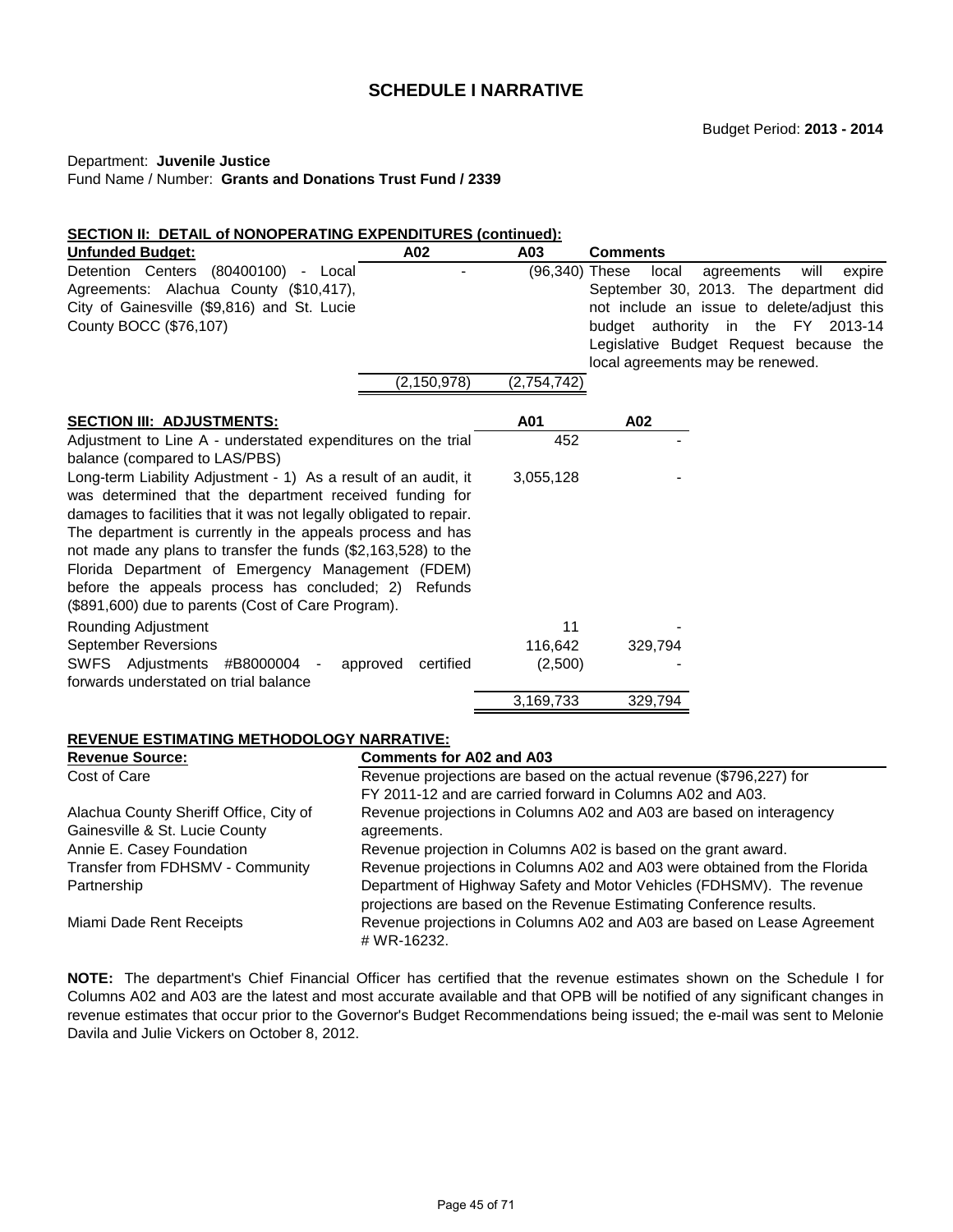# Department: **Juvenile Justice** Fund Name / Number: **Grants and Donations Trust Fund / 2339**

| 5 PERCENT TRUST FUND RESERVE CALCULATION:                                            | A03                      |
|--------------------------------------------------------------------------------------|--------------------------|
| Total Estimated Revenue for FY 2012-13:                                              |                          |
| Cost of Care Fees & Annie E. Casey Foundation                                        | 996,227                  |
| Alachua County Sheriff Office & City of Gainesville                                  | 180,000                  |
| St. Lucie County BOCC                                                                | 185,576                  |
| Transfer from FDHSMV - Community Partnership                                         | 17,940,919               |
| Miami Dade Rent Receipts                                                             | 714,049                  |
|                                                                                      | 20,016,771               |
| Less: 8% Service Charge to GR - 80400100<br>Less: 8% Service Charge to GR - 80900100 | (86, 370)<br>(1,435,274) |
| Less: Cost of Care Fees & Annie E. Casey Foundation                                  | (996,227)                |
| Total Estimated Revenue Subject to 5% Reserve Calculation<br>Multiplied by 5%        | 17.498.900<br>.05        |
| Total 5% Reserve for Grants & Donations Trust Fund                                   | 874.945                  |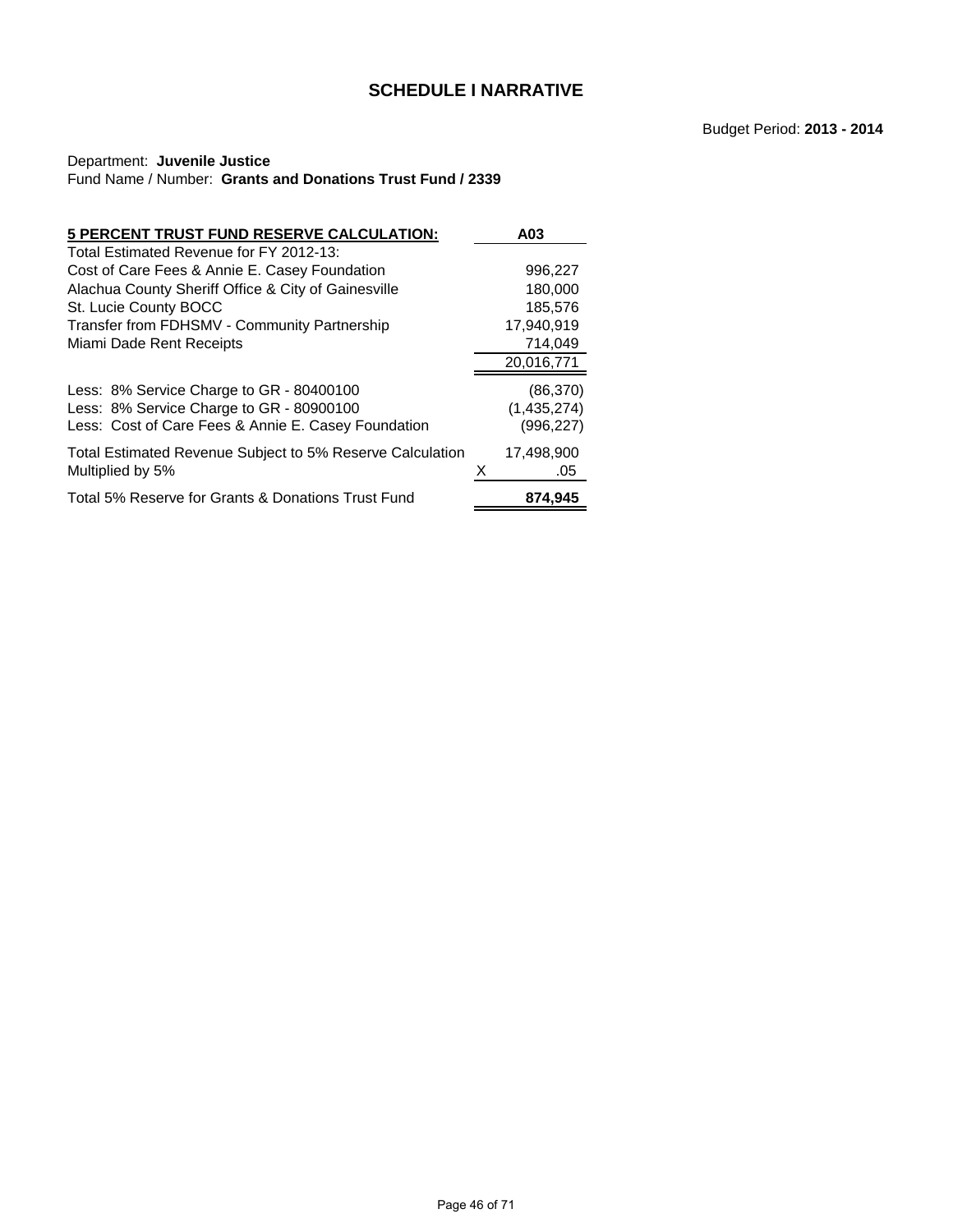# **Executive Office of the Governor Inter-Agency Transfers Reported on Schedule I**

### **Agency Name Department of Juvenile Justice**

List all transfers totaling \$100,000 or more. Provide the applicable agency name and fund number, the categories used for both the transfer in and the transfer out, and the amount of the transfer for each of the fiscal years indicated, as well as the name of the person at the other agency who confirmed the amount of the transfer and the date of the confirmation. If transferred in/out to the General Revenue Fund, do not include on this form; however, on Schedule I be sure to include "To GR" or "From GR" in the description field.

| <b>Fund Name and Number:</b>                                                                          | Grants and Donations Trust Fund (2339)                |                                 |                                 |                                 |                                                       |                                                                                                                                    |
|-------------------------------------------------------------------------------------------------------|-------------------------------------------------------|---------------------------------|---------------------------------|---------------------------------|-------------------------------------------------------|------------------------------------------------------------------------------------------------------------------------------------|
| <b>Transfers In</b><br>(Provide Agency and Fund Number Received From)                                 | <b>Transfer In</b><br>Revenue<br>Category             | <b>Amount</b><br>FY 11-12 (A01) | <b>Amount</b><br>FY 12-13 (A02) | <b>Amount</b><br>FY 13-14 (A03) | <b>Transfer Out</b><br><b>Expenditure</b><br>Category | <b>Confirmed By/Date</b>                                                                                                           |
| Florida Department of Highway Safety and Motor<br>Vehicles 2488                                       | 001620                                                | 17,414,978                      | 17,940,919                      | 18,272,826                      | 181241                                                | Terri Mulkey (850) 617-3153<br>confirmed A01 on 07/30/2012;<br>James Lewandowski (850)617-3156<br>confirmed A02 & A03 on 9/27/2012 |
|                                                                                                       |                                                       |                                 |                                 |                                 |                                                       |                                                                                                                                    |
| <b>Transfers Out (Operating and Non-Operating)</b><br>(Provide Agency and Fund Number Transferred To) | <b>Transfer Out</b><br><b>Expenditure</b><br>Category |                                 |                                 |                                 | <b>Transfer In</b><br>Revenue<br>Category             | <b>Confirmed By/Date</b>                                                                                                           |
|                                                                                                       |                                                       |                                 |                                 |                                 |                                                       |                                                                                                                                    |
|                                                                                                       |                                                       |                                 |                                 |                                 |                                                       |                                                                                                                                    |
|                                                                                                       |                                                       |                                 |                                 |                                 |                                                       |                                                                                                                                    |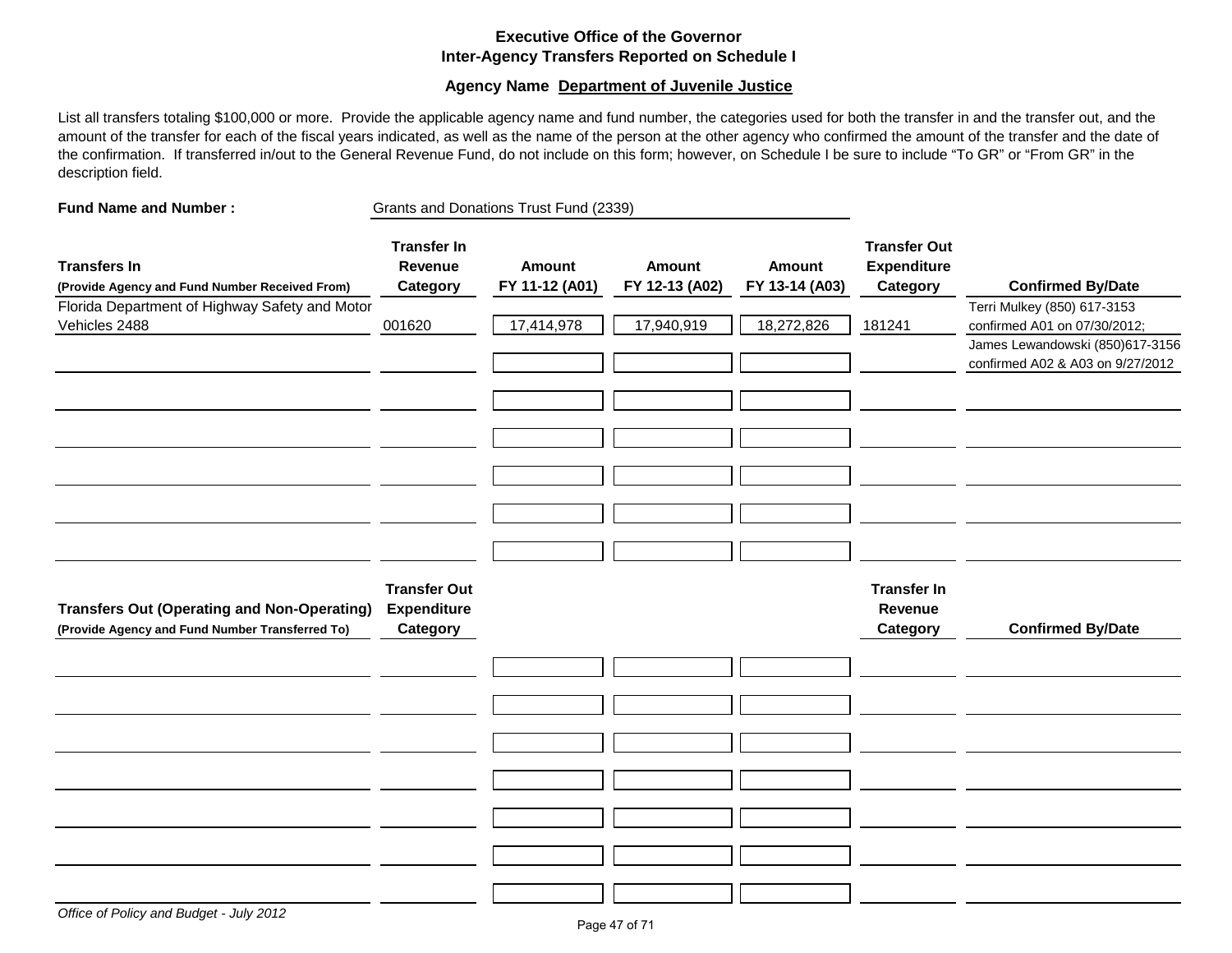# **SCHEDULE IC: RECONCILIATION OF UNRESERVED FUND BALANCE**

**Department Title:**<br>Trust Fund Title: **Budget Entity:** Department<br>LAS/PBS Fund Number: 2339 **LAS/PBS Fund Number:** 

**Budget Period: 2013 - 2014 Trust Fund Donations Trust Fund**<br>**Department** 

|                                                                                                                                                                                                                                | <b>Balance as of</b><br>6/30/2012 | SWFS*<br><b>Adjustments</b>     | <b>Adjusted</b><br><b>Balance</b> |
|--------------------------------------------------------------------------------------------------------------------------------------------------------------------------------------------------------------------------------|-----------------------------------|---------------------------------|-----------------------------------|
| <b>Chief Financial Officer's (CFO) Cash Balance</b>                                                                                                                                                                            | 10,737,321                        | (A)<br>$\sim$                   | 10,737,321                        |
| ADD: Other Cash (See Instructions)                                                                                                                                                                                             | $\sim$                            | (B)<br>$\sim$                   |                                   |
| <b>ADD</b> : Investments                                                                                                                                                                                                       | $\sim$                            | (C)<br>$\blacksquare$           |                                   |
| ADD: Outstanding Accounts Receivable                                                                                                                                                                                           | 54,423,392                        | (D)<br>$\overline{\phantom{a}}$ | 54,423,392                        |
| ADD: the contract of the contract of the contract of the contract of the contract of the contract of the contract of the contract of the contract of the contract of the contract of the contract of the contract of the contr | $\sim$                            | (E)<br>$\sim$                   |                                   |
| <b>Total Cash plus Accounts Receivable</b>                                                                                                                                                                                     | 65,160,714                        | (F)<br>$\overline{\phantom{a}}$ | 65,160,714                        |
| LESS Allowances for Uncollectibles                                                                                                                                                                                             | $(52,716,479)$ (G)                | $\sim$                          | (52,716,479)                      |
| LESS Approved "A" Certified Forwards                                                                                                                                                                                           | $(1,734,979)$ (H)                 | (2,500)                         | (1,737,479)                       |
| Approved "B" Certified Forwards                                                                                                                                                                                                | $(11,762)$ (H)                    | $\overline{a}$                  | (11,762)                          |
| Approved "FCO" Certified Forwards                                                                                                                                                                                              | $\sim$                            | (H)<br>$\sim$                   |                                   |
| LESS: Other Accounts Payable (Nonoperating)                                                                                                                                                                                    | $(410, 135)$ (I)                  | $\sim$                          | (410, 135)                        |
| LESS: $\qquad \qquad$                                                                                                                                                                                                          | $\blacksquare$                    | (J)<br>$\sim$                   |                                   |
| Unreserved Fund Balance, 07/01/2012                                                                                                                                                                                            | 10,287,359                        | (2,500)<br>(K)                  | 10,284,859<br>$\star$ :           |

**Notes:**

**\*SWFS = Statewide Financial Statement** 

**\*\* This amount should agree with Line I, Section IV of the Schedule I for the most recent completed fiscal year and Line A for the following year.**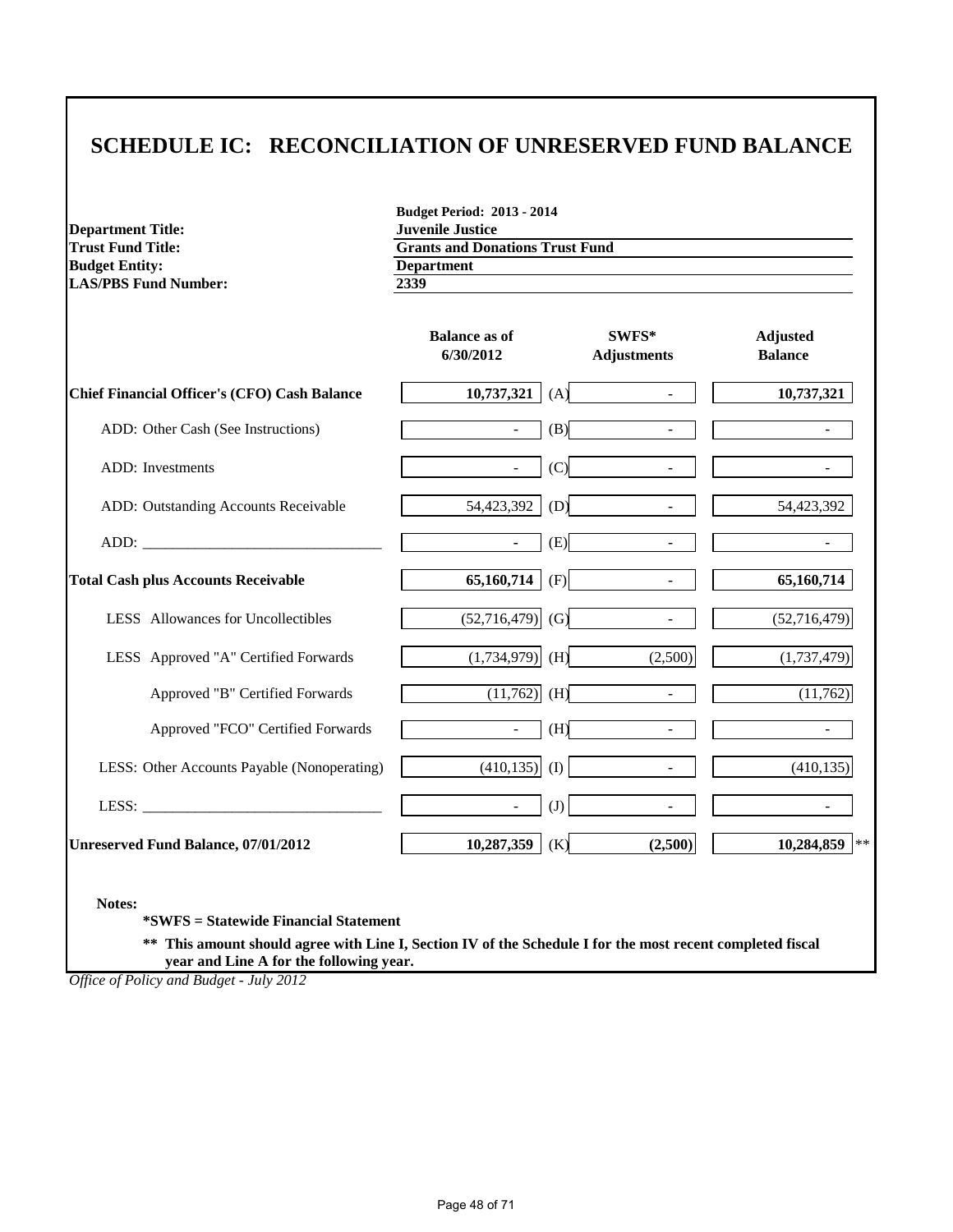# **RECONCILIATION: BEGINNING TRIAL BALANCE TO SCHEDULE I and IC**

| <b>Department Title:</b>                 | <b>Budget Period: 2013 - 2014</b><br><b>Juvenile Justice</b>                                      |                   |  |  |  |
|------------------------------------------|---------------------------------------------------------------------------------------------------|-------------------|--|--|--|
| <b>Trust Fund Title:</b>                 | <b>Grants and Donations Trust Fund</b>                                                            |                   |  |  |  |
| <b>LAS/PBS Fund Number:</b>              | 2339                                                                                              |                   |  |  |  |
| <b>BEGINNING TRIAL BALANCE:</b>          |                                                                                                   |                   |  |  |  |
|                                          | <b>Total Fund Balance Per FLAIR Trial Balance, 07/01/12</b>                                       |                   |  |  |  |
|                                          | Total all GLC's 5XXXX for governmental funds;<br>GLC 539XX for proprietary and fiduciary funds    | (7,243,993)       |  |  |  |
|                                          | <b>Subtract Nonspendable Fund Balance (GLC 56XXX)</b>                                             | (B)               |  |  |  |
|                                          | <b>Add/Subtract Statewide Financial Statement (SWFS)Adjustments:</b>                              |                   |  |  |  |
|                                          | SWFS Adjustment #B8000004 - Corrects Approved C/F                                                 | 2,500<br>(C)      |  |  |  |
|                                          | SWFS Adjustment # and Description                                                                 | (C)               |  |  |  |
|                                          | <b>Add/Subtract Other Adjustment(s):</b><br>Approved "B" Carry Forward (Encumbrances) per LAS/PBS | 11,762<br>(D)     |  |  |  |
|                                          | Approved "C" Carry Forward Total (FCO) per LAS/PBS                                                | (D)               |  |  |  |
|                                          | A/P not C/F - Operating Categories                                                                | (D)               |  |  |  |
|                                          | G/L 49900 - Other Long-term Liabilities (not carried forward)                                     | $(3,055,128)$ (D) |  |  |  |
|                                          |                                                                                                   | (D)               |  |  |  |
|                                          |                                                                                                   | (D)               |  |  |  |
| <b>ADJUSTED BEGINNING TRIAL BALANCE:</b> |                                                                                                   | (10, 284, 859)    |  |  |  |
|                                          | UNRESERVED FUND BALANCE, SCHEDULE IC (Line I)                                                     | $10,284,859$ (F)  |  |  |  |
| <b>DIFFERENCE:</b>                       |                                                                                                   | $(G)$ *           |  |  |  |
| *SHOULD EQUAL ZERO.                      |                                                                                                   |                   |  |  |  |
|                                          |                                                                                                   |                   |  |  |  |
|                                          |                                                                                                   |                   |  |  |  |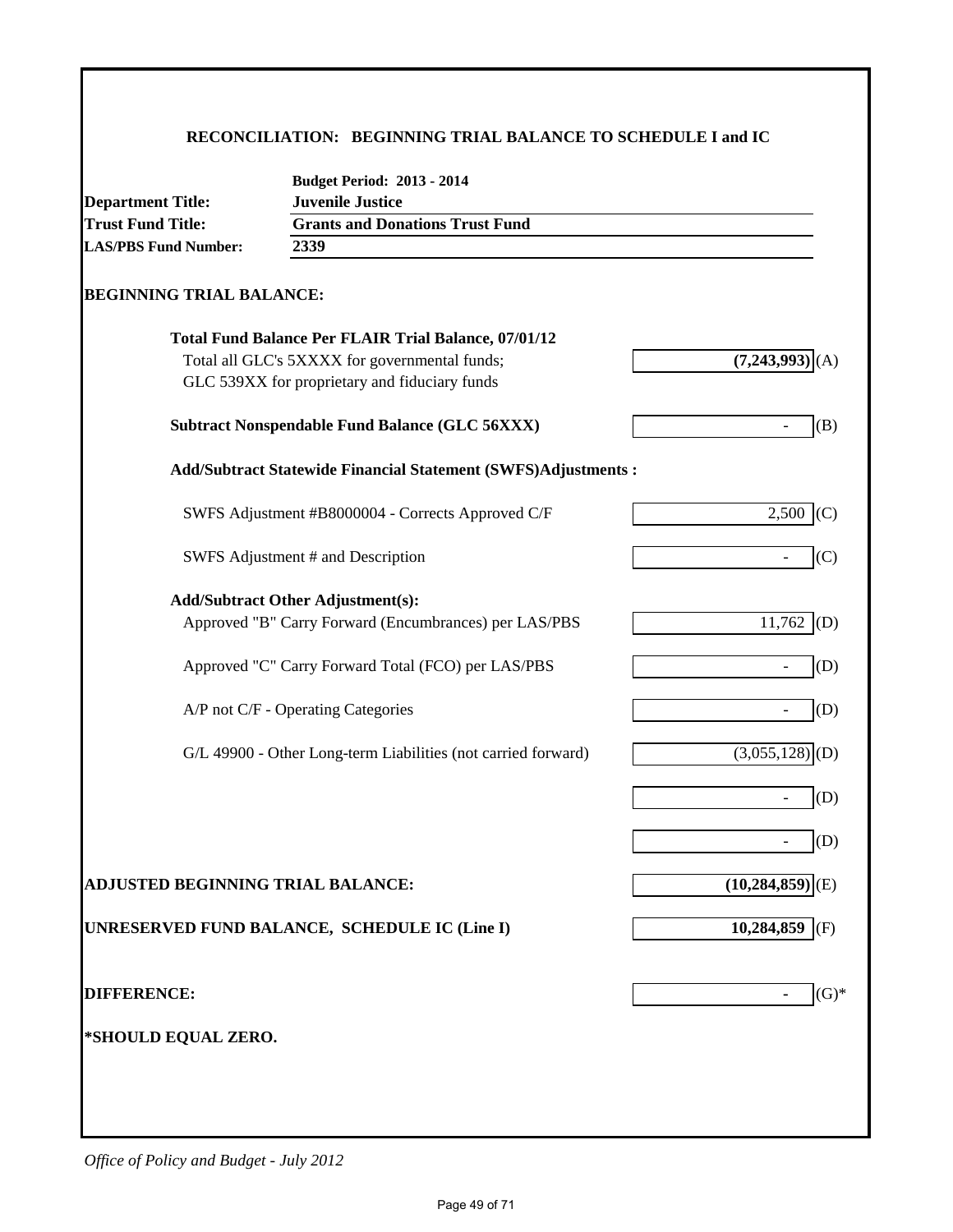# **SCHEDULE ID: REQUEST FOR CREATION, RE-CREATION, RETENTION, TERMINATION, OR MODIFICATION OF A TRUST FUND**

|                         |                                        |                                                                          | Page 1 of 2 |
|-------------------------|----------------------------------------|--------------------------------------------------------------------------|-------------|
| Department:             | Juvenile Justice                       |                                                                          |             |
| Fund Name:              | <b>Grants and Donations Trust Fund</b> |                                                                          |             |
| $FLAIR$ #:*             | 80-2-339                               |                                                                          |             |
| Name                    | Sandra Gibson                          |                                                                          |             |
| Position                | Senior Management Analyst II-SES       |                                                                          |             |
| Telephone No. of Person | $(850)$ 921-6417                       |                                                                          |             |
| Completing Form:        |                                        |                                                                          |             |
| <b>Type of Action</b>   | <b>Exempt From Termination</b>         | <b>Re-create without modification</b>                                    |             |
| <b>Requested:</b>       |                                        | (last action was initial create)                                         |             |
| (Check one)             | <b>Retain without modification</b>     | <b>Re-create/Retain with modification</b><br>(last action was re-create) |             |
|                         | <b>Create New Fund</b>                 | <b>Terminate Existing Fund</b>                                           |             |

\* Enter ONLY the six-digit code. Not applicable for requests to **Create** trust fund.

For **All Trust Funds scheduled for review this year,** answer questions 1-6.

| $\mathbf{1}$   | Cite the statutory authority for the trust fund<br>(Florida Statutes or, if none, Laws of Florida).<br>Give the statutory purpose, if stated, for the trust<br>fund.          | Section $215.32(2)(b)(2)(d)$ , Florida Statutes (F.S.) and<br>Chapter 2002-116, Laws of Florida. The Grants and<br>Donations Trust Fund was re-created without modification;<br>carrying forward current balances and continuing current<br>sources and uses thereof. This fund serves as a depository<br>for funds to be used for allowable grant or donor<br>agreement activities funded by restricted contractual<br>revenue from private and public nonfederal sources and<br>cost of care recovery from parents. |
|----------------|-------------------------------------------------------------------------------------------------------------------------------------------------------------------------------|-----------------------------------------------------------------------------------------------------------------------------------------------------------------------------------------------------------------------------------------------------------------------------------------------------------------------------------------------------------------------------------------------------------------------------------------------------------------------------------------------------------------------|
| $\overline{2}$ | List the specific sources of receipts to the trust<br>fund and the statutory references for those<br>receipts.                                                                | Cost of Care Recovery (s. 985.039, F.S.), Miami-Dade<br>Rent Receipts (s. 215.32, F.S.), City of Gainesville,<br>Alachua County, Annie E. Casey Foundation Grant and St.<br>Lucie County Agreements (s. 215.32, F.S.), and<br>Community Partnership Funds (s. 320.08046, F.S.).                                                                                                                                                                                                                                       |
| $\overline{3}$ | If state or federal law requires or prohibits<br>specific expenditures from the trust fund, list the<br>requirements or prohibitions and the statutory<br>citations for them. | Cost of Care Recovery Fees and Annie E. Casey<br>Foundation Grant are not subject to the Service Charge to<br>General Revenue, ss. 215.22(3) and 215.24, F.S.                                                                                                                                                                                                                                                                                                                                                         |
| $\overline{4}$ | If any source of receipts is federal, describe any<br>restrictions on those receipts that are inconsistent<br>with how the state does business.                               | Not Applicable                                                                                                                                                                                                                                                                                                                                                                                                                                                                                                        |
| 5              | If this trust fund could be combined with other<br>agency trust funds that accomplish a similar<br>purpose, list those trust funds.                                           | Not Applicable                                                                                                                                                                                                                                                                                                                                                                                                                                                                                                        |
| 6              | If General Revenue funding supports the same<br>programs or activities that the trust fund supports,<br>provide a justification.                                              | General Revenue funding supports the portion of the<br>programs that revenue is not received from the trust fund's<br>funding sources.                                                                                                                                                                                                                                                                                                                                                                                |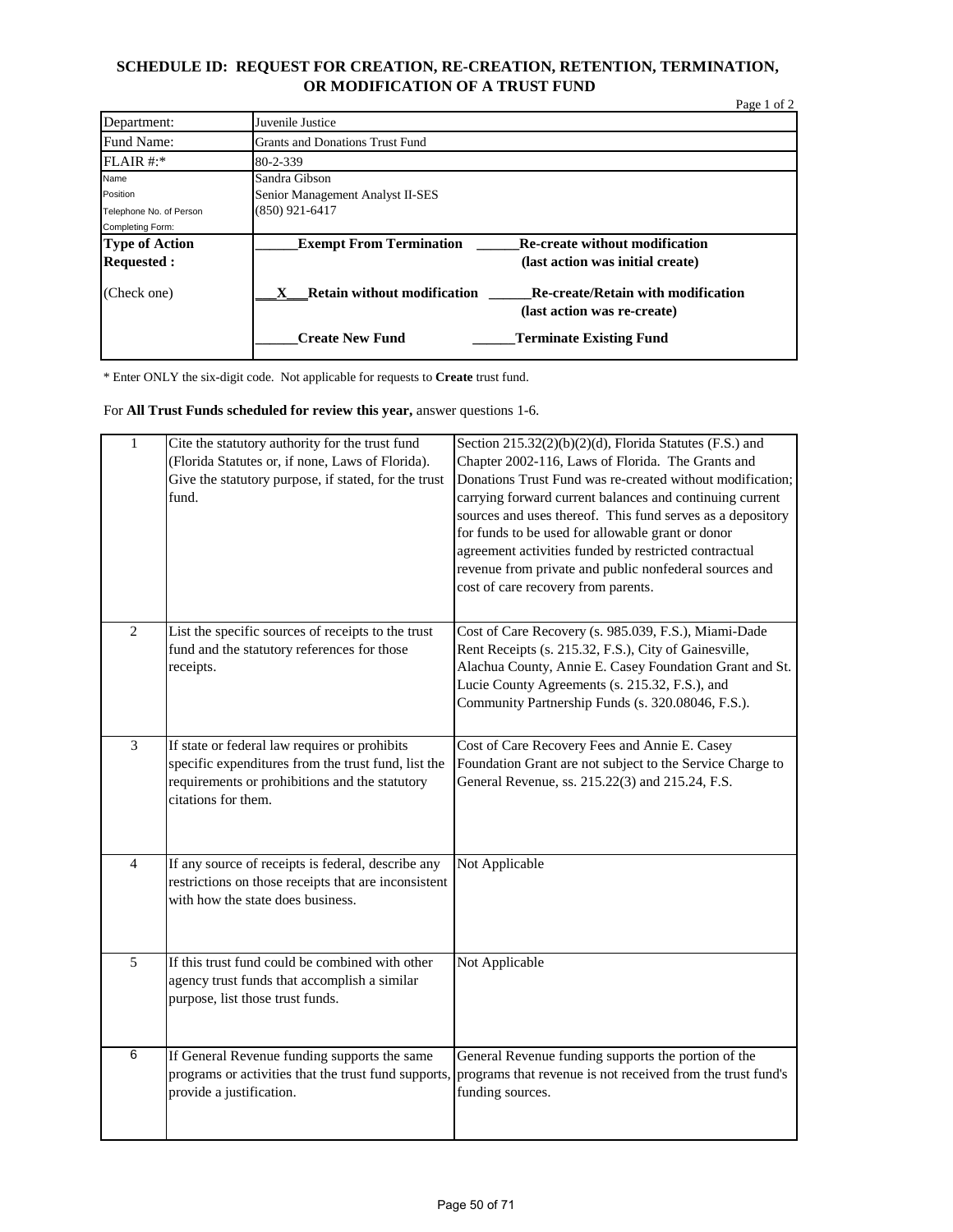For Trust Funds that the agency believes are **Exempt from Termination** answer question 7.

| If this trust fund is exempt from termination       | Not Applicable |
|-----------------------------------------------------|----------------|
| according to Article III, section $19(f)(3)$ of the |                |
| Florida Constitution, list the specific exemptions  |                |
| that apply.                                         |                |
|                                                     |                |

For Trust Funds that the agency recommends should be **Re-created/Retained with or without modification** answer questions 8 and 9 and attach draft legislation as requested.

| 8 | Give the specific reasons that continuation (re-<br>creation after initial creation or retention after<br>subsequent re-creation) of this trust fund is<br>necessary. List agency activities (based on the<br>activity detail report) supported by the trust fund. | The Florida Department of Juvenile Justice will continue to<br>have a variety of state receipts in its normal course of<br>business. The activities supported by this trust fund are<br>ACT0010 - Executive Direction, ACT0100 - Finance and<br>Accounting, ACT0130 - Mail Room, ACT0510 - Secure<br>Supervision, ACT0520 - Health Services, ACT0530 -<br>Mental Health Services, ACT0540 - Food Services,<br>ACT0560 - Transportation, ACT0600 - Counseling and<br>Supervision-Contracted, ACT0610 - Counseling and<br>Supervision-State Provided, ACT0710 - Intake and<br>Screening, ACT0790 - Care and Custody, ACT0800 -<br>Behavioral Training and Life Skills, ACT0830 - Secure<br>Mental Health Treatment Facility, ACT0920 - Non-Secure<br>Children-in-Need-of-Services/Families-in-Need-of-<br>Services, ACT0930 - Female Diversion Programs,<br>ACT0960 - Violence Reduction and ACT0970 - |
|---|--------------------------------------------------------------------------------------------------------------------------------------------------------------------------------------------------------------------------------------------------------------------|------------------------------------------------------------------------------------------------------------------------------------------------------------------------------------------------------------------------------------------------------------------------------------------------------------------------------------------------------------------------------------------------------------------------------------------------------------------------------------------------------------------------------------------------------------------------------------------------------------------------------------------------------------------------------------------------------------------------------------------------------------------------------------------------------------------------------------------------------------------------------------------------------|
|   |                                                                                                                                                                                                                                                                    | Afterschool Programming.                                                                                                                                                                                                                                                                                                                                                                                                                                                                                                                                                                                                                                                                                                                                                                                                                                                                             |
| 9 | Describe any modifications the agency is<br>requesting when this fund is re-created/retained.<br>Attach draft legislation to accomplish the<br>requested change.                                                                                                   | No modifications requested.                                                                                                                                                                                                                                                                                                                                                                                                                                                                                                                                                                                                                                                                                                                                                                                                                                                                          |

For Trust Funds that the agency recommends should be **Terminated** answer question 10 and attach draft legislation as requested.

| Explain how the current cash balance and all       | Not Applicable |
|----------------------------------------------------|----------------|
| current receipts of the trust fund will be         |                |
| distributed. Attach draft legislation that removes |                |
| reference to the trust fund from the statutes.     |                |

For **New** Trust Funds that the agency recommends should be **Created** answer questions 11-13 and attach draft legislation as requested.

| 11 | Describe the purpose of the trust fund and<br>identify its revenue sources. Attach draft<br>legislation that meets the requirements of section<br>215.3207, Florida Statutes. | Not Applicable |
|----|-------------------------------------------------------------------------------------------------------------------------------------------------------------------------------|----------------|
| 12 | Describe the specific impact on any other trust<br>fund or the General Revenue Fund from the<br>creation of this new trust fund.                                              | Not Applicable |
| 13 | Describe the period of time for which this new<br>trust fund will be needed, or the circumstances<br>under which it will no longer be needed.                                 | Not Applicable |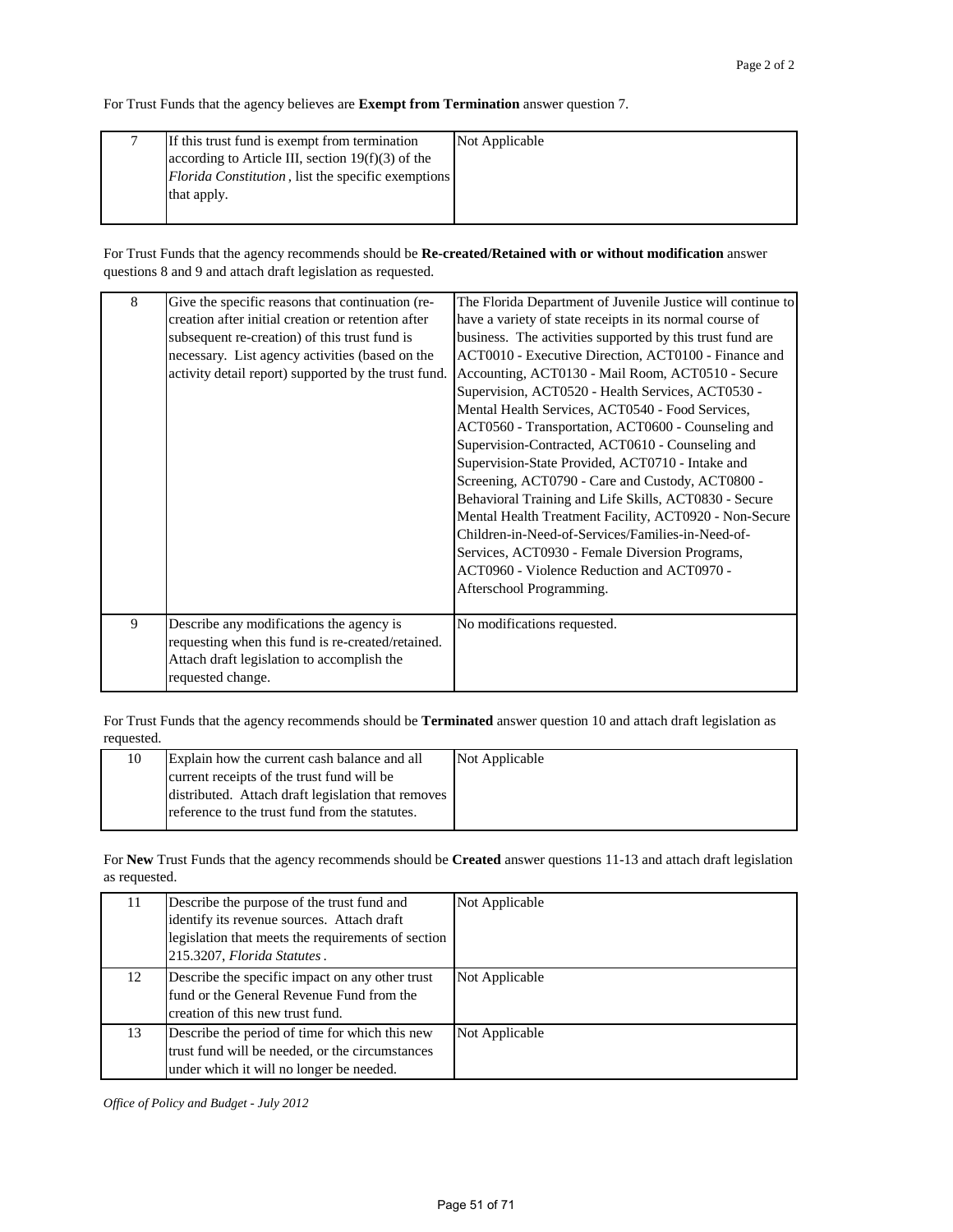#### Department: **Juvenile Justice**

#### Fund Name / Number: **Juvenile Crime Prevention/Early Intervention Trust Fund / 2415**

#### **BACKGROUND:**

This trust fund is supported by proceeds of the Invest in Children license plate annual use fees collected by the Florida Department of Highway Safety and Motor Vehicles (FDHSMV). Juvenile Justice Councils make recommendations on the use of the proceeds to fund local juvenile crime prevention and early intervention efforts and programming. Funds are used to support budget in the Delinquency Prevention/Diversion budget entity. These receipts are subject to both the Service Charge to General Revenue and the 5 Percent Trust Fund Reserve. A request to retain this trust fund without modification is included in the FY 2013-14 Legislative Budget Request.

# **COMPUTATION OF COST FOR GENERAL MANAGEMENT AND ADMINISTRATIVE SERVICES:**

Not Applicable

# **SECTION III: ADJUSTMENTS:** A01 September Reversions **692**

### **REVENUE ESTIMATING METHODOLOGY NARRATIVE:**

Revenue projections in Columns A02 and A03 were obtained from the Florida Department of Highway Safety and Motor Vehicles (FDMVHS). The revenue projections are based on the Revenue Estimating Conference results. **NOTE**: The department's Chief Financial Officer has certified that the revenue estimates shown on the Schedule I for Columns A02 and A03 are the latest and most accurate available and that OPB will be notified of any significant changes in revenue estimates that occur prior to the Governor's Budget Recommendations being issued; the e-mail was sent to Melonie Davila and Julie Vickers on October 8, 2012.

992

| <b>5 PERCENT TRUST FUND RESERVE CALCULATION:</b>                                    |   | A03      |
|-------------------------------------------------------------------------------------|---|----------|
| Total Estimated Revenue for FY 2012-13:                                             |   | 275,820  |
| Less: 8% Service Charge to GR                                                       |   | (22,066) |
| Total Estimated Revenue Subject to 5% Reserve Calculation                           |   | 253,754  |
| Multiplied by 5%                                                                    | X | .05      |
| Total 5% Reserve for the Juvenile Crime<br>Prevention/Early Intervention Trust Fund |   | 12,688   |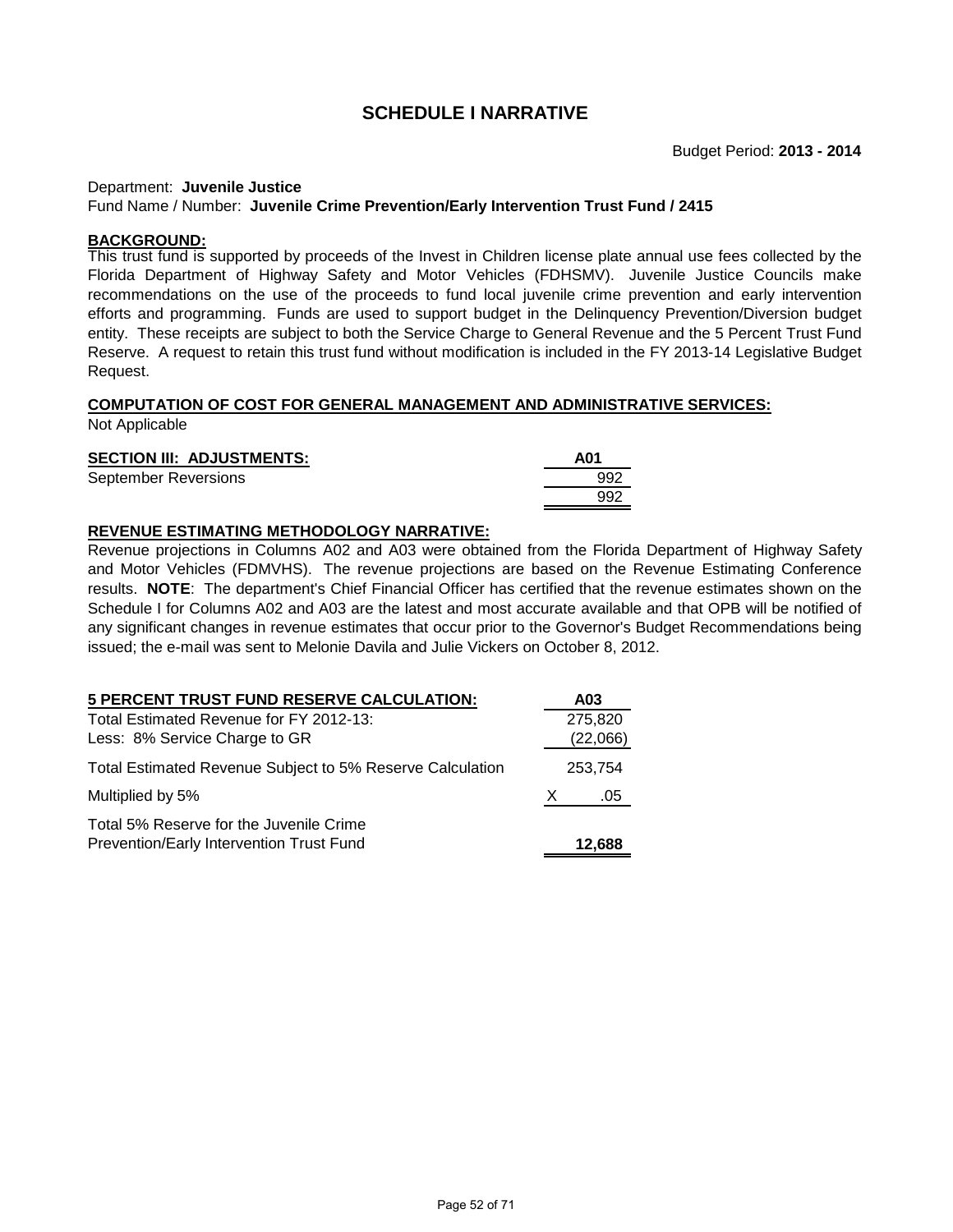# **Executive Office of the Governor Inter-Agency Transfers Reported on Schedule I**

### **Agency Name Department of Juvenile Justice**

List all transfers totaling \$100,000 or more. Provide the applicable agency name and fund number, the categories used for both the transfer in and the transfer out, and the amount of the transfer for each of the fiscal years indicated, as well as the name of the person at the other agency who confirmed the amount of the transfer and the date of the confirmation. If transferred in/out to the General Revenue Fund, do not include on this form; however, on Schedule I be sure to include "To GR" or "From GR" in the description field.

**Fund Name and Number :** Juvenile Crime Prevention/Early Intervention Trust Fund (2415)

| <b>Transfers In</b><br>(Provide Agency and Fund Number Received From) | <b>Transfer In</b><br>Revenue<br>Category | <b>Amount</b><br>FY 11-12 (A01) | Amount<br>FY 12-13 (A02) | <b>Amount</b><br>FY 13-14 (A03) | <b>Transfer Out</b><br><b>Expenditure</b><br>Category | <b>Confirmed By/Date</b>                                             |
|-----------------------------------------------------------------------|-------------------------------------------|---------------------------------|--------------------------|---------------------------------|-------------------------------------------------------|----------------------------------------------------------------------|
| Florida Department of Highway Safety and Motor                        |                                           |                                 |                          |                                 |                                                       | Terri Mulkey (850) 617-3153                                          |
| Vehicles 2488                                                         | 001520                                    | 288,389                         | 275,820                  | 272,533                         | 310125                                                | confirmed A01 on 10/04/2012;                                         |
|                                                                       |                                           |                                 |                          |                                 |                                                       | James Lewandowski (850)617-3156<br>confirmed A02 & A03 on 10/19/2012 |
|                                                                       |                                           |                                 |                          |                                 |                                                       |                                                                      |
|                                                                       |                                           |                                 |                          |                                 |                                                       |                                                                      |
|                                                                       |                                           |                                 |                          |                                 |                                                       |                                                                      |
|                                                                       |                                           |                                 |                          |                                 |                                                       |                                                                      |
|                                                                       |                                           |                                 |                          |                                 |                                                       |                                                                      |
|                                                                       |                                           |                                 |                          |                                 |                                                       |                                                                      |
|                                                                       |                                           |                                 |                          |                                 |                                                       |                                                                      |
| <b>Transfers Out (Operating and Non-Operating)</b>                    | <b>Transfer Out</b><br><b>Expenditure</b> |                                 |                          |                                 | <b>Transfer In</b><br>Revenue                         |                                                                      |
| (Provide Agency and Fund Number Transferred To)                       | Category                                  |                                 |                          |                                 | Category                                              | <b>Confirmed By/Date</b>                                             |
|                                                                       |                                           |                                 |                          |                                 |                                                       |                                                                      |
|                                                                       |                                           |                                 |                          |                                 |                                                       |                                                                      |
|                                                                       |                                           |                                 |                          |                                 |                                                       |                                                                      |
|                                                                       |                                           |                                 |                          |                                 |                                                       |                                                                      |
|                                                                       |                                           |                                 |                          |                                 |                                                       |                                                                      |
|                                                                       |                                           |                                 |                          |                                 |                                                       |                                                                      |
|                                                                       |                                           |                                 |                          |                                 |                                                       |                                                                      |
|                                                                       |                                           |                                 |                          |                                 |                                                       |                                                                      |
|                                                                       |                                           |                                 |                          |                                 |                                                       |                                                                      |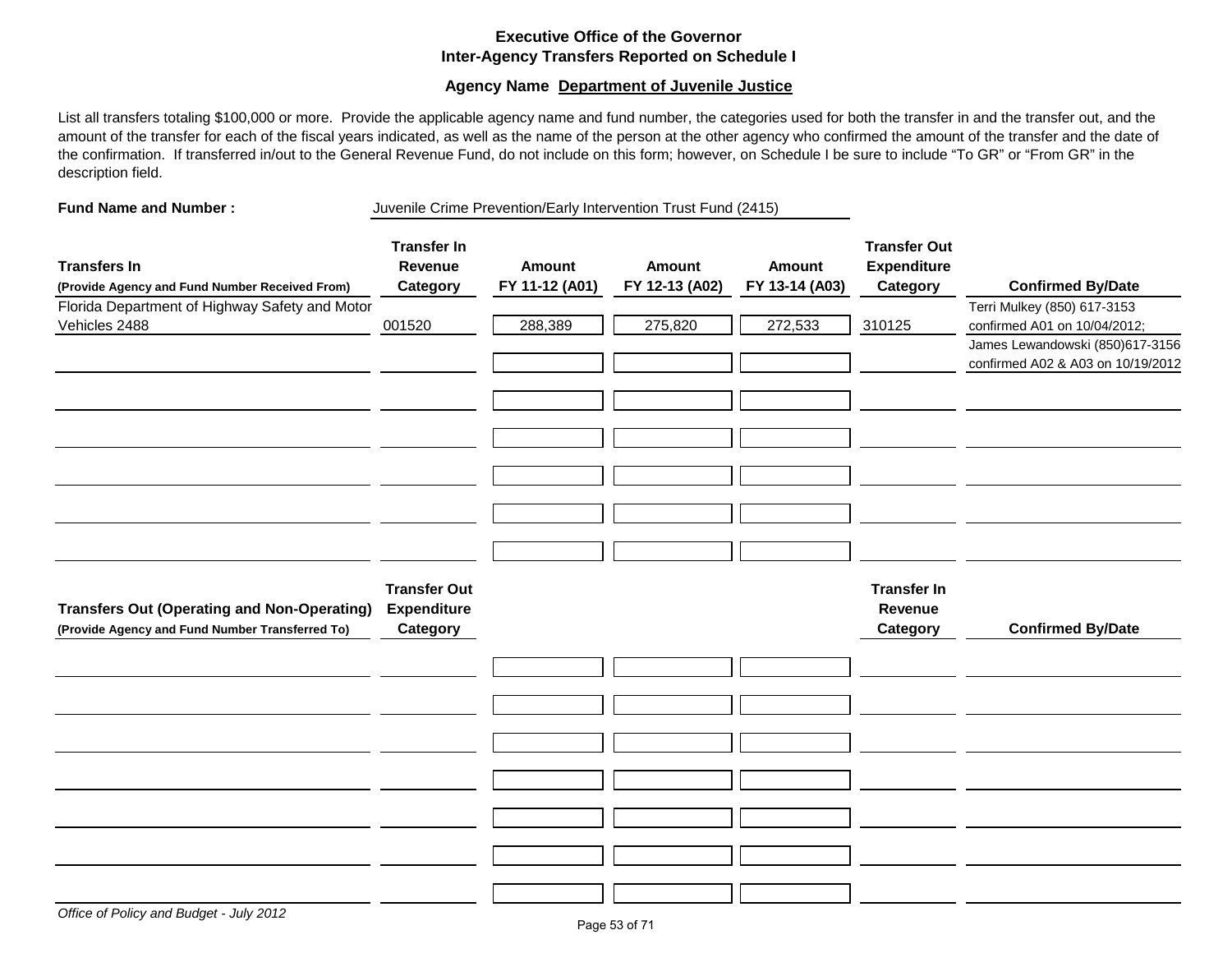# **SCHEDULE IC: RECONCILIATION OF UNRESERVED FUND BALANCE**

**Department Title:<br>Trust Fund Title: Budget Entity:** Department<br> **Department**<br> **Department**<br> **Department**<br> **Department**<br> **Department**<br> **Department LAS/PBS Fund Number:** 

**Budget Period: 2013 - 2014 Trust Fund Trust Fund Trust Fund** Department

|                                                     | <b>Balance as of</b><br>6/30/2012 |     | SWFS*<br><b>Adjustments</b> | <b>Adjusted</b><br><b>Balance</b> |
|-----------------------------------------------------|-----------------------------------|-----|-----------------------------|-----------------------------------|
| <b>Chief Financial Officer's (CFO) Cash Balance</b> | 671,307                           | (A) | $\omega$                    | 671,307                           |
| ADD: Other Cash (See Instructions)                  | $\sim$                            | (B) | $\overline{\phantom{a}}$    |                                   |
| <b>ADD</b> : Investments                            | $\sim 10$                         | (C) | $\sim$                      | $\blacksquare$                    |
| ADD: Outstanding Accounts Receivable                | 7,080                             | (D) | $\sim$                      | 7,080                             |
|                                                     | $\blacksquare$                    | (E) | $\sim$                      |                                   |
| <b>Total Cash plus Accounts Receivable</b>          | 678,387                           | (F) | $\blacksquare$              | 678,387                           |
| LESS Allowances for Uncollectibles                  | $\sim$                            | (G) |                             |                                   |
| LESS Approved "A" Certified Forwards                | $\mathbb{L}^+$                    | (H) |                             |                                   |
| Approved "B" Certified Forwards                     | $\overline{\phantom{a}}$          | (H) | $\blacksquare$              |                                   |
| Approved "FCO" Certified Forwards                   | $\sim$                            | (H) | $\equiv$                    |                                   |
| LESS: Other Accounts Payable (Nonoperating)         | $(5,317)$ (I)                     |     |                             | (5,317)                           |
|                                                     | $\overline{\phantom{a}}$          | (J) |                             |                                   |
| <b>Unreserved Fund Balance, 07/01/2012</b>          | 673,071                           | (K) | $\blacksquare$              | 673,071 $ **$                     |

**\*SWFS = Statewide Financial Statement** 

**\*\* This amount should agree with Line I, Section IV of the Schedule I for the most recent completed fiscal year and Line A for the following year.**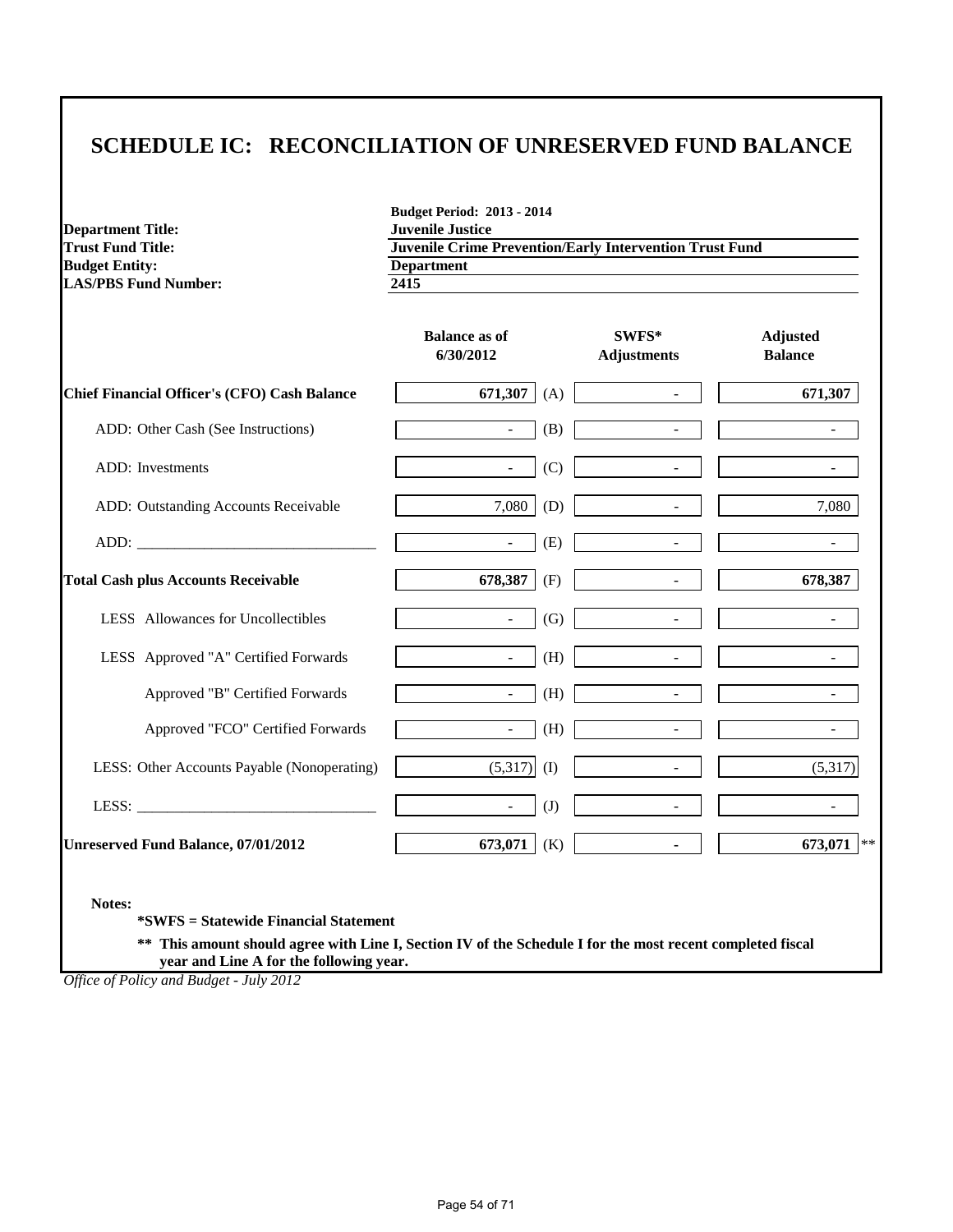# **SCHEDULE ID: REQUEST FOR CREATION, RE-CREATION, RETENTION, TERMINATION, OR MODIFICATION OF A TRUST FUND**

Page 1 of 2

| Department:             | Juvenile Justice                                                                                                    |
|-------------------------|---------------------------------------------------------------------------------------------------------------------|
| Fund Name:              | Juvenile Crime Prevention and Early Intervention Trust Fund                                                         |
| $FLAIR$ #:*             | 80-2-415                                                                                                            |
| Name                    | Sandra Gibson                                                                                                       |
| Position                | Senior Management Analyst II-SES                                                                                    |
| Telephone No. of Person | (850) 921-6417                                                                                                      |
| Completing Form:        |                                                                                                                     |
| <b>Type of Action</b>   | <b>Exempt From Termination</b><br><b>Re-create without modification</b>                                             |
| <b>Requested:</b>       | (last action was initial create)                                                                                    |
| (Check one)             | <b>Retain without modification</b><br><b>Re-create/Retain with modification</b><br>X<br>(last action was re-create) |
|                         | <b>Create New Fund</b><br><b>Terminate Existing Fund</b>                                                            |

\* Enter ONLY the six-digit code. Not applicable for requests to **Create** trust fund.

For **All Trust Funds scheduled for review this year,** answer questions 1-6.

| $\mathbf{1}$   | Cite the statutory authority for the trust fund<br>(Florida Statutes or, if none, Laws of Florida).<br>Give the statutory purpose, if stated, for the trust<br>fund.          | Section 320.08058(11)(b), Florida Statutes (F.S.) and<br>Chapter 2002-117, Laws of Florida. The Juvenile Crime<br>Prevention and Early Intervention Trust Fund is a<br>depository for the proceeds of the Invest in Children<br>license plate annual use fee.                                                                                                                                                                                                                                                                                                                                                                                              |
|----------------|-------------------------------------------------------------------------------------------------------------------------------------------------------------------------------|------------------------------------------------------------------------------------------------------------------------------------------------------------------------------------------------------------------------------------------------------------------------------------------------------------------------------------------------------------------------------------------------------------------------------------------------------------------------------------------------------------------------------------------------------------------------------------------------------------------------------------------------------------|
| $\overline{2}$ | List the specific sources of receipts to the trust<br>fund and the statutory references for those<br>receipts.                                                                | Proceeds of the Invest in Children license plates annual<br>use fee, s. 320.08058(11)(b), F.S.                                                                                                                                                                                                                                                                                                                                                                                                                                                                                                                                                             |
| $\overline{3}$ | If state or federal law requires or prohibits<br>specific expenditures from the trust fund, list the<br>requirements or prohibitions and the statutory<br>citations for them. | The proceeds of the Invest in Children license plate<br>annual use fee must be deposited into the Juvenile Crime<br>Prevention and Early Intervention Trust Fund within the<br>Department of Juvenile Justice. Based on the<br>recommendations of the juvenile justice councils, the<br>department shall use the proceeds of the fee to fund<br>programs and services that are designed to prevent<br>juvenile delinquency. The department shall allocate<br>moneys for programs and services within each county<br>based on that county's proportionate share of the license<br>plate annual use fee collected by the county, s.<br>320.0858(11)(b), F.S. |
| $\overline{4}$ | If any source of receipts is federal, describe any<br>restrictions on those receipts that are inconsistent<br>with how the state does business.                               | Not Applicable                                                                                                                                                                                                                                                                                                                                                                                                                                                                                                                                                                                                                                             |
| 5              | If this trust fund could be combined with other<br>agency trust funds that accomplish a similar<br>purpose, list those trust funds.                                           | Not Applicable                                                                                                                                                                                                                                                                                                                                                                                                                                                                                                                                                                                                                                             |
| 6              | If General Revenue funding supports the same<br>programs or activities that the trust fund<br>supports, provide a justification.                                              | General Revenue funding supports the portion of the<br>programs that revenue is not received from the trust fund's<br>funding sources.                                                                                                                                                                                                                                                                                                                                                                                                                                                                                                                     |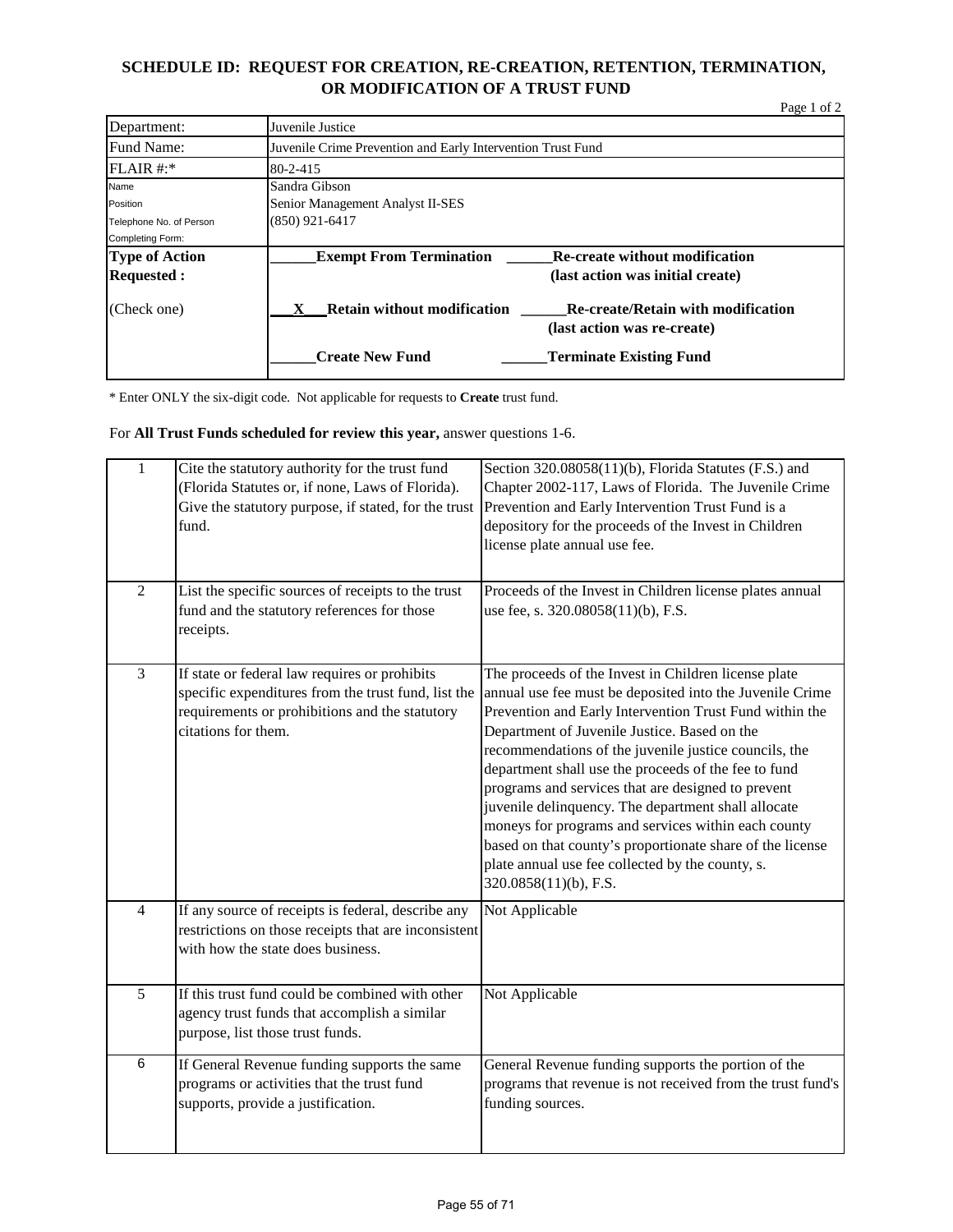For Trust Funds that the agency believes are **Exempt from Termination** answer question 7.

| If this trust fund is exempt from termination<br>according to Article III, section $19(f)(3)$ of the<br><i>Florida Constitution</i> , list the specific<br>exemptions that apply. | Not Applicable |
|-----------------------------------------------------------------------------------------------------------------------------------------------------------------------------------|----------------|
|                                                                                                                                                                                   |                |

For Trust Funds that the agency recommends should be **Re-created/Retained with or without modification** answer questions 8 and 9 and attach draft legislation as requested.

| 8 | Give the specific reasons that continuation (re-<br>creation after initial creation or retention after<br>subsequent re-creation) of this trust fund is<br>necessary. List agency activities (based on the | The Florida Department of Juvenile Justice will continue<br>to collect proceeds from the Invest in Children license<br>plate annual use fee. The activities supported by this trust<br>fund are ACT0940 - School Attendance, ACT0950 -<br>activity detail report) supported by the trust fund. Employment Services, ACT0960 - Violence Reduction<br>and ACT0970 - Afterschool Programming. |
|---|------------------------------------------------------------------------------------------------------------------------------------------------------------------------------------------------------------|--------------------------------------------------------------------------------------------------------------------------------------------------------------------------------------------------------------------------------------------------------------------------------------------------------------------------------------------------------------------------------------------|
| 9 | Describe any modifications the agency is<br>requesting when this fund is re-created/retained.<br>Attach draft legislation to accomplish the<br>requested change.                                           | No modifications requested.                                                                                                                                                                                                                                                                                                                                                                |

For Trust Funds that the agency recommends should be **Terminated** answer question 10 and attach draft legislation as requested.

| 10 | Explain how the current cash balance and all       | Not Applicable |
|----|----------------------------------------------------|----------------|
|    | current receipts of the trust fund will be         |                |
|    | distributed. Attach draft legislation that removes |                |
|    | reference to the trust fund from the statutes.     |                |
|    |                                                    |                |

For **New** Trust Funds that the agency recommends should be **Created** answer questions 11-13 and attach draft legislation as requested.

| 11 | Describe the purpose of the trust fund and<br>identify its revenue sources. Attach draft<br>legislation that meets the requirements of section<br>215.3207, Florida Statutes. | Not Applicable |
|----|-------------------------------------------------------------------------------------------------------------------------------------------------------------------------------|----------------|
| 12 | Describe the specific impact on any other trust<br>fund or the General Revenue Fund from the<br>creation of this new trust fund.                                              | Not Applicable |
| 13 | Describe the period of time for which this new<br>trust fund will be needed, or the circumstances<br>under which it will no longer be needed.                                 | Not Applicable |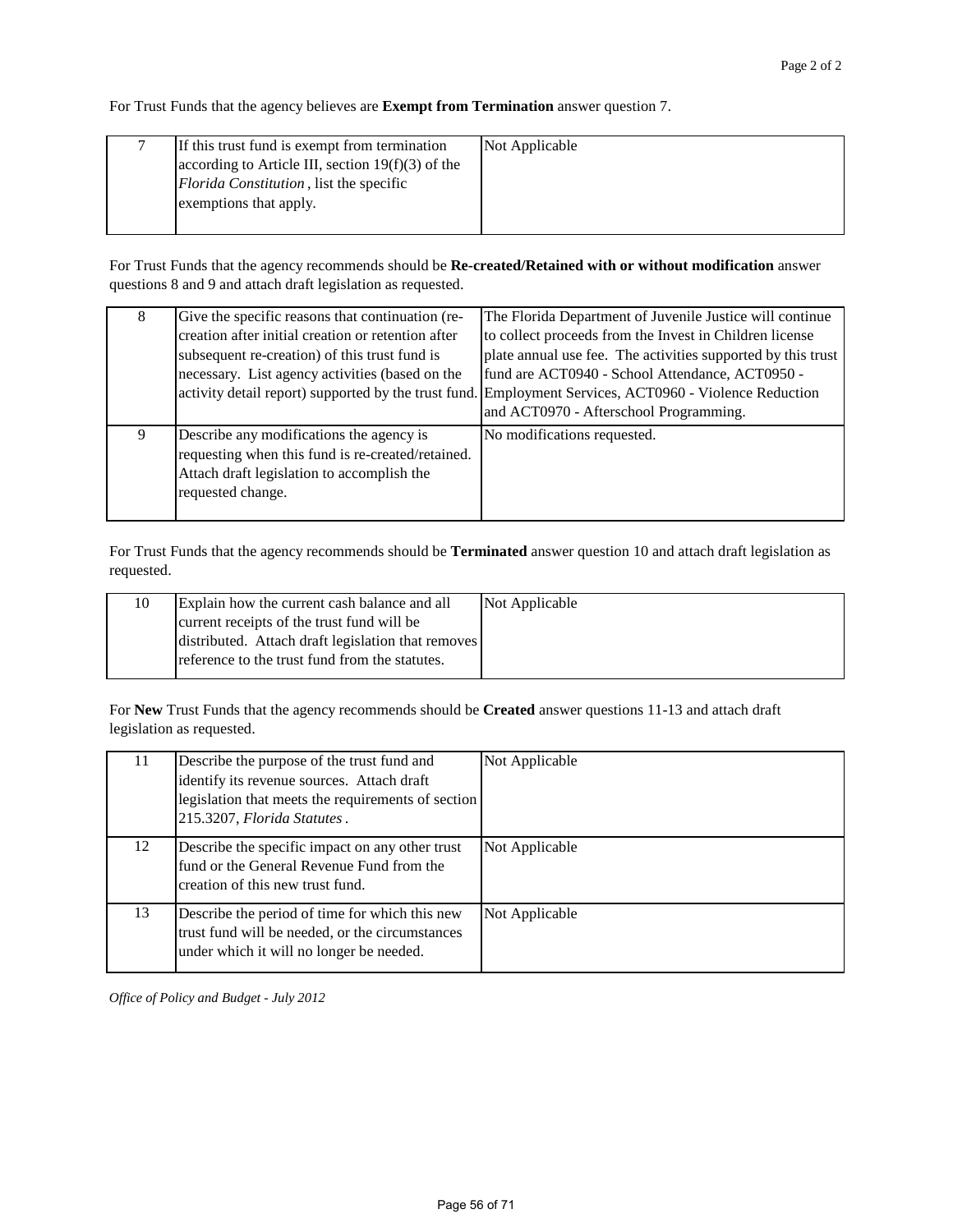#### Department: **Juvenile Justice** Fund Name / Number: **Juvenile Justice Training Trust Fund / 2417**

# **BACKGROUND:**

This trust fund is supported by transfers from the Florida Department of Highway Safety and Motor Vehicles (FDHSMV) through the Florida Department of Revenue (FDOR) in accordance with F.S. 318.14(10)(b), which states for every non-criminal traffic infraction fine collected, "one dollar of such costs shall be distributed to the Florida Department of Juvenile Justice (FDJJ) for deposit into the Juvenile Justice Training Trust Fund." These funds are used to provide job-related training courses and examinations through selected sites in the university system and for reimbursement of expenses for staff. Funds are used to support budget in the Executive Direction/Support Services budget entity. These receipts are subject to both the Service Charge to General Revenue and the 5 Percent Trust Fund Reserve. A request to retain this trust fund without modification is included in the FY 2013-14 Legislative Budget Request.

# **COMPUTATION OF COST FOR GENERAL MANAGEMENT AND ADMINISTRATIVE SERVICES:**

Not Applicable

# **SECTION II: DETAIL of NONOPERATING EXPENDITURES:**

| <b>Unfunded Budget:</b>                                 | A02       | A03         | <b>Comments</b>              |
|---------------------------------------------------------|-----------|-------------|------------------------------|
| Executive Direction/Support Services (80750100) - Staff | (75, 361) |             | (1,429,939) Since FY 2006-07 |
| Development                                             |           |             | collections have             |
|                                                         |           |             | decreased from               |
|                                                         |           |             | \$2,765,596 to               |
|                                                         |           |             | \$1,852,311. This            |
|                                                         |           |             | budget authority was not     |
|                                                         |           |             | deleted because of the       |
|                                                         |           |             | possibility of revenues      |
|                                                         |           |             | increasing.                  |
|                                                         | (75,361)  | (1,429,939) |                              |
| <b>SECTION III: ADJUSTMENTS:</b>                        | A01       | A02         |                              |
| Rounding Adjustment                                     | 1         |             |                              |
| <b>September Reversions</b>                             | 235,967   | 285,068     |                              |
| Service Charge to General Revenue (GR)                  | 20        |             |                              |
| Adjustment - The Juvenile Justice Training              |           |             |                              |
| Trust Fund (JJTTF) was affected by the Service          |           |             |                              |
| Charge to General Revenue situation in the              |           |             |                              |
| Administrative Trust Fund (ATF):                        |           |             |                              |
| 255,024 FY 2011-12 Receipts - ATF                       | 235,988   | 285,068     |                              |
| (277) Subtract FY 2011-12 Refunds - ATF                 |           |             |                              |
| 1,852,311 FY 2011-12 Receipts - JJTTF                   |           |             |                              |
| 2,107,058 Total FY 2011-12 Receipts                     |           |             |                              |
| 8% Multiplied by Service Charge to GR Rate              |           |             |                              |
| 168,565 FY 2011-12 Service Charge to GR                 |           |             |                              |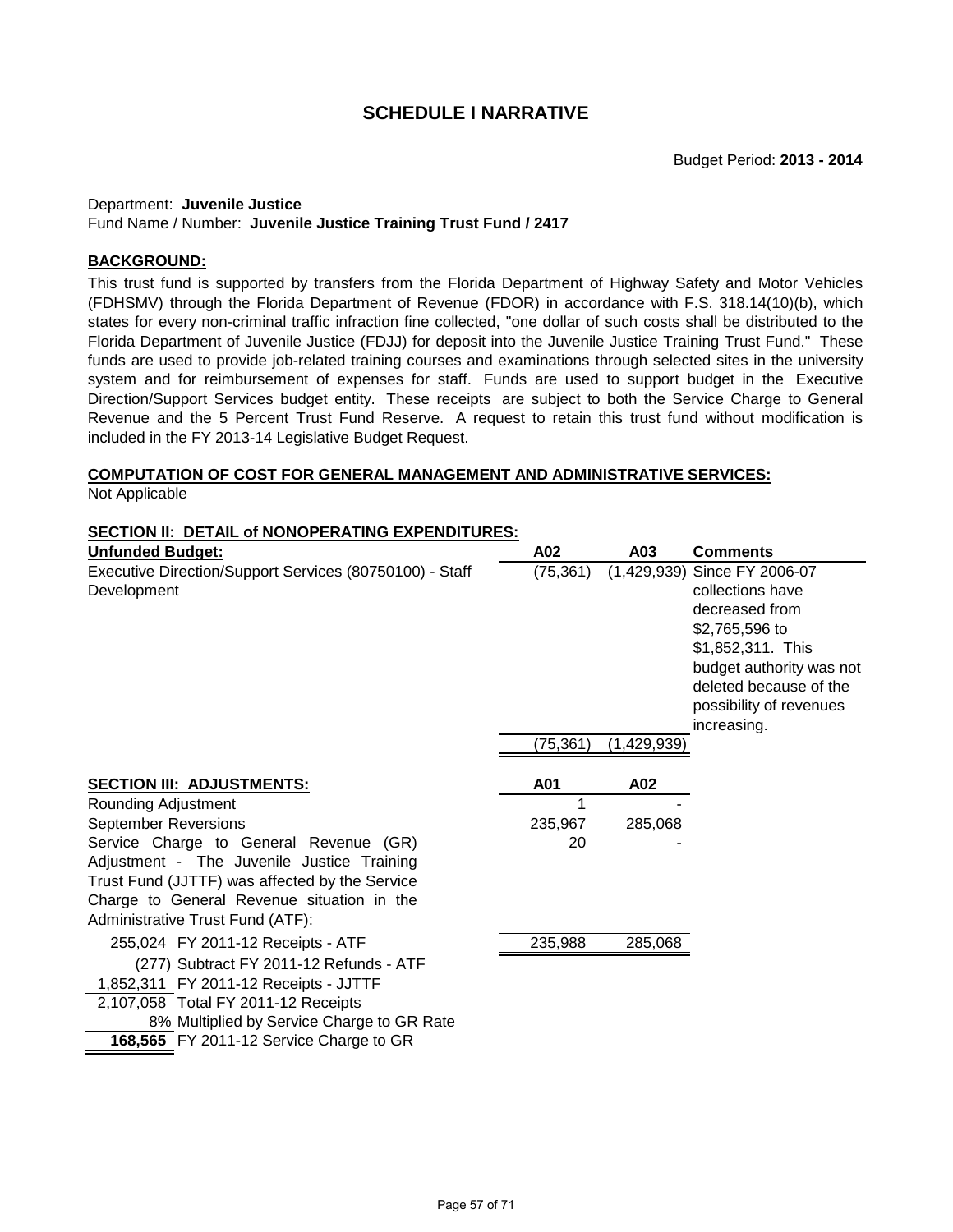Department: **Juvenile Justice** Fund Name / Number: **Juvenile Justice Training Trust Fund / 2417**

#### **SECTION III: ADJUSTMENTS (continued):**

|         | 177,256 FY 2011-12 Service Charge to GR            |
|---------|----------------------------------------------------|
|         | in FLAIR Account Code: 80-10-1-                    |
|         | 000100-80750100-00-001308-00                       |
|         | (6,089) Subtract 6/30/2011 Service Charge - ATF    |
|         | (40,727) Subtract 6/30/2011 Service Charge - JJTTF |
| 130,440 |                                                    |
|         | 38,124 Add 6/30/2012 Service Charge - JJTTF*       |
|         | FY 2011-12 Service Charge to GR                    |
|         | deposited in 80-10-1-000100-                       |
|         | 168,565 80750100-00-001308-00                      |
|         |                                                    |

\*The Service Charge to GR for the JJTTF should have been \$38,144 for the quarter ending June 30, 2012. The refund (\$277) was paid from the ATF. The General Revenue Fund (GRF) was not affected by the refund and resulted in an over-payment/deposit in the GRF. Since, there was not a non-operating disbursement (category 310322) in the ATF during the month of July 2012, the \$19.64 (\$20 rounded) was applied to the JJTTF. The ATF and JJTTF are in the same budget entity. The department is currently re-addressing the Service Charge to General Revenue process in the ATF.

# **REVENUE ESTIMATING METHODOLOGY NARRATIVE:**

The revenue projections have been estimated for Column A02 at 90.8885% (rounded) of the revenue for FY 2011-12 (A01) and for Column A03 at 90.8885% (rounded) of the revenue for FY 2012-13 (A02). There has been a decline in collections over the past few years. The 9.1115% reduction was derived from the difference between revenues for FY 2010-11 and FY 2011-12 and was applied to both A02 and A03. Calculations are as follows:

| FY 2011-12 Revenue:    | 1,852,311  |                   |            |
|------------------------|------------|-------------------|------------|
| FY 2010-11 Revenue:    | 2,038,004  |                   |            |
| Difference:            | 185,693)   |                   |            |
| Difference divided by: | 2,038,004  |                   |            |
| Result:                | $-9.1115%$ |                   |            |
| A01 - FY 2011-12:      | 1,852,311  | A02 - FY 2012-13: | 1,683,537  |
| Percentage:            | $-9.1115%$ | Percentage:       | $-9.1115%$ |
| Reduction:             | 168,774)   | Reduction:        | (153,396)  |
| A02 Revenue:           | 1,683,537  | A03 Revenue:      | 1,530,142  |

**NOTE**: The department's Chief Financial Officer has certified that the revenue estimates shown on the Schedule I for Columns A02 and A03 are the latest and most accurate available and that OPB will be notified of any significant changes in revenue estimates that occur prior to the Governor's Budget Recommendations being issued; the e-mail was sent to Melonie Davila and Julie Vickers on October 8, 2012.

| 5 PERCENT TRUST FUND RESERVE CALCULATION:                 |   | A03        |
|-----------------------------------------------------------|---|------------|
| Total Estimated Revenue for FY 2012-13:                   |   | 1,683,537  |
| Less: 8% Service Charge to GR                             |   | (134, 683) |
| Total Estimated Revenue Subject to 5% Reserve Calculation |   | 1.548.854  |
| Multiplied by 5%                                          | X | .05        |
| Total 5% Reserve for Juvenile Justice Training Trust Fund |   | 77,443     |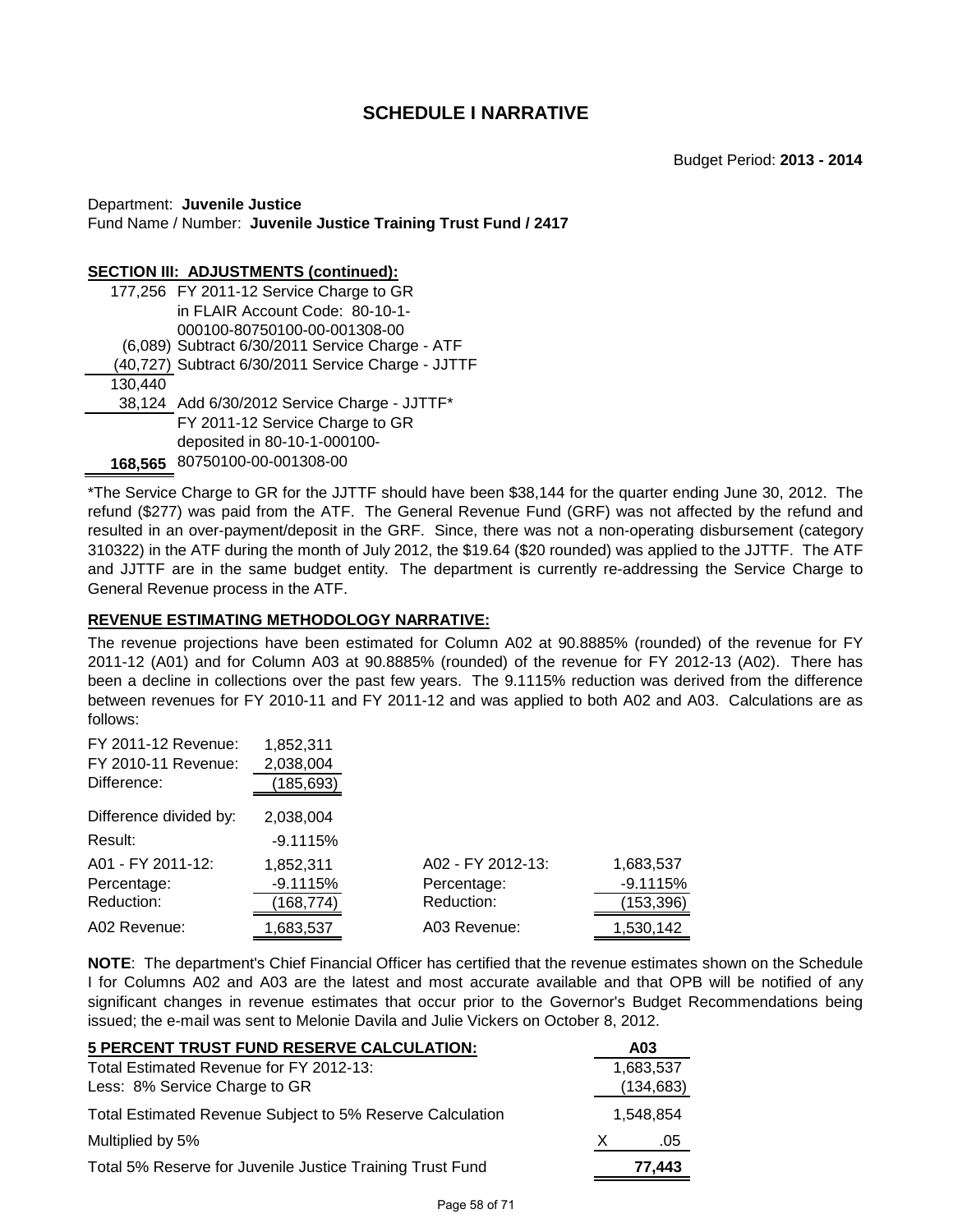# **Executive Office of the Governor Inter-Agency Transfers Reported on Schedule I**

### **Agency Name Department of Juvenile Justice**

List all transfers totaling \$100,000 or more. Provide the applicable agency name and fund number, the categories used for both the transfer in and the transfer out, and the amount of the transfer for each of the fiscal years indicated, as well as the name of the person at the other agency who confirmed the amount of the transfer and the date of the confirmation. If transferred in/out to the General Revenue Fund, do not include on this form; however, on Schedule I be sure to include "To GR" or "From GR" in the description field.

| <b>Fund Name and Number:</b>                                                                          | Juvenile Justice Training Trust Fund (2417)           |                                 |                                 |                                 |                                                       |                                                                                                                                                                                                 |
|-------------------------------------------------------------------------------------------------------|-------------------------------------------------------|---------------------------------|---------------------------------|---------------------------------|-------------------------------------------------------|-------------------------------------------------------------------------------------------------------------------------------------------------------------------------------------------------|
| <b>Transfers In</b>                                                                                   | <b>Transfer In</b><br>Revenue<br>Category             | <b>Amount</b><br>FY 11-12 (A01) | <b>Amount</b><br>FY 12-13 (A02) | <b>Amount</b><br>FY 13-14 (A03) | <b>Transfer Out</b><br><b>Expenditure</b><br>Category | <b>Confirmed By/Date</b>                                                                                                                                                                        |
| Florida Department of Revenue                                                                         | 001200                                                | 1,852,311                       | 1,683,537                       | 1,530,142                       |                                                       | FDOR does not transfer funds<br>to FDJJ. The funds are deposited<br>directly, not journal transferred,<br>through the Clerk of Court<br>Remittance System. The<br>department is notified of the |
|                                                                                                       |                                                       |                                 |                                 |                                 |                                                       | receipts via e-mail/report<br>generated by FDOR. Fund and<br>category are unknown.                                                                                                              |
| <b>Transfers Out (Operating and Non-Operating)</b><br>(Provide Agency and Fund Number Transferred To) | <b>Transfer Out</b><br><b>Expenditure</b><br>Category |                                 |                                 |                                 | <b>Transfer In</b><br>Revenue<br>Category             | <b>Confirmed By/Date</b>                                                                                                                                                                        |
|                                                                                                       |                                                       |                                 |                                 |                                 |                                                       |                                                                                                                                                                                                 |
|                                                                                                       |                                                       |                                 |                                 |                                 |                                                       |                                                                                                                                                                                                 |
|                                                                                                       |                                                       |                                 |                                 |                                 |                                                       |                                                                                                                                                                                                 |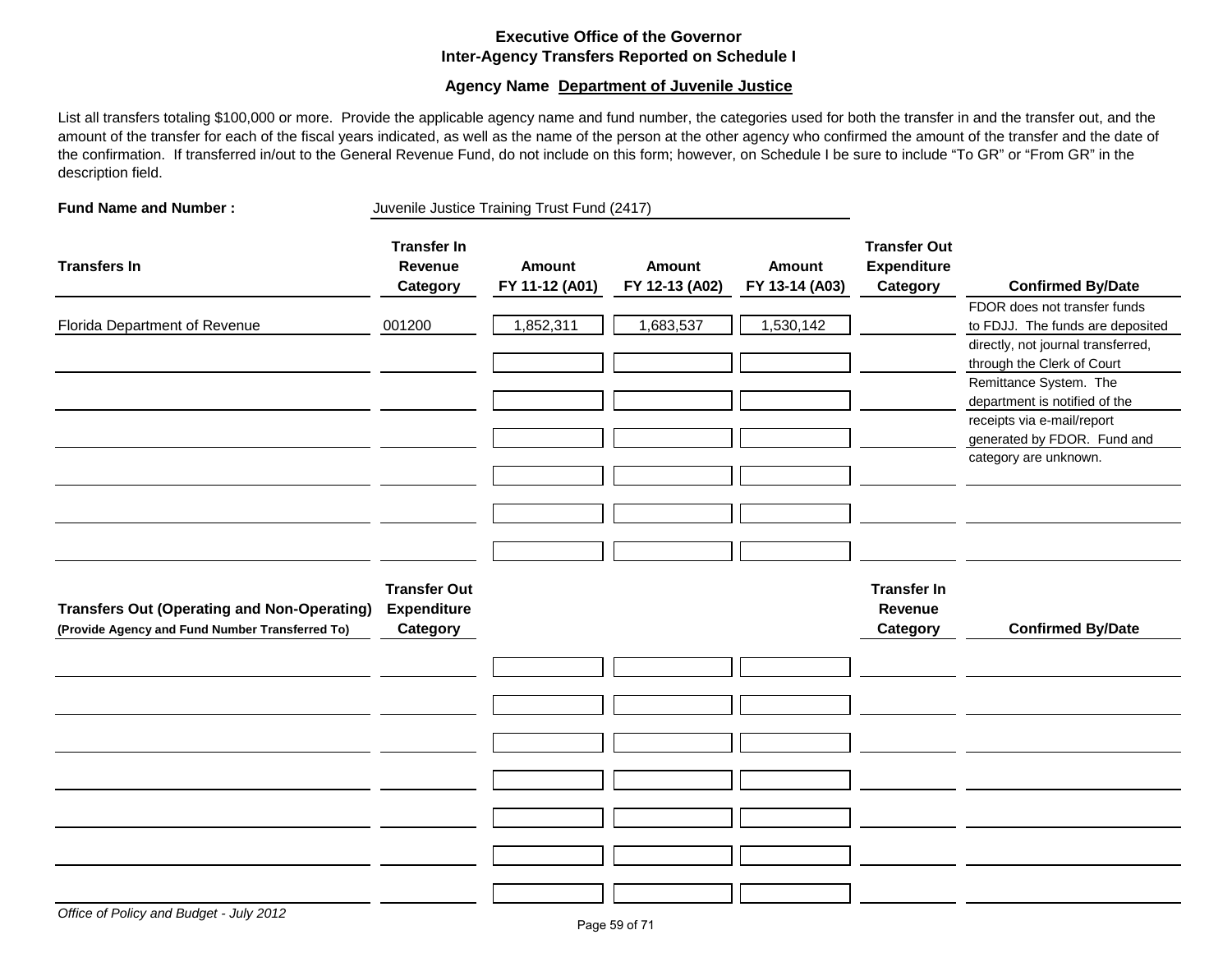# **SCHEDULE IC: RECONCILIATION OF UNRESERVED FUND BALANCE**

**Department Title:**<br>Trust Fund Title: **Budget Entity:** Department<br>
LAS/PBS Fund Number:  $\frac{1}{2417}$ **LAS/PBS Fund Number:** 

**Budget Period: 2013 - 2014 Trust Fund Department** 

|                                                     | <b>Balance as of</b><br>6/30/2012 | SWFS*<br><b>Adjustments</b>     | <b>Adjusted</b><br><b>Balance</b> |
|-----------------------------------------------------|-----------------------------------|---------------------------------|-----------------------------------|
| <b>Chief Financial Officer's (CFO) Cash Balance</b> | 1,273,087                         | (A)                             | 1,273,087                         |
| ADD: Other Cash (See Instructions)                  | $\blacksquare$                    | (B)                             |                                   |
| <b>ADD</b> : Investments                            | $\blacksquare$                    | (C)                             |                                   |
| ADD: Outstanding Accounts Receivable                | $\sim$                            | (D)<br>$\overline{\phantom{a}}$ | $\overline{\phantom{a}}$          |
| ADD: Interest and Dividends Receivable              | $\blacksquare$                    | (E)<br>$\overline{a}$           |                                   |
| <b>Total Cash plus Accounts Receivable</b>          | 1,273,087                         | (F)<br>$\overline{\phantom{a}}$ | 1,273,087                         |
| LESS Allowances for Uncollectibles                  | $\sim$                            | (G)<br>$\overline{\phantom{a}}$ |                                   |
| LESS Approved "A" Certified Forwards                | (384, 018)                        | (H)                             | (384, 018)                        |
| Approved "B" Certified Forwards                     | $\sim$                            | (H)<br>$\blacksquare$           |                                   |
| Approved "FCO" Certified Forwards                   | $\sim$                            | (H)<br>$\overline{\phantom{a}}$ |                                   |
| LESS: Other Accounts Payable (Nonoperating)         | $(38, 124)$ (I)                   | $\overline{\phantom{a}}$        | (38, 124)                         |
|                                                     | $\overline{\phantom{a}}$          | (J)<br>$\overline{\phantom{a}}$ |                                   |
| Unreserved Fund Balance, 07/01/2012                 | 850,944                           | (K)<br>$\blacksquare$           | 850,944<br>$\pm$ $\pm$            |

**Notes:**

**\*SWFS = Statewide Financial Statement** 

**\*\* This amount should agree with Line I, Section IV of the Schedule I for the most recent completed fiscal year and Line A for the following year.**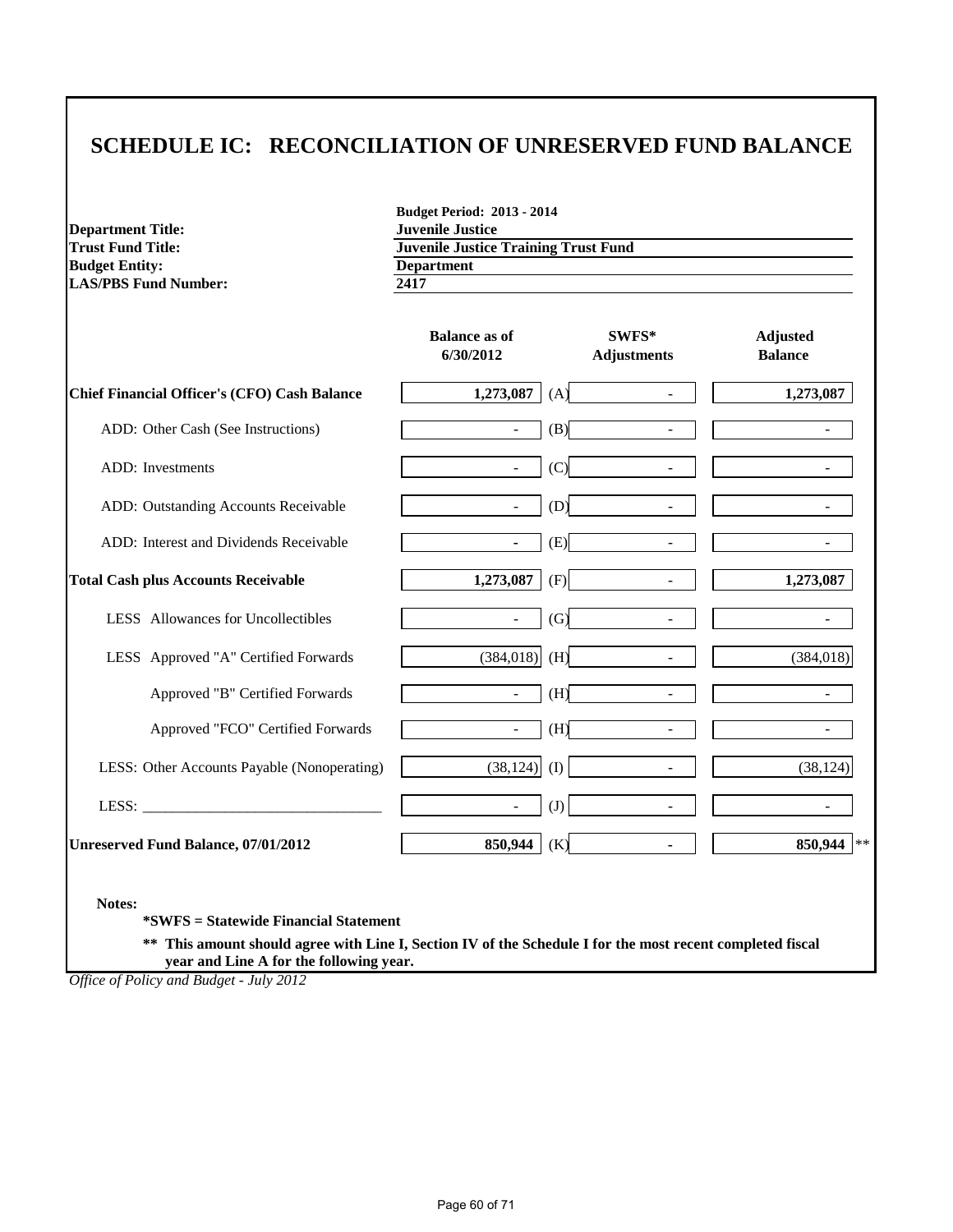# **SCHEDULE ID: REQUEST FOR CREATION, RE-CREATION, RETENTION, TERMINATION, OR MODIFICATION OF A TRUST FUND**

|                         |                                         |                                                                          | Page 1 of 2 |
|-------------------------|-----------------------------------------|--------------------------------------------------------------------------|-------------|
| Department:             | Juvenile Justice                        |                                                                          |             |
| Fund Name:              | Juvenile Justice Training Trust Fund    |                                                                          |             |
| FLAIR #:                | 80-2-417                                |                                                                          |             |
| Name                    | Sandra Gibson                           |                                                                          |             |
| Position                | Senior Management Analyst II-SES        |                                                                          |             |
| Telephone No. of Person | $(850)$ 921-6417                        |                                                                          |             |
| Completing Form:        |                                         |                                                                          |             |
| <b>Type of Action</b>   | <b>Exempt From Termination</b>          | <b>Re-create without modification</b>                                    |             |
| <b>Requested:</b>       |                                         | (last action was initial create)                                         |             |
| (Check one)             | <b>Retain without modification</b><br>x | <b>Re-create/Retain with modification</b><br>(last action was re-create) |             |
|                         | <b>Create New Fund</b>                  | <b>Terminate Existing Fund</b>                                           |             |

\* Enter ONLY the six-digit code. Not applicable for requests to **Create** trust fund.

For **All Trust Funds scheduled for review this year,** answer questions 1-6.

| $\overline{1}$ | Cite the statutory authority for the trust fund<br>(Florida Statutes or, if none, Laws of Florida).<br>Give the statutory purpose, if stated, for the trust<br>fund.          | Section 985.66, Florida Statutes (F.S.) and Chapter 2002-<br>118, Laws of Florida. The Juvenile Justice Training Trust<br>Fund was re-created without modification; carrying<br>forward current balances and continuing current sources<br>and uses thereof. This fund serves as depository for funds<br>for the department's juvenile justice training academies and<br>staff development and training.                                                                                                                                                                                                                                                                                                                                                                                                                                 |
|----------------|-------------------------------------------------------------------------------------------------------------------------------------------------------------------------------|------------------------------------------------------------------------------------------------------------------------------------------------------------------------------------------------------------------------------------------------------------------------------------------------------------------------------------------------------------------------------------------------------------------------------------------------------------------------------------------------------------------------------------------------------------------------------------------------------------------------------------------------------------------------------------------------------------------------------------------------------------------------------------------------------------------------------------------|
| $\overline{2}$ | List the specific sources of receipts to the trust<br>fund and the statutory references for those                                                                             | \$1 from every noncriminal traffic infraction collected<br>pursuant to s. 318.14, F.S. and s. 318.21, F.S.                                                                                                                                                                                                                                                                                                                                                                                                                                                                                                                                                                                                                                                                                                                               |
| 3              | If state or federal law requires or prohibits<br>specific expenditures from the trust fund, list the<br>requirements or prohibitions and the statutory<br>citations for them. | Per s. 985.66, F.S., "it is the purpose of the Legislature to<br>require the department to establish, maintain, and oversee<br>the operation of juvenile justice training academies in the<br>state. The purpose of the Legislature in establishing staff<br>development and training programs is to foster better staff<br>morale and reduce mistreatment and aggressive and<br>abusive behavior in delinquency programs; to positively<br>impact the recidivism of children in the juvenile justice<br>system; and to afford greater protection of the public<br>through an improved level of services delivered by a<br>professionally trained juvenile justice program staff to<br>children who are alleged to be or who have been found to<br>be delinquent." Certain expenses for the Bureau of Staff<br>Development are included. |
| $\overline{4}$ | If any source of receipts is federal, describe any<br>restrictions on those receipts that are inconsistent<br>with how the state does business.                               | Not Applicable                                                                                                                                                                                                                                                                                                                                                                                                                                                                                                                                                                                                                                                                                                                                                                                                                           |
| $\overline{5}$ | If this trust fund could be combined with other<br>agency trust funds that accomplish a similar<br>purpose, list those trust funds.                                           | Not Applicable                                                                                                                                                                                                                                                                                                                                                                                                                                                                                                                                                                                                                                                                                                                                                                                                                           |
| $\overline{6}$ | If General Revenue funding supports the same<br>programs or activities that the trust fund supports,<br>provide a justification.                                              | Staff and some training costs are funded from the General<br>Revenue Fund for Staff Development and Training.                                                                                                                                                                                                                                                                                                                                                                                                                                                                                                                                                                                                                                                                                                                            |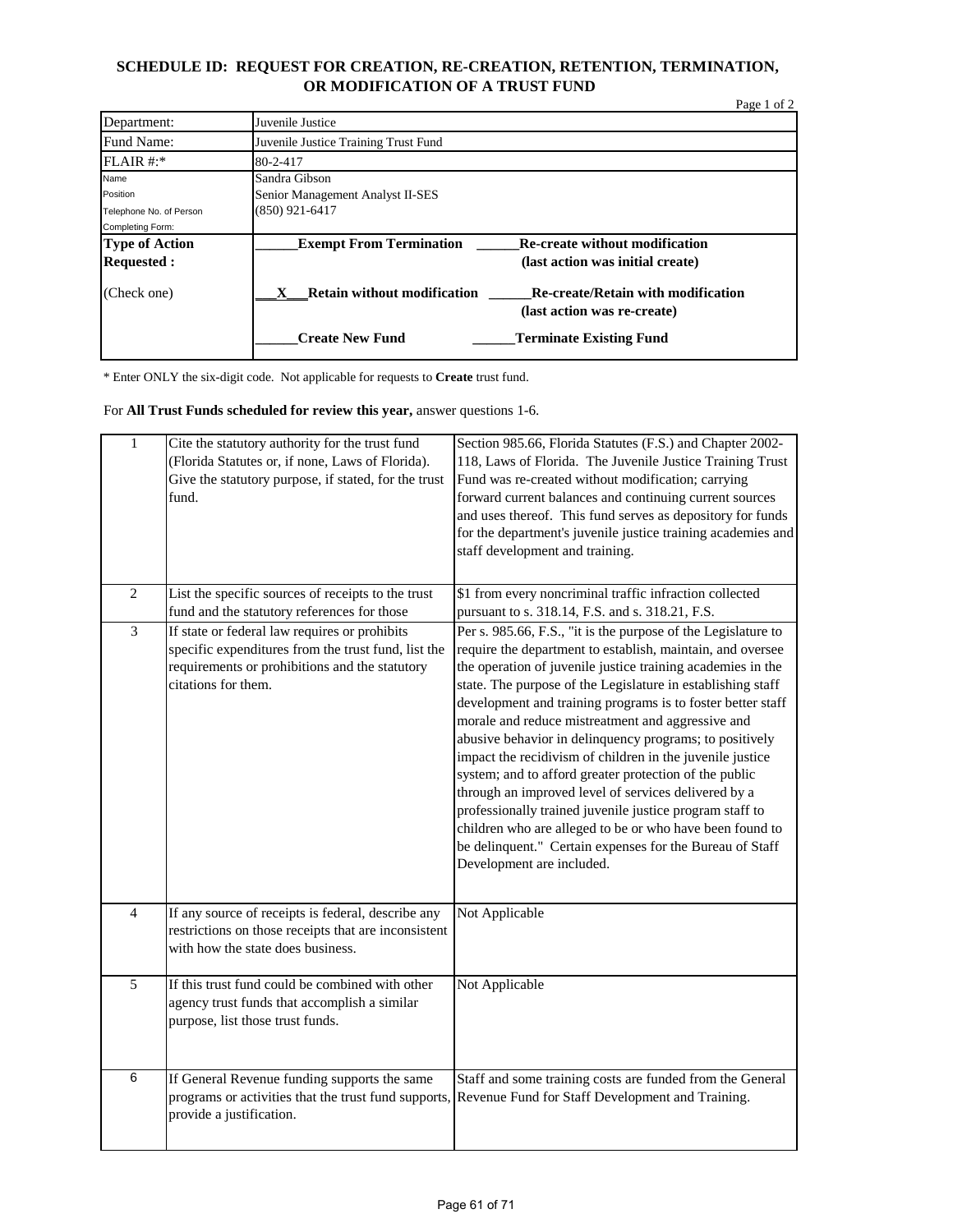For Trust Funds that the agency believes are **Exempt from Termination** answer question 7.

| If this trust fund is exempt from termination              | Not Applicable |
|------------------------------------------------------------|----------------|
| according to Article III, section $19(f)(3)$ of the        |                |
| <i>Florida Constitution</i> , list the specific exemptions |                |
| that apply.                                                |                |
|                                                            |                |

For Trust Funds that the agency recommends should be **Re-created/Retained with or without modification** answer questions 8 and 9 and attach draft legislation as requested.

| 8 | Give the specific reasons that continuation (re-<br>creation after initial creation or retention after<br>subsequent re-creation) of this trust fund is<br>necessary. List agency activities (based on the<br>activity detail report) supported by the trust fund. | The Florida Department of Juvenile Justice will continue to<br>collect revenue pursuant to s. 318.14, F.S. and s. 318.21,<br>F.S. The activity supported by this trust fund is ACT0110 -<br>Personnel Services/Human Resources. |
|---|--------------------------------------------------------------------------------------------------------------------------------------------------------------------------------------------------------------------------------------------------------------------|---------------------------------------------------------------------------------------------------------------------------------------------------------------------------------------------------------------------------------|
| 9 | Describe any modifications the agency is<br>requesting when this fund is re-created/retained.<br>Attach draft legislation to accomplish the<br>requested change.                                                                                                   | No modifications requested.                                                                                                                                                                                                     |

For Trust Funds that the agency recommends should be **Terminated** answer question 10 and attach draft legislation as requested.

| current receipts of the trust fund will be     | 10 | Explain how the current cash balance and all       | Not Applicable |
|------------------------------------------------|----|----------------------------------------------------|----------------|
|                                                |    |                                                    |                |
|                                                |    | distributed. Attach draft legislation that removes |                |
| reference to the trust fund from the statutes. |    |                                                    |                |

For **New** Trust Funds that the agency recommends should be **Created** answer questions 11-13 and attach draft legislation as requested.

| 11 | Describe the purpose of the trust fund and<br>identify its revenue sources. Attach draft<br>legislation that meets the requirements of section<br>215.3207, Florida Statutes. | Not Applicable |
|----|-------------------------------------------------------------------------------------------------------------------------------------------------------------------------------|----------------|
| 12 | Describe the specific impact on any other trust<br>fund or the General Revenue Fund from the<br>creation of this new trust fund.                                              | Not Applicable |
| 13 | Describe the period of time for which this new<br>trust fund will be needed, or the circumstances<br>under which it will no longer be needed.                                 | Not Applicable |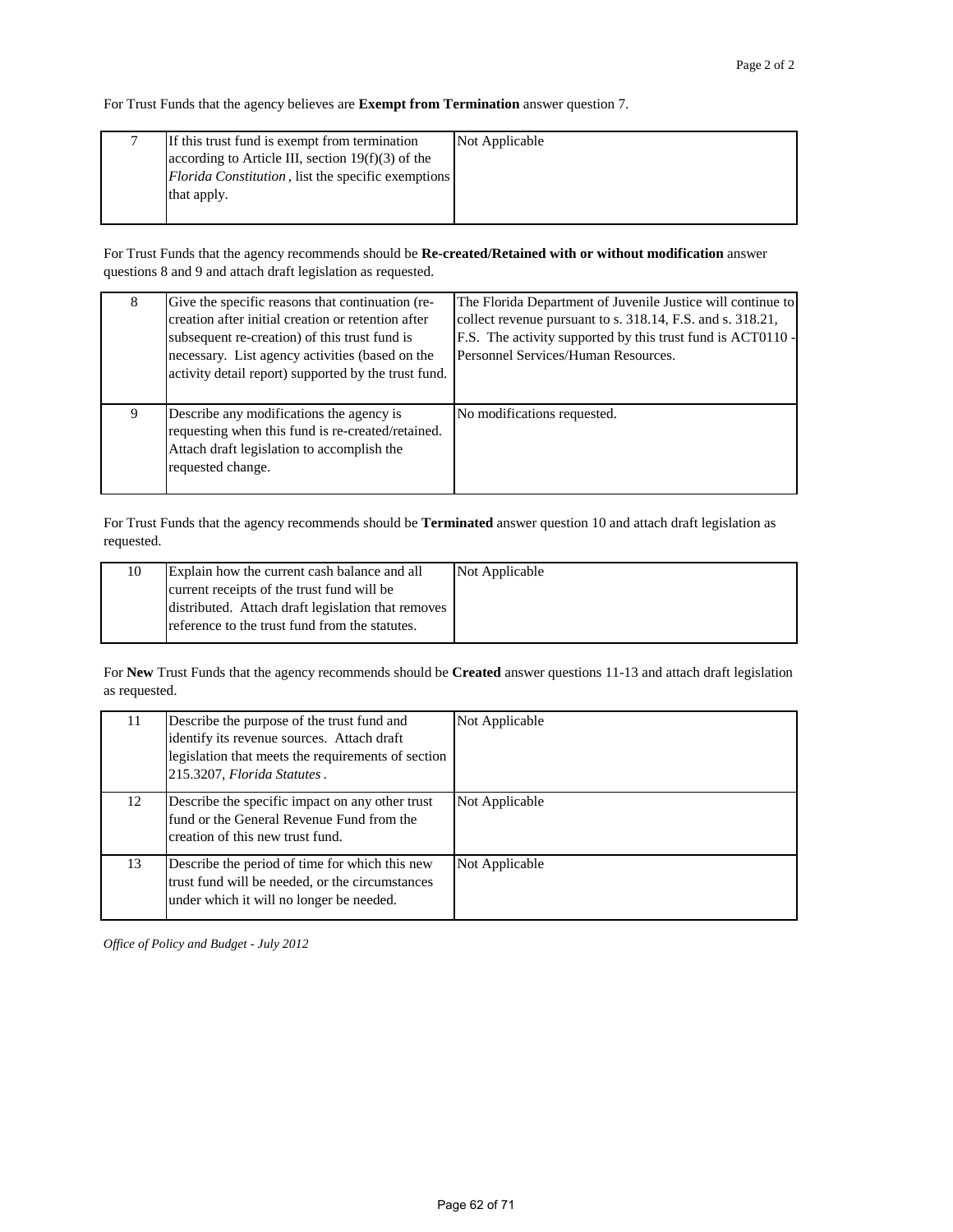#### Department: **Juvenile Justice** Fund Name / Number: **Social Services Block Grant Trust Fund / 2639**

### **BACKGROUND:**

Through an interagency agreement between the department and the Florida Department of Children and Families (FDCF), federal funds from the U.S. Department of Health and Human Services (USDHHS) are used for counseling, custody & care, health services, and substance abuse treatment for juveniles on probation or committed to a residential treatment program. Funds are transferred to the department by the FDCF on a monthly basis and the department submits expenditure reports to the FDCF on a quarterly basis for allowable Title XX Social Services Block Grant (SSBG) services. Funds are used to support budget in the Aftercare Services/Conditional Release, Juvenile Probation, Non-Residential Delinquency Rehabilitation, Non-Secure Residential Commitment, Secure Residential Commitment and Delinquency Prevention/Diversion budget entities. A request to retain this trust fund without modification is included in the FY 2013-14 Legislative Budget Request.

# **COMPUTATION OF COST FOR GENERAL MANAGEMENT AND ADMINISTRATIVE SERVICES:**

Not Applicable

| <b>SECTION III: ADJUSTMENTS:</b> | A01     | A02     |
|----------------------------------|---------|---------|
| Rounding Adjustment              |         | -       |
| <b>September Reversions</b>      | 232.344 | 120.873 |
|                                  | 232.346 | 120.873 |

# **REVENUE ESTIMATING METHODOLOGY NARRATIVE:**

Revenue projections for Columns A02 and A03 are based on the interagency agreement between FDCF and the department. **NOTE**: The department's Chief Financial Officer has certified that the revenue estimates shown on the Schedule I for Columns A02 and A03 are the latest and most accurate available and that OPB will be notified of any significant changes in revenue estimates that occur prior to the Governor's Budget Recommendations being issued; the e-mail was sent to Melonie Davila and Julie Vickers on October 8, 2012.

| 5 PERCENT TRUST FUND RESERVE CALCULATION:                 |   | A03          |
|-----------------------------------------------------------|---|--------------|
| Total Estimated Revenue for FY 2012-13:                   |   | 49,890,208   |
| Less: Federal Funding                                     |   | (49,890,208) |
| Total Estimated Revenue Subject to 5% Reserve Calculation |   |              |
| Multiplied by 5%                                          | X | .05          |
| Total 5% Reserve for Social Services Block Grant Trust    |   |              |
| Fund                                                      |   |              |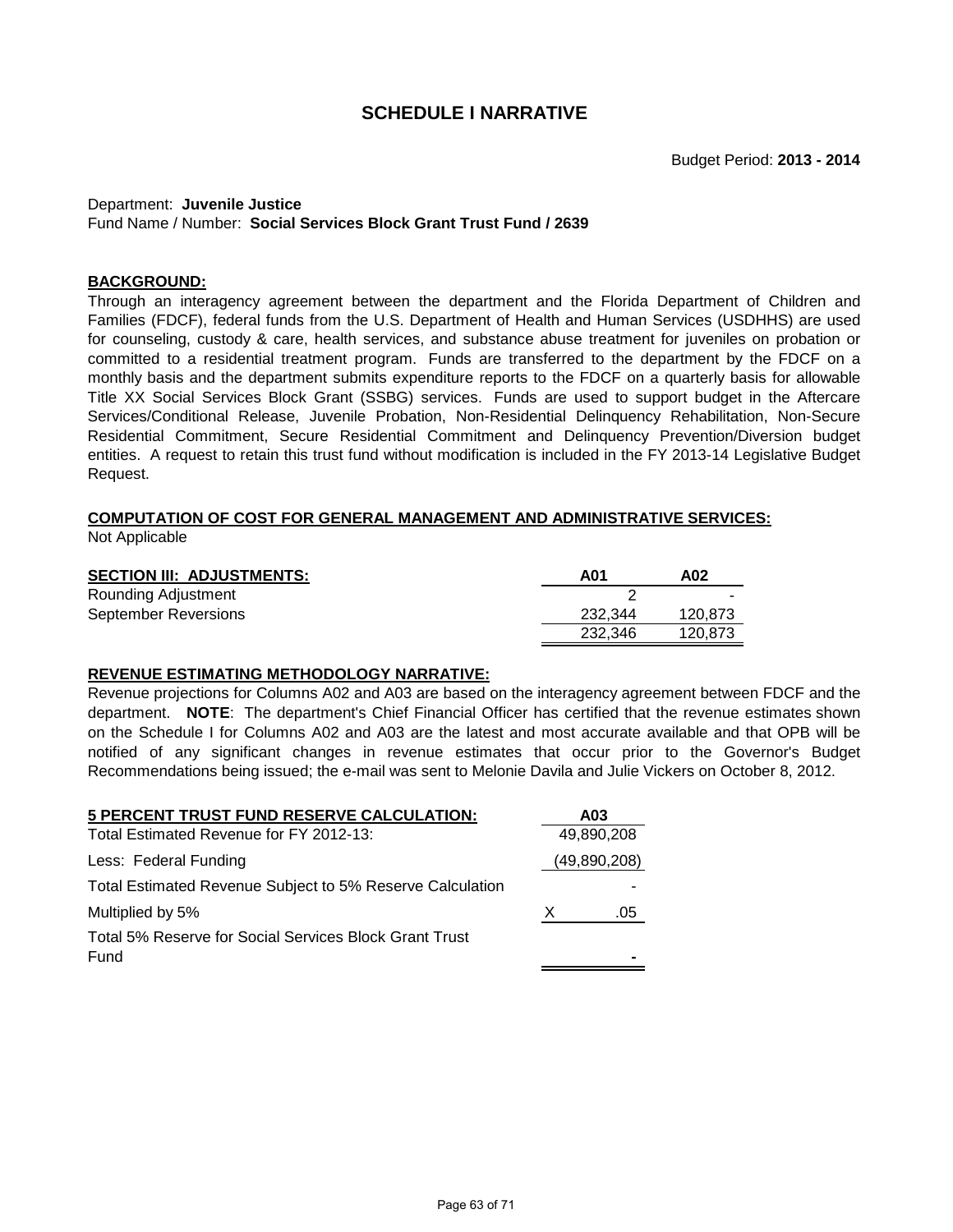# **Executive Office of the Governor Inter-Agency Transfers Reported on Schedule I**

### **Agency Name Department of Juvenile Justice**

List all transfers totaling \$100,000 or more. Provide the applicable agency name and fund number, the categories used for both the transfer in and the transfer out, and the amount of the transfer for each of the fiscal years indicated, as well as the name of the person at the other agency who confirmed the amount of the transfer and the date of the confirmation. If transferred in/out to the General Revenue Fund, do not include on this form; however, on Schedule I be sure to include "To GR" or "From GR" in the description field.

| <b>Fund Name and Number:</b>                                                                          | Social Services Block Grant Trust Fund (2639)         |                          |                          |                          |                                                       |                                          |
|-------------------------------------------------------------------------------------------------------|-------------------------------------------------------|--------------------------|--------------------------|--------------------------|-------------------------------------------------------|------------------------------------------|
| <b>Transfers In</b>                                                                                   | <b>Transfer In</b><br>Revenue<br>Category             | Amount<br>FY 11-12 (A01) | Amount<br>FY 12-13 (A02) | Amount<br>FY 13-14 (A03) | <b>Transfer Out</b><br><b>Expenditure</b><br>Category | <b>Confirmed By/Date</b>                 |
| Florida Department of Children and Families<br>2639                                                   | 001510                                                | 49,890,208               | 49,890,208               | 49,890,208               | 181011                                                | Diane Sunday (850) 717-4740<br>9/28/2012 |
|                                                                                                       |                                                       |                          |                          |                          |                                                       |                                          |
|                                                                                                       |                                                       |                          |                          |                          |                                                       |                                          |
| <b>Transfers Out (Operating and Non-Operating)</b><br>(Provide Agency and Fund Number Transferred To) | <b>Transfer Out</b><br><b>Expenditure</b><br>Category |                          |                          |                          | <b>Transfer In</b><br>Revenue<br>Category             | <b>Confirmed By/Date</b>                 |
|                                                                                                       |                                                       |                          |                          |                          |                                                       |                                          |
|                                                                                                       |                                                       |                          |                          |                          |                                                       |                                          |
|                                                                                                       |                                                       |                          |                          |                          |                                                       |                                          |
|                                                                                                       |                                                       |                          |                          |                          |                                                       |                                          |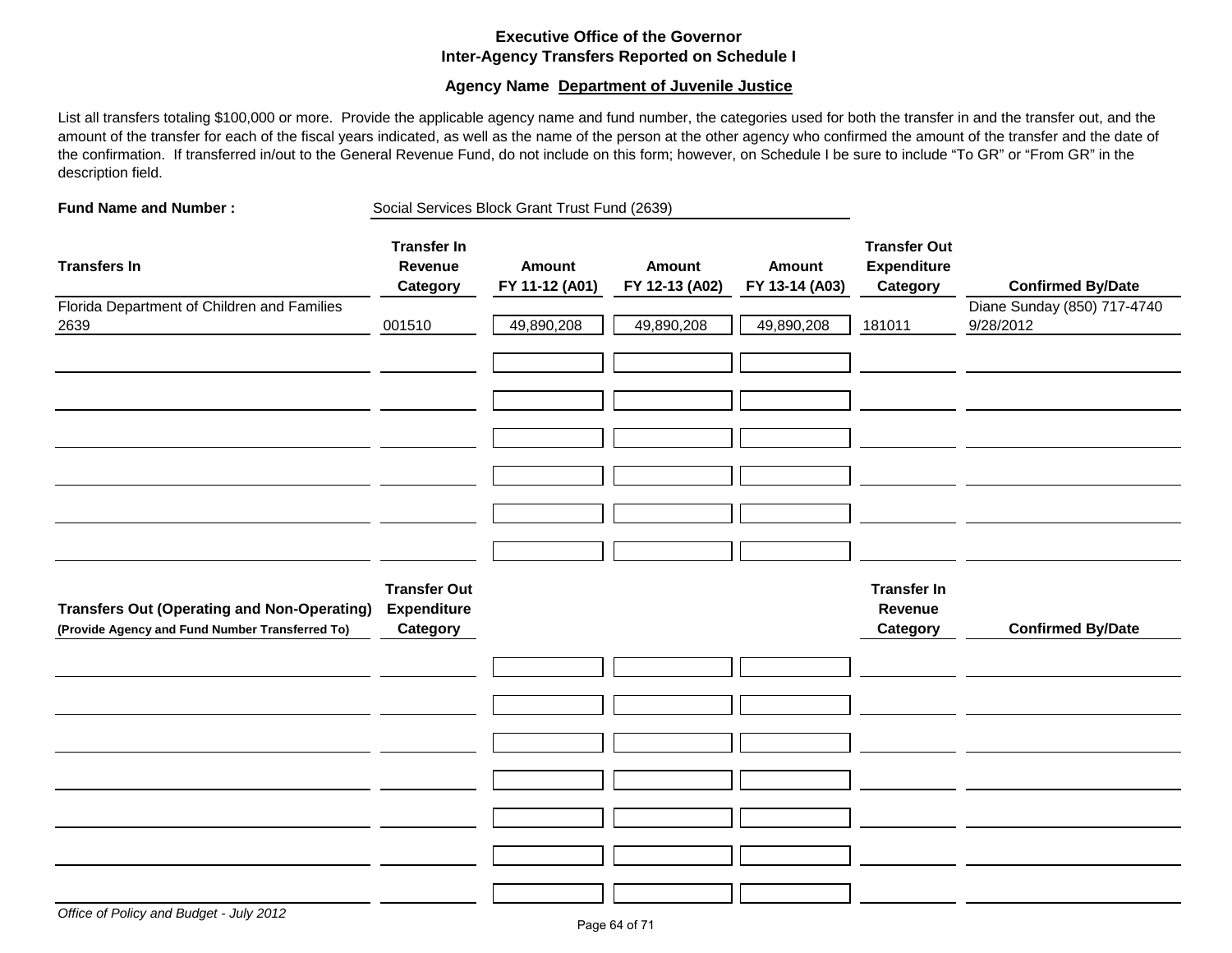# **SCHEDULE IC: RECONCILIATION OF UNRESERVED FUND BALANCE**

**Budget Period: 2013 - 2014**

| <b>Trust Fund Title:</b><br><b>Budget Entity:</b><br><b>LAS/PBS Fund Number:</b> | <b>Social Services Block Grant Trust Fund</b><br><b>Department</b><br>2639 |                                 |                                   |
|----------------------------------------------------------------------------------|----------------------------------------------------------------------------|---------------------------------|-----------------------------------|
|                                                                                  | <b>Balance as of</b><br>6/30/2012                                          | SWFS*<br><b>Adjustments</b>     | <b>Adjusted</b><br><b>Balance</b> |
| <b>Chief Financial Officer's (CFO) Cash Balance</b>                              | 7,990,234                                                                  | (A)<br>$\Box$                   | 7,990,234                         |
| ADD: Other Cash (See Instructions)                                               | $\sim$                                                                     | (B)                             |                                   |
| ADD: Investments                                                                 | $\blacksquare$                                                             | (C)<br>$\blacksquare$           |                                   |
| ADD: Outstanding Accounts Receivable                                             | $\sim$                                                                     | (D)<br>$\overline{\phantom{a}}$ |                                   |
|                                                                                  | $\sim$                                                                     | (E)<br>$\blacksquare$           |                                   |
| <b>Total Cash plus Accounts Receivable</b>                                       | 7,990,234                                                                  | (F)                             | 7,990,234                         |
| LESS Allowances for Uncollectibles                                               | $\sim$                                                                     | (G)<br>$\overline{\phantom{a}}$ |                                   |
| LESS Approved "A" Certified Forwards                                             | (2,956,478)                                                                | (H)<br>$\overline{\phantom{a}}$ | (2,956,478)                       |
| Approved "B" Certified Forwards                                                  | $\sim$                                                                     | (H)<br>$\blacksquare$           | $\mathbf{r}$                      |
| Approved "FCO" Certified Forwards                                                | $\sim$                                                                     | (H)<br>$\blacksquare$           | $\blacksquare$                    |
| LESS: Other Accounts Payable (Nonoperating)                                      | $\sim$                                                                     | (I)<br>$\bar{\phantom{a}}$      |                                   |
|                                                                                  | $\mathcal{L}^{\mathcal{L}}$                                                | (J)<br>$\overline{a}$           |                                   |
| <b>Unreserved Fund Balance, 07/01/2012</b>                                       | 5,033,756                                                                  | (K)<br>$\mathbf{r}$             | 5,033,756 **                      |

**\*SWFS = Statewide Financial Statement** 

**Department Title: Juvenile Justice**

**\*\* This amount should agree with Line I, Section IV of the Schedule I for the most recent completed fiscal year and Line A for the following year.**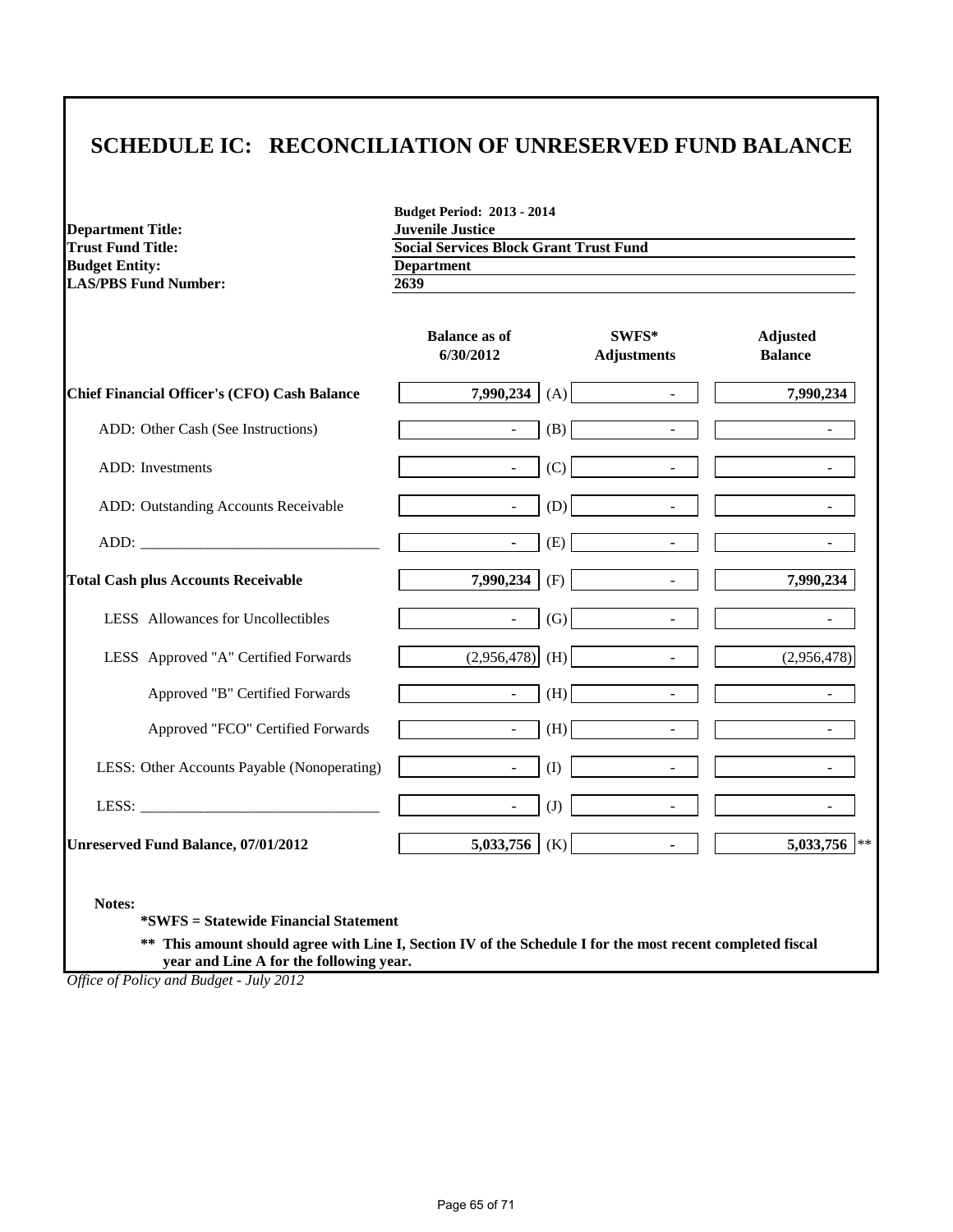# **SCHEDULE ID: REQUEST FOR CREATION, RE-CREATION, RETENTION, TERMINATION, OR MODIFICATION OF A TRUST FUND**

|                         |                                         |                                                                          | Page 1 of 2 |
|-------------------------|-----------------------------------------|--------------------------------------------------------------------------|-------------|
| Department:             | Juvenile Justice                        |                                                                          |             |
| Fund Name:              | Social Services Block Grant Trust Fund  |                                                                          |             |
| FLAIR #:                | 80-2-639                                |                                                                          |             |
| Name                    | Sandra Gibson                           |                                                                          |             |
| Position                | Senior Management Analyst II-SES        |                                                                          |             |
| Telephone No. of Person | $(850)$ 921-6417                        |                                                                          |             |
| Completing Form:        |                                         |                                                                          |             |
| <b>Type of Action</b>   | <b>Exempt From Termination</b>          | <b>Re-create without modification</b>                                    |             |
| <b>Requested:</b>       |                                         | (last action was initial create)                                         |             |
| (Check one)             | <b>Retain without modification</b><br>x | <b>Re-create/Retain with modification</b><br>(last action was re-create) |             |
|                         | <b>Create New Fund</b>                  | <b>Terminate Existing Fund</b>                                           |             |

\* Enter ONLY the six-digit code. Not applicable for requests to **Create** trust fund.

For **All Trust Funds scheduled for review this year,** answer questions 1-6.

| $\mathbf{1}$   | Cite the statutory authority for the trust fund<br>(Florida Statutes or, if none, Laws of Florida).<br>Give the statutory purpose, if stated, for the trust<br>fund.          | Chapter 2002-119, Laws of Florida, re-created the Social<br>Services Block Grant Trust Fund without modification:<br>carrying forward current balances and continuing current<br>sources and uses thereof. Social Services Block Grant<br>funding is deposited and disbursed from this fund. |
|----------------|-------------------------------------------------------------------------------------------------------------------------------------------------------------------------------|----------------------------------------------------------------------------------------------------------------------------------------------------------------------------------------------------------------------------------------------------------------------------------------------|
| $\overline{2}$ | List the specific sources of receipts to the trust<br>fund and the statutory references for those<br>receipts.                                                                | The source of receipts for this trust fund is the U.S.<br>Department of Health and Human Services' Social Services<br>Block Grant transferred from the Florida Department of<br>Children and Families, s. 216.103, Florida Statutes.                                                         |
| 3              | If state or federal law requires or prohibits<br>specific expenditures from the trust fund, list the<br>requirements or prohibitions and the statutory<br>citations for them. | Federal law requires that these funds be used for specific<br>program purposes as stated in the grant agreement between<br>the State of Florida and the U.S. Department of Health and<br>Human Services.                                                                                     |
| $\overline{4}$ | If any source of receipts is federal, describe any<br>restrictions on those receipts that are inconsistent<br>with how the state does business.                               | Not Applicable                                                                                                                                                                                                                                                                               |
| 5              | If this trust fund could be combined with other<br>agency trust funds that accomplish a similar<br>purpose, list those trust funds.                                           | Not Applicable                                                                                                                                                                                                                                                                               |
| 6              | If General Revenue funding supports the same<br>programs or activities that the trust fund supports,<br>provide a justification.                                              | General Revenue funding supports expenditures for<br>programs within the department that are both allowable and<br>unallowable in accordance with the Social Services Block<br>Grant agreement.                                                                                              |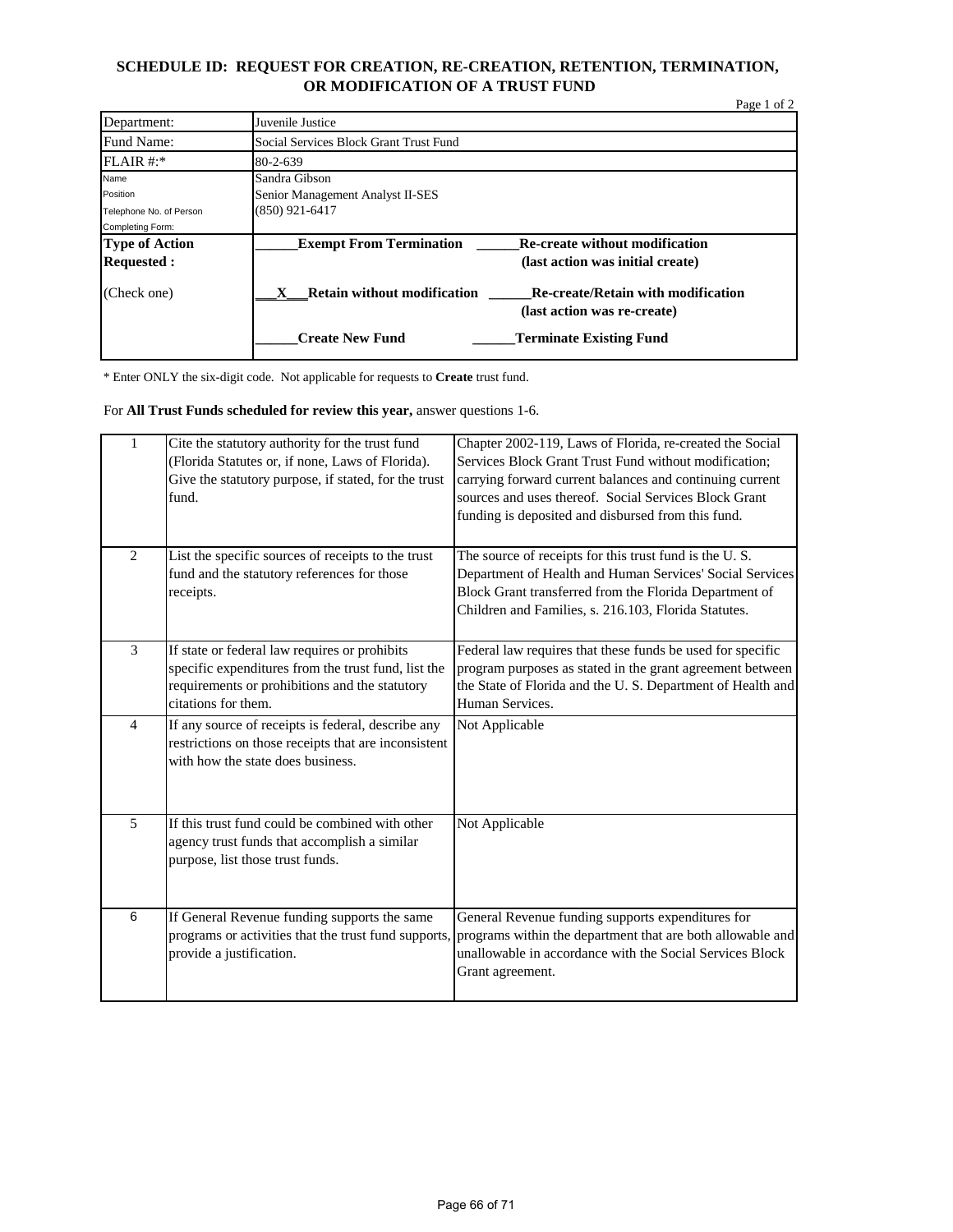For Trust Funds that the agency believes are **Exempt from Termination** answer question 7.

| If this trust fund is exempt from termination              | Not Applicable |
|------------------------------------------------------------|----------------|
| according to Article III, section $19(f)(3)$ of the        |                |
| <i>Florida Constitution</i> , list the specific exemptions |                |
| that apply.                                                |                |
|                                                            |                |

For Trust Funds that the agency recommends should be **Re-created/Retained with or without modification** answer questions 8 and 9 and attach draft legislation as requested.

| 8 | Give the specific reasons that continuation (re-<br>creation after initial creation or retention after<br>subsequent re-creation) of this trust fund is<br>necessary. List agency activities (based on the<br>activity detail report) supported by the trust fund. | Continuation of this fund is necessary for as long as the<br>Florida Department of Juvenile Justice receives funding<br>from the U.S. Department of Health and Human Services<br>through the Florida Department of Children and Families.<br>The activities supported by this trust fund are ACT0600 -<br>Counseling and Supervision-Contracted, ACT0610 -<br>Counseling and Supervision-State Provided, ACT0710 -<br>Intake and Screening, ACT0750 - Sex Offender Treatment,<br>ACT0780 - Substance Abuse Treatment, ACT0790 - Care<br>and Custody, ACT0800 - Behavioral Training and Life<br>Skills, ACT0830 - Secure Mental Health Treatment Center<br>and ACT0920 - Non-Secure Children-in-Need-of-<br>Services/Families-in-Need-of-Services. |
|---|--------------------------------------------------------------------------------------------------------------------------------------------------------------------------------------------------------------------------------------------------------------------|---------------------------------------------------------------------------------------------------------------------------------------------------------------------------------------------------------------------------------------------------------------------------------------------------------------------------------------------------------------------------------------------------------------------------------------------------------------------------------------------------------------------------------------------------------------------------------------------------------------------------------------------------------------------------------------------------------------------------------------------------|
| 9 | Describe any modifications the agency is<br>requesting when this fund is re-created/retained.<br>Attach draft legislation to accomplish the<br>requested change.                                                                                                   | No modifications requested.                                                                                                                                                                                                                                                                                                                                                                                                                                                                                                                                                                                                                                                                                                                       |

For Trust Funds that the agency recommends should be **Terminated** answer question 10 and attach draft legislation as requested.

| 10 | Explain how the current cash balance and all       | Not Applicable |
|----|----------------------------------------------------|----------------|
|    | current receipts of the trust fund will be         |                |
|    | distributed. Attach draft legislation that removes |                |
|    | reference to the trust fund from the statutes.     |                |

For **New** Trust Funds that the agency recommends should be **Created** answer questions 11-13 and attach draft legislation as requested.

| 11 | Describe the purpose of the trust fund and<br>identify its revenue sources. Attach draft<br>legislation that meets the requirements of section<br>215.3207, Florida Statutes. | Not Applicable |
|----|-------------------------------------------------------------------------------------------------------------------------------------------------------------------------------|----------------|
| 12 | Describe the specific impact on any other trust<br>fund or the General Revenue Fund from the<br>creation of this new trust fund.                                              | Not Applicable |
| 13 | Describe the period of time for which this new<br>trust fund will be needed, or the circumstances<br>under which it will no longer be needed.                                 | Not Applicable |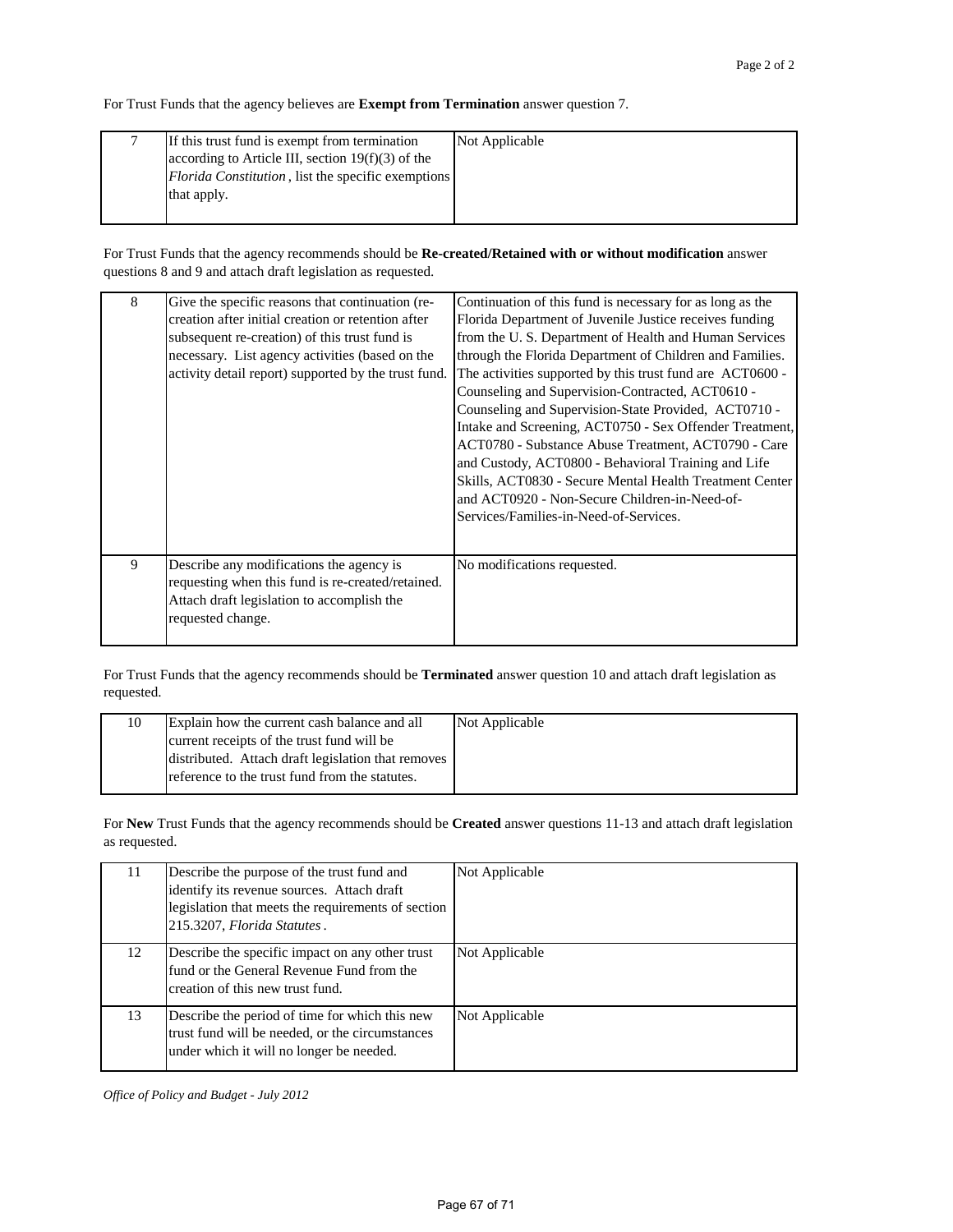#### Department: **Juvenile Justice**

Fund Name / Number: **Shared County/State Juvenile Detention Trust Fund / 2685**

#### **BACKGROUND:**

"The state and the counties have a joint obligation, as provided in this section, to contribute to the financial support of the detention care provided for juveniles." – [Chapter 985.686, FS]. All 67 Florida counties are billed for the number of juvenile residents of its county at the time of arrest and the number of days the juveniles are in the detention centers prior to adjudication by a judge. At the beginning of the fiscal year, the counties are billed based on an estimate. The State of Florida pays for the fiscally constrained counties and out-ofstate/unknown, thus General Revenue funding is transferred quarterly to this trust fund. When the reconciliation is completed, the counties are given credits for overpaying or charged for underpaying based on actual costs and utilization. Because the department gives credits to counties for overpaying, the department has to use prior year receipts to fund current year budget. Therefore, the 5 Percent Trust Fund Reserve is not required for this fund. Funds are used to support budget in the Detention Centers budget entity. A request to retain this trust fund without modification is included in the FY 2013-14 Legislative Budget Request.

# **COMPUTATION OF COST FOR GENERAL MANAGEMENT AND ADMINISTRATIVE SERVICES:**

Not Applicable

| <b>SECTION III: ADJUSTMENTS:</b> | A01     | A02     |
|----------------------------------|---------|---------|
| Rounding Adjustment              |         |         |
| September Reversions             | 967.182 | 729.740 |
|                                  | 967.188 | 729.740 |

# **REVENUE ESTIMATING METHODOLOGY NARRATIVE:**

Revenue projections for Columns A02 and A03 are based on legislative appropriations. General Revenue funding is provided for the fiscally constrained counties and out-of-state/unknown predisposition costs. The difference between the budget authority in this trust fund and the General Revenue funding is provided by the non-fiscally constrained counties. Calculations are as follows:

|                          | A02         | A03         |
|--------------------------|-------------|-------------|
| Budget:                  | 74,180,682  | 73.278.769  |
| General Revenue Funding: | (3,883,853) | (3,883,853) |
| Non-Fiscally Constrained |             |             |
| Counties' Share:         | 70,296,829  | 69.394.916  |

**NOTE**: The department's Chief Financial Officer has certified that the revenue estimates shown on the Schedule I for Columns A02 and A03 are the latest and most accurate available and that OPB will be notified of any significant changes in revenue estimates that occur prior to the Governor's Budget Recommendations being issued; the e-mail was sent to Melonie Davila and Julie Vickers on October 8, 2012.

| <b>5 PERCENT TRUST FUND RESERVE CALCULATION:</b>                                 | A03            |     |
|----------------------------------------------------------------------------------|----------------|-----|
| Total Estimated Revenue for FY 2012-13:                                          | 74,180,682     |     |
| Less: Excluded Funding                                                           | (74, 180, 682) |     |
| Total Estimated Revenue Subject to 5% Reserve Calculation                        |                |     |
| Multiplied by 5%                                                                 | X.             | .05 |
| Total 5% Reserve for Shared County/State Juvenile<br><b>Detention Trust Fund</b> |                |     |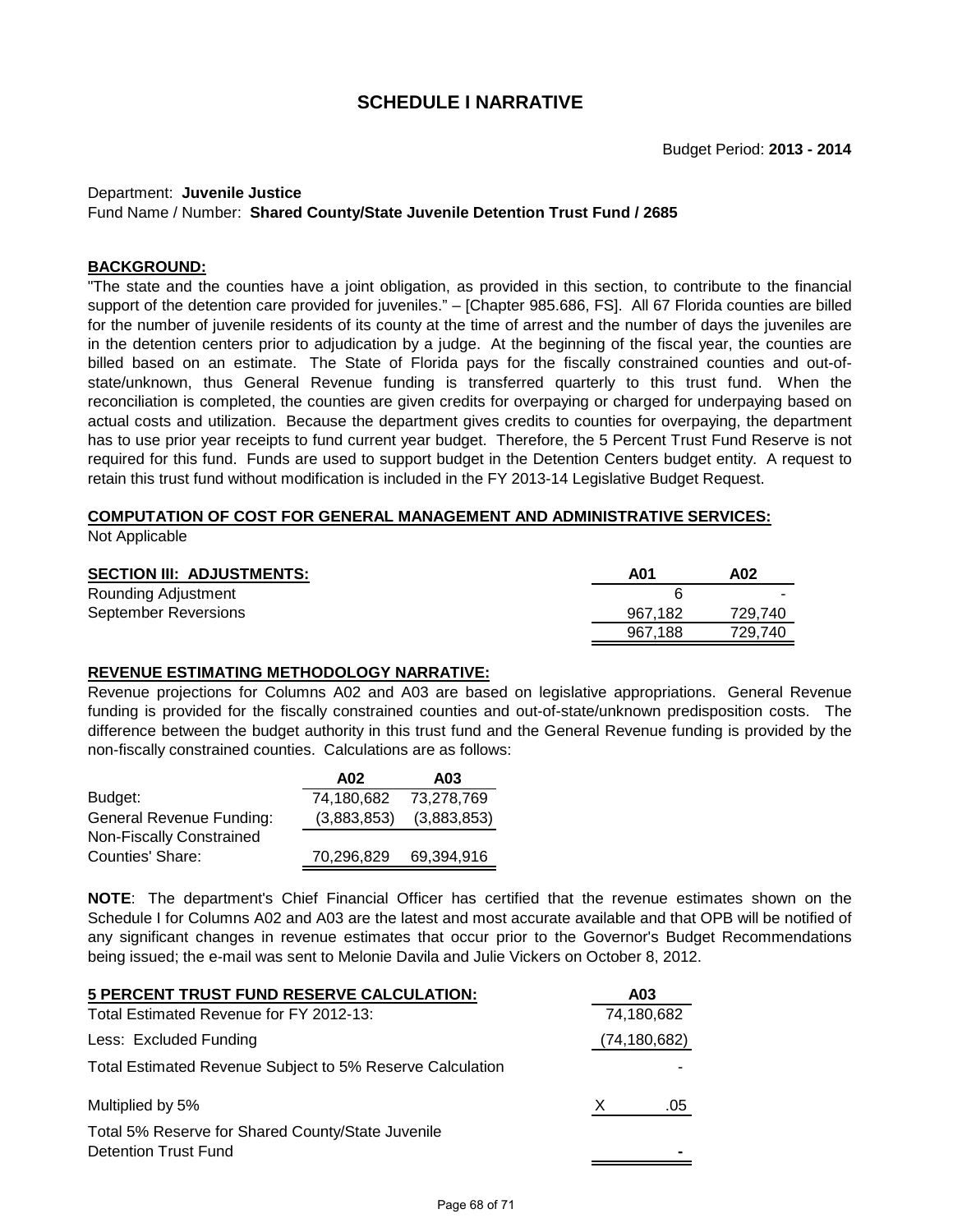# **SCHEDULE IC: RECONCILIATION OF UNRESERVED FUND BALANCE**

**Budget Entity:** Department<br>LAS/PBS Fund Number:  $\frac{Depa}{2685}$ **LAS/PBS Fund Number:** 

**Budget Period: 2013 - 2014 Department Title:**<br> **Department of Juvenile Justice**<br> **COLOGY** Shared County/State Juvenile L **Shared County/State Juvenile Detention Trust Fund**<br>**Department** 

|                                                     | <b>Balance as of</b><br>6/30/2012 | SWFS*<br><b>Adjustments</b>     | <b>Adjusted</b><br><b>Balance</b> |
|-----------------------------------------------------|-----------------------------------|---------------------------------|-----------------------------------|
| <b>Chief Financial Officer's (CFO) Cash Balance</b> | 8,472,325                         | (A)                             | 8,472,325                         |
| ADD: Other Cash (See Instructions)                  | $\overline{\phantom{0}}$          | (B)                             |                                   |
| <b>ADD</b> : Investments                            | $\overline{\phantom{0}}$          | (C)                             | -                                 |
| ADD: Outstanding Accounts Receivable                | 3,913,901                         | (D)                             | 3,913,901                         |
| ADD: Interest and Dividends Receivable              | $\blacksquare$                    | (E)<br>$\overline{\phantom{a}}$ | $\overline{\phantom{m}}$          |
| <b>Total Cash plus Accounts Receivable</b>          | 12,386,225                        | (F)<br>$\overline{a}$           | 12,386,225                        |
| LESS Allowances for Uncollectibles                  | $\overline{\phantom{0}}$          | (G)                             |                                   |
| LESS Approved "A" Certified Forwards                | (2,593,820)                       | (H)                             | (2,593,820)                       |
| Approved "B" Certified Forwards                     |                                   | (H)                             |                                   |
| Approved "FCO" Certified Forwards                   | $\overline{\phantom{0}}$          | (H)<br>$\overline{\phantom{a}}$ |                                   |
| LESS: Other Accounts Payable (Nonoperating)         | (691,085)                         | (I)                             | (691,085)                         |
| LESS: Deferred / Unearned Revenue                   | (5,951,580)                       | (J)                             | (5,951,580)                       |
| <b>Unreserved Fund Balance, 07/01/2012</b>          | 3,149,740                         | (K)<br>$\blacksquare$           | 3,149,740<br>$*$                  |

**Notes:**

**\*SWFS = Statewide Financial Statement** 

**\*\* This amount should agree with Line I, Section IV of the Schedule I for the most recent completed fiscal year and Line A for the following year.**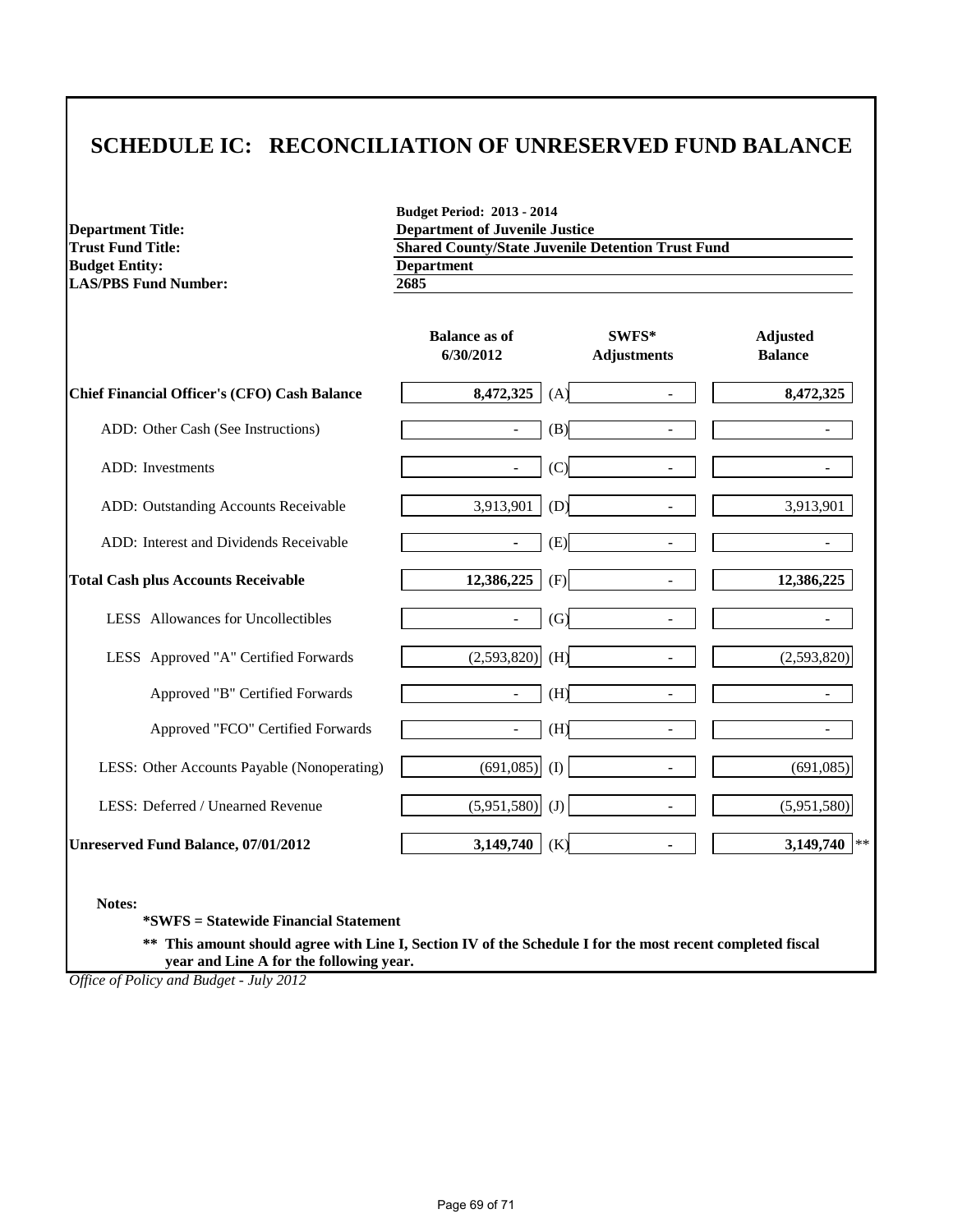# **SCHEDULE ID: REQUEST FOR CREATION, RE-CREATION, RETENTION, TERMINATION, OR MODIFICATION OF A TRUST FUND**

|                         |                                                                                                                | Page 1 of 2 |
|-------------------------|----------------------------------------------------------------------------------------------------------------|-------------|
| Department:             | Juvenile Justice                                                                                               |             |
| Fund Name:              | Shared County/State Juvenile Detention Trust Fund                                                              |             |
| FLAIR #:                | $80 - 2 - 685$                                                                                                 |             |
| Name                    | Sandra Gibson                                                                                                  |             |
| Position                | Senior Management Analyst II-SES                                                                               |             |
| Telephone No. of Person | $(850)$ 921-6417                                                                                               |             |
| Completing Form:        |                                                                                                                |             |
| <b>Type of Action</b>   | <b>Exempt From Termination</b><br><b>Re-create without modification</b>                                        |             |
| <b>Requested:</b>       | (last action was initial create)                                                                               |             |
| (Check one)             | <b>Retain without modification</b><br><b>Re-create/Retain with modification</b><br>(last action was re-create) |             |
|                         | <b>Create New Fund</b><br><b>Terminate Existing Fund</b>                                                       |             |

\* Enter ONLY the six-digit code. Not applicable for requests to **Create** trust fund.

For **All Trust Funds scheduled for review this year,** answer questions 1-6.

| $\mathbf{1}$   | Cite the statutory authority for the trust fund<br>(Florida Statutes or, if none, Laws of Florida).<br>Give the statutory purpose, if stated, for the trust<br>fund.          | Section 985.686, Florida Statutes (F.S.) and Chapter 2008-<br>008, Laws of Florida. The Shared County/State Juvenile<br>Detention Trust Fund was re-created without modification.<br>This funds serves as depository for the counties' share of<br>the total costs for juvenile detention. |
|----------------|-------------------------------------------------------------------------------------------------------------------------------------------------------------------------------|--------------------------------------------------------------------------------------------------------------------------------------------------------------------------------------------------------------------------------------------------------------------------------------------|
| $\overline{2}$ | List the specific sources of receipts to the trust<br>fund and the statutory references for those<br>receipts.                                                                | Each non-fiscally constrained county pays to the<br>department its share of the total costs for juvenile<br>detention. The State of Florida pays for fiscally<br>constrained counties, s. 985.686, F.S.                                                                                    |
| 3              | If state or federal law requires or prohibits<br>specific expenditures from the trust fund, list the<br>requirements or prohibitions and the statutory<br>citations for them. | State law requires that the funds are used for the<br>predispositional costs of juvenile detention, s. 985.686,<br>F.S.                                                                                                                                                                    |
| $\overline{4}$ | If any source of receipts is federal, describe any<br>restrictions on those receipts that are inconsistent<br>with how the state does business.                               | Not Applicable                                                                                                                                                                                                                                                                             |
| 5              | If this trust fund could be combined with other<br>agency trust funds that accomplish a similar<br>purpose, list those trust funds.                                           | Not Applicable                                                                                                                                                                                                                                                                             |
| 6              | If General Revenue funding supports the same<br>programs or activities that the trust fund supports,<br>provide a justification.                                              | General Revenue funding supports the remaining portion<br>of the operational costs of juvenile detention for post-<br>disposition and predisposition for out-of-state/unknown<br>and the fiscally constrained counties.                                                                    |